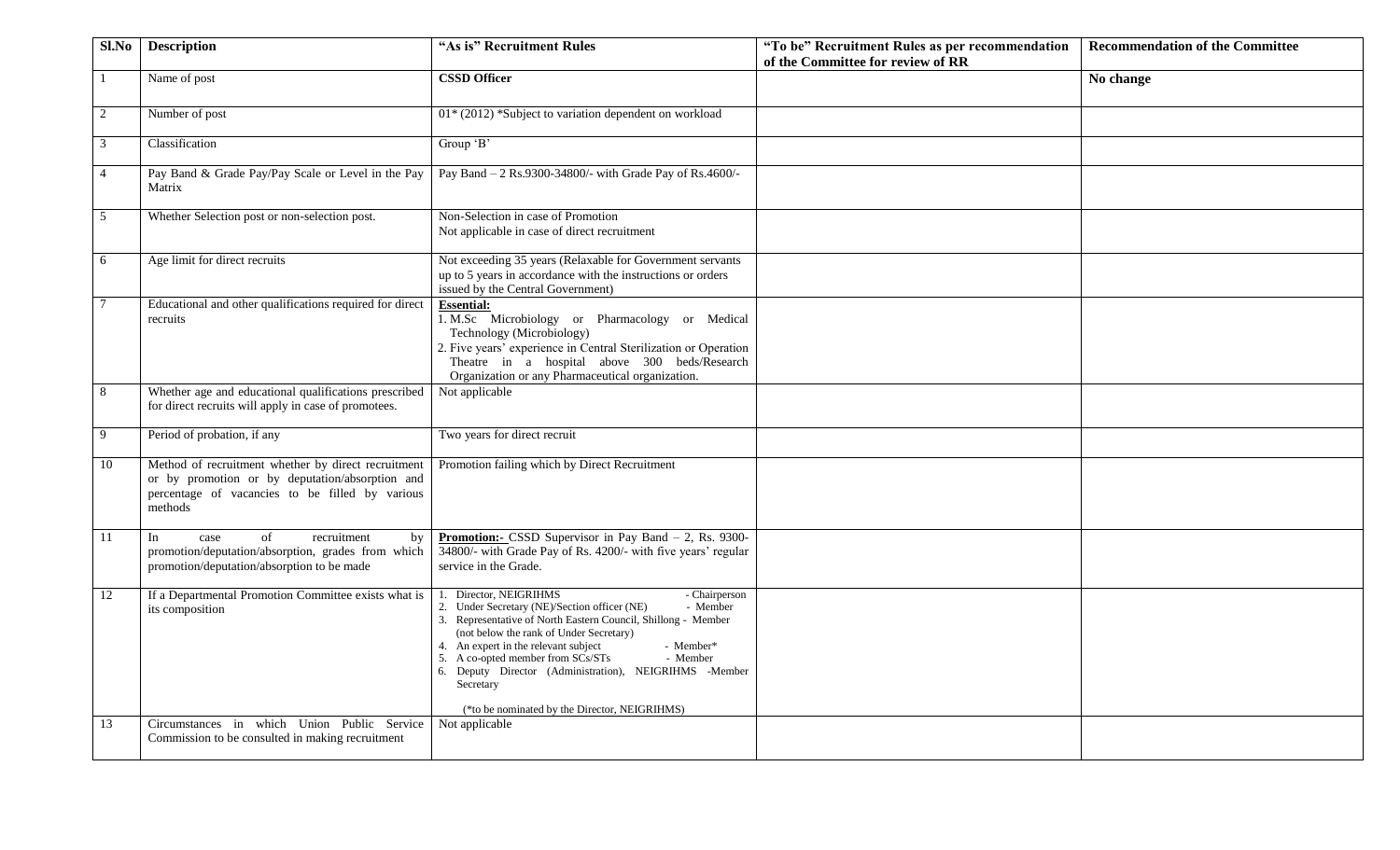| Sl.No       | <b>Description</b>                                                                                                                                                   | "As is" Recruitment Rules                                                                                                                                                                                                                                                                                                                                                                                            | "To be" Recruitment Rules as per recommendation                                                                                                                                                                                                                                                                                                                                                                           | <b>Recommendation of the Committee</b>                                                                                                                                 |
|-------------|----------------------------------------------------------------------------------------------------------------------------------------------------------------------|----------------------------------------------------------------------------------------------------------------------------------------------------------------------------------------------------------------------------------------------------------------------------------------------------------------------------------------------------------------------------------------------------------------------|---------------------------------------------------------------------------------------------------------------------------------------------------------------------------------------------------------------------------------------------------------------------------------------------------------------------------------------------------------------------------------------------------------------------------|------------------------------------------------------------------------------------------------------------------------------------------------------------------------|
|             | Name of post                                                                                                                                                         | <b>CSSD Supervisor</b>                                                                                                                                                                                                                                                                                                                                                                                               | of the Committee for review of RR<br><b>CSSD Supervisor</b>                                                                                                                                                                                                                                                                                                                                                               | NEIGRIHMS may change the method of<br>recruitment as 100% by promotion failing<br>which by direct recruitment. Educational<br>Qualification should specify minimum 200 |
|             |                                                                                                                                                                      |                                                                                                                                                                                                                                                                                                                                                                                                                      |                                                                                                                                                                                                                                                                                                                                                                                                                           | bedded hospitals.<br>The same has been incorporated in the "To<br>be" Recruitment Rules                                                                                |
|             | Number of post                                                                                                                                                       | 02* (2012) *Subject to variation dependent on workload                                                                                                                                                                                                                                                                                                                                                               | $02*(2018)$ *Subject to variation dependent on workload                                                                                                                                                                                                                                                                                                                                                                   |                                                                                                                                                                        |
|             | Classification                                                                                                                                                       | Group 'B'                                                                                                                                                                                                                                                                                                                                                                                                            | General Central Service Group 'B'                                                                                                                                                                                                                                                                                                                                                                                         |                                                                                                                                                                        |
|             | Pay Band & Grade Pay/Pay Scale or Level in the Pay<br>Matrix                                                                                                         | Pay Band-2 Rs. 9300-34800/-with Grade Pay of Rs.4200/-                                                                                                                                                                                                                                                                                                                                                               | Level - 6 in the Pay Matrix Rs.35400/- OR<br>Pay Band-2 Rs. 9300-34800/-with Grade Pay of Rs.4200/-<br>(pre-revised)                                                                                                                                                                                                                                                                                                      |                                                                                                                                                                        |
| 5           | Whether Selection post or non-selection post.                                                                                                                        | Non Selection in case of promotion<br>Not applicable in case direct recruitment                                                                                                                                                                                                                                                                                                                                      | Non Selection in case of promotion<br>Not applicable in case direct recruitment                                                                                                                                                                                                                                                                                                                                           |                                                                                                                                                                        |
| 6           | Age limit for direct recruits                                                                                                                                        | Not exceeding 35 years (Relaxable for Government servants<br>upto 5 years in accordance with the instructions or orders<br>issued by the Central Government).                                                                                                                                                                                                                                                        | Not exceeding 35 years (Relaxable for Government servants<br>upto 5 years in accordance with the instructions or orders<br>issued by the Central Government).                                                                                                                                                                                                                                                             |                                                                                                                                                                        |
|             | Educational and other qualifications required for direct<br>recruits                                                                                                 | <b>Essential:</b><br>B.Sc (Microbiology) or Pharmacology or Medical<br>Technology (Microbiology) with three years' experience in<br>CSSD of a Hospital or Pharmaceutical or Operation Theatre<br>in a Hospital<br><b>OR</b><br>Staff Nurse (A Grade Registration) with two years experience<br>in Operation Theatre<br><b>OR</b><br>Theatre Assistant Course with four years experience in<br>CSSD/Operation Theatre | Essential:<br>B.Sc (Microbiology) or Pharmacology or Medical<br>Technology (Microbiology) with three years' experience in<br>CSSD of a Hospital or Pharmaceutical or Operation Theatre<br>in a minimum 200 bedded Hospital<br>ОR<br>Staff Nurse (A Grade Registration) with two years experience<br>in Operation Theatre<br><b>OR</b><br>Theatre Assistant Course with four years experience in<br>CSSD/Operation Theatre |                                                                                                                                                                        |
| 8           | Whether age and educational qualifications prescribed<br>for direct recruits will apply in case of promotees.                                                        | Not applicable                                                                                                                                                                                                                                                                                                                                                                                                       | Not applicable                                                                                                                                                                                                                                                                                                                                                                                                            |                                                                                                                                                                        |
| $\mathbf Q$ | Period of probation, if any                                                                                                                                          | Two years for direct recruit and promotees                                                                                                                                                                                                                                                                                                                                                                           | Two years for direct recruit and promotees                                                                                                                                                                                                                                                                                                                                                                                |                                                                                                                                                                        |
| 10          | Method of recruitment whether by direct recruitment<br>or by promotion or by deputation/absorption and<br>percentage of vacancies to be filled by various<br>methods | 50% by promotion failing which by direct recruitment<br>50% by direct recruitment                                                                                                                                                                                                                                                                                                                                    | 100% by promotion failing which by Direct Recruitment                                                                                                                                                                                                                                                                                                                                                                     |                                                                                                                                                                        |
| 11          | In<br>of<br>recruitment<br>case<br>by<br>promotion/deputation/absorption, grades from which<br>promotion/deputation/absorption to be made                            | Promotion: CSSD Assistant Grade-I in Pay Band-1 Rs.<br>5200-20200/- with Grade Pay of Rs. 2400/- with ten years'<br>regular service in the grade.                                                                                                                                                                                                                                                                    | <b>Promotion:</b> CSSD Assistant Grade-I in Level $-4$ in the Pay<br>Matrix Rs.25500/- OR in Pay Band-1 Rs. 5200-20200/- with<br>Grade Pay of Rs. 2400/- with ten years' regular service in the<br>grade.                                                                                                                                                                                                                 |                                                                                                                                                                        |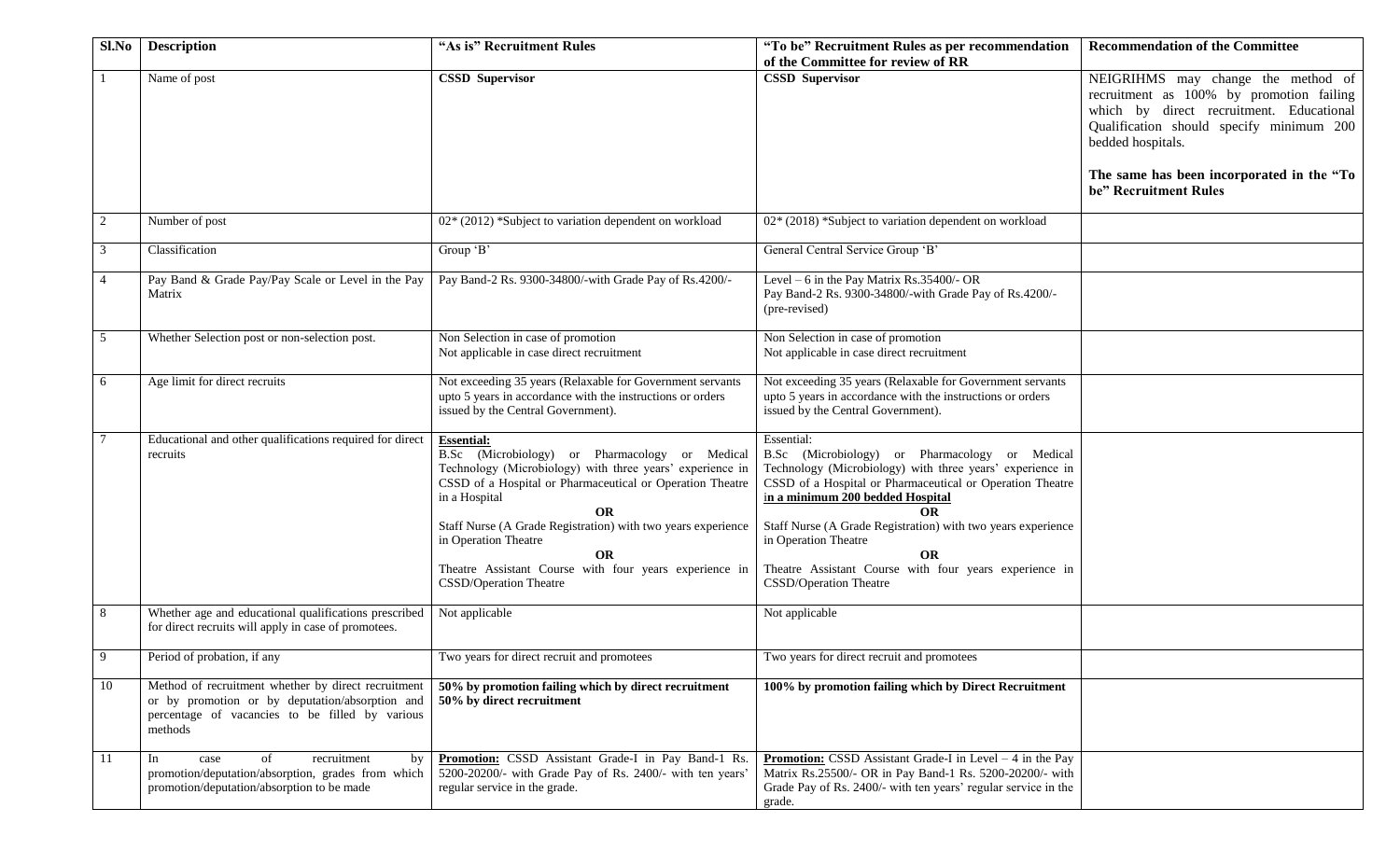| -12 | If a Departmental Promotion Committee exists what is<br>its composition                         | 1. Director, NEIGRIHMS - Chairperson<br>2. Under Secretary (NE)/Section Officer (NE) - Member<br>3. Representative of North Eastern Council - Member<br>Shillong (Not below the rank of Under Secretary)<br>4. An expert in the relevant subject – Member*<br>5. A co-opted member from SCs/STs - Member<br>6. Deputy Director (Administration), NEIGRIHMS- Member Secy<br>(*to be nominated by the Director, NEIGRIHMS) | 1. Director, NEIGRIHMS - Chairperson<br>2. Under Secretary (NE)/Section Officer (NE) - Member<br>3. Representative of North Eastern Council - Member<br>(NEC), Shillong (Not below the rank of Under Secretary)<br>4. An expert in the relevant subject – Member*<br>5. A co-opted member from SCs/STs - Member<br>6. Deputy Director (Admn), NEIGRIHMS- Member Secy<br>(*to be nominated by the Director, NEIGRIHMS) |  |
|-----|-------------------------------------------------------------------------------------------------|--------------------------------------------------------------------------------------------------------------------------------------------------------------------------------------------------------------------------------------------------------------------------------------------------------------------------------------------------------------------------------------------------------------------------|-----------------------------------------------------------------------------------------------------------------------------------------------------------------------------------------------------------------------------------------------------------------------------------------------------------------------------------------------------------------------------------------------------------------------|--|
| 13  | Circumstances in which Union Public Service<br>Commission to be consulted in making recruitment | Not applicable                                                                                                                                                                                                                                                                                                                                                                                                           | Not applicable                                                                                                                                                                                                                                                                                                                                                                                                        |  |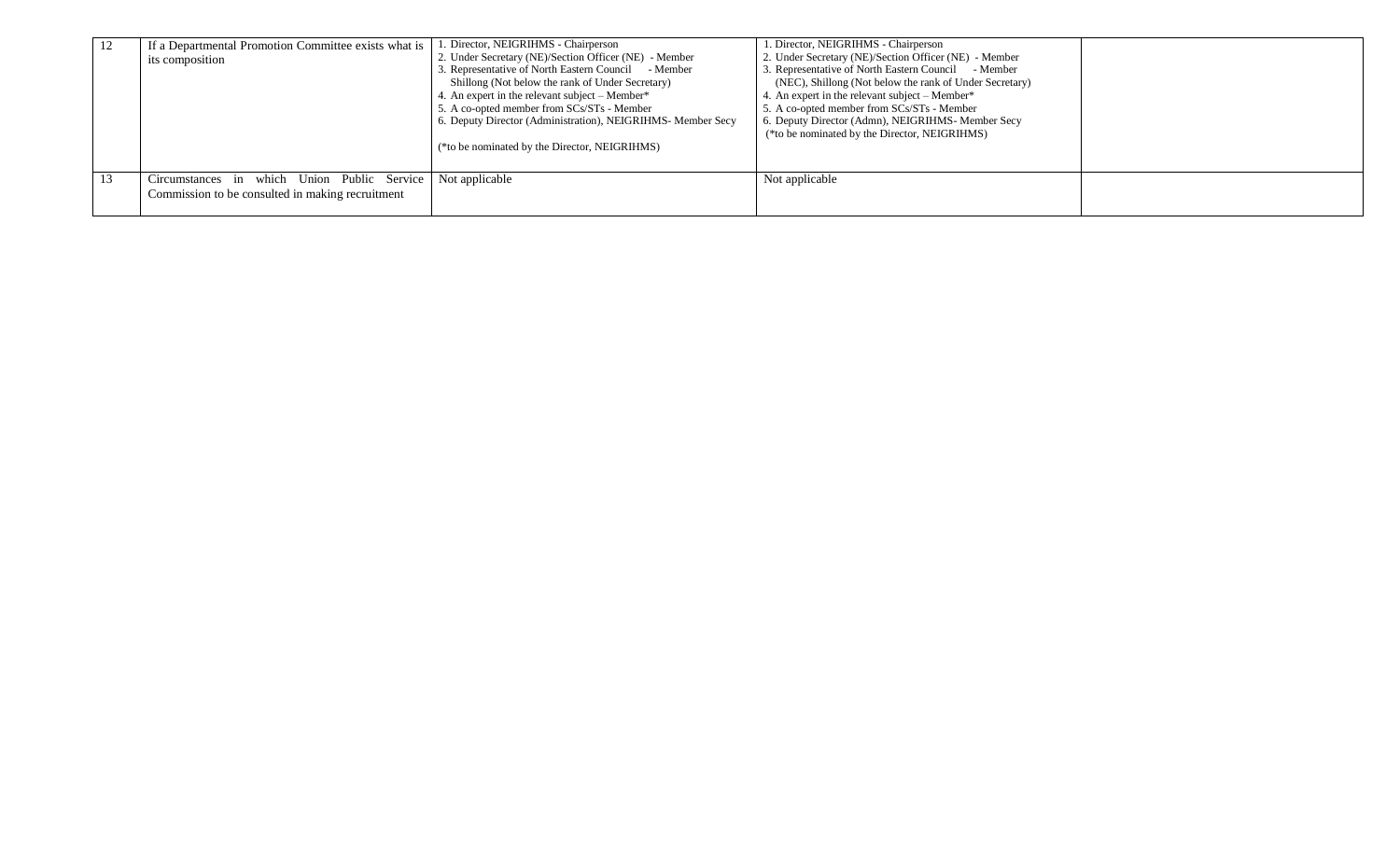| Sl.No          | <b>Description</b>                                                                                               | "As is" Recruitment Rules                                                                                                                                                                                                                                                                                                                                                                                                                                                                                                                                                           | "To be" Recruitment Rules as per recommendation                                                                                                                                                                                                                                                                                                                                                                                                                                                                                                                                                                            | <b>Recommendation of the</b>                                                                                                                                                                                                                                                                              |
|----------------|------------------------------------------------------------------------------------------------------------------|-------------------------------------------------------------------------------------------------------------------------------------------------------------------------------------------------------------------------------------------------------------------------------------------------------------------------------------------------------------------------------------------------------------------------------------------------------------------------------------------------------------------------------------------------------------------------------------|----------------------------------------------------------------------------------------------------------------------------------------------------------------------------------------------------------------------------------------------------------------------------------------------------------------------------------------------------------------------------------------------------------------------------------------------------------------------------------------------------------------------------------------------------------------------------------------------------------------------------|-----------------------------------------------------------------------------------------------------------------------------------------------------------------------------------------------------------------------------------------------------------------------------------------------------------|
|                | Name of post                                                                                                     | <b>CSSD Assistant Grade-I</b>                                                                                                                                                                                                                                                                                                                                                                                                                                                                                                                                                       | of the Committee for review of RR<br><b>CSSD Assistant Grade-I</b>                                                                                                                                                                                                                                                                                                                                                                                                                                                                                                                                                         | <b>Committee</b><br>NEIGRIHMS may change the<br>method of recruitment as 100% by<br>promotion failing which by direct<br>recruitment.<br>Educational<br>Qualification should also specify<br>"in a minimum 200 bedded<br>hospital".<br>The same has been incorporated<br>in the "To be" Recruitment Rules |
| 2              | Number of post                                                                                                   | 03* (2012) *subject to variation dependent on workload                                                                                                                                                                                                                                                                                                                                                                                                                                                                                                                              | 03* (2018) *subject to variation dependent on workload                                                                                                                                                                                                                                                                                                                                                                                                                                                                                                                                                                     |                                                                                                                                                                                                                                                                                                           |
| 3              | Classification                                                                                                   | Group 'C'                                                                                                                                                                                                                                                                                                                                                                                                                                                                                                                                                                           | General Central Service Group 'C'                                                                                                                                                                                                                                                                                                                                                                                                                                                                                                                                                                                          |                                                                                                                                                                                                                                                                                                           |
| $\overline{4}$ | Pay Band & Grade Pay/Pay Scale or Level in the Pay<br>Matrix                                                     | Pay Band -1, Rs.5200-20200/- with Grade Pay of Rs.2400/-                                                                                                                                                                                                                                                                                                                                                                                                                                                                                                                            | Level $-4$ in the Pay Matrix Rs.25500/- OR<br>Pay Band -1, Rs.5200-20200/- with Grade Pay of Rs.2400/-<br>(Pre-revised)                                                                                                                                                                                                                                                                                                                                                                                                                                                                                                    |                                                                                                                                                                                                                                                                                                           |
| 5              | Whether Selection post or non-selection post.                                                                    | Non-Selection in case of promotion<br>Not applicable in case of direct recruitment                                                                                                                                                                                                                                                                                                                                                                                                                                                                                                  | Non-Selection in case of promotion<br>Not applicable in case of direct recruitment                                                                                                                                                                                                                                                                                                                                                                                                                                                                                                                                         |                                                                                                                                                                                                                                                                                                           |
| 6              | Age limit for direct recruits                                                                                    | Not exceeding 30 years (Relaxable for Government servants up to 5<br>years in accordance with the Instructions or orders issued by the<br>Central Government)                                                                                                                                                                                                                                                                                                                                                                                                                       | Not exceeding 30 years (Relaxable for Government servants<br>up to 5 years in accordance with the Instructions or orders<br>issued by the Central Government)                                                                                                                                                                                                                                                                                                                                                                                                                                                              |                                                                                                                                                                                                                                                                                                           |
|                | Educational and other qualifications required for<br>direct recruits                                             | <b>Essential:</b><br>B.Sc Microbiology or Pharmacology or Medical Technology<br>(Microbiology) with three years' experience in CSSD of a Hospital<br>or Pharmaceutical or Operation Theatre in a Hospital<br>OR<br>Staff Nurse (A Grade Registration) with two years' experience in<br><b>Operation Theatre</b><br><b>OR</b><br>Theatre Assistant Course with 4 years' experience in<br>CSSD/Operation Theatre<br><b>OR</b><br>$12th$ with Science from a recognized University/ Board with three<br>years' experience in CSSD Operation Theatre and Blood Bank in<br>any hospital. | <b>Essential:</b><br>B.Sc Microbiology or Pharmacology or Medical Technology<br>(Microbiology) with three years' experience in CSSD of a<br>Hospital or Pharmaceutical or Operation Theatre in a<br>minimum 200 bedded Hospital<br><b>OR</b><br>Staff Nurse (A Grade Registration) with two years'<br>experience in Operation Theatre<br><b>OR</b><br>Theatre Assistant Course with 4 years' experience in<br>CSSD/Operation Theatre<br><b>OR</b><br>$12th$ with Science from a recognized University/ Board with<br>three years' experience in CSSD Operation Theatre and<br>Blood Bank in a minimum 200 bedded hospital. |                                                                                                                                                                                                                                                                                                           |
| 8              | Whether age and educational qualifications<br>prescribed for direct recruits will apply in case of<br>promotees. | Not applicable                                                                                                                                                                                                                                                                                                                                                                                                                                                                                                                                                                      | Not applicable                                                                                                                                                                                                                                                                                                                                                                                                                                                                                                                                                                                                             |                                                                                                                                                                                                                                                                                                           |
| 9              | Period of probation, if any                                                                                      | Two years for direct recruit and promotees                                                                                                                                                                                                                                                                                                                                                                                                                                                                                                                                          | Two years for direct recruit and promotees                                                                                                                                                                                                                                                                                                                                                                                                                                                                                                                                                                                 |                                                                                                                                                                                                                                                                                                           |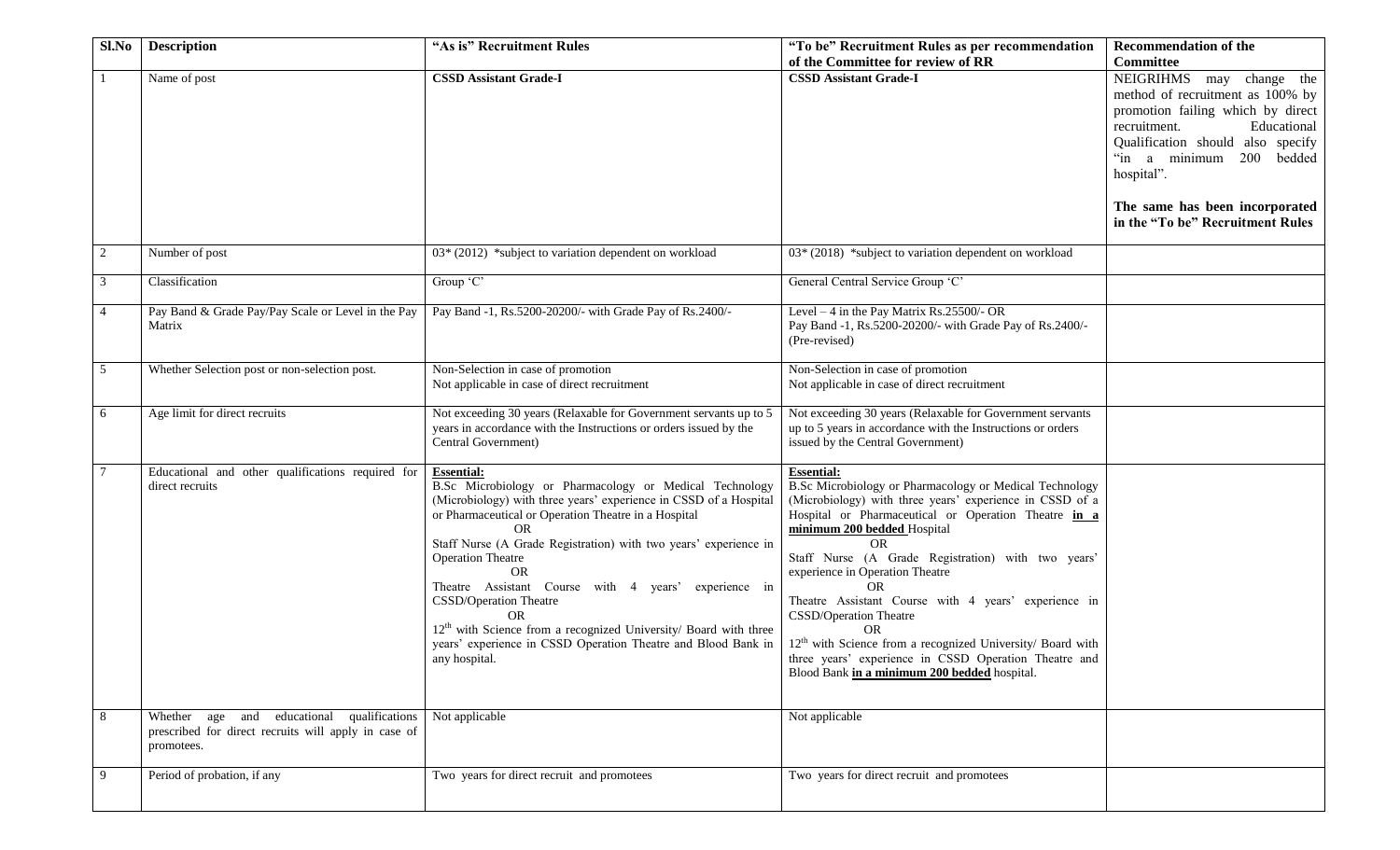| 10           | Method of recruitment whether by direct recruitment<br>or by promotion or by deputation/absorption and<br>percentage of vacancies to be filled by various<br>methods | $1/3rd$ by Promotion failing which by Direct Recruitment<br>$2/3^{\text{rd}}$ by Direct Recruitment                                                                                                                                                                                                                                                                                                                                                            | 100% by promotion failing which by direct recruitment                                                                                                                                                                                                                                                                                                                                                                                     |  |
|--------------|----------------------------------------------------------------------------------------------------------------------------------------------------------------------|----------------------------------------------------------------------------------------------------------------------------------------------------------------------------------------------------------------------------------------------------------------------------------------------------------------------------------------------------------------------------------------------------------------------------------------------------------------|-------------------------------------------------------------------------------------------------------------------------------------------------------------------------------------------------------------------------------------------------------------------------------------------------------------------------------------------------------------------------------------------------------------------------------------------|--|
| $\mathbf{1}$ | by<br>recruitment<br>case<br>of<br>1n<br>promotion/deputation/absorption, grades from which<br>promotion/deputation/absorption to be made                            | Promotion: CSSD Assistant Grade-II in Pay Band-1, Rs.5200-<br>20200/- with Grade Pay of Rs.1900/- with eight years regular<br>service in the Grade.                                                                                                                                                                                                                                                                                                            | <b>Promotion:</b> CSSD Assistant Grade-II in Level $-2$ in the Pay<br><b>Matrix Rs.19900/-</b><br>OR<br>Pay Band-1, Rs.5200-20200/- with Grade Pay of Rs.1900/-<br>(Pre-revised) with eight years' regular service in the Grade.                                                                                                                                                                                                          |  |
| 12           | If a Departmental Promotion Committee exists what<br>is its composition                                                                                              | Deputy Director(Administration), NEIGRIHMS -<br>Chairperson<br>2. Under Secretary(NE)/Section Officer(NE)<br>Member<br>Representative of North Eastern Council,<br>Member<br>Shillong (not below the rank of Under Secretary)<br>4. An expert in the relevant subject<br>Member*<br>5. A co-opted member from SCs/STs<br>Member<br>6. Administrative Officer, NEIGRIHMS<br><b>Member Secretary</b><br>$\sim$<br>(* to be nominated by the Director, NEIGRIHMS) | Deputy Director(Administration), NEIGRIHMS -<br>Chairperson<br>Under Secretary(NE)/Section Officer(NE)<br>Member<br>Representative of North Eastern Council,<br>Member<br>Shillong (not below the rank of Under Secretary)<br>An expert in the relevant subject<br>Member*<br>5. A co-opted member from SCs/STs<br>Member<br>6. Administrative Officer, NEIGRIHMS<br>- Member Secretary<br>(* to be nominated by the Director, NEIGRIHMS) |  |
| 13           | Circumstances in which Union Public Service<br>Commission to be consulted in making recruitment                                                                      | Not applicable                                                                                                                                                                                                                                                                                                                                                                                                                                                 | Not applicable                                                                                                                                                                                                                                                                                                                                                                                                                            |  |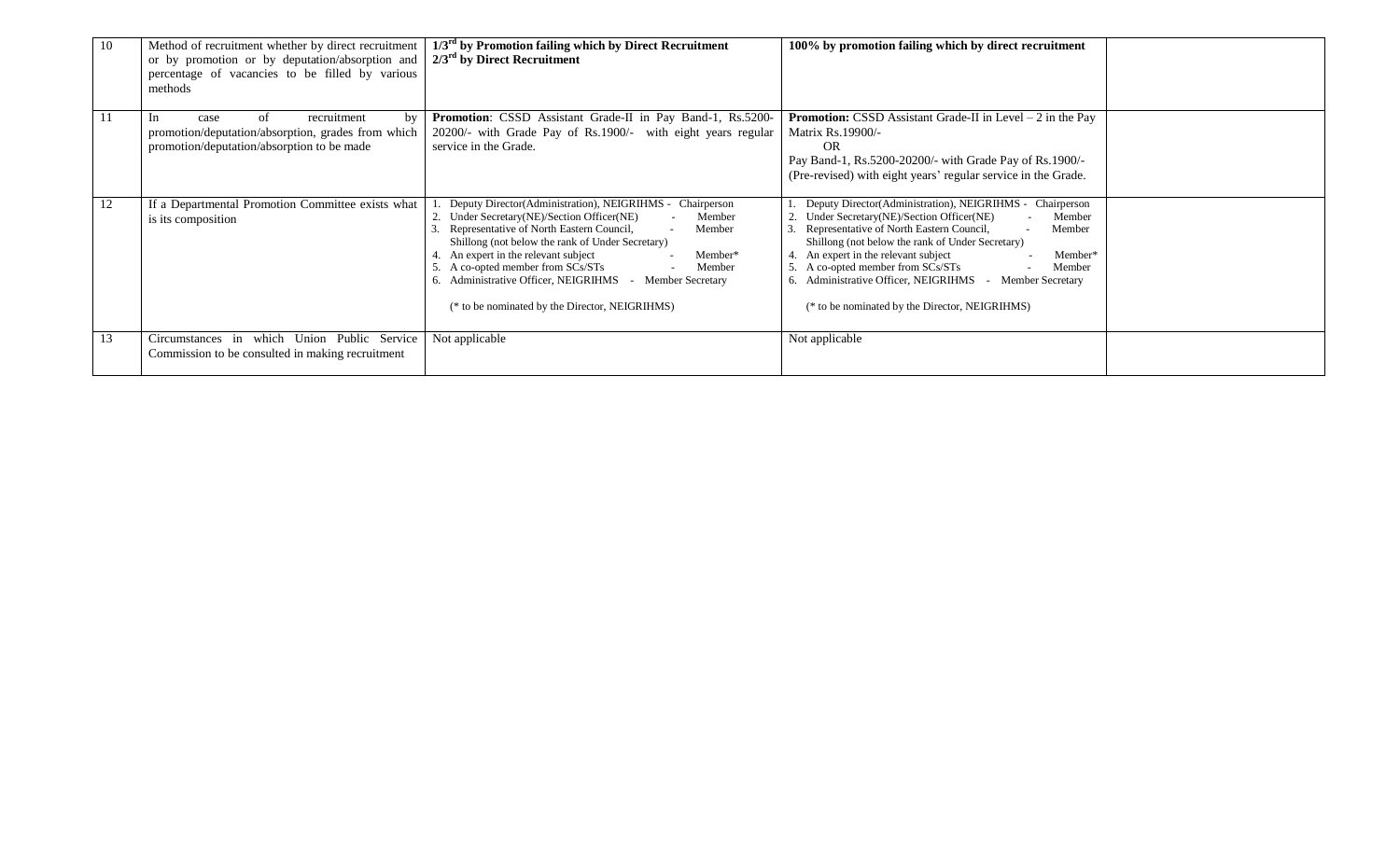| Sl.No            | <b>Description</b>                                         | "As is" Recruitment Rules                                                             | "To be" Recruitment Rules as per recommendation of                                                 | <b>Recommendation of the</b>    |
|------------------|------------------------------------------------------------|---------------------------------------------------------------------------------------|----------------------------------------------------------------------------------------------------|---------------------------------|
|                  |                                                            |                                                                                       | the Committee for review of RR                                                                     | <b>Committee</b>                |
|                  | Name of post                                               | <b>CSSD Assistant Grade-II</b>                                                        | <b>CSSD Assistant Grade-II</b>                                                                     | NEIGRIHMS may delete the $2nd$  |
|                  |                                                            |                                                                                       |                                                                                                    | part of the EQ, i.e. "and Blood |
|                  |                                                            |                                                                                       |                                                                                                    | Bank in any hospital" by adding |
|                  |                                                            |                                                                                       |                                                                                                    | "in a minimum 200 bedded        |
|                  |                                                            |                                                                                       |                                                                                                    | hospital".                      |
|                  |                                                            |                                                                                       |                                                                                                    | The<br>same<br>has<br>been      |
|                  |                                                            |                                                                                       |                                                                                                    | incorporated in the "To be"     |
|                  |                                                            |                                                                                       |                                                                                                    | <b>Recruitment Rules</b>        |
| $\boldsymbol{2}$ | Number of post                                             | $03*(2012)$ *subject to variation dependent on workload                               | 03* (2018) *subject to variation dependent on workload                                             |                                 |
| 3                | Classification                                             | Group 'C'                                                                             | General Central Service Group 'C'                                                                  |                                 |
| $\overline{4}$   | Pay Band & Grade Pay/Pay Scale or Level in the Pay         | Pay Band-1, Rs.5200-20200/- with Grade Pay of Rs.1900/-                               | Level $-2$ in the Pay Matrix Rs.19900/- OR                                                         |                                 |
|                  | Matrix                                                     |                                                                                       | Pay Band-1, Rs.5200-20200/- with Grade Pay of Rs.1900/-                                            |                                 |
|                  |                                                            |                                                                                       | (Pre-revised)                                                                                      |                                 |
|                  |                                                            |                                                                                       |                                                                                                    |                                 |
| 5                | Whether Selection post or non-selection post.              | Not applicable                                                                        | Not applicable                                                                                     |                                 |
|                  |                                                            |                                                                                       |                                                                                                    |                                 |
| 6                | Age limit for direct recruits                              | Not exceeding 30 years (Relaxable for Government servants up to 5 years               | Not exceeding 30 years (Relaxable for Government servants up                                       |                                 |
|                  |                                                            | in accordance with the Instructions or orders issued by the Central                   | to 5 years in accordance with the Instructions or orders issued<br>by the Central Government)      |                                 |
|                  |                                                            | Government)                                                                           |                                                                                                    |                                 |
|                  | Educational and other qualifications required for          | Theatre Assistant Course with 4 years' experience in CSSD/Operation                   | Theatre Assistant Course with 4 years' experience in                                               |                                 |
|                  | direct recruits                                            | Theatre                                                                               | CSSD/Operation Theatre                                                                             |                                 |
|                  |                                                            | <b>OR</b>                                                                             | <b>OR</b>                                                                                          |                                 |
|                  |                                                            | 12 <sup>th</sup> with Science from a recognized University/Board with one years       | $12^{th}$ with Science from a recognized University/Board with one                                 |                                 |
|                  |                                                            | experience in CSSD Operation Theatre and Blood Bank in any hospital                   | years' experience in CSSD Operation Theatre in a minimum                                           |                                 |
|                  |                                                            |                                                                                       | 200 bedded hospital                                                                                |                                 |
| 8                | Whether age and educational qualifications                 | Not applicable                                                                        | Not applicable                                                                                     |                                 |
|                  | prescribed for direct recruits will apply in case of       |                                                                                       |                                                                                                    |                                 |
|                  | promotees.                                                 |                                                                                       |                                                                                                    |                                 |
| 9                | Period of probation, if any                                | Two years for direct recruit                                                          | Two years for direct recruit                                                                       |                                 |
| 10               | Method of recruitment whether by direct recruitment        | <b>By Direct Recruitment</b>                                                          | <b>By Direct Recruitment</b>                                                                       |                                 |
|                  | or by promotion or by deputation/absorption and            |                                                                                       |                                                                                                    |                                 |
|                  | percentage of vacancies to be filled by various<br>methods |                                                                                       |                                                                                                    |                                 |
| 11               | of<br>In<br>recruitment<br>case<br>by                      | Not applicable                                                                        | Not applicable                                                                                     |                                 |
|                  | promotion/deputation/absorption, grades from which         |                                                                                       |                                                                                                    |                                 |
|                  | promotion/deputation/absorption to be made                 |                                                                                       |                                                                                                    |                                 |
| 12               | If a Departmental Promotion Committee exists what          | Deputy Director(Administration), NEIGRIHMS - Chairperson                              | 1. Deputy Director (Admn), NEIGRIHMS<br>- Chairperson                                              |                                 |
|                  | is its composition                                         | 2. Under Secretary(NE)/Section Officer(NE)<br>- Member                                | 2. Under Secretary(NE)/Section Officer(NE)<br>- Member                                             |                                 |
|                  |                                                            | 3. Representative of North Eastern Council,<br>- Member                               | 3. Representative of North Eastern Council,<br>- Member                                            |                                 |
|                  |                                                            | Shillong (not below the rank of Under Secretary)<br>- Member*                         | Shillong (not below the rank of Under Secretary)                                                   |                                 |
|                  |                                                            | 4. An expert in the relevant subject<br>5. A co-opted member from SCs/STs<br>- Member | 4. An expert in the relevant subject<br>- Member*<br>5. A co-opted member from SCs/STs<br>- Member |                                 |
|                  |                                                            | 6. Administrative Officer, NEIGRIHMS -<br><b>Member Secretary</b>                     | 6. Administrative Officer, NEIGRIHMS - Member Secretary                                            |                                 |
|                  |                                                            |                                                                                       |                                                                                                    |                                 |
|                  |                                                            | (* to be nominated by the Director, NEIGRIHMS)                                        | (* to be nominated by the Director, NEIGRIHMS)                                                     |                                 |
| 13               | Circumstances in which Union Public Service                | Not applicable                                                                        | Not applicable                                                                                     |                                 |
|                  | Commission to be consulted in making recruitment           |                                                                                       |                                                                                                    |                                 |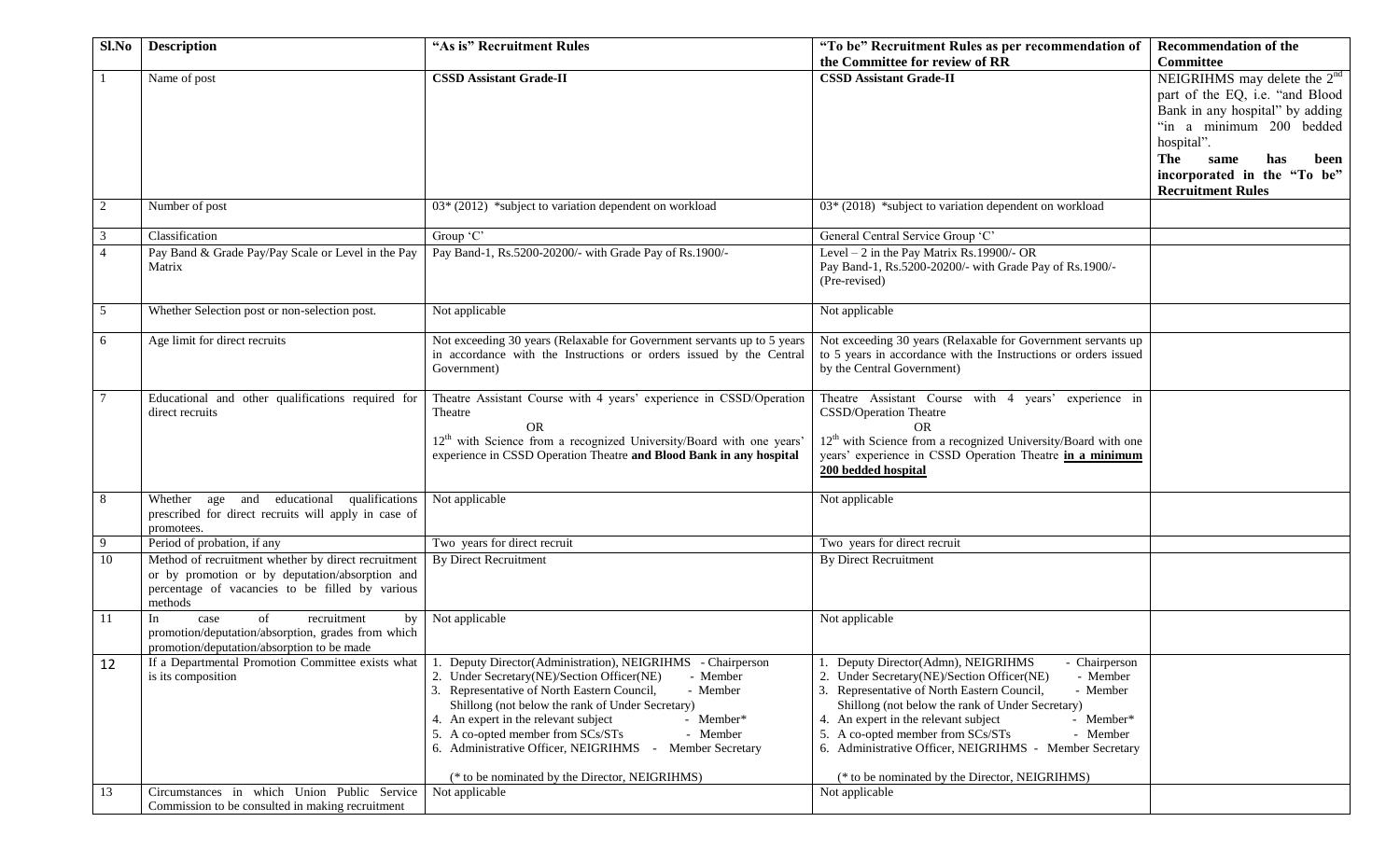| Sl.No          | <b>Description</b>                            | "As is" Recruitment Rules                                                                               | "To be" Recruitment Rules as per recommendation of the                                                            | <b>Recommendation of the</b>       |
|----------------|-----------------------------------------------|---------------------------------------------------------------------------------------------------------|-------------------------------------------------------------------------------------------------------------------|------------------------------------|
|                |                                               |                                                                                                         | <b>Committee for review of RR</b>                                                                                 | <b>Committee</b>                   |
|                | Name of post                                  | <b>Dietician</b>                                                                                        | <b>Dietician</b>                                                                                                  | NEIGRHIMS may add 100% to the      |
|                |                                               |                                                                                                         |                                                                                                                   | word by promotion in the method of |
|                |                                               |                                                                                                         |                                                                                                                   | recruitment at column 10.          |
|                |                                               |                                                                                                         |                                                                                                                   |                                    |
|                |                                               |                                                                                                         |                                                                                                                   | The same has been incorporated     |
|                |                                               |                                                                                                         |                                                                                                                   | in the "To be" Recruitment Rules   |
|                |                                               |                                                                                                         |                                                                                                                   |                                    |
| $\overline{2}$ | Number of post                                | 01* (2012) *Subject to variation dependent on workload                                                  | 01* (2018) *Subject to variation dependent on workload                                                            |                                    |
|                |                                               |                                                                                                         |                                                                                                                   |                                    |
| 3              | Classification                                | Group 'B'                                                                                               | General Central Service Group 'B'                                                                                 |                                    |
|                |                                               |                                                                                                         |                                                                                                                   |                                    |
| $\overline{4}$ | Pay Band & Grade Pay/Pay Scale or Level in    | Pay Band - 2, Rs.9300-34800/- with Grade Pay of Rs.4600/-                                               | Level $-7$ in the Pay Matrix Rs.44900/- OR                                                                        |                                    |
|                | the Pay Matrix                                |                                                                                                         | Pay Band - 2, Rs.9300-34800/- with Grade Pay of Rs.4600/- (Pre-                                                   |                                    |
|                |                                               |                                                                                                         | revised)                                                                                                          |                                    |
|                |                                               |                                                                                                         |                                                                                                                   |                                    |
| 5              | Whether Selection post or non-selection post. | Non-Selection                                                                                           | Non-Selection                                                                                                     |                                    |
|                |                                               |                                                                                                         |                                                                                                                   |                                    |
| 6              | Age limit for direct recruits                 | Not applicable                                                                                          | Not applicable                                                                                                    |                                    |
|                |                                               |                                                                                                         |                                                                                                                   |                                    |
|                | Educational and other qualifications required | Not applicable                                                                                          | Not applicable                                                                                                    |                                    |
|                | for direct recruits                           |                                                                                                         |                                                                                                                   |                                    |
| 8              | Whether age and educational qualifications    | Not applicable                                                                                          | Not applicable                                                                                                    |                                    |
|                | prescribed for direct recruits will apply in  |                                                                                                         |                                                                                                                   |                                    |
|                | case of promotees.                            |                                                                                                         |                                                                                                                   |                                    |
| 9              | Period of probation, if any                   | Not applicable                                                                                          | Not applicable                                                                                                    |                                    |
| 10             | Method of recruitment whether by direct       | <b>By Promotion</b>                                                                                     | 100% by Promotion                                                                                                 |                                    |
|                | recruitment or by promotion or by             |                                                                                                         |                                                                                                                   |                                    |
|                | deputation/absorption and percentage of       |                                                                                                         |                                                                                                                   |                                    |
|                | vacancies to be filled by various methods     |                                                                                                         |                                                                                                                   |                                    |
| <sup>11</sup>  | of<br>In<br>case<br>recruitment<br>by         | Promotion: Assistant Dietician in Pay Band-2 Rs.9300-34800/-                                            | <b>Promotion:</b> Assistant Dietician $\overline{in}$ level $- 6$ in the Pay Matrix                               |                                    |
|                | promotion/deputation/absorption,<br>grades    | with Grade Pay of Rs. 4200/- with five years' regular service in                                        | Rs.35400/- OR in Pay Band-2 Rs.9300-34800/- with Grade Pay of                                                     |                                    |
|                | from which promotion/deputation/absorption    | the Grade.                                                                                              | Rs. 4200/- (pre-revised) with five years' regular service in the Grade.                                           |                                    |
|                | to be made                                    |                                                                                                         |                                                                                                                   |                                    |
|                |                                               |                                                                                                         |                                                                                                                   |                                    |
| 12             | If a Departmental Promotion Committee         | Director, NEIGRIHMS<br>- Chairperson                                                                    | Director, NEIGRIHMS<br>- Chairperson                                                                              |                                    |
|                | exists what is its composition                | 2. Under Secretary(NE)/Section Officer (NE)<br>- Member                                                 | 2. Under Secretary(NE)/Section Officer (NE)<br>- Member                                                           |                                    |
|                |                                               | 3. Representative of North Eastern Council, Shillong - Member                                           | 3. Representative of North Eastern Council, Shillong - Member                                                     |                                    |
|                |                                               | (not below the rank of Under Secretary)                                                                 | (not below the rank of Under Secretary)                                                                           |                                    |
|                |                                               | 4. An expert in the relevant subject<br>- Member*                                                       | 4. An expert in the relevant subject<br>- Member*                                                                 |                                    |
|                |                                               | 5. A co-opted member from SCs/STs<br>- Member<br>6. Deputy Director (Administration) NEIGRIHMS - Member | 5. A co-opted member from SCs/STs<br>- Member<br>6. Deputy Director (Administration) NEIGRIHMS - Member Secretary |                                    |
|                |                                               | Secretary                                                                                               |                                                                                                                   |                                    |
|                |                                               |                                                                                                         | (*to be nominated by the Director, NEIGRIHMS)                                                                     |                                    |
|                |                                               | (*to be nominated by the Director, NEIGRIHMS)                                                           |                                                                                                                   |                                    |
| 13             | Circumstances in which Union Public Service   | NA                                                                                                      | <b>NA</b>                                                                                                         |                                    |
|                | Commission to be consulted in making          |                                                                                                         |                                                                                                                   |                                    |
|                | recruitment                                   |                                                                                                         |                                                                                                                   |                                    |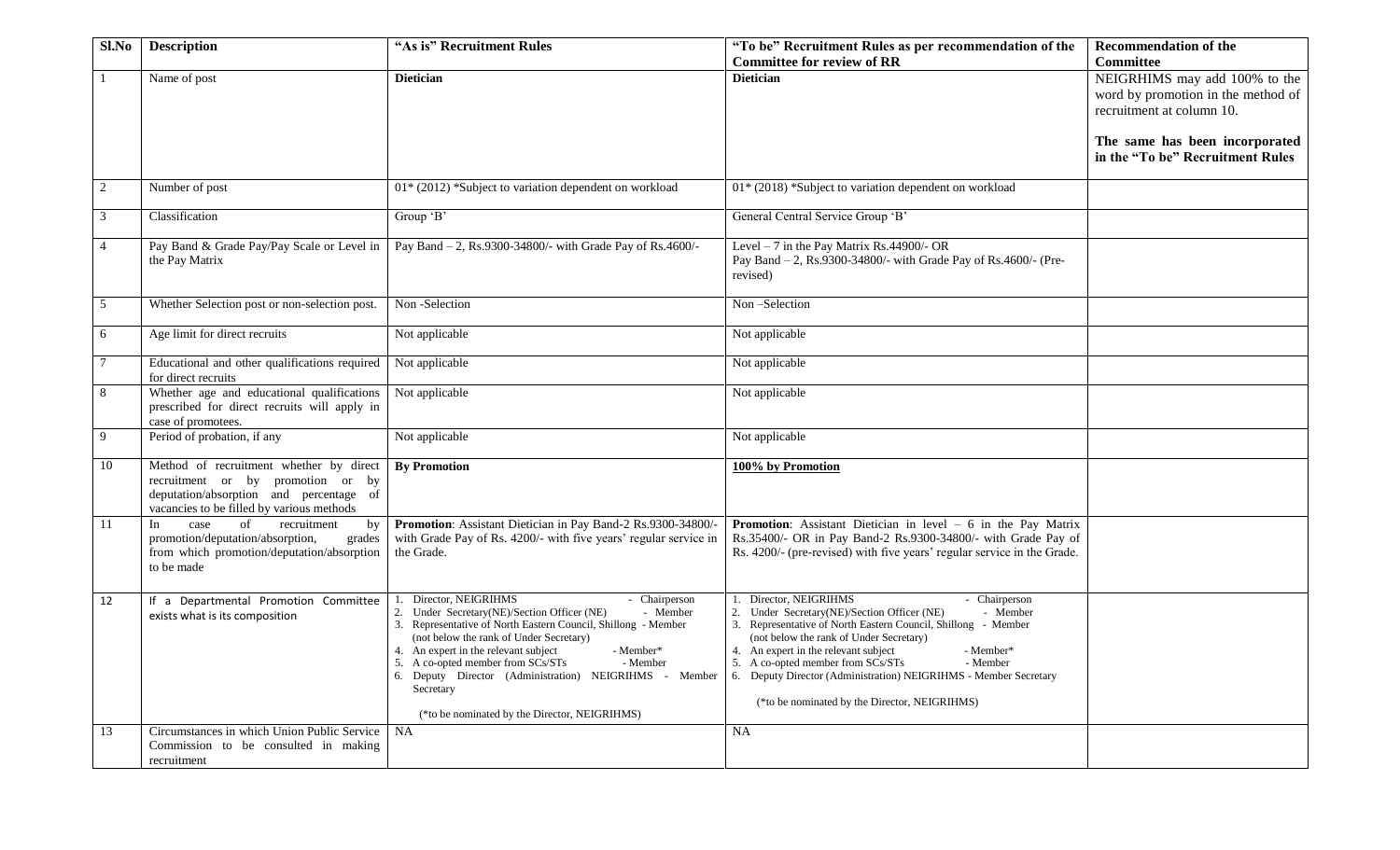| $Sl$ . No      | <b>Description</b>                                                                                                                                                | "As is" Recruitment Rules                                                                                                                                                                                                                                                                                                                                                                                                                     | "To be" Recruitment Rules as per recommendation                                                                                                                                                                                                                                                                                                                                                                                     | <b>Recommendation of the Committee</b>                                                                                                                                                                                                                                                                                               |
|----------------|-------------------------------------------------------------------------------------------------------------------------------------------------------------------|-----------------------------------------------------------------------------------------------------------------------------------------------------------------------------------------------------------------------------------------------------------------------------------------------------------------------------------------------------------------------------------------------------------------------------------------------|-------------------------------------------------------------------------------------------------------------------------------------------------------------------------------------------------------------------------------------------------------------------------------------------------------------------------------------------------------------------------------------------------------------------------------------|--------------------------------------------------------------------------------------------------------------------------------------------------------------------------------------------------------------------------------------------------------------------------------------------------------------------------------------|
|                |                                                                                                                                                                   |                                                                                                                                                                                                                                                                                                                                                                                                                                               | of the Committee for review of RR                                                                                                                                                                                                                                                                                                                                                                                                   |                                                                                                                                                                                                                                                                                                                                      |
|                | Name of post                                                                                                                                                      | <b>Assistant Dietician</b>                                                                                                                                                                                                                                                                                                                                                                                                                    | <b>Assistant Dietician</b>                                                                                                                                                                                                                                                                                                                                                                                                          | <b>NEIGRIHMS</b><br>may change the<br>Educational Qualification from M.Sc<br>Food and Nutrition to "M.Sc Food,<br>Nutrition and Dietetics" and may add<br>desirable qualification as "2 years<br>experience as dietician in a minimum<br>200 bedded hospital".<br>The same has been incorporated in<br>the "To be" Recruitment Rules |
| $\overline{c}$ | Number of post                                                                                                                                                    | 02* (2012) *Subject to variation dependent on workload                                                                                                                                                                                                                                                                                                                                                                                        | $02*(2018)$ *Subject to variation dependent on workload                                                                                                                                                                                                                                                                                                                                                                             |                                                                                                                                                                                                                                                                                                                                      |
| 3              | Classification                                                                                                                                                    | Group 'B'                                                                                                                                                                                                                                                                                                                                                                                                                                     | General Central Service Group 'B'                                                                                                                                                                                                                                                                                                                                                                                                   |                                                                                                                                                                                                                                                                                                                                      |
| 4              | Pay Band & Grade Pay/Pay Scale or Level in the Pay<br>Matrix                                                                                                      | Pay Band - 2, Rs.9300-34800/- with Grade Pay of Rs.4200/-                                                                                                                                                                                                                                                                                                                                                                                     | Level -6 in the Pay Matrix Rs.35400/- OR<br>Pay Band - 2, Rs.9300-34800/- with Grade Pay of Rs.4200/-<br>(Pre-revised)                                                                                                                                                                                                                                                                                                              |                                                                                                                                                                                                                                                                                                                                      |
| 5              | Whether Selection post or non-selection post.                                                                                                                     | Not applicable                                                                                                                                                                                                                                                                                                                                                                                                                                | Not applicable                                                                                                                                                                                                                                                                                                                                                                                                                      |                                                                                                                                                                                                                                                                                                                                      |
| 6              | Age limit for direct recruits                                                                                                                                     | Not exceeding 35 years (Relaxable for Government servants<br>up to 5 years in accordance with the instructions or orders<br>issued by the Central Government)                                                                                                                                                                                                                                                                                 | Not exceeding 35 years (Relaxable for Government servants<br>up to 5 years in accordance with the instructions or orders<br>issued by the Central Government)                                                                                                                                                                                                                                                                       |                                                                                                                                                                                                                                                                                                                                      |
|                | Educational and other qualifications required for direct<br>recruits                                                                                              | M.Sc in Food and Nutrition from a recognized university.                                                                                                                                                                                                                                                                                                                                                                                      | M.Sc in Food, Nutrition & Dietetics from a recognized<br>university.<br>Desirable: 2 (two) years experience as dietician in a<br>minimum 200 bedded hospital.                                                                                                                                                                                                                                                                       |                                                                                                                                                                                                                                                                                                                                      |
| 8              | Whether age and educational qualifications prescribed<br>for direct recruits will apply in case of promotees.                                                     | Not applicable                                                                                                                                                                                                                                                                                                                                                                                                                                | Not applicable                                                                                                                                                                                                                                                                                                                                                                                                                      |                                                                                                                                                                                                                                                                                                                                      |
| 9              | Period of probation, if any                                                                                                                                       | Two years                                                                                                                                                                                                                                                                                                                                                                                                                                     | Two years                                                                                                                                                                                                                                                                                                                                                                                                                           |                                                                                                                                                                                                                                                                                                                                      |
| 10             | Method of recruitment whether by direct recruitment or<br>by promotion or by deputation/absorption and<br>percentage of vacancies to be filled by various methods | <b>By Direct Recruitment</b>                                                                                                                                                                                                                                                                                                                                                                                                                  | <b>By Direct Recruitment</b>                                                                                                                                                                                                                                                                                                                                                                                                        |                                                                                                                                                                                                                                                                                                                                      |
| 11             | case<br>recruitment<br>of<br>by<br>In<br>promotion/deputation/absorption, grades from which<br>promotion/deputation/absorption to be made                         | Not applicable                                                                                                                                                                                                                                                                                                                                                                                                                                | Not applicable                                                                                                                                                                                                                                                                                                                                                                                                                      |                                                                                                                                                                                                                                                                                                                                      |
| 12             | If a Departmental Promotion Committee exists what is<br>its composition                                                                                           | 1. Director, NEIGRIHMS<br>- Chairperson<br>2. Under Secretary(NE)/Section Officer (NE)<br>- Member<br>3. Representative of North Eastern Council, Shillong<br>- Member<br>(not below the rank of Under Secretary)<br>4. An expert in the relevant subject<br>- Member*<br>A co-opted member from SCs/STs<br>- Member<br>5.<br>6. Deputy Director (Administration) NEIGRIHMS<br>- Member Secy<br>(*to be nominated by the Director, NEIGRIHMS) | 1. Director, NEIGRIHMS<br>- Chairperson<br>2. Under Secretary (NE)/Section Officer (NE)<br>- Member<br>3. Representative of North Eastern Council, Shillong - Member<br>(not below the rank of Under Secretary)<br>4. An expert in the relevant subject<br>- Member*<br>A co-opted member from SCs/STs<br>- Member<br>5.<br>6. Deputy Director (Admn) NEIGRIHMS - Member Secretary<br>(*to be nominated by the Director, NEIGRIHMS) |                                                                                                                                                                                                                                                                                                                                      |
| 13             | Circumstances in which Union Public Service<br>Commission to be consulted in making recruitment                                                                   | Not applicable                                                                                                                                                                                                                                                                                                                                                                                                                                | Not applicable                                                                                                                                                                                                                                                                                                                                                                                                                      |                                                                                                                                                                                                                                                                                                                                      |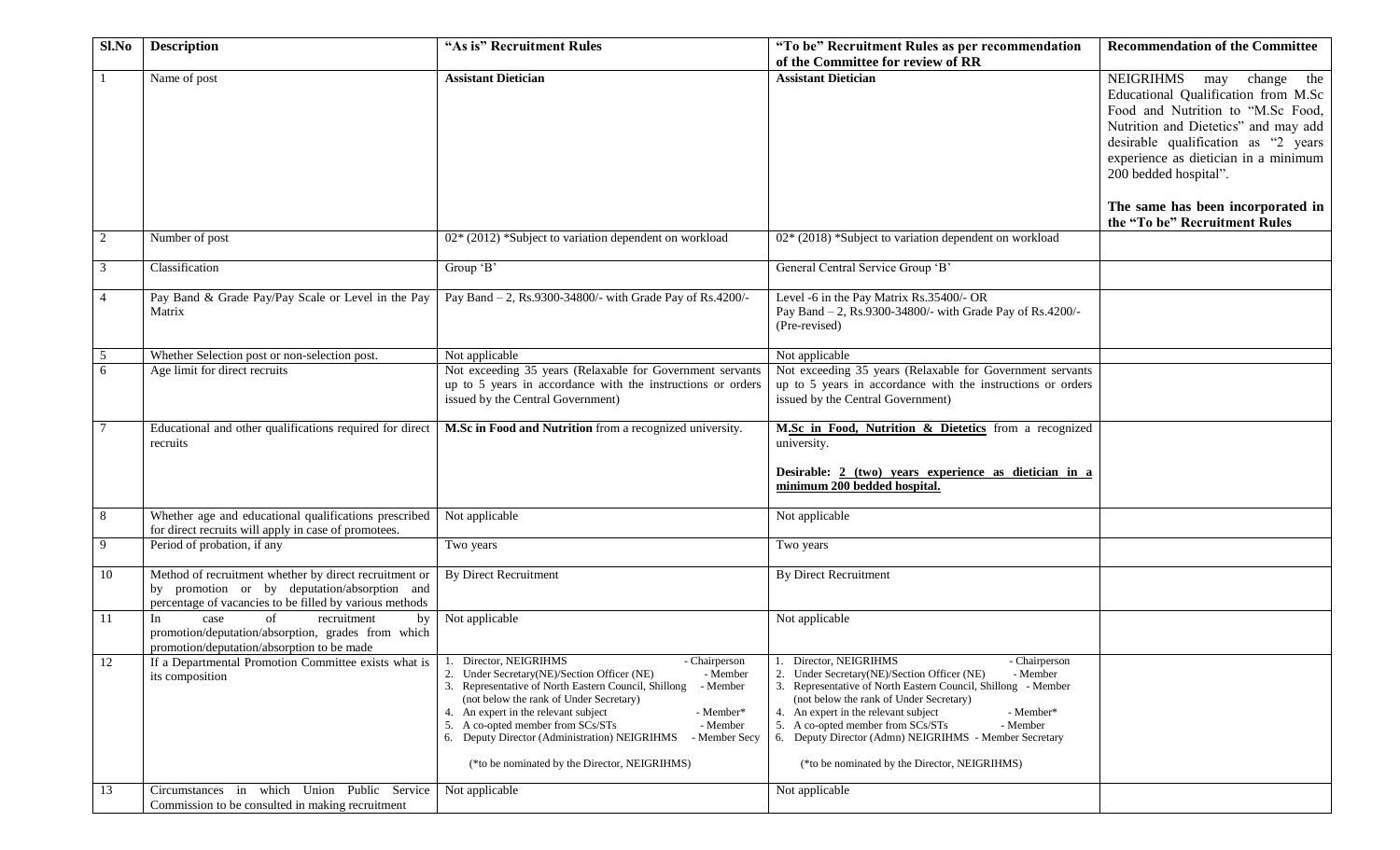| Sl.No          | <b>Description</b>                                                                                                                                                   | "As is" Recruitment Rules                                                                                                                                                                                                                                                                                                                                                                                                       | $\mathbf{G}$<br><b>Recruitment Rules</b><br>be"<br>Recommendation<br>of<br>the<br>as<br>per<br>recommendation of the Committee for review of<br>Committee |
|----------------|----------------------------------------------------------------------------------------------------------------------------------------------------------------------|---------------------------------------------------------------------------------------------------------------------------------------------------------------------------------------------------------------------------------------------------------------------------------------------------------------------------------------------------------------------------------------------------------------------------------|-----------------------------------------------------------------------------------------------------------------------------------------------------------|
|                |                                                                                                                                                                      |                                                                                                                                                                                                                                                                                                                                                                                                                                 | $\mathbf{R}$                                                                                                                                              |
|                | Name of post                                                                                                                                                         | <b>Medical Social Worker</b>                                                                                                                                                                                                                                                                                                                                                                                                    | No change                                                                                                                                                 |
| 2              | Number of post                                                                                                                                                       | 05* (2012) *Subject to variation dependent on workload                                                                                                                                                                                                                                                                                                                                                                          |                                                                                                                                                           |
| 3              | Classification                                                                                                                                                       | Group 'B'                                                                                                                                                                                                                                                                                                                                                                                                                       |                                                                                                                                                           |
| $\overline{4}$ | Pay Band & Grade Pay/Pay Scale or Level<br>in the Pay Matrix                                                                                                         | Pay Band - 2, Rs.9300-34800/- with Grade Pay of Rs.4200/-                                                                                                                                                                                                                                                                                                                                                                       |                                                                                                                                                           |
| 5 <sup>5</sup> | Whether Selection post or non-selection<br>post.                                                                                                                     | Not applicable                                                                                                                                                                                                                                                                                                                                                                                                                  |                                                                                                                                                           |
| 6              | Age limit for direct recruits                                                                                                                                        | Not exceeding 35 years (Relaxable for Government servants up to 5 years in<br>accordance with the instructions or orders issued by the Central Government)                                                                                                                                                                                                                                                                      |                                                                                                                                                           |
| $\tau$         | qualifications<br>Educational and other<br>required for direct recruits                                                                                              | 1. Master degree in Social Work/Applied Sociology from a recognized<br>University<br>2. One year practical experience as Social Worker with a Government<br>organization in a health related field or reputed Welfare or Health Agencies<br>recognized by Government dealing with Medical/ Public Health Service.                                                                                                               |                                                                                                                                                           |
| 8              | Whether age and educational qualifications<br>prescribed for direct recruits will apply in<br>case of promotees.                                                     | Not applicable                                                                                                                                                                                                                                                                                                                                                                                                                  |                                                                                                                                                           |
| 9              | Period of probation, if any                                                                                                                                          | Two years for direct recruit                                                                                                                                                                                                                                                                                                                                                                                                    |                                                                                                                                                           |
| 10             | Method of recruitment whether by direct<br>recruitment or by promotion or by<br>deputation/absorption and percentage of<br>vacancies to be filled by various methods | <b>By Direct Recruitment</b>                                                                                                                                                                                                                                                                                                                                                                                                    |                                                                                                                                                           |
| 11             | of<br>recruitment<br>In<br>case<br>by<br>promotion/deputation/absorption,<br>grades<br>which<br>from<br>promotion/deputation/absorption to be made                   | Not applicable                                                                                                                                                                                                                                                                                                                                                                                                                  |                                                                                                                                                           |
| 12             | If a Departmental Promotion Committee<br>exists what is its composition                                                                                              | Director, NEIGRIHMS<br>- Chairperson<br>2. Under Secretary (NE)/Section Officer (NE) - Member<br>3. Representative of North Eastern Council, - Member<br>Shillong (not below the rank of Under Secretary)<br>4. An expert in the relevant subject<br>- Member*<br>5. A co-opted member from SCs/ST<br>- Member<br>6. Deputy Director (Administration), NEIGRIHMS - Member Secy<br>(*to be nominated by the Director, NEIGRIHMS) |                                                                                                                                                           |
| 13             | Circumstances in which Union Public Not applicable<br>Service Commission to be consulted in<br>making recruitment                                                    |                                                                                                                                                                                                                                                                                                                                                                                                                                 |                                                                                                                                                           |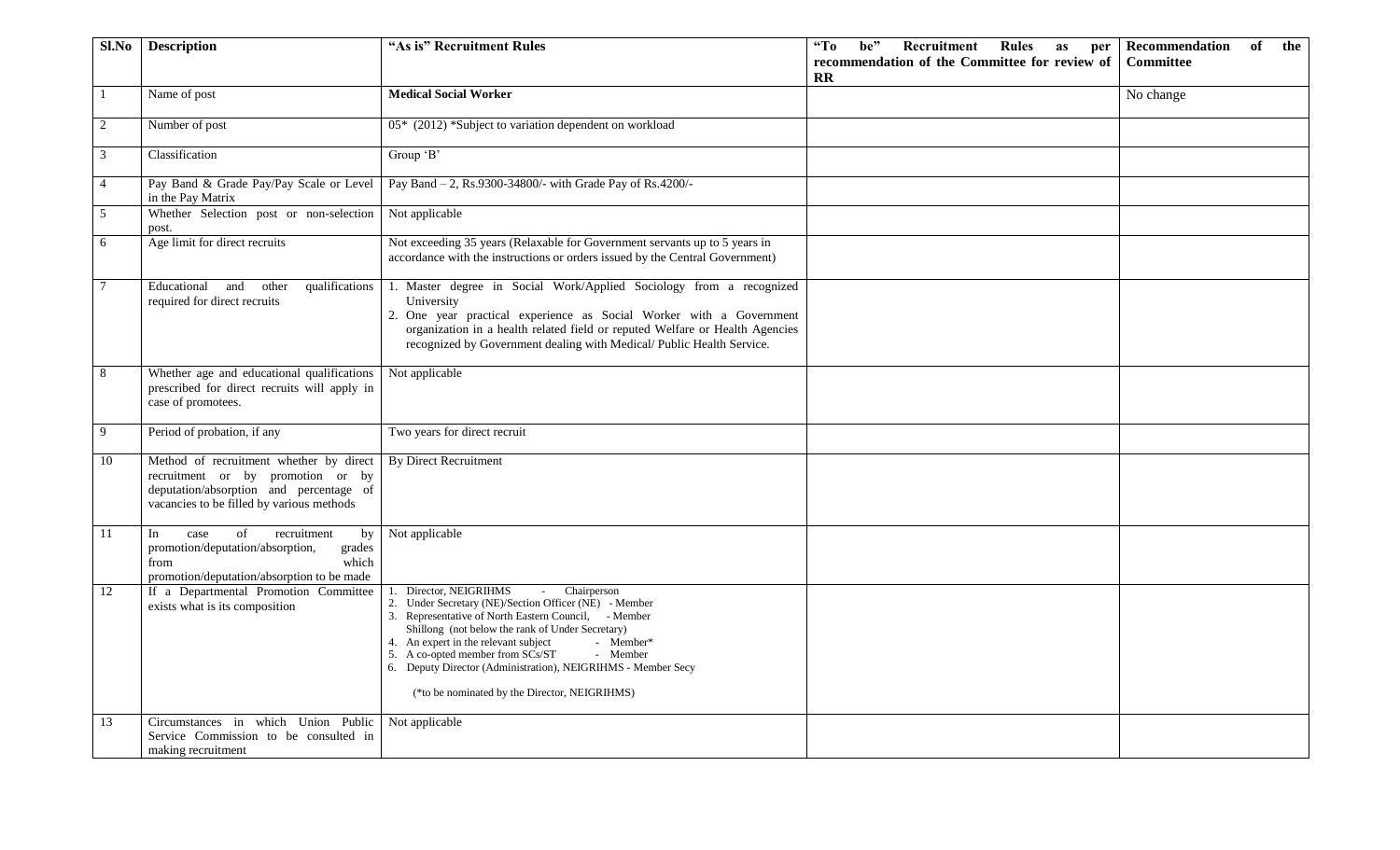| Sl.No          | <b>Description</b>                                                            | "As is" Recruitment Rules                                                                                                                                                                                                                                                                                                                                                                                                                                                                                                                                                                                        | "To be" Recruitment Rules as per recommendation of the                                                                                                                                                                                                                                                                                                                                                                                                                                                                                                                                                              | <b>Recommendation of the Committee</b>                                                                                                                                                                                                                                                                                                                                                                                                                                                                                                                                                                                                                                                                                            |
|----------------|-------------------------------------------------------------------------------|------------------------------------------------------------------------------------------------------------------------------------------------------------------------------------------------------------------------------------------------------------------------------------------------------------------------------------------------------------------------------------------------------------------------------------------------------------------------------------------------------------------------------------------------------------------------------------------------------------------|---------------------------------------------------------------------------------------------------------------------------------------------------------------------------------------------------------------------------------------------------------------------------------------------------------------------------------------------------------------------------------------------------------------------------------------------------------------------------------------------------------------------------------------------------------------------------------------------------------------------|-----------------------------------------------------------------------------------------------------------------------------------------------------------------------------------------------------------------------------------------------------------------------------------------------------------------------------------------------------------------------------------------------------------------------------------------------------------------------------------------------------------------------------------------------------------------------------------------------------------------------------------------------------------------------------------------------------------------------------------|
|                |                                                                               |                                                                                                                                                                                                                                                                                                                                                                                                                                                                                                                                                                                                                  | <b>Committee for review of RR</b>                                                                                                                                                                                                                                                                                                                                                                                                                                                                                                                                                                                   |                                                                                                                                                                                                                                                                                                                                                                                                                                                                                                                                                                                                                                                                                                                                   |
|                | Name of post                                                                  | <b>Deputy Medical Superintendent</b>                                                                                                                                                                                                                                                                                                                                                                                                                                                                                                                                                                             | <b>Deputy Medical Superintendent</b>                                                                                                                                                                                                                                                                                                                                                                                                                                                                                                                                                                                | Committee observed<br>The<br>that the<br>Educational Qualifications for the post is<br>MD, since this is a permanent post,<br>candidates with MD qualification will be<br>reluctant to join the post due to lesser<br>Grade Pay. Therefore, the Committee<br>recommends NEIGRIHMS to upgrade the<br>Grade Pay/Pay Level from Rs.6600/- to<br>Rs.7600/- (pre-revised) i.e Level $-12$ in<br>the Pay Matrix Rs.78800/- (revised) to get<br>suitable candidates. The experience may be<br>brought down from 5 years to 3 years.<br>While submitting the proposal to Ministry,<br>NEIGRIHMS is to mention the number of<br>times, the post has been advertised.<br>The same has been incorporated in the<br>"To be" Recruitment Rules |
|                |                                                                               |                                                                                                                                                                                                                                                                                                                                                                                                                                                                                                                                                                                                                  |                                                                                                                                                                                                                                                                                                                                                                                                                                                                                                                                                                                                                     |                                                                                                                                                                                                                                                                                                                                                                                                                                                                                                                                                                                                                                                                                                                                   |
| $\overline{2}$ | Number of post                                                                | $*1$ (One) (2007)<br>* Subject to variation dependent on workload                                                                                                                                                                                                                                                                                                                                                                                                                                                                                                                                                | $*1$ (One) (2018)<br>* Subject to variation dependent on workload                                                                                                                                                                                                                                                                                                                                                                                                                                                                                                                                                   |                                                                                                                                                                                                                                                                                                                                                                                                                                                                                                                                                                                                                                                                                                                                   |
|                |                                                                               |                                                                                                                                                                                                                                                                                                                                                                                                                                                                                                                                                                                                                  |                                                                                                                                                                                                                                                                                                                                                                                                                                                                                                                                                                                                                     |                                                                                                                                                                                                                                                                                                                                                                                                                                                                                                                                                                                                                                                                                                                                   |
| 3              | Classification                                                                | Group 'A'                                                                                                                                                                                                                                                                                                                                                                                                                                                                                                                                                                                                        | General Central Service, Group 'A'                                                                                                                                                                                                                                                                                                                                                                                                                                                                                                                                                                                  |                                                                                                                                                                                                                                                                                                                                                                                                                                                                                                                                                                                                                                                                                                                                   |
| 4              | Pay Band & Grade Pay/Pay<br>Scale or Level in the Pay Matrix                  | Pay Band $-3$ Rs.15600-39100/- with Grade Pay of<br>Rs.6600/-                                                                                                                                                                                                                                                                                                                                                                                                                                                                                                                                                    | Level $-12$ in the Pay Matrix Rs.78800/-<br>OR Pay Band - 3, Rs.15600-39100/- with Grade Pay of<br>Rs.7600/- (Pre-revised)                                                                                                                                                                                                                                                                                                                                                                                                                                                                                          |                                                                                                                                                                                                                                                                                                                                                                                                                                                                                                                                                                                                                                                                                                                                   |
| 5              | Whether Selection post or non-<br>selection post.                             | Not applicable                                                                                                                                                                                                                                                                                                                                                                                                                                                                                                                                                                                                   | Not applicable                                                                                                                                                                                                                                                                                                                                                                                                                                                                                                                                                                                                      |                                                                                                                                                                                                                                                                                                                                                                                                                                                                                                                                                                                                                                                                                                                                   |
| 6              | Age limit for direct recruits                                                 | Upto 40 years (Relaxable for Government servants)                                                                                                                                                                                                                                                                                                                                                                                                                                                                                                                                                                | Upto 40 years (Relaxable for Government servants)                                                                                                                                                                                                                                                                                                                                                                                                                                                                                                                                                                   |                                                                                                                                                                                                                                                                                                                                                                                                                                                                                                                                                                                                                                                                                                                                   |
| 7              | Educational<br>and<br>other<br>qualifications required for direct<br>recruits | 1. A medical qualification included in the first schedule<br>to Indian Medical Council Act 1956 (person<br>possessing qualification included in part-II of the<br>third Schedule should also fulfill the conditions<br>specified in section 13 (3) of the Act.<br>2. MD/MS degree recognized by MCI<br>3. The candidate must be registered with Central/State<br>Medical Council<br>4. 5 (five) years experience in the administration of a<br>Major Hospital of at least 500 beds or any health care<br>Organization.<br>5. Preference will be given to candidates having MHA<br>or MD Hospital Administration. | 1. A medical qualification included in the first schedule to<br>Indian Medical Council Act 1956 (person possessing<br>qualification included in part-II of the third Schedule should<br>also fulfill the conditions specified in section 13 (3) of the<br>Act.<br>2. MD/MS degree recognized by MCI<br>3. The candidate must be registered with Central/State Medical<br>Council<br>$3$ (three) years experience in the administration of a Major<br>4.<br>Hospital of at least 500 beds or any health care Organization.<br>5. Preference will be given to candidates having MHA or MD<br>Hospital Administration. |                                                                                                                                                                                                                                                                                                                                                                                                                                                                                                                                                                                                                                                                                                                                   |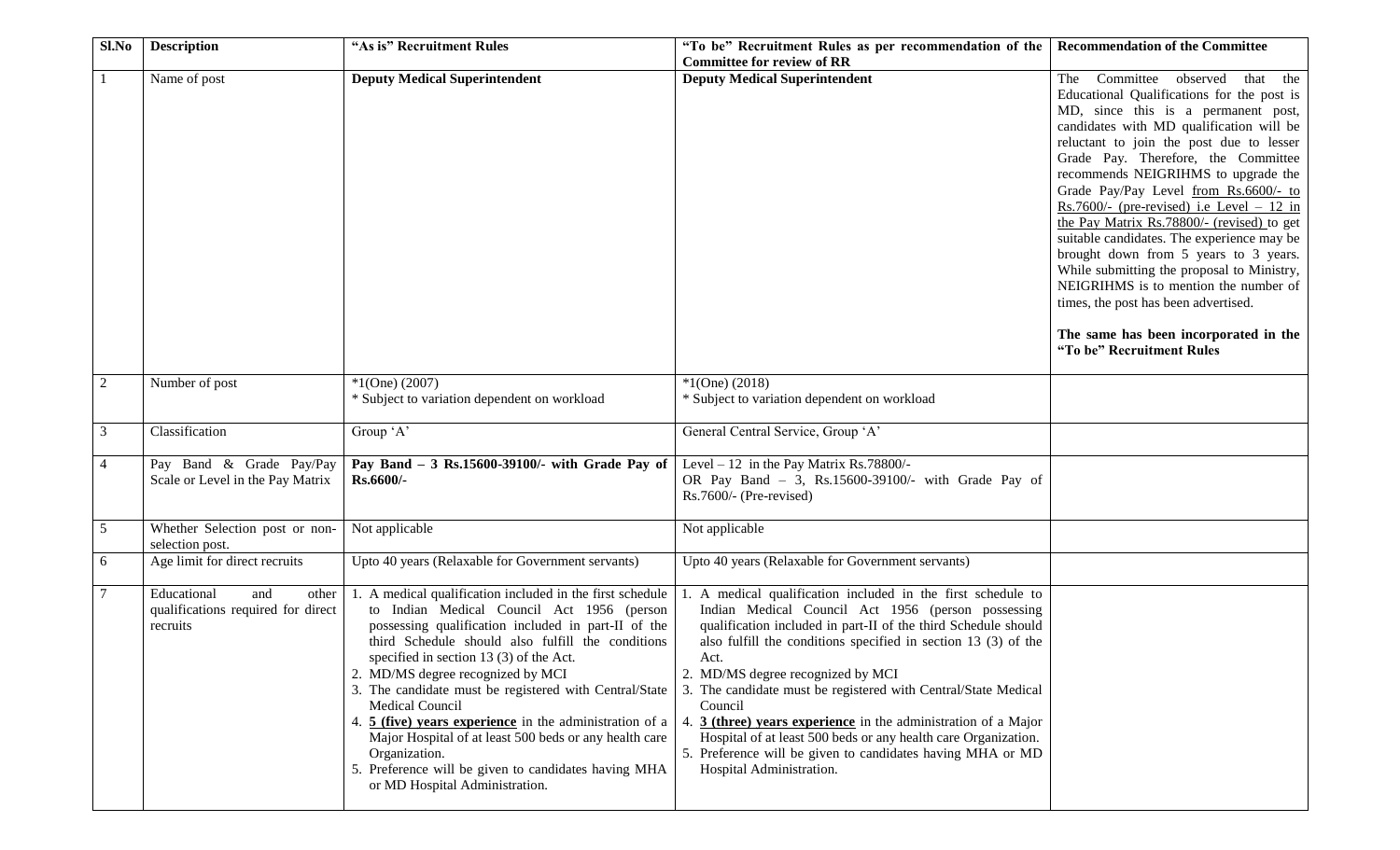| $8\,$ | Whether age and educational Not applicable<br>qualifications prescribed for<br>direct recruits will apply in case<br>of promotees.                                                             |                                                                                                                                                                                                                                                                                                                                                                                                                                                                                                                                                                                                                                                                       | Not applicable                                                                                                                                                                                                                                                                                                                                                                                                                                                                                                                                                                                                                                           |
|-------|------------------------------------------------------------------------------------------------------------------------------------------------------------------------------------------------|-----------------------------------------------------------------------------------------------------------------------------------------------------------------------------------------------------------------------------------------------------------------------------------------------------------------------------------------------------------------------------------------------------------------------------------------------------------------------------------------------------------------------------------------------------------------------------------------------------------------------------------------------------------------------|----------------------------------------------------------------------------------------------------------------------------------------------------------------------------------------------------------------------------------------------------------------------------------------------------------------------------------------------------------------------------------------------------------------------------------------------------------------------------------------------------------------------------------------------------------------------------------------------------------------------------------------------------------|
| 9     | Period of probation, if any                                                                                                                                                                    | 2 (Two) years for Direct Recruitment                                                                                                                                                                                                                                                                                                                                                                                                                                                                                                                                                                                                                                  | 2 (Two) years for Direct Recruitment                                                                                                                                                                                                                                                                                                                                                                                                                                                                                                                                                                                                                     |
| 10    | Method of recruitment whether<br>by direct recruitment or by<br>promotion<br><sub>or</sub><br>by<br>deputation/absorption<br>and<br>percentage of vacancies to be<br>filled by various methods | By Direct Recruitment/ Deputation/Contract                                                                                                                                                                                                                                                                                                                                                                                                                                                                                                                                                                                                                            | By Direct Recruitment/ Deputation/Contract                                                                                                                                                                                                                                                                                                                                                                                                                                                                                                                                                                                                               |
| 11    | In case of recruitment by<br>promotion/deputation/absorption,<br>grades<br>from<br>which<br>promotion/deputation/absorption<br>to be made                                                      | <b>Deputation (including short-term contract): Officers</b><br>from Central / State Governments, Autonomous<br>Organizations, Research Institutions, Universities,<br>Statutory bodies and PSU in an analogous posts on<br>regular basis or with 5 years' experience in the<br>administration of a Major Hospital of at least 500 beds<br>or any health care Organization and possessing<br>educational qualifications prescribed under column 7.<br>The period of deputation shall ordinarily not exceed<br>three years.<br>The maximum age limit for appointment by deputation<br>shall be not exceeding 56 years on the closing date of<br>receipt of application. | Deputation (including short-term contract): Officers from<br>Central / State Governments, Autonomous Organizations,<br>Research Institutions, Universities, Statutory bodies and PSU<br>in an analogous posts on regular basis or with 5 years'<br>experience in the administration of a Major Hospital of at least<br>500 beds or any health care Organization and possessing<br>educational qualifications prescribed under column 7.<br>The period of deputation shall ordinarily not exceed three years.<br>The maximum age limit for appointment by deputation shall be<br>not exceeding 56 years on the closing date of receipt of<br>application. |
| 12    | If a Departmental Promotion<br>Committee exists what is its<br>composition                                                                                                                     | 1. Director, NEIGRIHMS<br>- Chairperson<br>2. Director/Deputy Secretary looking after - Member<br>the work of the Institute in the Ministry<br>3. Representative of North Eastern Council (NEC) Member<br>Shillong (not below the rank of Deputy Secretary)<br>4. An expert in the relevant subject<br>- Member*<br>5. A co-opted member from SCs/STs<br>- Member<br>6. Deputy Director (Admn) NEIGRIHMS- Member Secy.<br>(*to be nominated by the Director, NEIGRIHMS)                                                                                                                                                                                               | Director, NEIGRIHMS<br>- Chairperson<br>2. Director/Deputy Secretary looking after - Member<br>the work of the Institute in the Ministry<br>3. Representative of North Eastern Council (NEC) Member<br>Shillong (not below the rank of Deputy Secretary)<br>4. An expert in the relevant subject<br>- Member*<br>5. A co-opted member from SCs/STs<br>- Member<br>6. Deputy Director (Admn) NEIGRIHMS- Member Secy.<br>(*to be nominated by the Director, NEIGRIHMS)                                                                                                                                                                                     |
| 13    | Circumstances in which Union<br>Public Service Commission to be<br>consulted in making recruitment                                                                                             | NA                                                                                                                                                                                                                                                                                                                                                                                                                                                                                                                                                                                                                                                                    | <b>NA</b>                                                                                                                                                                                                                                                                                                                                                                                                                                                                                                                                                                                                                                                |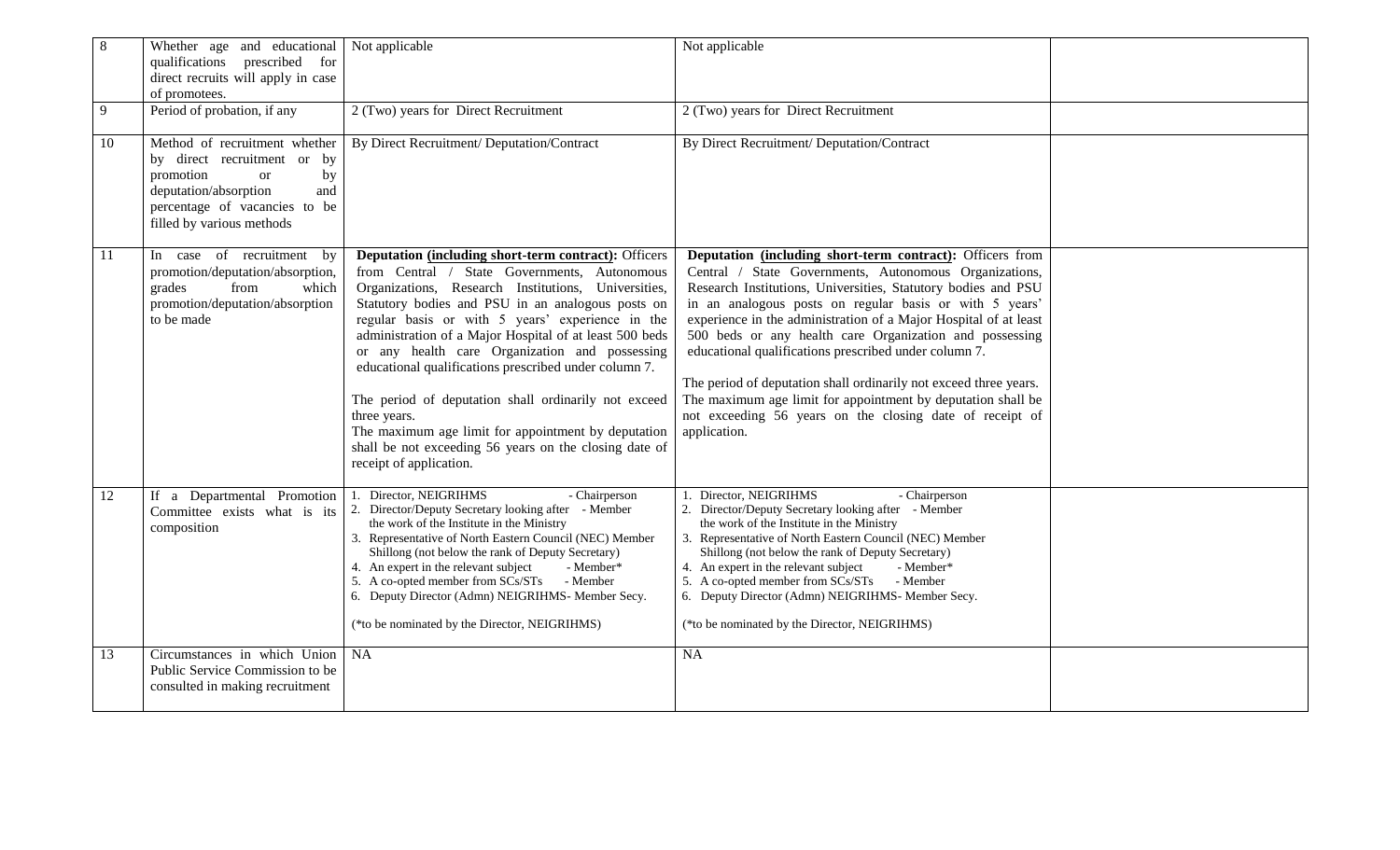| Sl.No          | <b>Description</b>                                                                                                                                                   | "As is" Recruitment Rules                                                                                                                                                                                                                                                                                                                                                                                                                                                       | "To be" Recruitment Rules as per    | Recommendation of the |
|----------------|----------------------------------------------------------------------------------------------------------------------------------------------------------------------|---------------------------------------------------------------------------------------------------------------------------------------------------------------------------------------------------------------------------------------------------------------------------------------------------------------------------------------------------------------------------------------------------------------------------------------------------------------------------------|-------------------------------------|-----------------------|
|                |                                                                                                                                                                      |                                                                                                                                                                                                                                                                                                                                                                                                                                                                                 | recommendation of the Committee for | <b>Committee</b>      |
|                |                                                                                                                                                                      |                                                                                                                                                                                                                                                                                                                                                                                                                                                                                 | review of RR                        |                       |
|                | Name of post                                                                                                                                                         | <b>Veterinary Officer</b>                                                                                                                                                                                                                                                                                                                                                                                                                                                       |                                     | No change             |
| 2              | Number of post                                                                                                                                                       | $01*$ (2012) * Subject to variation dependent on workload                                                                                                                                                                                                                                                                                                                                                                                                                       |                                     |                       |
| 3              | Classification                                                                                                                                                       | Group 'A'                                                                                                                                                                                                                                                                                                                                                                                                                                                                       |                                     |                       |
| 4              | Pay Band & Grade Pay/Pay Scale or Level in the Pay<br>Matrix                                                                                                         | Pay Band - 3 Rs.15600-39100/- with Grade Pay of Rs.6600/-                                                                                                                                                                                                                                                                                                                                                                                                                       |                                     |                       |
| $\overline{5}$ | Whether Selection post or non-selection post.                                                                                                                        | Not applicable                                                                                                                                                                                                                                                                                                                                                                                                                                                                  |                                     |                       |
| 6              | Age limit for direct recruits                                                                                                                                        | Not exceeding 45 years (Relaxable for Government servants up to 5<br>years in accordance with the instructions or orders issued by the Central<br>Government)                                                                                                                                                                                                                                                                                                                   |                                     |                       |
|                | Educational and other qualifications required for<br>direct recruits                                                                                                 | <b>Essential</b><br>. Bachelor's Degree in Veterinary Science from a recognized University<br>or equivalent.<br>2. Eight years' practical experience in scientific breeding and<br>acquaintances and care of laboratory animals.<br>Desirable:<br>A post Graduate degree or Diploma in genetics from a recognized                                                                                                                                                               |                                     |                       |
|                |                                                                                                                                                                      | University or equivalent                                                                                                                                                                                                                                                                                                                                                                                                                                                        |                                     |                       |
| 8              | Whether age and educational qualifications<br>prescribed for direct recruits will apply in case of<br>promotees.                                                     | Not applicable                                                                                                                                                                                                                                                                                                                                                                                                                                                                  |                                     |                       |
| 9              | Period of probation, if any                                                                                                                                          | Two years for direct recruit                                                                                                                                                                                                                                                                                                                                                                                                                                                    |                                     |                       |
| 10             | Method of recruitment whether by direct recruitment<br>or by promotion or by deputation/absorption and<br>percentage of vacancies to be filled by various<br>methods | <b>By Direct Recruitment</b>                                                                                                                                                                                                                                                                                                                                                                                                                                                    |                                     |                       |
| 11             | of<br>recruitment<br>by<br>In<br>case<br>promotion/deputation/absorption, grades from which<br>promotion/deputation/absorption to be made                            | Not applicable                                                                                                                                                                                                                                                                                                                                                                                                                                                                  |                                     |                       |
| 12             | If a Departmental Promotion Committee exists what<br>is its composition                                                                                              | 1. Director, NEIGRIHMS - Chairperson<br>2. Director/Deputy Secretary looking after the work - Member<br>of the Institute in the Ministry<br>3. Representative of North Eastern Council (NEC) - Member<br>Shillong (not below the rank of Deputy Secretary<br>4. An expert in the relevant subject<br>- Member*<br>5. A co-opted member from SCs/STs<br>- Member<br>6. Deputy Director (Administration) NEIGRIHMS - Member Secy<br>(*to be nominated by the Director, NEIGRIHMS) |                                     |                       |
| 13             | Circumstances in which Union Public Service<br>Commission to be consulted in making recruitment                                                                      | Not applicable                                                                                                                                                                                                                                                                                                                                                                                                                                                                  |                                     |                       |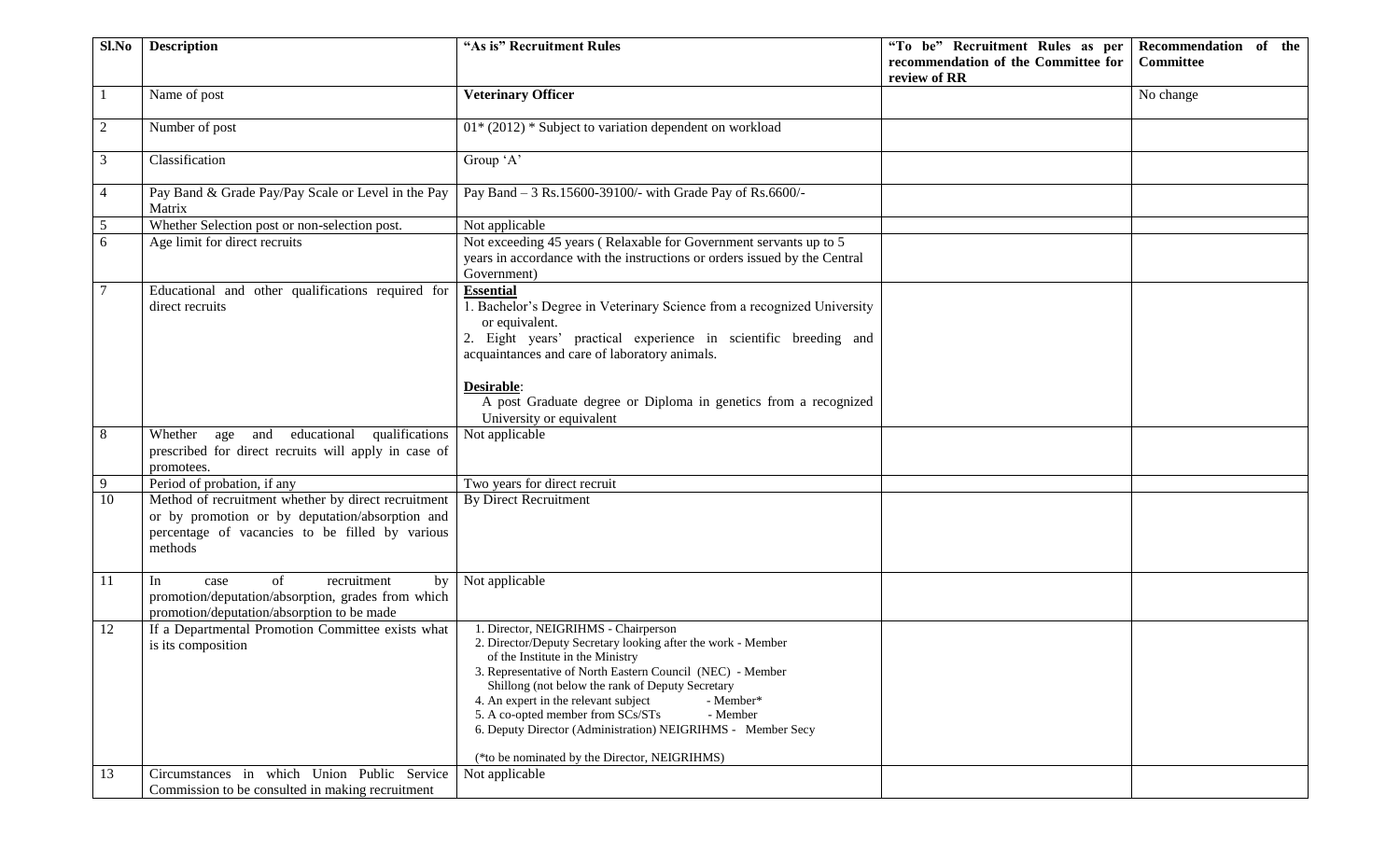| Sl.No          | <b>Description</b>                                                                                                                                                   | "As is" Recruitment Rules                                                                                                                                                                                                                                                                                                                                                                                                                                                              | "To be" Recruitment Rules as per                                            | Recommendation<br>of<br>the |
|----------------|----------------------------------------------------------------------------------------------------------------------------------------------------------------------|----------------------------------------------------------------------------------------------------------------------------------------------------------------------------------------------------------------------------------------------------------------------------------------------------------------------------------------------------------------------------------------------------------------------------------------------------------------------------------------|-----------------------------------------------------------------------------|-----------------------------|
|                |                                                                                                                                                                      |                                                                                                                                                                                                                                                                                                                                                                                                                                                                                        | recommendation<br><sub>of</sub><br>the<br><b>Committee for review of RR</b> | <b>Committee</b>            |
|                | Name of post                                                                                                                                                         | Junior Medical Officer I/c (Blood Bank)/Asstt. Blood Transfusion                                                                                                                                                                                                                                                                                                                                                                                                                       |                                                                             | No change                   |
|                |                                                                                                                                                                      | <b>Officer</b>                                                                                                                                                                                                                                                                                                                                                                                                                                                                         |                                                                             |                             |
| 2              | Number of post                                                                                                                                                       | 01* (2012) *Subject to variation dependent on workload                                                                                                                                                                                                                                                                                                                                                                                                                                 |                                                                             |                             |
| 3              | Classification                                                                                                                                                       | Group 'A'                                                                                                                                                                                                                                                                                                                                                                                                                                                                              |                                                                             |                             |
| $\overline{4}$ | Pay Band & Grade Pay/Pay Scale or Level in the Pay<br>Matrix                                                                                                         | Pay Band - 3 Rs.15600-39100/- with Grade Pay of Rs.5400/-                                                                                                                                                                                                                                                                                                                                                                                                                              |                                                                             |                             |
| 5              | Whether Selection post or non-selection post.                                                                                                                        | Not applicable                                                                                                                                                                                                                                                                                                                                                                                                                                                                         |                                                                             |                             |
| 6              | Age limit for direct recruits                                                                                                                                        | Not exceeding 40 years (Relaxable for Government servants up to 5<br>years in accordance with the instructions or orders issued by the Central<br>Government)                                                                                                                                                                                                                                                                                                                          |                                                                             |                             |
|                | Educational and other qualifications required for<br>direct recruits                                                                                                 | 1. MD Pathology/Transfusion Medicine with one year's experience in a<br>recognized Blood Bank<br><b>OR</b>                                                                                                                                                                                                                                                                                                                                                                             |                                                                             |                             |
|                |                                                                                                                                                                      | MBBS with Diploma in Pathology or Transfusion Medicine with one<br>year's experience in a recognized Blood Bank                                                                                                                                                                                                                                                                                                                                                                        |                                                                             |                             |
|                |                                                                                                                                                                      | 2. Must be registered with State Medical Council                                                                                                                                                                                                                                                                                                                                                                                                                                       |                                                                             |                             |
| 8              | qualifications<br>Whether age and educational<br>prescribed for direct recruits will apply in case of<br>promotees.                                                  | Not applicable                                                                                                                                                                                                                                                                                                                                                                                                                                                                         |                                                                             |                             |
| 9              | Period of probation, if any                                                                                                                                          | Two years for Direct Recruit                                                                                                                                                                                                                                                                                                                                                                                                                                                           |                                                                             |                             |
| 10             | Method of recruitment whether by direct recruitment<br>or by promotion or by deputation/absorption and<br>percentage of vacancies to be filled by various<br>methods | <b>By Direct Recruitment</b>                                                                                                                                                                                                                                                                                                                                                                                                                                                           |                                                                             |                             |
| 11             | of<br>In<br>case<br>recruitment<br>by<br>promotion/deputation/absorption, grades from which<br>promotion/deputation/absorption to be made                            | Not applicable                                                                                                                                                                                                                                                                                                                                                                                                                                                                         |                                                                             |                             |
| 12             | If a Departmental Promotion Committee exists what<br>is its composition                                                                                              | 1. Director, NEIGRIHMS<br>- Chairperson<br>2. Director/Deputy Secretary looking after<br>- Member<br>the work of the Institute in the Ministry<br>3. Representative of North Eastern Council (NEC) - Member<br>Shillong (not below the rank of Deputy Secretary)<br>4. An expert in the relevant subject<br>- Member*<br>5. A co-opted member from SCs/STs<br>- Member<br>6. Deputy Director (Administration) NEIGRIHMS - Member Secy<br>(*to be nominated by the Director, NEIGRIHMS) |                                                                             |                             |
| 13             | Circumstances in which Union Public Service<br>Commission to be consulted in making recruitment                                                                      | Not applicable                                                                                                                                                                                                                                                                                                                                                                                                                                                                         |                                                                             |                             |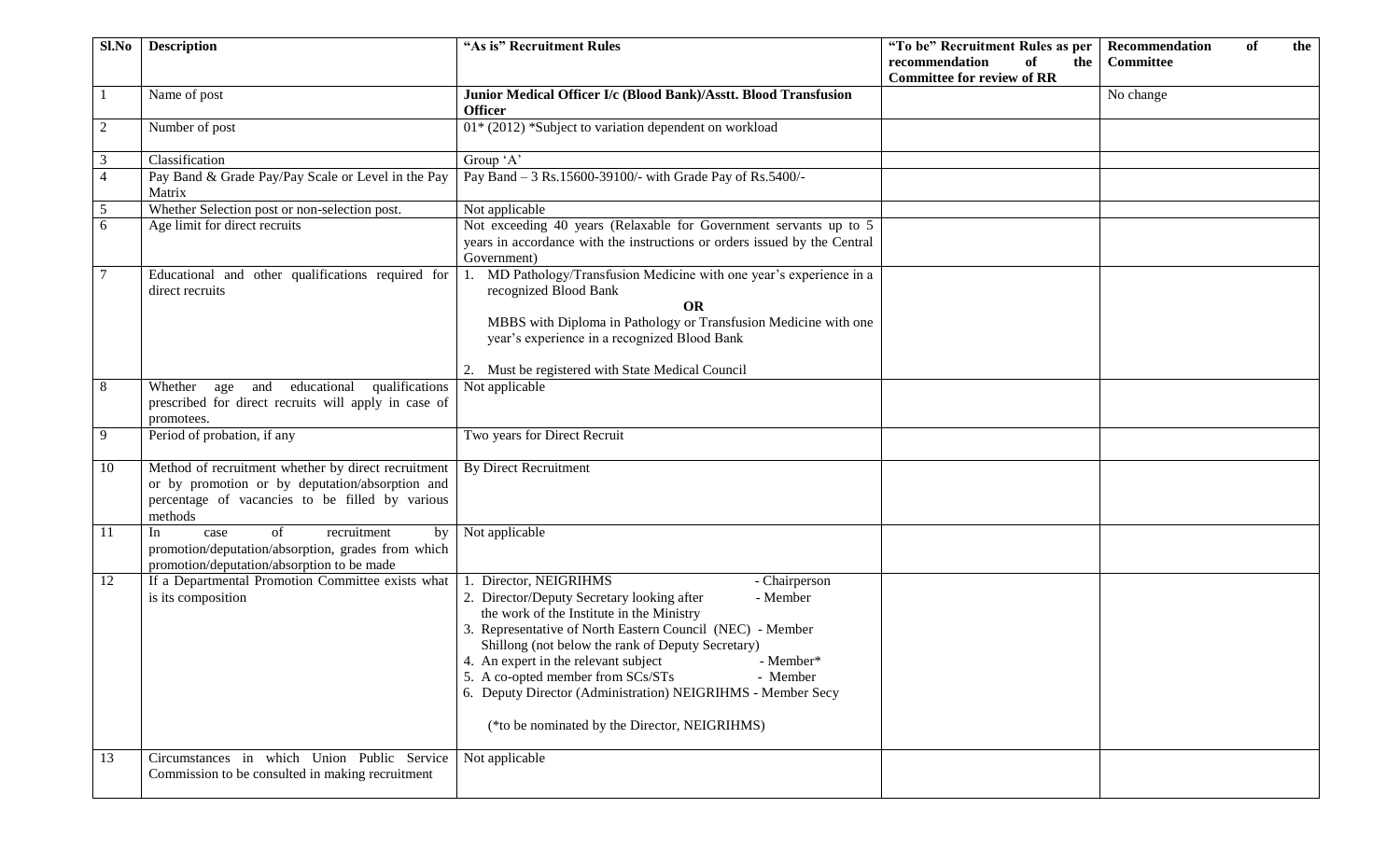| Sl.No          | <b>Description</b>                                                                                                                                                   | "As is" Recruitment Rules                                                                                                                                                                                                                                                                                                                                                                                                         | "To be" Recruitment Rules as per<br>recommendation of the Committee for<br>review of RR | Recommendation of the<br><b>Committee</b> |
|----------------|----------------------------------------------------------------------------------------------------------------------------------------------------------------------|-----------------------------------------------------------------------------------------------------------------------------------------------------------------------------------------------------------------------------------------------------------------------------------------------------------------------------------------------------------------------------------------------------------------------------------|-----------------------------------------------------------------------------------------|-------------------------------------------|
|                | Name of post                                                                                                                                                         | <b>Public Health Nursing Officer</b>                                                                                                                                                                                                                                                                                                                                                                                              |                                                                                         | No change                                 |
| 2              | Number of post                                                                                                                                                       | *2 (two) *Subject to variation dependent on workload                                                                                                                                                                                                                                                                                                                                                                              |                                                                                         |                                           |
| 3              | Classification                                                                                                                                                       | Group 'B'                                                                                                                                                                                                                                                                                                                                                                                                                         |                                                                                         |                                           |
| $\overline{4}$ | Pay Band & Grade Pay/Pay Scale or Level in the Pay<br>Matrix                                                                                                         | Pay Band - 2 Rs.9300-34800/- with Grade Pay of Rs.4800/-                                                                                                                                                                                                                                                                                                                                                                          |                                                                                         |                                           |
| 5 <sup>5</sup> | Whether Selection post or non-selection post.                                                                                                                        | Not applicable                                                                                                                                                                                                                                                                                                                                                                                                                    |                                                                                         |                                           |
| 6              | Age limit for direct recruits                                                                                                                                        | 30 years                                                                                                                                                                                                                                                                                                                                                                                                                          |                                                                                         |                                           |
|                | Educational and other qualifications required for<br>direct recruits                                                                                                 | . B. Sc Nursing from a recognized University/Institution $OR$<br>(i) Diploma in Nursing & Midwifery from a recognized institution or<br>equivalent qualifications for Male Nurse.<br>(ii) Diploma in Public Health Nursing.<br><b>Desirable:</b> Experience in family care programmes and working<br>experience in urban/rural area.                                                                                              |                                                                                         |                                           |
| 8              | Whether age and educational qualifications<br>prescribed for direct recruits will apply in case of<br>promotees.                                                     | Not applicable                                                                                                                                                                                                                                                                                                                                                                                                                    |                                                                                         |                                           |
| 9              | Period of probation, if any                                                                                                                                          | 2 (two) years in case of Direct Recruitment                                                                                                                                                                                                                                                                                                                                                                                       |                                                                                         |                                           |
| 10             | Method of recruitment whether by direct recruitment<br>or by promotion or by deputation/absorption and<br>percentage of vacancies to be filled by various<br>methods | <b>Direct Recruitment</b>                                                                                                                                                                                                                                                                                                                                                                                                         |                                                                                         |                                           |
| 11             | of<br>recruitment<br>In<br>by<br>case<br>promotion/deputation/absorption, grades from which<br>promotion/deputation/absorption to be made                            | Not applicable                                                                                                                                                                                                                                                                                                                                                                                                                    |                                                                                         |                                           |
| 12             | If a Departmental Promotion Committee exists what<br>is its composition                                                                                              | Director, NEIGRIHMS<br>- Chairperson<br>2. Under Secretary (NE)/Section officer (NE)<br>- Member<br>3. Representative of North Eastern Council, Shillong - Member<br>(not below the rank of Under Secretary)<br>4. An expert in the relevant subject<br>- Member*<br>5. A co-opted member from SCs/STs<br>- Member<br>6. Deputy Director (Admn), NEIGRIHMS<br>- Member Secretary<br>(*to be nominated by the Director, NEIGRIHMS) |                                                                                         |                                           |
| 13             | Circumstances in which Union Public Service<br>Commission to be consulted in making recruitment                                                                      | <b>NA</b>                                                                                                                                                                                                                                                                                                                                                                                                                         |                                                                                         |                                           |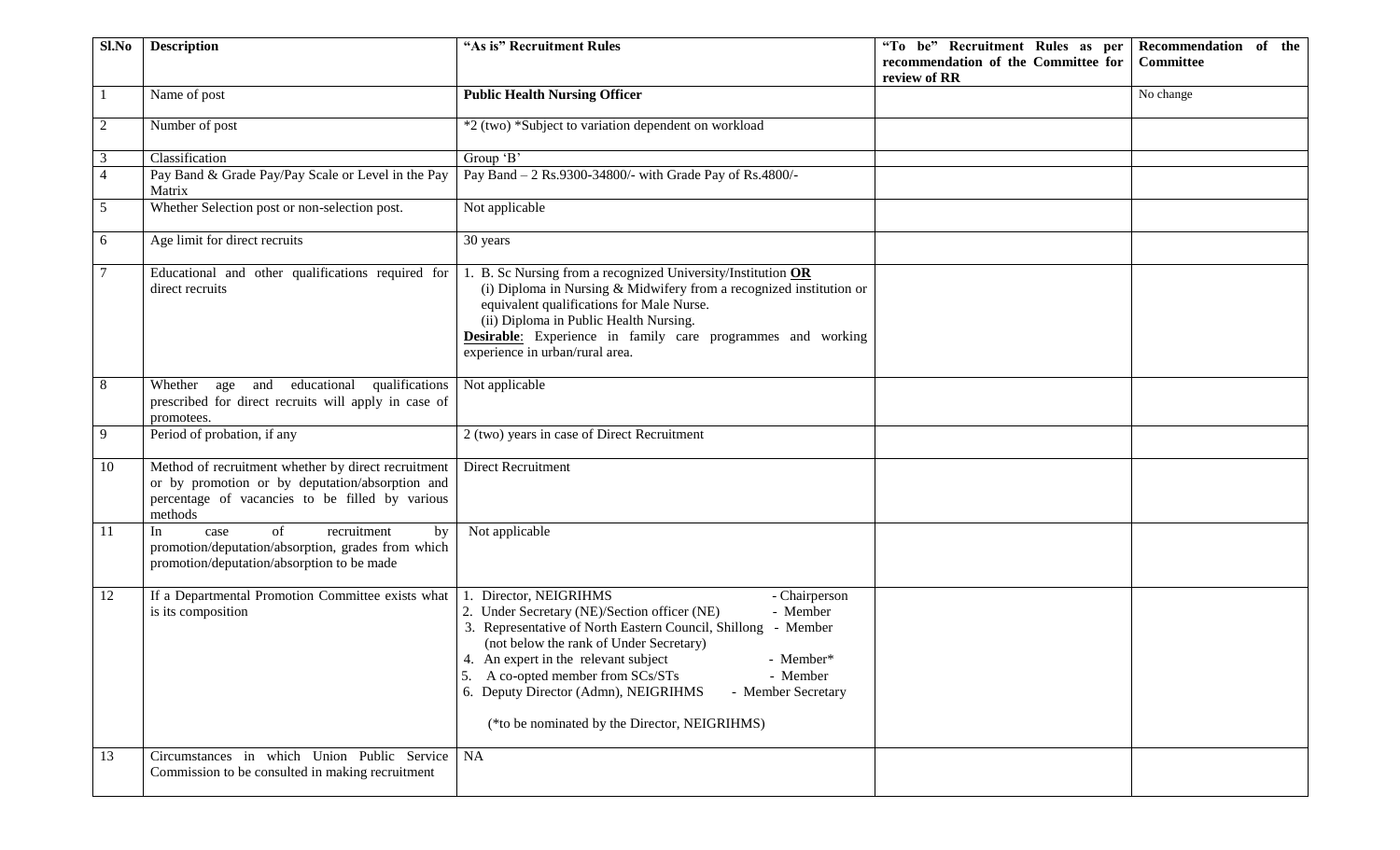| Sl.No           | <b>Description</b>                                                                                                                                                | "As is" Recruitment Rules                                                                                                                                                                                                                                                                                                                                                                                                                                                                                                                                                                                                            | "To be" Recruitment Rules as per    | Recommendation of the |
|-----------------|-------------------------------------------------------------------------------------------------------------------------------------------------------------------|--------------------------------------------------------------------------------------------------------------------------------------------------------------------------------------------------------------------------------------------------------------------------------------------------------------------------------------------------------------------------------------------------------------------------------------------------------------------------------------------------------------------------------------------------------------------------------------------------------------------------------------|-------------------------------------|-----------------------|
|                 |                                                                                                                                                                   |                                                                                                                                                                                                                                                                                                                                                                                                                                                                                                                                                                                                                                      | recommendation of the Committee for | <b>Committee</b>      |
|                 |                                                                                                                                                                   |                                                                                                                                                                                                                                                                                                                                                                                                                                                                                                                                                                                                                                      | review of RR                        |                       |
|                 | Name of post                                                                                                                                                      | <b>Casualty Medical Officer</b>                                                                                                                                                                                                                                                                                                                                                                                                                                                                                                                                                                                                      |                                     | No change             |
| $\overline{2}$  | Number of post                                                                                                                                                    | 04* (2012)* Subject to variation dependent on workload                                                                                                                                                                                                                                                                                                                                                                                                                                                                                                                                                                               |                                     |                       |
| 3               | Classification                                                                                                                                                    | Group 'A'                                                                                                                                                                                                                                                                                                                                                                                                                                                                                                                                                                                                                            |                                     |                       |
| $\overline{4}$  | Pay Band & Grade Pay/Pay Scale or Level in the Pay<br>Matrix                                                                                                      | Pay Band - 3 Rs.15600-39100/- with Grade Pay of Rs.5400/-                                                                                                                                                                                                                                                                                                                                                                                                                                                                                                                                                                            |                                     |                       |
| $5\overline{)}$ | Whether Selection post or non-selection post.                                                                                                                     | Not applicable                                                                                                                                                                                                                                                                                                                                                                                                                                                                                                                                                                                                                       |                                     |                       |
| 6               | Age limit for direct recruits                                                                                                                                     | Not exceeding 40 years (Relaxable for Government servants up to 5 years<br>in accordance with the instructions or orders issued by the Central<br>Government)                                                                                                                                                                                                                                                                                                                                                                                                                                                                        |                                     |                       |
|                 | Educational and other qualifications required for direct<br>recruits                                                                                              | 1. A medical qualification included in the first or second schedule or<br>part-II o f the third schedule to the Indian Medical Council Act of<br>1956 (person possessing qualifications included in the part-II of the<br>second schedule should also fulfill the conditions specified in the sub<br>section $(3)$ of the section 13 of the Act<br>2. The candidate must be registered with the State Medical Council/<br>Medical Council of India<br>3. Two years' experience in Casualty or General Medicine or General<br>Surgery or Orthopedics & Trauma or Anaesthesiology or Paediatrics<br>departments in a reputed hospital. |                                     |                       |
| 8               | Whether age and educational qualifications prescribed<br>for direct recruits will apply in case of promotees.                                                     | Not applicable                                                                                                                                                                                                                                                                                                                                                                                                                                                                                                                                                                                                                       |                                     |                       |
| 9               | Period of probation, if any                                                                                                                                       | Two years for Direct Recruits                                                                                                                                                                                                                                                                                                                                                                                                                                                                                                                                                                                                        |                                     |                       |
| 10              | Method of recruitment whether by direct recruitment or<br>by promotion or by deputation/absorption and<br>percentage of vacancies to be filled by various methods | <b>By Direct Recruitment</b>                                                                                                                                                                                                                                                                                                                                                                                                                                                                                                                                                                                                         |                                     |                       |
| 11              | of<br>recruitment<br>In<br>by<br>case<br>promotion/deputation/absorption, grades from which<br>promotion/deputation/absorption to be made                         | Not applicable                                                                                                                                                                                                                                                                                                                                                                                                                                                                                                                                                                                                                       |                                     |                       |
| 12              | If a Departmental Promotion Committee exists what is<br>its composition                                                                                           | Director, NEIGRIHMS<br>- Chairperson<br>1.<br>- Member<br>Director/Deputy Secretary looking<br>after the work of the Institute in the Ministry<br>3. Representative of North Eastern Council (NEC) - Member<br>Shillong (not below the rank of Deputy Secretary)<br>An expert in the relevant subject<br>- Member*<br>4.<br>5. A co-opted member from SCs/STs<br>- Member<br>Deputy Director (Admn) NEIGRIHMS - Member Secretary<br>(*to be nominated by the Director, NEIGRIHMS)                                                                                                                                                    |                                     |                       |
| 13              | Circumstances in which Union Public Service<br>Commission to be consulted in making recruitment                                                                   | Not applicable                                                                                                                                                                                                                                                                                                                                                                                                                                                                                                                                                                                                                       |                                     |                       |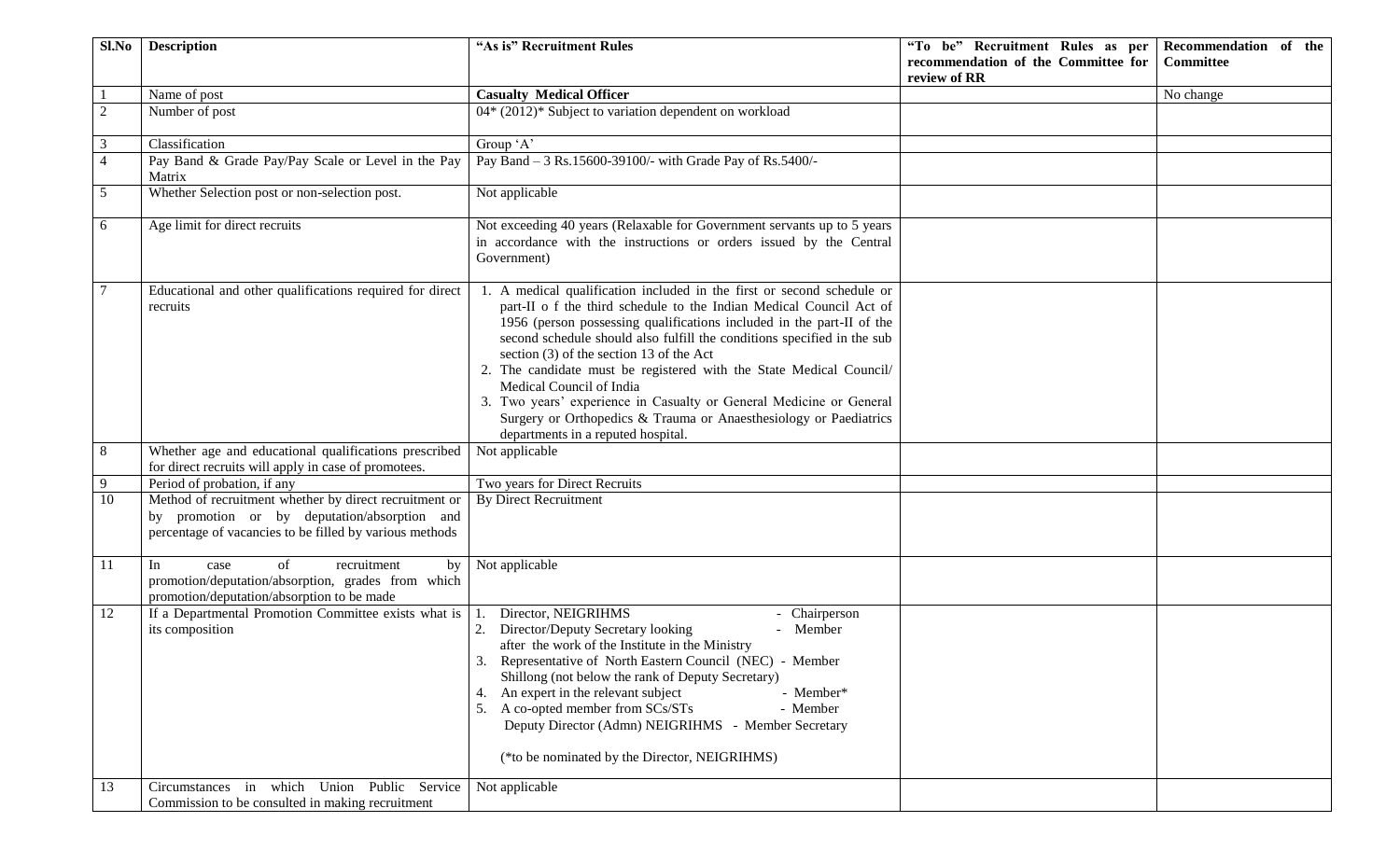| Sl.No          | <b>Description</b>                                                                                                                                                      | "As is" Recruitment Rules                                                                                                                                                                                                                                                                                                               | "To be" Recruitment Rules as per recommendation of the<br><b>Committee for review of RR</b>                                                                                                                                                                                                                                                                            | <b>Recommendation of the</b><br><b>Committee</b>                                                                                                                                                            |
|----------------|-------------------------------------------------------------------------------------------------------------------------------------------------------------------------|-----------------------------------------------------------------------------------------------------------------------------------------------------------------------------------------------------------------------------------------------------------------------------------------------------------------------------------------|------------------------------------------------------------------------------------------------------------------------------------------------------------------------------------------------------------------------------------------------------------------------------------------------------------------------------------------------------------------------|-------------------------------------------------------------------------------------------------------------------------------------------------------------------------------------------------------------|
|                | Name of post                                                                                                                                                            | <b>Medical Physicist</b>                                                                                                                                                                                                                                                                                                                | <b>Medical Physicist</b>                                                                                                                                                                                                                                                                                                                                               |                                                                                                                                                                                                             |
| 2              | Number of post                                                                                                                                                          | *3 (Three) (2004)* Subject to variation dependent on workload                                                                                                                                                                                                                                                                           | *3 (Three) (2018)* Subject to variation dependent on workload                                                                                                                                                                                                                                                                                                          | Under Column 7 of the approved<br>RR, NEIGRIHMS may add the<br>following essential criteria to the<br>EQ "RSO certificate from AERB".<br>The same has been incorporated<br>in the "To be" Recruitment Rules |
| 3              | Classification                                                                                                                                                          | Group 'A'                                                                                                                                                                                                                                                                                                                               | General Central Service Group 'A'                                                                                                                                                                                                                                                                                                                                      |                                                                                                                                                                                                             |
| $\overline{4}$ | Pay Band & Grade Pay/Pay Scale or<br>Level in the Pay Matrix                                                                                                            | Pay Band - 3 Rs.15600-39100/- with Grade Pay of Rs.5400/-                                                                                                                                                                                                                                                                               | Level $-10$ in the Pay Matrix Rs. 56100/- OR<br>Pay Band - 3 Rs.15600-39100/- with Grade Pay of Rs.5400/-<br>(Pre-revised)                                                                                                                                                                                                                                             |                                                                                                                                                                                                             |
| 5              | Whether Selection post or non-<br>selection post.                                                                                                                       | Not applicable                                                                                                                                                                                                                                                                                                                          | Not applicable                                                                                                                                                                                                                                                                                                                                                         |                                                                                                                                                                                                             |
| 6              | Age limit for direct recruits                                                                                                                                           | Not exceeding 35 years (Relaxable by 5 years for government<br>servants in accordance with the instruction of central govt.)                                                                                                                                                                                                            | Not exceeding 35 years (Relaxable by 5 years for government<br>servants in accordance with the instruction of central govt.)                                                                                                                                                                                                                                           |                                                                                                                                                                                                             |
| 7              | Educational and other qualifications<br>required for direct recruits                                                                                                    | 1. M.Sc. in Medical Physics or equivalent from a recognized<br>University OR<br>2. (i) M.Sc. in Physics from a recognized University<br>(ii) A post Graduate diploma/degree in Radiological/Medical<br>Physics from a recognized university/institution                                                                                 | 1. M.Sc. in Medical Physics or equivalent from a recognized<br>University OR<br>2. (i) M.Sc. in Physics from a recognized University<br>(ii) A post Graduate diploma/degree in Radiological/Medical<br>Physics from a recognized university/institution<br>3. RSO certificate from AERB                                                                                |                                                                                                                                                                                                             |
| 8              | educational<br>Whether age<br>and<br>qualifications prescribed for direct<br>recruits will apply in case of<br>promotees.                                               | Not Applicable                                                                                                                                                                                                                                                                                                                          | Not Applicable                                                                                                                                                                                                                                                                                                                                                         |                                                                                                                                                                                                             |
| 9              | Period of probation, if any                                                                                                                                             | 2 (two) years in case of Direct Recruitment                                                                                                                                                                                                                                                                                             | 2 (two) years in case of Direct Recruitment                                                                                                                                                                                                                                                                                                                            |                                                                                                                                                                                                             |
| 10             | Method of recruitment whether by<br>direct recruitment or by promotion<br>or by deputation/absorption and<br>percentage of vacancies to be filled<br>by various methods | By Deputation failing which by Direct Recruitment                                                                                                                                                                                                                                                                                       | By Deputation failing which by Direct Recruitment                                                                                                                                                                                                                                                                                                                      |                                                                                                                                                                                                             |
| -11            | of recruitment<br>by<br>case<br>$\ln$<br>promotion/deputation/absorption,<br>grades<br>from<br>which<br>promotion/deputation/absorption to<br>be made                   | Deputation:<br>Officers working in hospitals under the central/State Govts,<br>Autonomous/Statutory bodies and PSU holding analogous post<br>on regular basis or with 3 (three) years regular service<br>preferably in a Medical college/Institute in the Pay Band-2 Rs.<br>9300-34800/- with Grade Pay of Rs. 4600/- or equivalent and | Deputation:<br>Officers working in hospitals under the central/State<br>Govts, Autonomous/Statutory bodies and PSU holding<br>analogous post on regular basis or with 3 (three) years<br>regular service preferably in a Medical college/Institute in<br>Level $-7$ in the Pay Matrix Rs.44900/- OR in the Pay<br>Band-2 Rs. 9300-34800/- with Grade Pay of Rs. 4600/- |                                                                                                                                                                                                             |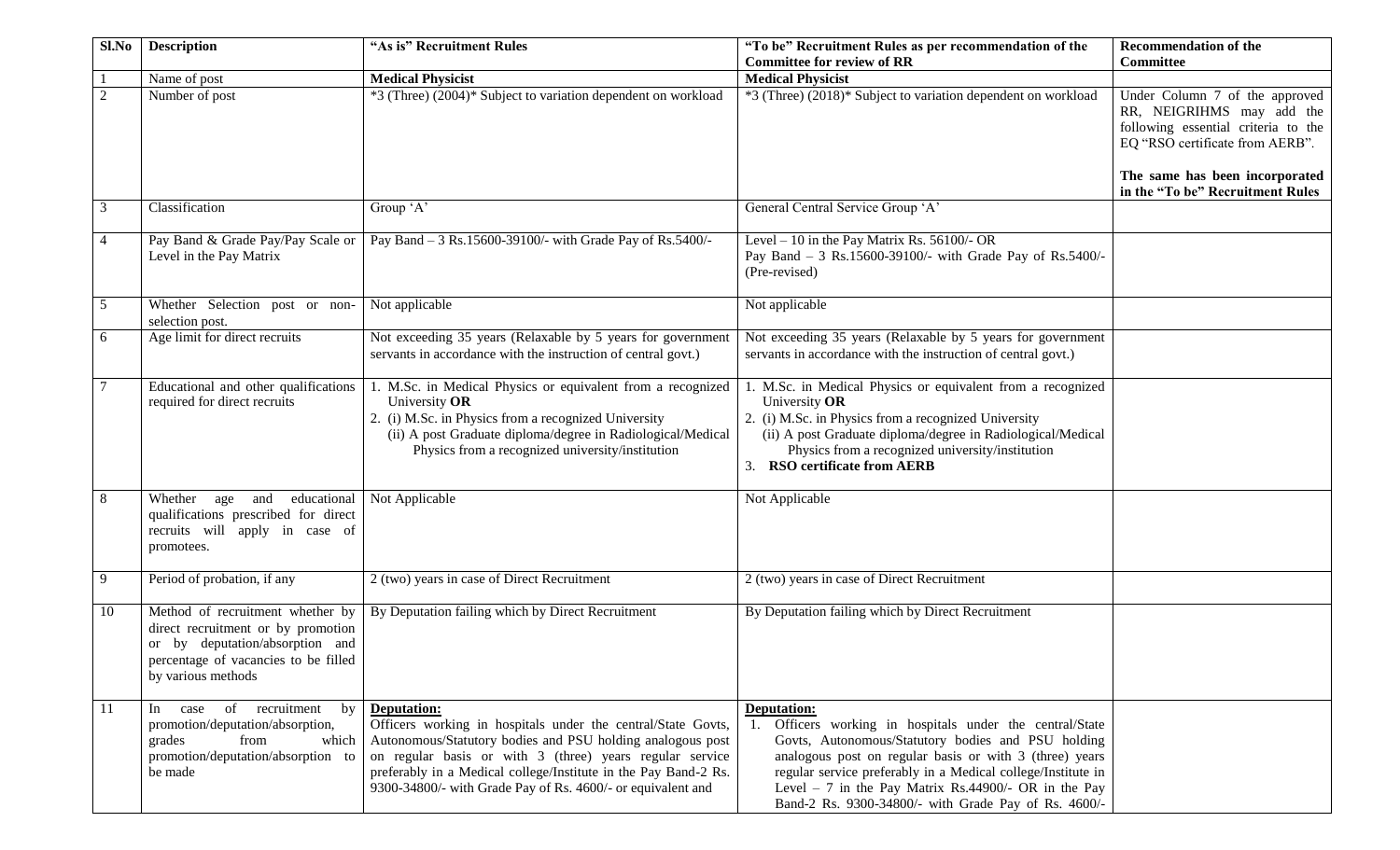|    |                                                                                                             | Possessing qualification prescribed in col. 7 for direct recruit.<br>The period of deputation shall ordinarily not exceed three years.<br>The maximum age limit for appointment by deputation shall not<br>be exceeding 56 years on the closing date of receipt of<br>applications                                                                                                                                                                                                  | (pre-revised) or equivalent and<br>Possessing qualification prescribed in col. 7 for direct<br>2.<br>recruit.<br><b>RSO certificate from AERB</b><br>3.<br>The period of deputation shall ordinarily not exceed three years.<br>The maximum age limit for appointment by deputation shall not<br>be exceeding 56 years on the closing date of receipt of<br>applications                                                                                                         |  |
|----|-------------------------------------------------------------------------------------------------------------|-------------------------------------------------------------------------------------------------------------------------------------------------------------------------------------------------------------------------------------------------------------------------------------------------------------------------------------------------------------------------------------------------------------------------------------------------------------------------------------|----------------------------------------------------------------------------------------------------------------------------------------------------------------------------------------------------------------------------------------------------------------------------------------------------------------------------------------------------------------------------------------------------------------------------------------------------------------------------------|--|
| 12 | Departmental<br>Promotion<br>If<br>a<br>what is its<br>Committee<br>exists<br>composition                   | Director, NEIGRIHMS<br>- Chairperson<br>2. Director/Deputy Secretary looking after<br>- Member<br>the work of the Institute in the Ministry<br>3. Representative of North Eastern Council (NEC) - Member<br>Shillong (not below the rank of Deputy Secretary)<br>4. An expert in the relevant subject<br>- Member*<br>5. A co-opted member from SCs/STs<br>- Member<br>6. Deputy Director (Administration) NEIGRIHMS - Member Secy<br>(*to be nominated by the Director, NEIGRIHMS) | Director, NEIGRIHMS<br>- Chairperson<br>2. Director/Deputy Secretary looking after<br>- Member<br>the work of the Institute in the Ministry<br>Representative of North Eastern Council (NEC) - Member<br>Shillong (not below the rank of Deputy Secretary)<br>4. An expert in the relevant subject<br>- Member*<br>5. A co-opted member from SCs/STs<br>- Member<br>6. Deputy Director (Administration) NEIGRIHMS - Member Secy<br>(*to be nominated by the Director, NEIGRIHMS) |  |
| 13 | which<br>Union<br>in<br>Circumstances<br>Public Service Commission to be<br>consulted in making recruitment | <b>NA</b>                                                                                                                                                                                                                                                                                                                                                                                                                                                                           | <b>NA</b>                                                                                                                                                                                                                                                                                                                                                                                                                                                                        |  |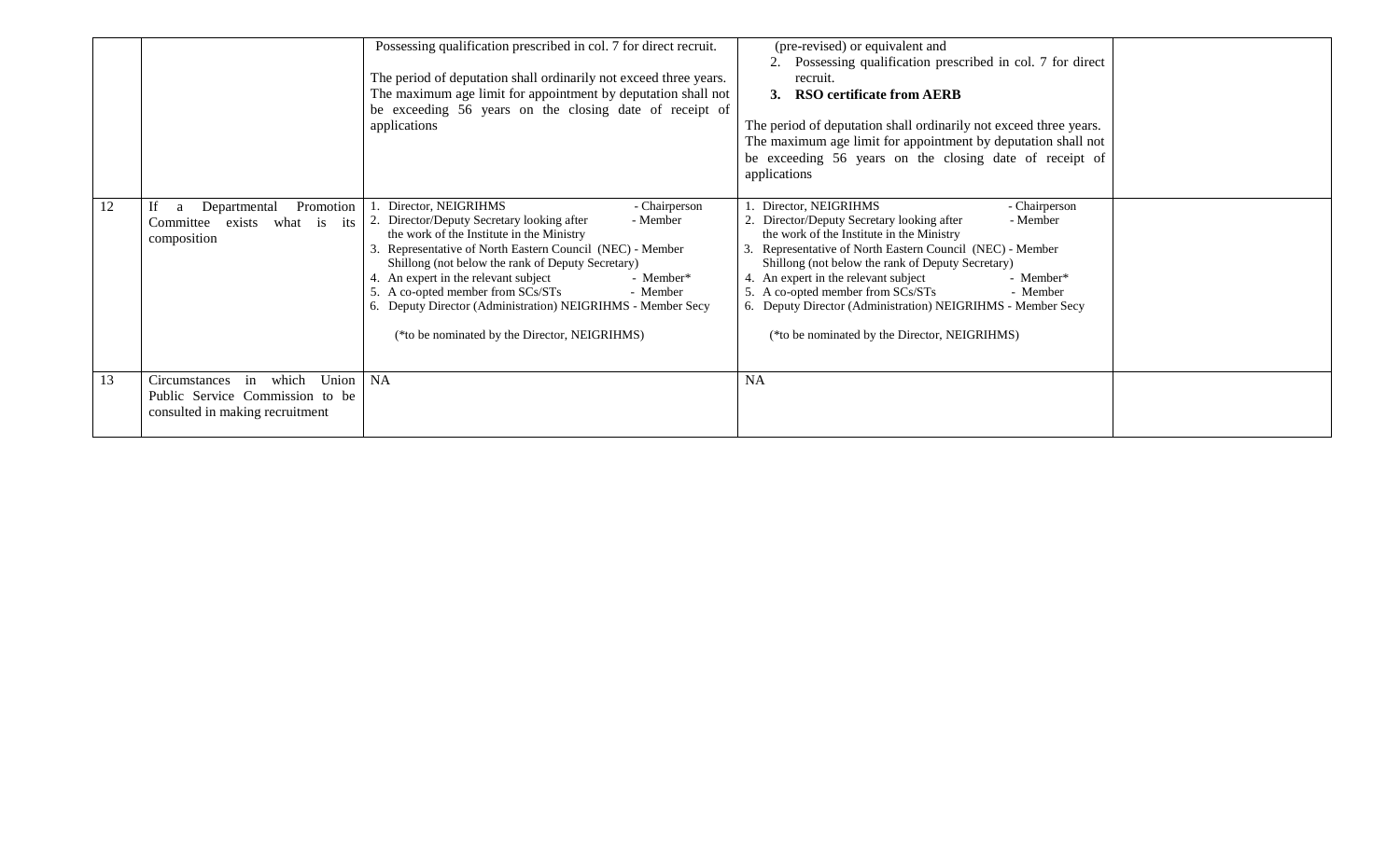| Sl.No          | <b>Description</b>                                                                                                                                                | "As is" Recruitment Rules                                                                                                                                                                                                                                                                                                                                                                                                         | "To be" Recruitment Rules as per<br>recommendation of the Committee<br>for review of RR | Recommendation<br>of<br><b>Committee</b> | the |
|----------------|-------------------------------------------------------------------------------------------------------------------------------------------------------------------|-----------------------------------------------------------------------------------------------------------------------------------------------------------------------------------------------------------------------------------------------------------------------------------------------------------------------------------------------------------------------------------------------------------------------------------|-----------------------------------------------------------------------------------------|------------------------------------------|-----|
|                | Name of post                                                                                                                                                      | <b>Assistant Engineer (Electrical)</b>                                                                                                                                                                                                                                                                                                                                                                                            |                                                                                         | No change                                |     |
| 2              | Number of post                                                                                                                                                    | 01* (2012) *Subject to variation dependent on workload                                                                                                                                                                                                                                                                                                                                                                            |                                                                                         |                                          |     |
| 3              | Classification                                                                                                                                                    | Group 'B'                                                                                                                                                                                                                                                                                                                                                                                                                         |                                                                                         |                                          |     |
| $\overline{4}$ | Pay Band & Grade Pay/Pay Scale or Level in the Pay<br>Matrix                                                                                                      | Pay Band - 2, Rs.9300-34800/- with Grade Pay of Rs.4600/-                                                                                                                                                                                                                                                                                                                                                                         |                                                                                         |                                          |     |
| 5              | Whether Selection post or non-selection post.                                                                                                                     | Non-selection in case of Promotion<br>Not applicable in case of direct recruitment                                                                                                                                                                                                                                                                                                                                                |                                                                                         |                                          |     |
| 6              | Age limit for direct recruits                                                                                                                                     | Not exceeding 35 years (Relaxable for Government servants up to 5<br>years in accordance with the instructions or orders issued by the<br>Central Government)                                                                                                                                                                                                                                                                     |                                                                                         |                                          |     |
|                | Educational and other qualifications required for direct<br>recruits                                                                                              | Bachelor Degree in Electrical Engineering from a recognized<br>University or Institute with 5 years' practical experience in relevant<br>field                                                                                                                                                                                                                                                                                    |                                                                                         |                                          |     |
| $8\,$          | Whether age and educational qualifications prescribed for<br>direct recruits will apply in case of promotees.                                                     | Not applicable                                                                                                                                                                                                                                                                                                                                                                                                                    |                                                                                         |                                          |     |
| 9              | Period of probation, if any                                                                                                                                       | Two years for direct recruit                                                                                                                                                                                                                                                                                                                                                                                                      |                                                                                         |                                          |     |
| 10             | Method of recruitment whether by direct recruitment or by<br>promotion or by deputation/absorption and percentage of<br>vacancies to be filled by various methods | By Promotion failing which by Direct Recruitment.                                                                                                                                                                                                                                                                                                                                                                                 |                                                                                         |                                          |     |
| <b>11</b>      | In case of recruitment by promotion/deputation/absorption,<br>grades from which promotion/deputation/absorption to be<br>made                                     | Promotion: Junior Engineer (Electrical) in Pay Band-2, Rs. 9300-<br>34800/- with Grade Pay of Rs. 4200/- with five years' regular service<br>in the Grade                                                                                                                                                                                                                                                                         |                                                                                         |                                          |     |
| 12             | If a Departmental Promotion Committee exists what is its<br>composition                                                                                           | Director, NEIGRIHMS<br>- Chairperson<br>2. Under Secretary(NE)/Section Officer (NE)<br>- Member<br>3. Representative of North Eastern Council, Shillong - Member<br>(not below the rank of Under Secretary)<br>4. An expert in the relevant subject<br>- Member*<br>5. A co-opted member from SCs/STs<br>- Member<br>6. Deputy Director (Administration) NEIGRIHMS - Member Secy<br>(*to be nominated by the Director, NEIGRIHMS) |                                                                                         |                                          |     |
| 13             | Circumstances in which Union Public Service Commission<br>to be consulted in making recruitment                                                                   | Not applicable                                                                                                                                                                                                                                                                                                                                                                                                                    |                                                                                         |                                          |     |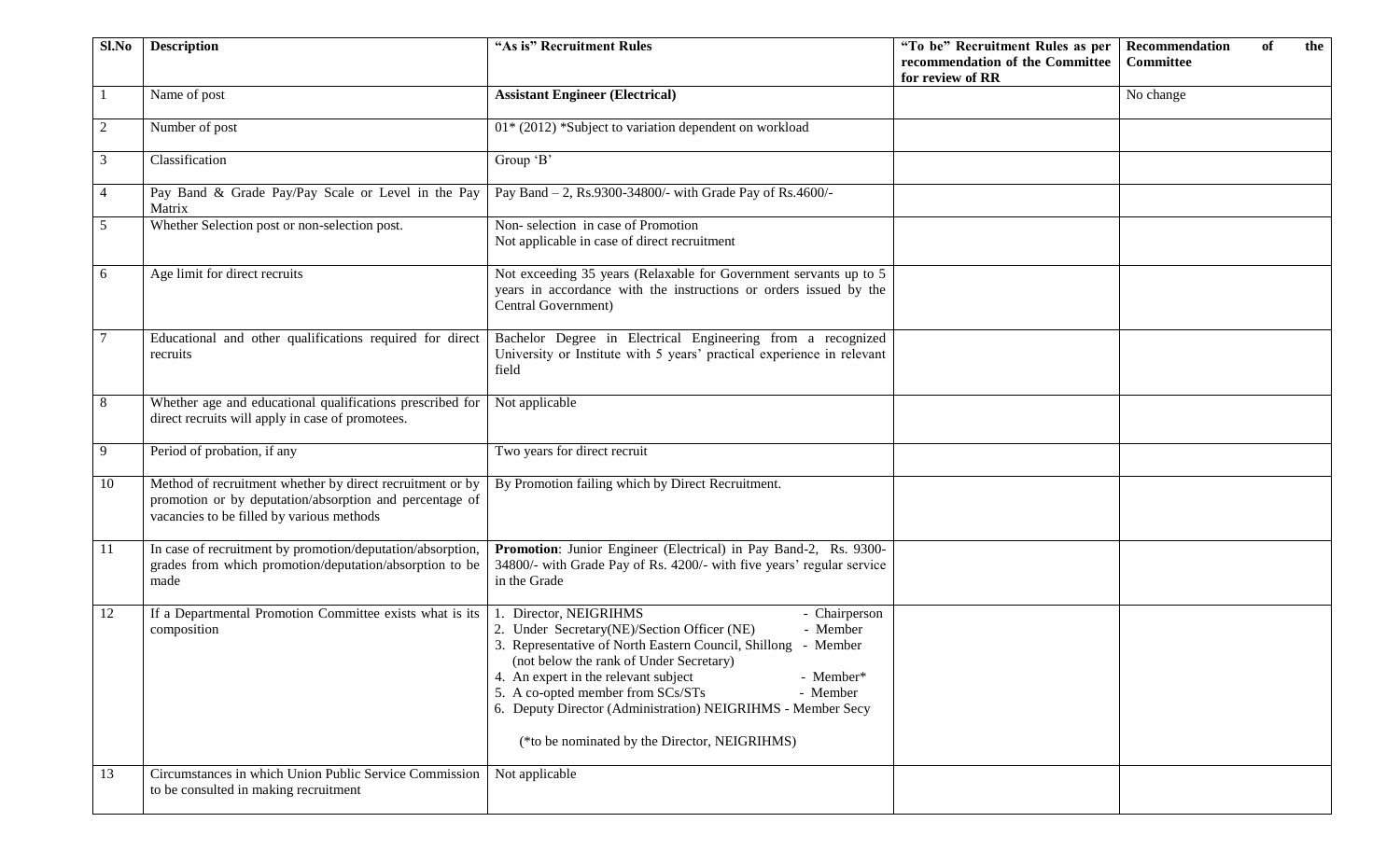| Sl.No          | <b>Description</b>                                                                                                                                                | "As is" Recruitment Rules                                                                                                                                                                                                                                                                                                                                                                                                                 | "To be" Recruitment Rules as per<br>recommendation<br>of<br>the<br><b>Committee for review of RR</b> | Recommendation<br>of<br><b>Committee</b> | the |
|----------------|-------------------------------------------------------------------------------------------------------------------------------------------------------------------|-------------------------------------------------------------------------------------------------------------------------------------------------------------------------------------------------------------------------------------------------------------------------------------------------------------------------------------------------------------------------------------------------------------------------------------------|------------------------------------------------------------------------------------------------------|------------------------------------------|-----|
|                | Name of post                                                                                                                                                      | <b>Assistant Engineer (Civil)</b>                                                                                                                                                                                                                                                                                                                                                                                                         |                                                                                                      | No change                                |     |
| 2              | Number of post                                                                                                                                                    | 01* (2012) *Subject to variation dependent on workload                                                                                                                                                                                                                                                                                                                                                                                    |                                                                                                      |                                          |     |
| $\mathfrak{Z}$ | Classification                                                                                                                                                    | Group 'B'                                                                                                                                                                                                                                                                                                                                                                                                                                 |                                                                                                      |                                          |     |
| $\overline{4}$ | Pay Band & Grade Pay/Pay Scale or Level in the Pay<br>Matrix                                                                                                      | Pay Band - 2 Rs.9300-34800/- with Grade Pay of Rs.4600/-                                                                                                                                                                                                                                                                                                                                                                                  |                                                                                                      |                                          |     |
| 5              | Whether Selection post or non-selection post.                                                                                                                     | Non-Selection in case of Promotion<br>Not applicable in case of direct recruitment                                                                                                                                                                                                                                                                                                                                                        |                                                                                                      |                                          |     |
| 6              | Age limit for direct recruits                                                                                                                                     | Not exceeding 35 years (Relaxable for Government servants up to 5 years<br>in accordance with the instructions or orders issued by the Central<br>Government)                                                                                                                                                                                                                                                                             |                                                                                                      |                                          |     |
|                | Educational and other qualifications required for direct<br>recruits                                                                                              | Bachelor Degree in Civil Engineering from a recognized University or<br>Institute with 5 years' practical experience in planning designing and<br>construction work.                                                                                                                                                                                                                                                                      |                                                                                                      |                                          |     |
| 8              | Whether age and educational qualifications prescribed for<br>direct recruits will apply in case of promotees.                                                     | Not applicable                                                                                                                                                                                                                                                                                                                                                                                                                            |                                                                                                      |                                          |     |
| 9              | Period of probation, if any                                                                                                                                       | 2 (two) years for direct recruit                                                                                                                                                                                                                                                                                                                                                                                                          |                                                                                                      |                                          |     |
| 10             | Method of recruitment whether by direct recruitment or<br>by promotion or by deputation/absorption and percentage<br>of vacancies to be filled by various methods | By Promotion failing which by Direct Recruitment                                                                                                                                                                                                                                                                                                                                                                                          |                                                                                                      |                                          |     |
| 11             | of<br>In<br>recruitment<br>by<br>case<br>promotion/deputation/absorption, grades from which<br>promotion/deputation/absorption to be made                         | Promotion: Junior Engineer (Civil) in Pay Band-2 Rs.9300-34800/- with<br>Grade Pay of Rs. 4200/- with five years' regular service in the Grade.                                                                                                                                                                                                                                                                                           |                                                                                                      |                                          |     |
| 12             | If a Departmental Promotion Committee exists what is its<br>composition                                                                                           | Director, NEIGRIHMS<br>- Chairperson<br>2. Under Secretary(NE)/Section Officer (NE)<br>- Member<br>3. Representative of North Eastern Council, Shillong<br>- Member<br>(not below the rank of Under Secretary)<br>4. An expert in the relevant subject<br>- Member*<br>5. A co-opted member from SCs/STs<br>- Member<br>6. Deputy Director (Administration) NEIGRIHMS - Member Secretary<br>(*to be nominated by the Director, NEIGRIHMS) |                                                                                                      |                                          |     |
| 13             | Circumstances in which Union Public Service<br>Commission to be consulted in making recruitment                                                                   | Not applicable                                                                                                                                                                                                                                                                                                                                                                                                                            |                                                                                                      |                                          |     |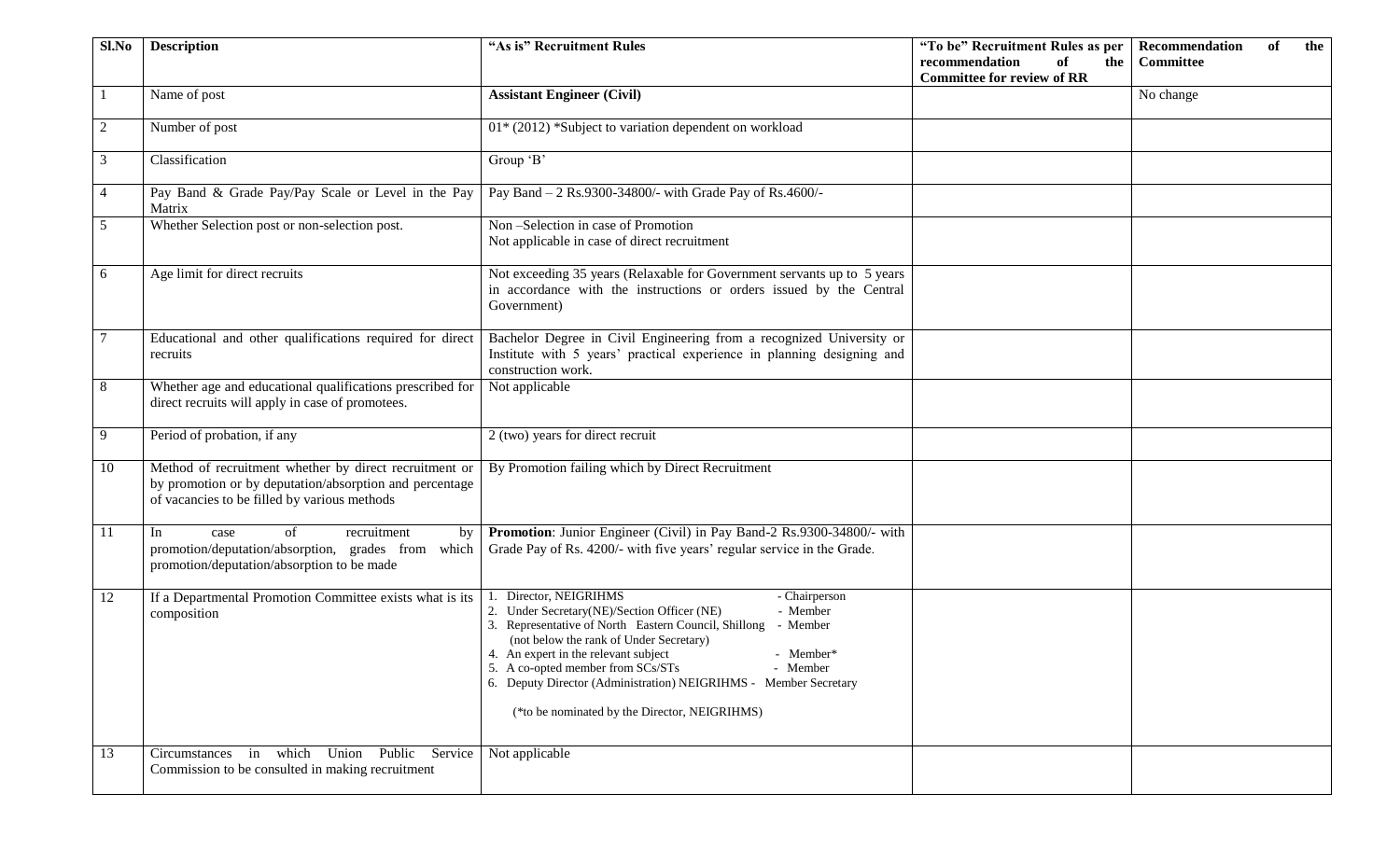| Sl.No  | <b>Description</b>                                                                                                                                                   | "As is" Recruitment Rules                                                                                                                                                                                                                                     | "To be" Recruitment Rules as per recommendation                                                                                                                                                                                                           | <b>Recommendation of the Committee</b>                                                                                                                                                                                                                                                                                                                                                                                                                                                                                                                                                               |
|--------|----------------------------------------------------------------------------------------------------------------------------------------------------------------------|---------------------------------------------------------------------------------------------------------------------------------------------------------------------------------------------------------------------------------------------------------------|-----------------------------------------------------------------------------------------------------------------------------------------------------------------------------------------------------------------------------------------------------------|------------------------------------------------------------------------------------------------------------------------------------------------------------------------------------------------------------------------------------------------------------------------------------------------------------------------------------------------------------------------------------------------------------------------------------------------------------------------------------------------------------------------------------------------------------------------------------------------------|
|        |                                                                                                                                                                      |                                                                                                                                                                                                                                                               | of the Committee for review of RR                                                                                                                                                                                                                         |                                                                                                                                                                                                                                                                                                                                                                                                                                                                                                                                                                                                      |
|        | Name of post                                                                                                                                                         | <b>Senior Stenographer</b>                                                                                                                                                                                                                                    | <b>Senior Stenographer</b>                                                                                                                                                                                                                                | The Committee observed that there are 27<br>posts of Senior Stenographer & 4 posts of<br>Junior Stenographer. The Method of<br>Recruitment for Senior Stenographer is 95%<br>by Direct Recruitment and 5% by promotion<br>which appears to be lobsided. The Committee<br>recommends that NEIGRIHMS may propose<br>for creation of more post of Junior<br>Stenographer at feeder grade and may change<br>the method of recruitment for the post of<br>Senior Stenographer to 30% by promotion and<br>70% by Direct Recruitment.<br>The same has been incorporated in the<br>"To be" Recruitment Rules |
| 2      | Number of post                                                                                                                                                       | 27* (2012) *Subject to variation dependent on workload                                                                                                                                                                                                        | 27* (2018) *Subject to variation dependent on workload                                                                                                                                                                                                    |                                                                                                                                                                                                                                                                                                                                                                                                                                                                                                                                                                                                      |
| 3      | Classification                                                                                                                                                       | Group 'B'                                                                                                                                                                                                                                                     | General Central Service Group 'B'                                                                                                                                                                                                                         |                                                                                                                                                                                                                                                                                                                                                                                                                                                                                                                                                                                                      |
| 4      | Pay Band & Grade Pay/Pay Scale or Level<br>in the Pay Matrix                                                                                                         | Pay Band - 2 Rs.9300-34800/- with Grade Pay of Rs.4200/-                                                                                                                                                                                                      | Level $-6$ in the Pay Matrix Rs.35400/- OR<br>Pay Band - 2 Rs.9300-34800/- with Grade Pay of Rs.4200/-<br>(Pre-revised)                                                                                                                                   |                                                                                                                                                                                                                                                                                                                                                                                                                                                                                                                                                                                                      |
| 5      | Whether Selection post or non-selection<br>post.                                                                                                                     | Non - Selection in case of Promotion<br>Not applicable in case of direct recruitment                                                                                                                                                                          | Selection in case of Promotion<br>Not applicable in case of direct recruitment                                                                                                                                                                            |                                                                                                                                                                                                                                                                                                                                                                                                                                                                                                                                                                                                      |
| 6      | Age limit for direct recruits                                                                                                                                        | Not exceeding 30 years (Relaxable for Government servants up to 5<br>years in accordance with the instructions or orders issued by the<br>Central Government)                                                                                                 | Not exceeding 30 years (Relaxable for Government servants<br>up to 5 years in accordance with the instructions or orders<br>issued by the Central Government)                                                                                             |                                                                                                                                                                                                                                                                                                                                                                                                                                                                                                                                                                                                      |
| $\tau$ | Educational and other<br>qualifications<br>required for direct recruits                                                                                              | $12th$ class pass or equivalent from a recognized<br>-1.<br>Board/University<br><b>Skill Test Norms</b><br>2.<br>Dictation: 10 minutes at the rate of hundred words per<br>minute<br>Transcription: 40 minutes (English) or 55 minutes (Hindi)<br>on Computer | 1. $12th$ class pass or equivalent from a recognized<br>Board/University<br>2.<br><b>Skill Test Norms</b><br>Dictation: 10 minutes at the rate of hundred words per<br>minute<br>Transcription: 40 minutes (English) or 55 minutes<br>(Hindi) on Computer |                                                                                                                                                                                                                                                                                                                                                                                                                                                                                                                                                                                                      |
| 8      | Whether age and educational qualifications<br>prescribed for direct recruits will apply in<br>case of promotees.                                                     | Not applicable                                                                                                                                                                                                                                                | Not applicable                                                                                                                                                                                                                                            |                                                                                                                                                                                                                                                                                                                                                                                                                                                                                                                                                                                                      |
| 9      | Period of probation, if any                                                                                                                                          | Two years for direct recruit and promotees                                                                                                                                                                                                                    | Two years for direct recruit and promotees                                                                                                                                                                                                                |                                                                                                                                                                                                                                                                                                                                                                                                                                                                                                                                                                                                      |
| 10     | Method of recruitment whether by direct<br>recruitment or by promotion or by<br>deputation/absorption and percentage of<br>vacancies to be filled by various methods | 05% By Promotion<br>95% By Direct Recruitment                                                                                                                                                                                                                 | 30% By Promotion<br>70% By Direct Recruitment                                                                                                                                                                                                             |                                                                                                                                                                                                                                                                                                                                                                                                                                                                                                                                                                                                      |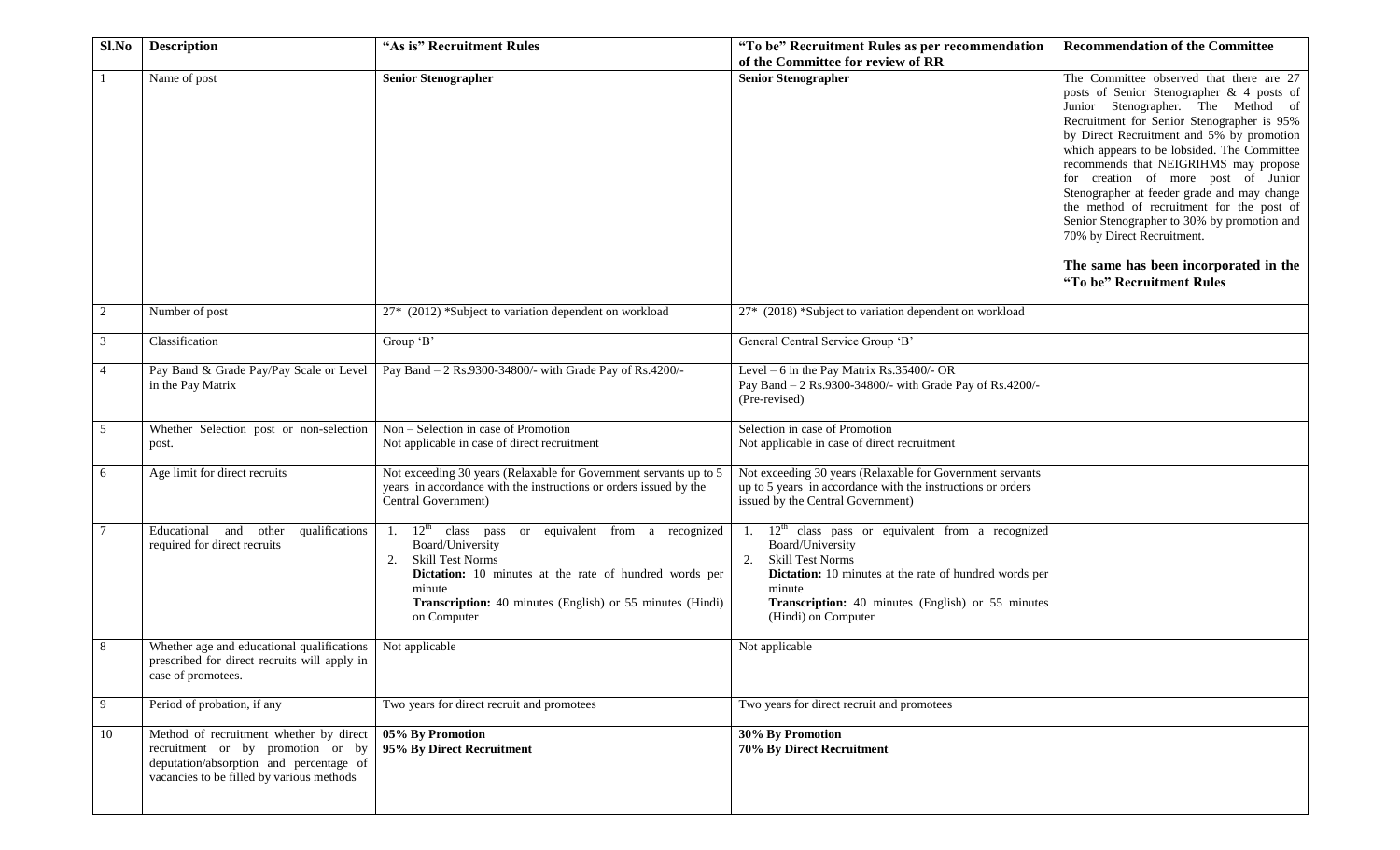|    | recruitment<br>case<br>-ot<br>bv<br>promotion/deputation/absorption,<br>grades<br>which<br>from<br>promotion/deputation/absorption<br>be<br>to<br>made | Promotion: Junior Stenographer in Pay Band-1, Rs. 5300-20200/-<br>with Grade pay of Rs.2400/- with ten years' regular service in the<br>Grade                                                                                                                                                                                                                                                                                    | <b>Promotion:</b> Junior Stenographer in Level $-4$ in the Pay<br>Matrix Rs.25500/- OR in Pay Band-1, Rs. 5300-20200/- with<br>Grade pay of Rs.2400/- (pre-revised) with ten years' regular<br>service in the Grade                                                                                                                                                                                            |  |
|----|--------------------------------------------------------------------------------------------------------------------------------------------------------|----------------------------------------------------------------------------------------------------------------------------------------------------------------------------------------------------------------------------------------------------------------------------------------------------------------------------------------------------------------------------------------------------------------------------------|----------------------------------------------------------------------------------------------------------------------------------------------------------------------------------------------------------------------------------------------------------------------------------------------------------------------------------------------------------------------------------------------------------------|--|
| 12 | If a Departmental Promotion Committee<br>exists what is its composition                                                                                | Director, NEIGRIHMS<br>- Chairperson<br>2. Under Secretary (NE)/Section Officer (NE)<br>- Member<br>3. Representative of North Eastern Council, Shillong - Member<br>(not below the rank of Under Secretary)<br>4. An expert in the relevant subject<br>- Member*<br>5. A co-opted member from SCs/STs<br>- Member<br>6. Deputy Director (Admn) NEIGRIHMS<br>- Member Secretary<br>(*to be nominated by the Director, NEIGRIHMS) | Director, NEIGRIHMS<br>- Chairperson<br>Under Secretary(NE)/Section Officer (NE)<br>- Member<br>Representative of North Eastern Council, Shillong - Member<br>(not below the rank of Under Secretary)<br>An expert in the relevant subject<br>- Member*<br>A co-opted member from SCs/STs<br>- Member<br>6. Deputy Director (Admn) NEIGRIHMS<br>- Member Secv<br>(*to be nominated by the Director, NEIGRIHMS) |  |
| 13 | Circumstances in which Union Public<br>Service Commission to be consulted in<br>making recruitment                                                     | Not applicable                                                                                                                                                                                                                                                                                                                                                                                                                   | Not applicable                                                                                                                                                                                                                                                                                                                                                                                                 |  |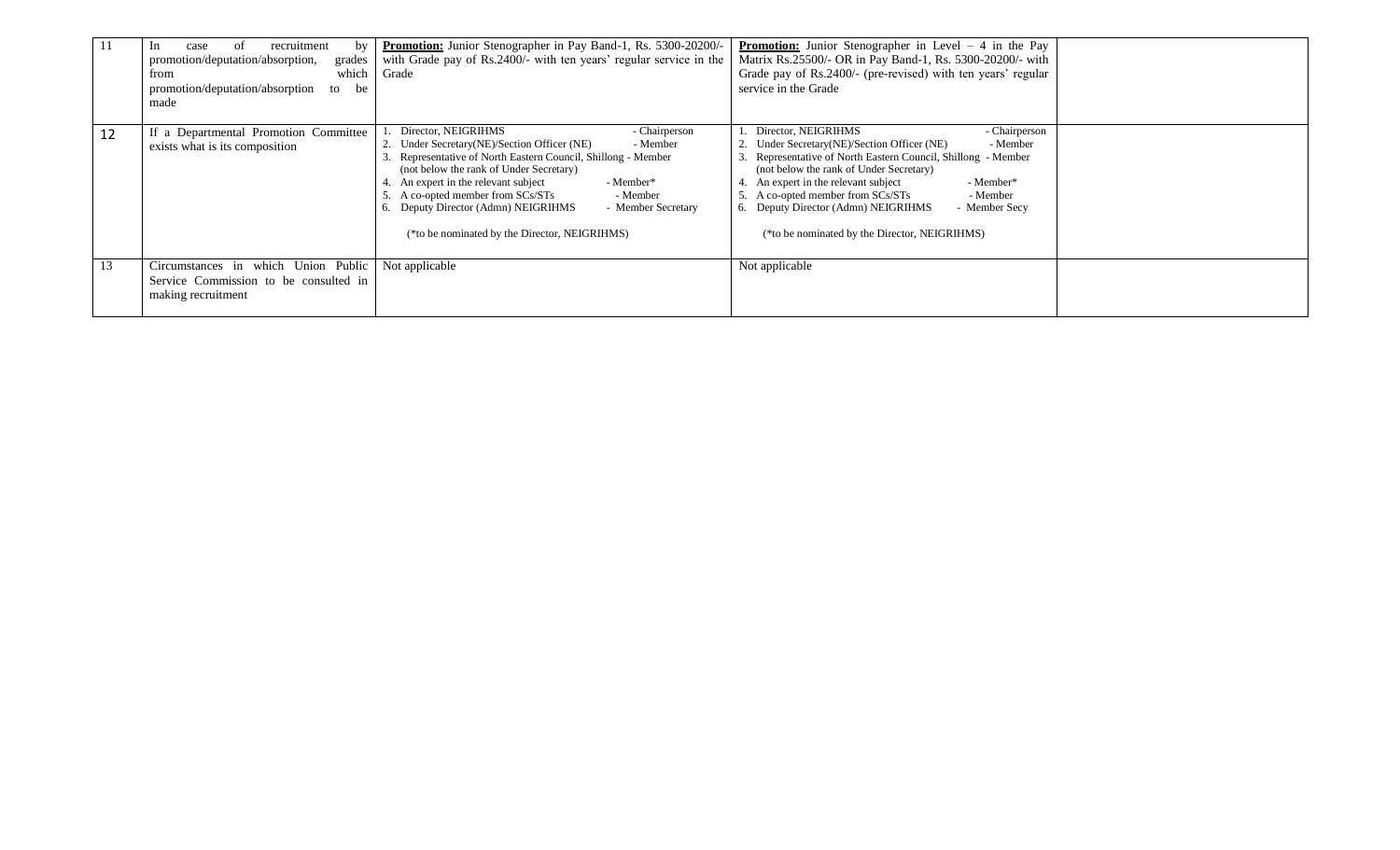| Sl.No           | <b>Description</b>                                                                                                                                                   | "As is" Recruitment Rules                                                                                                                                                                                                                                                                                                                                                                                                                                | "To be" Recruitment Rules as per recommendation of the                                                                                                                                                                                                                                                                                                                                                                                                          | of<br>Recommendation<br>the                         |
|-----------------|----------------------------------------------------------------------------------------------------------------------------------------------------------------------|----------------------------------------------------------------------------------------------------------------------------------------------------------------------------------------------------------------------------------------------------------------------------------------------------------------------------------------------------------------------------------------------------------------------------------------------------------|-----------------------------------------------------------------------------------------------------------------------------------------------------------------------------------------------------------------------------------------------------------------------------------------------------------------------------------------------------------------------------------------------------------------------------------------------------------------|-----------------------------------------------------|
|                 |                                                                                                                                                                      |                                                                                                                                                                                                                                                                                                                                                                                                                                                          | <b>Committee for review of RR</b>                                                                                                                                                                                                                                                                                                                                                                                                                               | <b>Committee</b>                                    |
|                 | Name of post                                                                                                                                                         | <b>Junior Stenographer</b>                                                                                                                                                                                                                                                                                                                                                                                                                               | <b>Junior Stenographer</b>                                                                                                                                                                                                                                                                                                                                                                                                                                      | NEIGRIHMS may propose for creation<br>of more post. |
| 2               | Number of post                                                                                                                                                       | 04* (2012) *subject to variation dependent on workload                                                                                                                                                                                                                                                                                                                                                                                                   | 04* (2018) *subject to variation dependent on workload<br>(To propose creation of more post)                                                                                                                                                                                                                                                                                                                                                                    |                                                     |
| $\overline{3}$  | Classification                                                                                                                                                       | Group 'C'                                                                                                                                                                                                                                                                                                                                                                                                                                                | General Central Service Group 'C' Non-Gazetted, Non-Ministerial                                                                                                                                                                                                                                                                                                                                                                                                 |                                                     |
| $\overline{4}$  | in the Pay Matrix                                                                                                                                                    | Pay Band & Grade Pay/Pay Scale or Level   Pay Band -1, Rs.5200-20200/- with Grade Pay of Rs.2400/-                                                                                                                                                                                                                                                                                                                                                       | Level $-4$ in the Pay Matrix Rs.25500/- OR<br>Pay Band -1, Rs.5200-20200/- with Grade Pay of Rs.2400/- (Pre-<br>revised)                                                                                                                                                                                                                                                                                                                                        |                                                     |
| 5               | Whether Selection post or non-selection Not applicable<br>post.                                                                                                      |                                                                                                                                                                                                                                                                                                                                                                                                                                                          | Not applicable                                                                                                                                                                                                                                                                                                                                                                                                                                                  |                                                     |
| 6               | Age limit for direct recruits                                                                                                                                        | Not exceeding 30 years (Relaxable for Government servants up to 5<br>years in accordance with the Instructions or orders issued by the<br>Central Government)                                                                                                                                                                                                                                                                                            | Not exceeding 30 years (Relaxable for Government servants up to 5<br>years in accordance with the Instructions or orders issued by the<br>Central Government)                                                                                                                                                                                                                                                                                                   |                                                     |
| $7\phantom{.0}$ | qualifications<br>Educational and other<br>required for direct recruits                                                                                              | 1. 12 <sup>th</sup> class pass or equivalent from a recognized<br>Board/University.<br>2. Skill Test Norms<br>Dictation: 10 minutes at the rate of eighty words per minute<br>Transcription: 50 minutes (English) or 65 minutes (Hindi) on<br>computer                                                                                                                                                                                                   | 1. $12^{\text{th}}$ class pass<br>or equivalent from a recognized<br>Board/University.<br>2. Skill Test Norms<br>Dictation: 10 minutes at the rate of eighty words per minute<br>Transcription: 50 minutes (English) or 65 minutes (Hindi) on<br>computer                                                                                                                                                                                                       |                                                     |
| 8               | Whether age and educational qualifications<br>prescribed for direct recruits will apply in<br>case of promotees.                                                     | Not applicable                                                                                                                                                                                                                                                                                                                                                                                                                                           | Not applicable                                                                                                                                                                                                                                                                                                                                                                                                                                                  |                                                     |
| -9              | Period of probation, if any                                                                                                                                          | Two years for direct recruit                                                                                                                                                                                                                                                                                                                                                                                                                             | Two years for direct recruit                                                                                                                                                                                                                                                                                                                                                                                                                                    |                                                     |
| 10              | Method of recruitment whether by direct<br>recruitment or by promotion or by<br>deputation/absorption and percentage of<br>vacancies to be filled by various methods | <b>By Direct Recruitment</b>                                                                                                                                                                                                                                                                                                                                                                                                                             | By Direct Recruitment                                                                                                                                                                                                                                                                                                                                                                                                                                           |                                                     |
| -11             | case of recruitment<br>In<br>by<br>promotion/deputation/absorption,<br>grades<br>which<br>from<br>promotion/deputation/absorption<br>to be<br>made                   | Not applicable                                                                                                                                                                                                                                                                                                                                                                                                                                           | Not applicable                                                                                                                                                                                                                                                                                                                                                                                                                                                  |                                                     |
| 12              | If a Departmental Promotion Committee<br>exists what is its composition                                                                                              | Deputy Director(Administration), NEIGRIHMS - Chairperson<br>2. Under Secretary(NE)/Section Officer(NE) - Member<br>3. Representative of North Eastern Council,<br>- Member<br>Shillong (not below the rank of Under Secretary)<br>4. An expert in the relevant subject<br>- Member*<br>5. A co-opted member from SCs/ST<br>- Member<br>6. Administrative Officer, NEIGRIHMS<br><b>Member Secretary</b><br>(* to be nominated by the Director, NEIGRIHMS) | Deputy Director(Administration), NEIGRIHMS - Chairperson<br>2. Under Secretary(NE)/Section Officer(NE) - Member<br>3. Representative of North Eastern Council,<br>Member<br>$\sim$<br>Shillong (not below the rank of Under Secretary)<br>4. An expert in the relevant subject<br>Member*<br>A co-opted member from SCs/ST<br>Member<br>5.<br>6. Administrative Officer, NEIGRIHMS<br><b>Member Secretary</b><br>(* to be nominated by the Director, NEIGRIHMS) |                                                     |
| 13              | Circumstances in which Union Public<br>Service Commission to be consulted in                                                                                         | Not applicable                                                                                                                                                                                                                                                                                                                                                                                                                                           | Not applicable                                                                                                                                                                                                                                                                                                                                                                                                                                                  |                                                     |
|                 | making recruitment                                                                                                                                                   |                                                                                                                                                                                                                                                                                                                                                                                                                                                          |                                                                                                                                                                                                                                                                                                                                                                                                                                                                 |                                                     |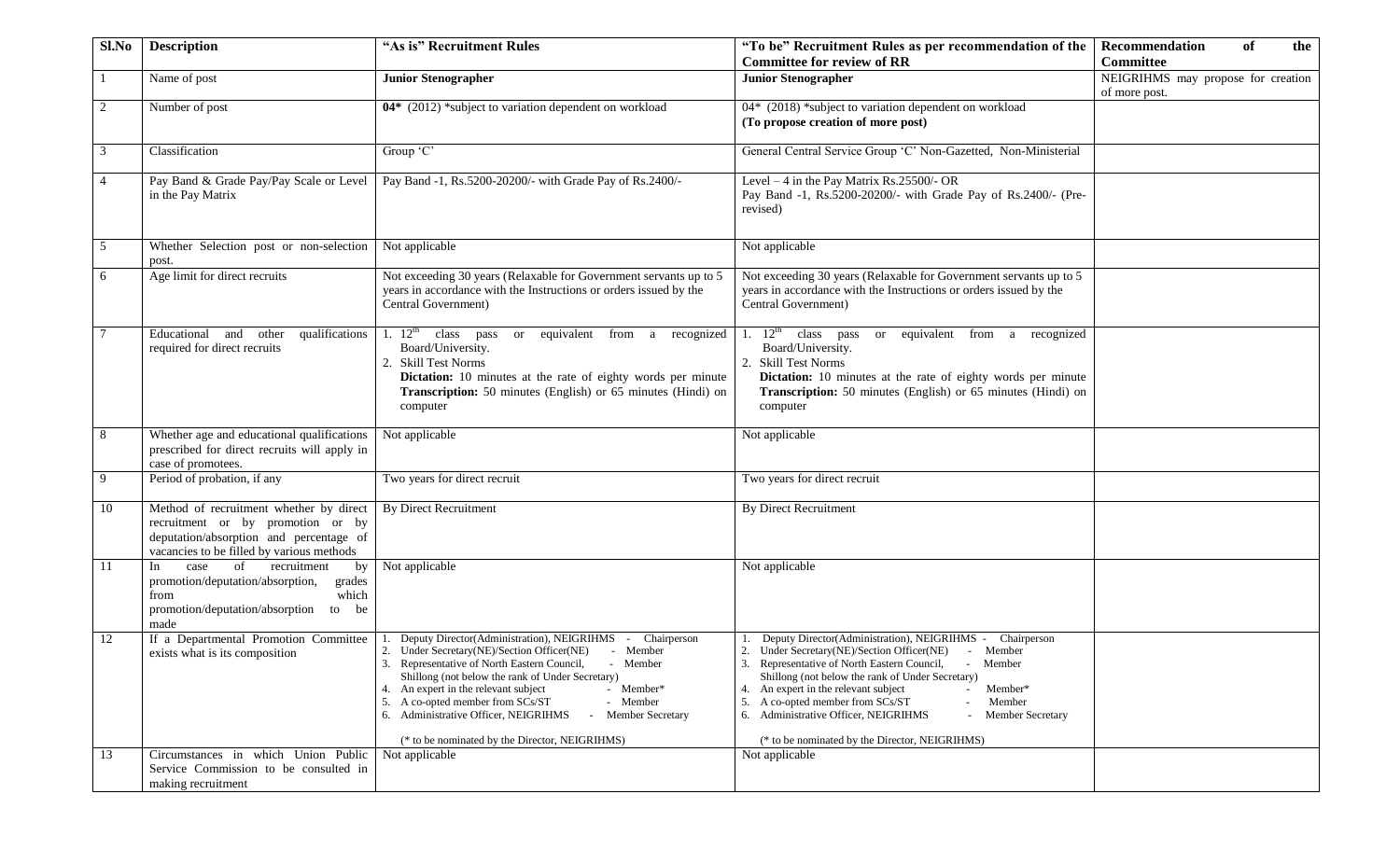| Sl.No          | <b>Description</b>                                                                                                                                                            | "As is" Recruitment Rules                                                                                                                                                                                                                                                                                                                                                                                                            | "To be" Recruitment Rules as per recommendation | Recommendation of the |
|----------------|-------------------------------------------------------------------------------------------------------------------------------------------------------------------------------|--------------------------------------------------------------------------------------------------------------------------------------------------------------------------------------------------------------------------------------------------------------------------------------------------------------------------------------------------------------------------------------------------------------------------------------|-------------------------------------------------|-----------------------|
|                |                                                                                                                                                                               |                                                                                                                                                                                                                                                                                                                                                                                                                                      | of the Committee for review of RR               | <b>Committee</b>      |
|                | Name of post                                                                                                                                                                  | <b>Senior Technical Officer (Ophthalmic)</b>                                                                                                                                                                                                                                                                                                                                                                                         |                                                 | No change.            |
| 2              | Number of post                                                                                                                                                                | 01* (2012) *Subject to variation dependent on workload                                                                                                                                                                                                                                                                                                                                                                               |                                                 |                       |
| 3              | Classification                                                                                                                                                                | Group 'B'                                                                                                                                                                                                                                                                                                                                                                                                                            |                                                 |                       |
| $\overline{4}$ | Pay Band & Grade Pay/Pay Scale or Level in the<br>Pay Matrix                                                                                                                  | Pay Band - 2 Rs.9300-34800/- with Grade Pay of Rs.4600/-                                                                                                                                                                                                                                                                                                                                                                             |                                                 |                       |
| 5              | Whether Selection post or non-selection post.                                                                                                                                 | Non-selection in case of Promotion<br>Not applicable in case of direct recruitment                                                                                                                                                                                                                                                                                                                                                   |                                                 |                       |
| 6              | Age limit for direct recruits                                                                                                                                                 | Not exceeding 35 years (Relaxable for Government servants up to 5 years<br>in accordance with the instructions or orders issued by the Central<br>Government)                                                                                                                                                                                                                                                                        |                                                 |                       |
| $\overline{7}$ | Educational and other qualifications required for<br>direct recruits                                                                                                          | <b>Essential:</b><br>1. B. Sc in Ophthalmic Technique or equivalent from a recognized<br>university.<br>2. 5 years' experience as Optometrist/Refractions or equivalent in a reputed<br>hospital/Medical Institute.<br><b>Desirable:</b> Diploma in Opthotics/Optometry                                                                                                                                                              |                                                 |                       |
| 8              | Whether age and educational qualifications<br>prescribed for direct recruits will apply in case of<br>promotees.                                                              | Not applicable                                                                                                                                                                                                                                                                                                                                                                                                                       |                                                 |                       |
| 9              | Period of probation, if any                                                                                                                                                   | Two years for direct recruit                                                                                                                                                                                                                                                                                                                                                                                                         |                                                 |                       |
| 10             | Method of recruitment whether by direct<br>promotion or<br>or by<br>by<br>recruitment<br>deputation/absorption and percentage of vacancies<br>to be filled by various methods | Promotion failing which by Direct Recruitment                                                                                                                                                                                                                                                                                                                                                                                        |                                                 |                       |
| 11             | In<br>of<br>case<br>recruitment<br>by<br>promotion/deputation/absorption, grades<br>from<br>which promotion/deputation/absorption to be made                                  | Promotion: Optometrist/Refractionist in Pay Band -2 Rs. 9300-34800/-<br>with Grade Pay of Rs. 4200/- with five years' regular service in the Grade.                                                                                                                                                                                                                                                                                  |                                                 |                       |
| 12             | If a Departmental Promotion Committee exists what<br>is its composition                                                                                                       | Director, NEIGRIHMS<br>Chairperson<br>Under Secretary(NE)/Section Officer (NE) -<br>Member<br>2.<br>Representative of North Eastern Council, Shillong -Member<br>3.<br>(not below the rank of Under Secretary)<br>An expert in the relevant subject<br>- Member*<br>A co-opted member from SCs/STs<br>5.<br>- Member<br>6. Deputy Director (Administration) NEIGRIHMS - Member Secy<br>(*to be nominated by the Director, NEIGRIHMS) |                                                 |                       |
| 13             | Circumstances in which Union Public Service<br>Commission to be consulted in making recruitment                                                                               | Not applicable                                                                                                                                                                                                                                                                                                                                                                                                                       |                                                 |                       |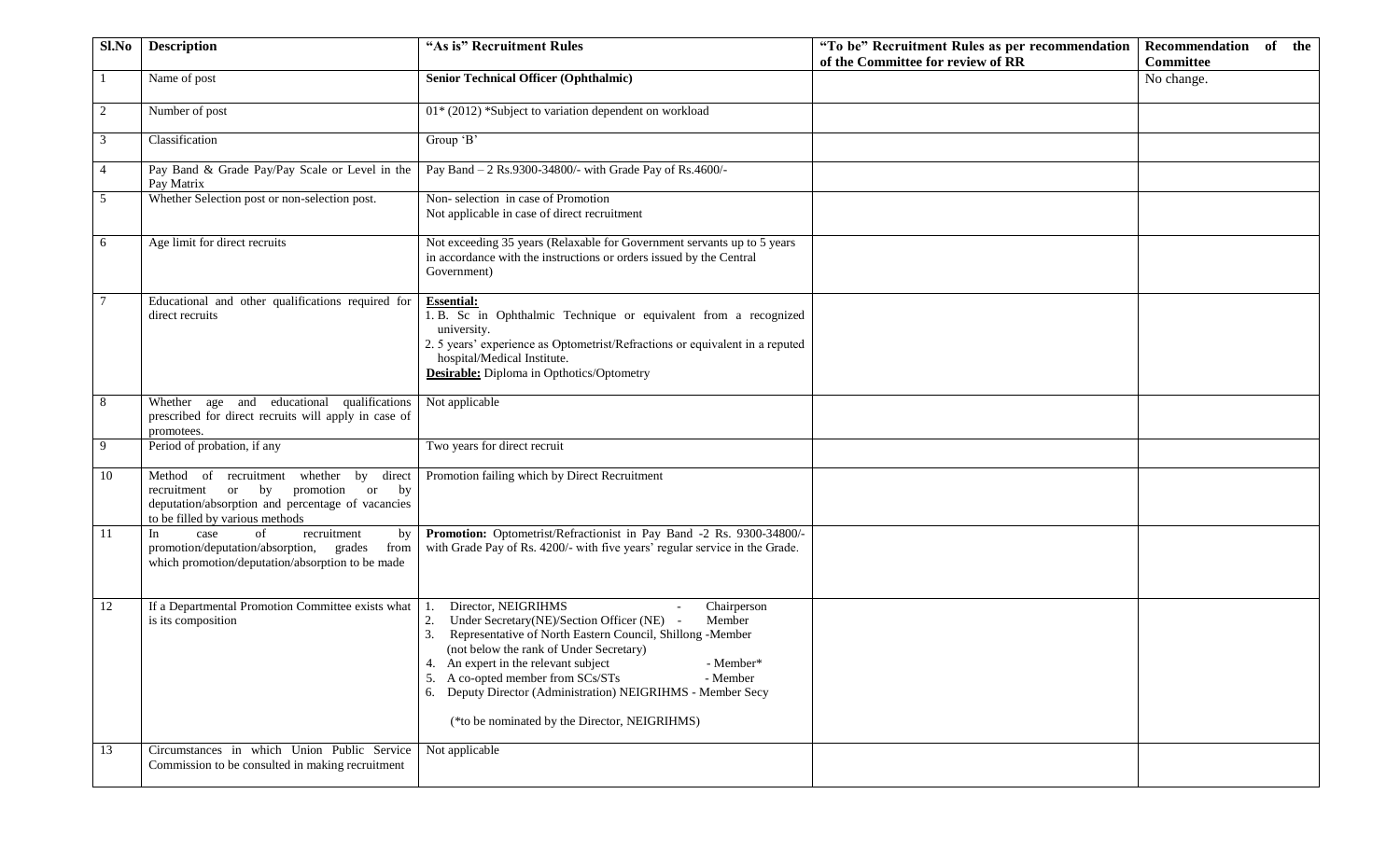| Sl.No          | <b>Description</b>                                                                                                                                                   | "As is" Recruitment Rules                                                                                                                                                                                                                                                                                                                                                                                                        | "To be" Recruitment Rules as per recommendation of | Recommendation of the |
|----------------|----------------------------------------------------------------------------------------------------------------------------------------------------------------------|----------------------------------------------------------------------------------------------------------------------------------------------------------------------------------------------------------------------------------------------------------------------------------------------------------------------------------------------------------------------------------------------------------------------------------|----------------------------------------------------|-----------------------|
|                |                                                                                                                                                                      |                                                                                                                                                                                                                                                                                                                                                                                                                                  | the Committee for review of RR                     | <b>Committee</b>      |
| -1             | Name of post                                                                                                                                                         | <b>Optometrist/Refractionist (Ophthalmic)</b>                                                                                                                                                                                                                                                                                                                                                                                    |                                                    | No change             |
| 2              | Number of post                                                                                                                                                       | 02* (2012) *Subject to variation dependent on workload                                                                                                                                                                                                                                                                                                                                                                           |                                                    |                       |
| 3              | Classification                                                                                                                                                       | Group $\overline{B'}$                                                                                                                                                                                                                                                                                                                                                                                                            |                                                    |                       |
| $\overline{4}$ | Pay Band & Grade Pay/Pay Scale or Level<br>in the Pay Matrix                                                                                                         | Pay Band - 2, Rs.9300-34800/- with Grade Pay of Rs.4200/-                                                                                                                                                                                                                                                                                                                                                                        |                                                    |                       |
| 5              | Whether Selection post or non-selection<br>post.                                                                                                                     | Non selection in case of Promotion<br>Not applicable in case of direct recruitment                                                                                                                                                                                                                                                                                                                                               |                                                    |                       |
| 6              | Age limit for direct recruits                                                                                                                                        | Not exceeding 35 years (Relaxable for Government servants up to<br>5 years in accordance with the instructions or orders issued by the<br>Central Government)                                                                                                                                                                                                                                                                    |                                                    |                       |
| $\tau$         | Educational<br>and<br>other<br>qualifications<br>required for direct recruits                                                                                        | <b>Essential:</b><br>1. B.Sc in Ophthalmic Technique or equivalent from a recognized<br>university<br>2. 3 years' experience in the relevant field                                                                                                                                                                                                                                                                               |                                                    |                       |
| 8              | Whether age and educational qualifications<br>prescribed for direct recruits will apply in<br>case of promotees.                                                     | Not applicable                                                                                                                                                                                                                                                                                                                                                                                                                   |                                                    |                       |
| 9              | Period of probation, if any                                                                                                                                          | Two years for direct recruit and promotees                                                                                                                                                                                                                                                                                                                                                                                       |                                                    |                       |
| 10             | Method of recruitment whether by direct<br>recruitment or by promotion or by<br>deputation/absorption and percentage of<br>vacancies to be filled by various methods | Promotion failing which by Direct Recruitment                                                                                                                                                                                                                                                                                                                                                                                    |                                                    |                       |
| 11             | In<br>of<br>recruitment<br>by<br>case<br>promotion/deputation/absorption,<br>grades<br>which<br>from<br>promotion/deputation/absorption to be made                   | Promotion: Ophthalmic Technician in in Pay Band-1 Rs.5200 -<br>20200/- with Grade Pay of Rs 2800/- with six years' regular<br>service in the Grade                                                                                                                                                                                                                                                                               |                                                    |                       |
| 12             | If a Departmental Promotion Committee<br>exists what is its composition                                                                                              | 1. Director, NEIGRIHMS<br>- Chairperson<br>- Member<br>2. Under Secretary(NE)/Section Officer (NE)<br>3. Representative of North Eastern Council, Shillong - Member<br>(not below the rank of Under Secretary)<br>4. An expert in the relevant subject<br>Member*<br>5. A co-opted member from SCs/STs<br>Member<br>6. Deputy Director (Administration) NEIGRIHMS - Member Secy<br>(*to be nominated by the Director, NEIGRIHMS) |                                                    |                       |
| 13             | Circumstances in which Union Public<br>Service Commission to be consulted in<br>making recruitment                                                                   | Not applicable                                                                                                                                                                                                                                                                                                                                                                                                                   |                                                    |                       |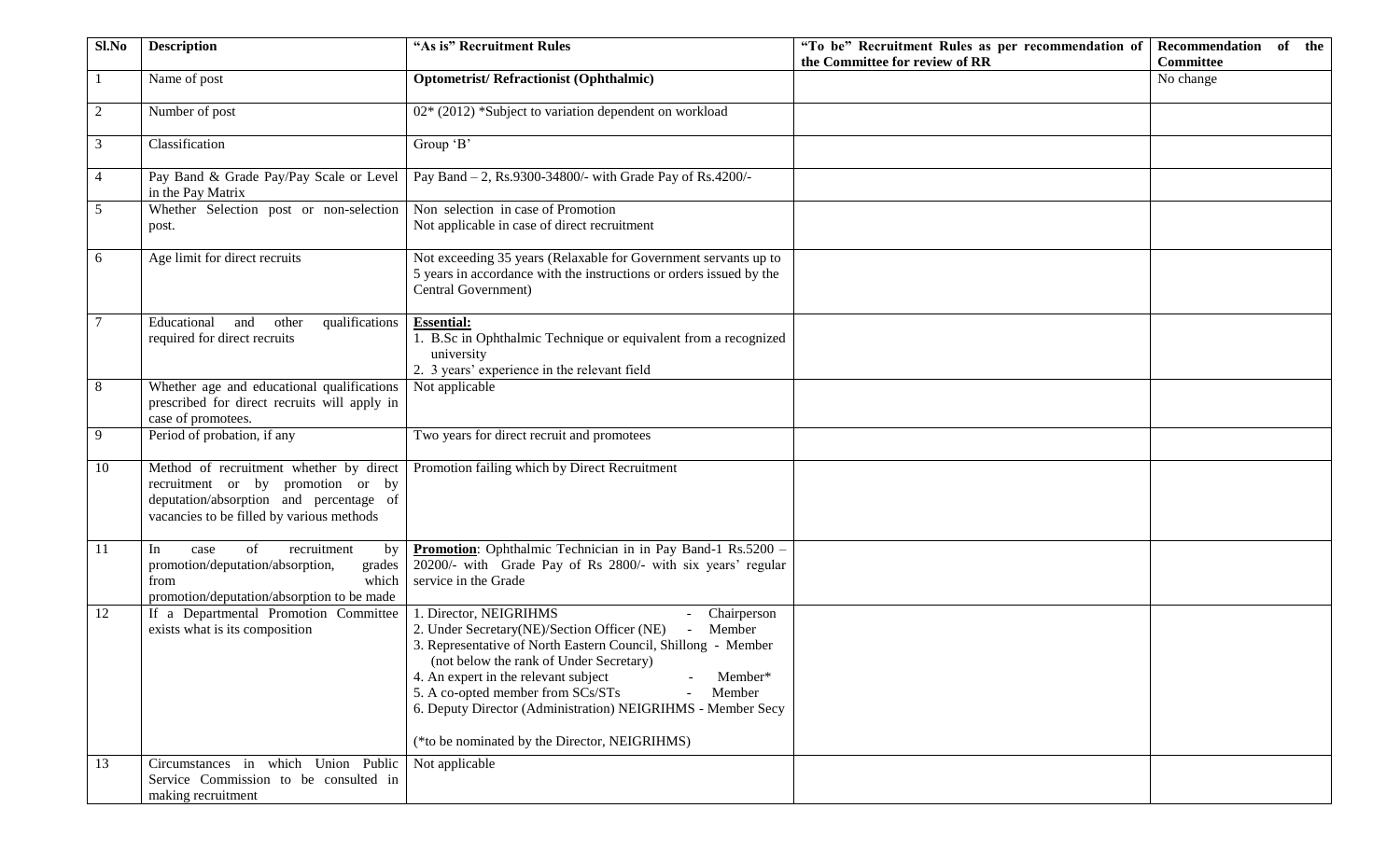| Sl.No           | <b>Description</b>                                                                                                                                                   | "As is" Recruitment Rules                                                                                                                                                                                           | "To be" Recruitment Rules as per recommendation of                                                                                                                                                                                                                         | <b>Recommendation of the</b>                                                                                                                                                                                                                                                                                 |
|-----------------|----------------------------------------------------------------------------------------------------------------------------------------------------------------------|---------------------------------------------------------------------------------------------------------------------------------------------------------------------------------------------------------------------|----------------------------------------------------------------------------------------------------------------------------------------------------------------------------------------------------------------------------------------------------------------------------|--------------------------------------------------------------------------------------------------------------------------------------------------------------------------------------------------------------------------------------------------------------------------------------------------------------|
|                 |                                                                                                                                                                      |                                                                                                                                                                                                                     | the Committee for review of RR                                                                                                                                                                                                                                             | <b>Committee</b>                                                                                                                                                                                                                                                                                             |
| -1              | Name of post                                                                                                                                                         | <b>Clinical Psychologist</b>                                                                                                                                                                                        | <b>Clinical Psychologist</b>                                                                                                                                                                                                                                               | NEIGRIHMS may upgrade<br>the pay to Rs.5400/- as per<br>RIMS and to add to<br>educational qualification at<br>column 7 as "Must be<br>registered with Rehabilitation<br>Council of India"<br>as an<br>essential<br>Educational<br>Qualification<br>The<br>has<br>been<br>same<br>incorporated in the "To be" |
|                 |                                                                                                                                                                      |                                                                                                                                                                                                                     |                                                                                                                                                                                                                                                                            | <b>Recruitment Rules</b>                                                                                                                                                                                                                                                                                     |
| 2               | Number of post                                                                                                                                                       | 01* (2012) *Subject to variation dependent on workload                                                                                                                                                              | 01* (2018) *Subject to variation dependent on workload                                                                                                                                                                                                                     |                                                                                                                                                                                                                                                                                                              |
| 3               | Classification                                                                                                                                                       | Group 'B'                                                                                                                                                                                                           | General Central Service Group 'B'                                                                                                                                                                                                                                          |                                                                                                                                                                                                                                                                                                              |
| $\overline{4}$  | Pay Band & Grade Pay/Pay Scale or Level<br>in the Pay Matrix2                                                                                                        | Pay Band - 2 Rs.9300-34800/- with Grade Pay of Rs.4600/-                                                                                                                                                            | Level - 10 in the Pay Matrix Rs.56100/- OR<br>Pay Band - 3 Rs.15600-39100/- with Grade Pay of<br>Rs.5400/- (Pre-revised)                                                                                                                                                   |                                                                                                                                                                                                                                                                                                              |
| $5\overline{)}$ | Whether Selection post or non-selection<br>post.                                                                                                                     | Not applicable                                                                                                                                                                                                      | Not applicable                                                                                                                                                                                                                                                             |                                                                                                                                                                                                                                                                                                              |
| 6               | Age limit for direct recruits                                                                                                                                        | Not exceeding 35 years (Relaxable for Government servants up to<br>5 years in accordance with the instructions or orders issued by the<br>Central Government)                                                       | Not exceeding 35 years (Relaxable for Government servants<br>up to 5 years in accordance with the instructions or orders<br>issued by the Central Government)                                                                                                              |                                                                                                                                                                                                                                                                                                              |
| 7               | qualifications<br>Educational<br>other<br>and<br>required for direct recruits                                                                                        | <b>Essential:</b> M.A in Psychology from a recognized University<br><b>Desirable:</b> Experience in Clinical Psychology OR<br>M.Phil in Clinical Psychology OR<br>Ph.D in Clinical Psychology or any topic thereof. | <b>Essential:</b><br>M.A in Psychology from a recognized University<br>Must be registered with Rehabilitation Council of India<br>Desirable: Experience in Clinical Psychology OR<br>M.Phil in Clinical Psychology OR<br>Ph.D in Clinical Psychology or any topic thereof. |                                                                                                                                                                                                                                                                                                              |
| 8               | Whether age and educational qualifications<br>prescribed for direct recruits will apply in<br>case of promotees.                                                     | Not Applicable                                                                                                                                                                                                      | Not Applicable                                                                                                                                                                                                                                                             |                                                                                                                                                                                                                                                                                                              |
| 9               | Period of probation, if any                                                                                                                                          | Two years for direct recruit                                                                                                                                                                                        | Two years for direct recruit                                                                                                                                                                                                                                               |                                                                                                                                                                                                                                                                                                              |
| 10              | Method of recruitment whether by direct<br>recruitment or by promotion or by<br>deputation/absorption and percentage of<br>vacancies to be filled by various methods | <b>By Direct Recruitment</b>                                                                                                                                                                                        | <b>By Direct Recruitment</b>                                                                                                                                                                                                                                               |                                                                                                                                                                                                                                                                                                              |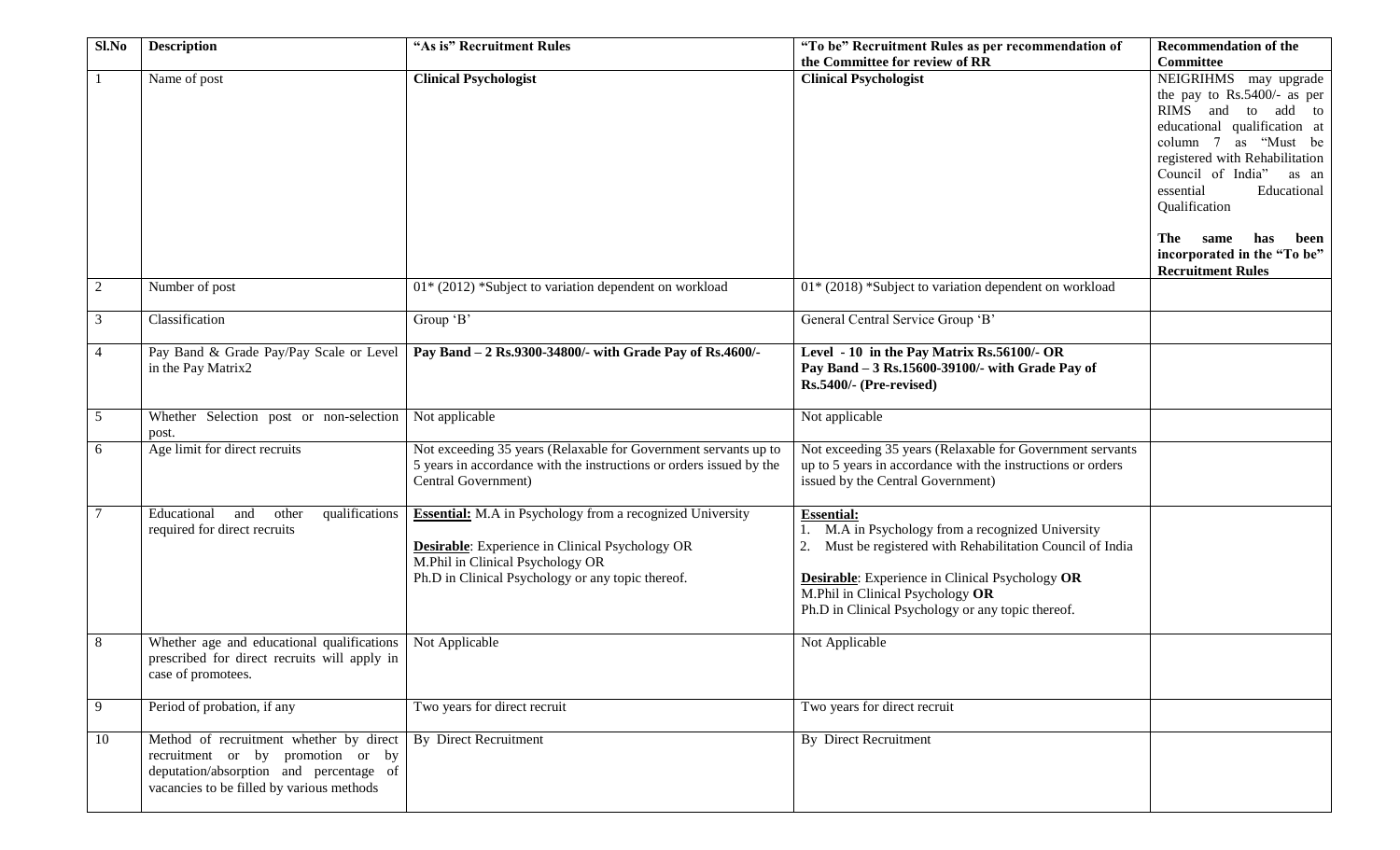| -11 | of<br>recruitment<br>In<br>by<br>case<br>promotion/deputation/absorption,<br>grades<br>from which promotion / deputation<br>absorption to be made | Not Applicable                                                                                                                                                                                                                                                                                                                                                                                                                    | Not Applicable                                                                                                                                                                                                                                                                                                                                                                                                                                                                         |  |
|-----|---------------------------------------------------------------------------------------------------------------------------------------------------|-----------------------------------------------------------------------------------------------------------------------------------------------------------------------------------------------------------------------------------------------------------------------------------------------------------------------------------------------------------------------------------------------------------------------------------|----------------------------------------------------------------------------------------------------------------------------------------------------------------------------------------------------------------------------------------------------------------------------------------------------------------------------------------------------------------------------------------------------------------------------------------------------------------------------------------|--|
| 12  | If a Departmental Promotion Committee<br>exists what is its composition                                                                           | Director, NEIGRIHMS<br>- Chairperson<br>2. Under Secretary(NE)/Section Officer (NE) - Member<br>3. Representative of North Eastern Council, Shillong - Member<br>(not below the rank of Under Secretary)<br>4. An expert in the relevant subject<br>- Member*<br>5. A co-opted member from SCs/STs<br>- Member<br>6. Deputy Director (Administration) NEIGRIHMS - Member<br>Secy<br>(*to be nominated by the Director, NEIGRIHMS) | 1. Director, NEIGRIHMS<br>- Chairperson<br>2. Director/Deputy Secretary looking after - Member<br>the work of the Institute in the Ministry<br>3. Representative of North Eastern Council (NEC) -Member<br>Shillong (not below the rank of Deputy Secretary)<br>4. An expert in the relevant subject<br>- Member*<br>5. A co-opted member from SCs/STs<br>- Member<br>6. Deputy Director (Administration)<br>NEIGRIHMS<br>Member Secy<br>(*to be nominated by the Director, NEIGRIHMS) |  |
| 13  | Circumstances in which Union Public<br>Service Commission to be consulted in<br>making recruitment                                                | Not applicable                                                                                                                                                                                                                                                                                                                                                                                                                    | Not applicable                                                                                                                                                                                                                                                                                                                                                                                                                                                                         |  |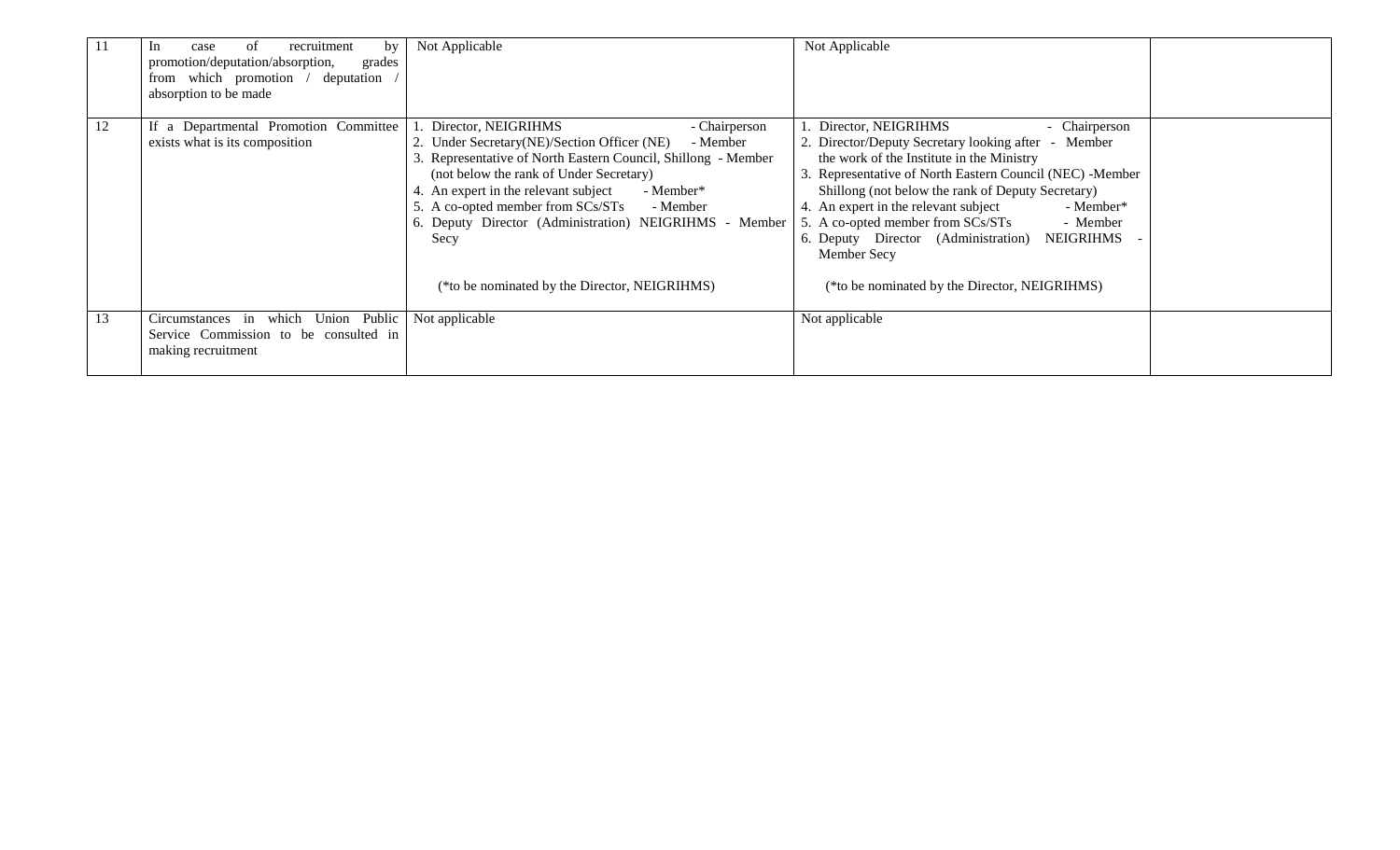| Sl.No          | <b>Description</b>                                                                                                                                                | <b>Proposed draft Recruitment Rules</b>                                                                                                                                                                                                                                                                                                                                                                                              | <b>Recruitment Rules</b><br>$\mathbf{G}$<br>be"<br>as per<br>recommendation of the Committee for review<br>of RR | Recommendation<br>of<br>the<br><b>Committee</b> |
|----------------|-------------------------------------------------------------------------------------------------------------------------------------------------------------------|--------------------------------------------------------------------------------------------------------------------------------------------------------------------------------------------------------------------------------------------------------------------------------------------------------------------------------------------------------------------------------------------------------------------------------------|------------------------------------------------------------------------------------------------------------------|-------------------------------------------------|
|                | Name of post                                                                                                                                                      | <b>Health Inspector</b>                                                                                                                                                                                                                                                                                                                                                                                                              |                                                                                                                  | No change                                       |
| 2              | Number of post                                                                                                                                                    | *4 (four) *Subject to variation dependent on workload                                                                                                                                                                                                                                                                                                                                                                                |                                                                                                                  |                                                 |
| 3              | Classification                                                                                                                                                    | Group 'B'                                                                                                                                                                                                                                                                                                                                                                                                                            |                                                                                                                  |                                                 |
| $\overline{4}$ | Pay Band & Grade Pay/Pay Scale or Level in the Pay<br>Matrix                                                                                                      | Pay Band - 2 Rs.9300-34800/- with Grade Pay of Rs.4200/-                                                                                                                                                                                                                                                                                                                                                                             |                                                                                                                  |                                                 |
| 5              | Whether Selection post or non-selection post.                                                                                                                     | Not applicable                                                                                                                                                                                                                                                                                                                                                                                                                       |                                                                                                                  |                                                 |
| 6              | Age limit for direct recruits                                                                                                                                     | 30 years                                                                                                                                                                                                                                                                                                                                                                                                                             |                                                                                                                  |                                                 |
| 7              | Educational and other qualifications required for direct<br>recruits                                                                                              | <b>Essential:</b><br>1. B.A/B.Sc with 1 1/2 years training course for Multi Purpose Health<br>Worker recognized by Nursing Council/DHS of a State.<br>2. Two years experience as Multi Purpose Health Worker in a<br>Teaching/Health Institution.<br><b>Desirable:</b> Supervisory experience in service training.                                                                                                                   |                                                                                                                  |                                                 |
| 8              | Whether age and educational qualifications prescribed<br>for direct recruits will apply in case of promotees.                                                     | Not applicable                                                                                                                                                                                                                                                                                                                                                                                                                       |                                                                                                                  |                                                 |
| -9             | Period of probation, if any                                                                                                                                       | 2 years                                                                                                                                                                                                                                                                                                                                                                                                                              |                                                                                                                  |                                                 |
| -10            | Method of recruitment whether by direct recruitment or<br>by promotion or by deputation/absorption and<br>percentage of vacancies to be filled by various methods | Direct Recruitment                                                                                                                                                                                                                                                                                                                                                                                                                   |                                                                                                                  |                                                 |
| - 11           | In<br>of<br>recruitment<br>case<br>by<br>promotion/deputation/absorption, grades from which<br>promotion/deputation/absorption to be made                         | Not applicable                                                                                                                                                                                                                                                                                                                                                                                                                       |                                                                                                                  |                                                 |
| 12             | If a Departmental Promotion Committee exists what is<br>its composition                                                                                           | Director, NEIGRIHMS<br>- Chairperson<br>- Member<br>2. Under Secretary(NE)/ Section Officer(NE)<br>3. Representative of North Eastern Council, Shillong - Member<br>(not below the rank of Under Secretary)<br>4. An expert in the relevant subject<br>- Member*<br>5. A co-opted member from SCs/STs<br>- Member<br>6. Deputy Director (Administration) NEIGRIHMS<br>- Member Secy<br>(*to be nominated by the Director, NEIGRIHMS) |                                                                                                                  |                                                 |
| 13             | Circumstances in which Union Public Service<br>Commission to be consulted in making recruitment                                                                   | NA                                                                                                                                                                                                                                                                                                                                                                                                                                   |                                                                                                                  |                                                 |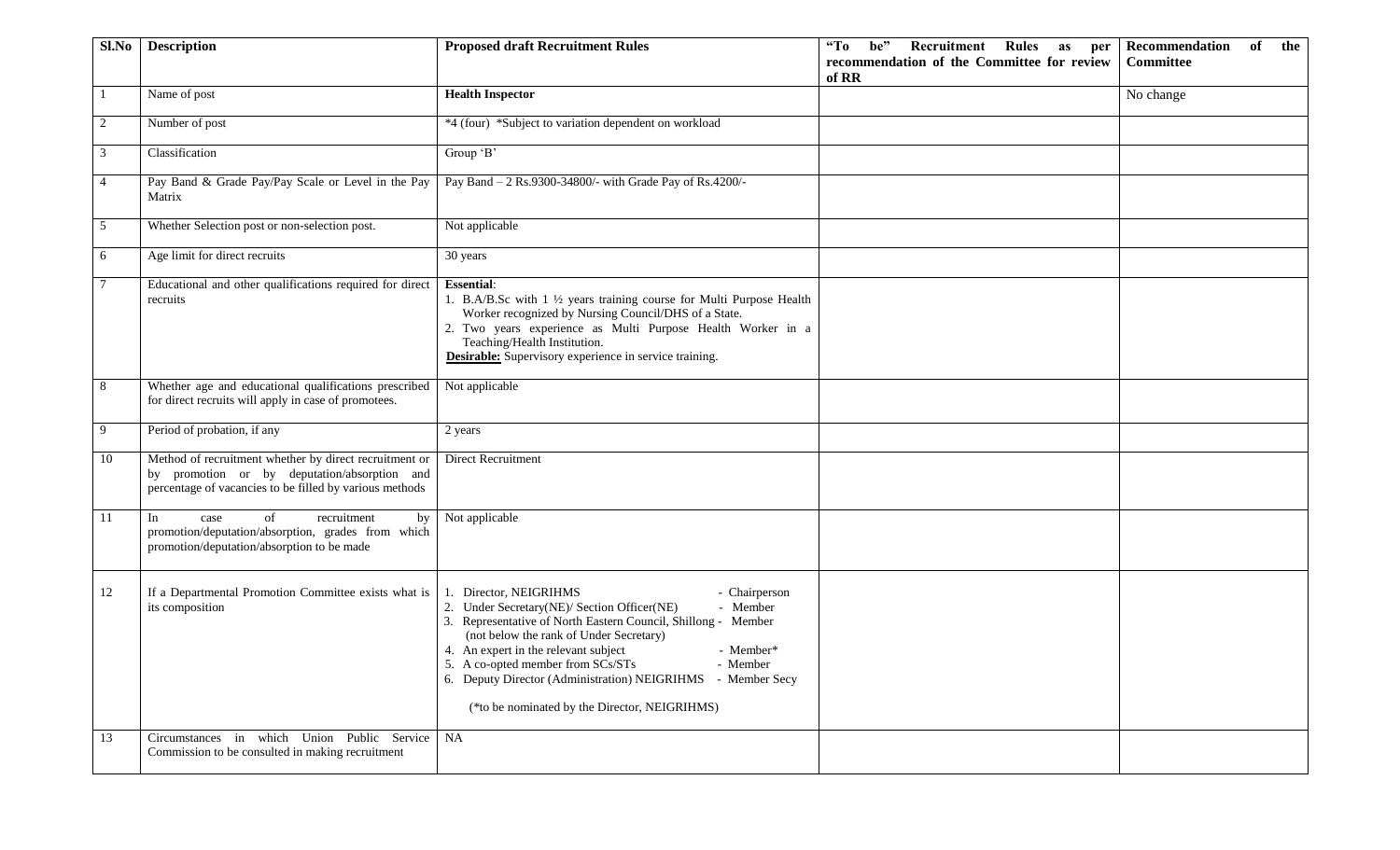| Sl.No          | <b>Description</b>                                                                                                                                                | "As is" Recruitment Rules                                                                                                                                                                                                                                                                                                                                                                                          | "To be" Recruitment Rules as per recommendation of the                                                                                                                                                                                                                                                                                                                                                               | Recommendation of the                                                                                                                                                                                        |
|----------------|-------------------------------------------------------------------------------------------------------------------------------------------------------------------|--------------------------------------------------------------------------------------------------------------------------------------------------------------------------------------------------------------------------------------------------------------------------------------------------------------------------------------------------------------------------------------------------------------------|----------------------------------------------------------------------------------------------------------------------------------------------------------------------------------------------------------------------------------------------------------------------------------------------------------------------------------------------------------------------------------------------------------------------|--------------------------------------------------------------------------------------------------------------------------------------------------------------------------------------------------------------|
|                |                                                                                                                                                                   |                                                                                                                                                                                                                                                                                                                                                                                                                    | <b>Committee for review of RR</b>                                                                                                                                                                                                                                                                                                                                                                                    | <b>Committee</b>                                                                                                                                                                                             |
|                | Name of post                                                                                                                                                      | <b>Health Educator (Male &amp; Female)</b>                                                                                                                                                                                                                                                                                                                                                                         | Health Educator (Male & Female)                                                                                                                                                                                                                                                                                                                                                                                      | B.Sc Nursing may be<br>included as one of the<br>essential qualification &<br>Experience in Health<br>Education preferably in<br>rural areas may be made<br>as desirable qualification.<br>The same has been |
|                |                                                                                                                                                                   |                                                                                                                                                                                                                                                                                                                                                                                                                    |                                                                                                                                                                                                                                                                                                                                                                                                                      | incorporated in the "To<br>be" Recruitment Rules                                                                                                                                                             |
| $\overline{2}$ | Number of post                                                                                                                                                    | *03 (three) *Subject to variation dependent on workload                                                                                                                                                                                                                                                                                                                                                            | 03* (2018) *Subject to variation dependent on workload                                                                                                                                                                                                                                                                                                                                                               |                                                                                                                                                                                                              |
| 3              | Classification                                                                                                                                                    | Group 'B'                                                                                                                                                                                                                                                                                                                                                                                                          | General Central Service Group 'B'                                                                                                                                                                                                                                                                                                                                                                                    |                                                                                                                                                                                                              |
| 4              | Pay Band & Grade Pay/Pay Scale or Level in the Pay<br>Matrix                                                                                                      | Pay Band - 2 Rs.9300-34800/- with Grade Pay of Rs.4200/-                                                                                                                                                                                                                                                                                                                                                           | Level - 6 in the Pay Matrix Rs. 35400/- OR<br>Pay Band - 2 Rs.9300-34800/- with Grade Pay of Rs.4200/- (Pre-<br>revised)                                                                                                                                                                                                                                                                                             |                                                                                                                                                                                                              |
| 5              | Whether Selection post or non-selection post.                                                                                                                     | Not applicable                                                                                                                                                                                                                                                                                                                                                                                                     | Not applicable                                                                                                                                                                                                                                                                                                                                                                                                       |                                                                                                                                                                                                              |
| 6              | Age limit for direct recruits                                                                                                                                     | 35 years (Relaxable for 5 years of Govt. servant)                                                                                                                                                                                                                                                                                                                                                                  | 35 years (Relaxable for 5 years of Govt. servant)                                                                                                                                                                                                                                                                                                                                                                    |                                                                                                                                                                                                              |
| 7              | Educational and other qualifications required for direct<br>recruits                                                                                              | 1. Degree from a recognized University<br>2. Diploma in Health Education from recognized Institution.<br>3. Experience for not less than 5 years in Health Education<br>preferably in rural areas.                                                                                                                                                                                                                 | 1. B.Sc Nursing from a recognized Institution<br>2. Diploma in Health Education from recognized Institution.<br>Desirable: Experience in Health Education preferably in rural<br>areas                                                                                                                                                                                                                               |                                                                                                                                                                                                              |
| 8              | Whether age and educational qualifications prescribed<br>for direct recruits will apply in case of promotees.                                                     | Not Applicable                                                                                                                                                                                                                                                                                                                                                                                                     | Not Applicable                                                                                                                                                                                                                                                                                                                                                                                                       |                                                                                                                                                                                                              |
| 9              | Period of probation, if any                                                                                                                                       | 2 (two) years in case of Direct Recruitment                                                                                                                                                                                                                                                                                                                                                                        | 2 (two) years in case of Direct Recruitment                                                                                                                                                                                                                                                                                                                                                                          |                                                                                                                                                                                                              |
| 10             | Method of recruitment whether by direct recruitment or<br>by promotion or by deputation/absorption and<br>percentage of vacancies to be filled by various methods | <b>By Direct Recruitment</b>                                                                                                                                                                                                                                                                                                                                                                                       | <b>By Direct Recruitment</b>                                                                                                                                                                                                                                                                                                                                                                                         |                                                                                                                                                                                                              |
| 11             | of<br>recruitment<br>In<br>case<br>by<br>promotion/deputation/absorption, grades from which<br>promotion/deputation/absorption to be made                         | Not applicable                                                                                                                                                                                                                                                                                                                                                                                                     | Not applicable                                                                                                                                                                                                                                                                                                                                                                                                       |                                                                                                                                                                                                              |
| 12             | If a Departmental Promotion Committee exists what is<br>its composition                                                                                           | Director, NEIGRIHMS<br>- Chairperson<br>2. Under Secretary(NE)/Section Officer (NE) - Member<br>3. Representative of North EasternCouncil - Member<br>Shillong (not below the rank of Under Secretary)<br>4. An expert in the relevant subject<br>- Member*<br>5. A co-opted member from SCs/STs<br>- Member<br>6. Deputy Director (Admn) NEIGRIHMS - Member Secy<br>(*to be nominated by the Director, NEIGRIHMS) | Director, NEIGRIHMS<br>- Chairperson<br>Under Secretary(NE)/Section Officer (NE) - Member<br>2.<br>Representative of North Eastern Council, Shillong - Member<br>(not below the rank of Under Secretary)<br>4. An expert in the relevant subject<br>- Member*<br>5. A co-opted member from SCs/STs<br>- Member<br>6. Deputy Director (Admn) NEIGRIHMS - Member Secy<br>(*to be nominated by the Director, NEIGRIHMS) |                                                                                                                                                                                                              |
| 13             | Circumstances in which Union Public Service<br>Commission to be consulted in making recruitment                                                                   | <b>NA</b>                                                                                                                                                                                                                                                                                                                                                                                                          | <b>NA</b>                                                                                                                                                                                                                                                                                                                                                                                                            |                                                                                                                                                                                                              |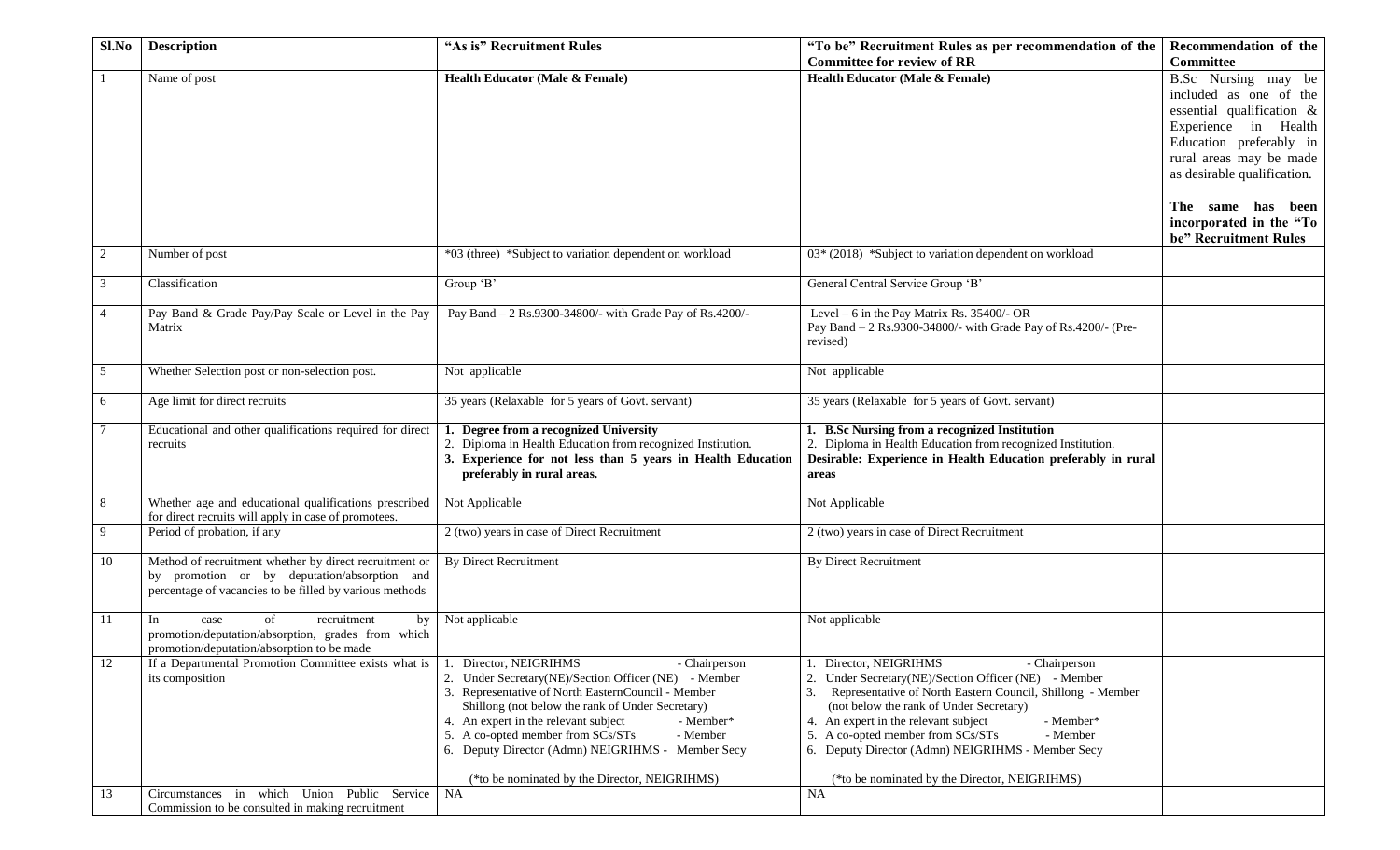| $Sl$ . No      | <b>Description</b>                                                                                      | "As is" Recruitment Rules                                                   | "To be" Recruitment Rules as per recommendation of the                      | Recommendation of the    |
|----------------|---------------------------------------------------------------------------------------------------------|-----------------------------------------------------------------------------|-----------------------------------------------------------------------------|--------------------------|
|                |                                                                                                         |                                                                             | <b>Committee for review of RR</b>                                           | <b>Committee</b>         |
|                | Name of post                                                                                            | <b>Audio Metric Technician</b>                                              | <b>Audio Metric Technician</b>                                              | <b>NEIGRIHMS</b><br>may  |
|                |                                                                                                         |                                                                             |                                                                             | upgrade the Grade Pay to |
|                |                                                                                                         |                                                                             |                                                                             | Rs.4200/- as per RIMS.   |
|                |                                                                                                         |                                                                             |                                                                             |                          |
|                |                                                                                                         |                                                                             |                                                                             | The same has been        |
|                |                                                                                                         |                                                                             |                                                                             | incorporated in the "To  |
|                |                                                                                                         |                                                                             |                                                                             | be" Recruitment Rules    |
| 2              | Number of post                                                                                          | $03*(2012)$ *subject to variation dependent on workload                     | 03* (2018) *subject to variation dependent on workload                      |                          |
|                |                                                                                                         |                                                                             |                                                                             |                          |
| 3              | Classification                                                                                          | Group 'C'                                                                   | General Central Service Group 'B'                                           |                          |
| $\overline{4}$ | Pay Band & Grade Pay/Pay Scale or Level in the Pay                                                      | Pay Band -1, Rs.5200-20200/- with Grade Pay of Rs.2800/-                    | Level $-6$ in the Pay Matrix Rs. 35400/- OR                                 |                          |
|                | Matrix                                                                                                  |                                                                             | <u>Pay Band - 2 Rs.9300-34800/- with Grade Pay of Rs.4200/- (Pre-</u>       |                          |
|                |                                                                                                         |                                                                             | revised)                                                                    |                          |
| 5              | Whether Selection post or non-selection post.                                                           |                                                                             |                                                                             |                          |
| 6              | Age limit for direct recruits                                                                           | Not applicable<br>Not exceeding 30 years (Relaxable for Government servants | Not applicable<br>Not exceeding 30 years (Relaxable for Government servants |                          |
|                |                                                                                                         | up to 5 years in accordance with the Instructions or orders                 | up to 5 years in accordance with the Instructions or orders                 |                          |
|                |                                                                                                         | issued by the Central Government)                                           | issued by the Central Government)                                           |                          |
|                |                                                                                                         |                                                                             |                                                                             |                          |
|                | Educational and other qualifications required for direct                                                | 1. B.Sc. in Speech & Language Pathology or Bachelor in                      | 1. B.Sc. in Speech & Language Pathology or Bachelor in                      |                          |
|                | recruits                                                                                                | Audiology.                                                                  | Audiology.                                                                  |                          |
|                |                                                                                                         | 2. One year Clinical Experience as Audio Metric Technician                  | 2. One year Clinical Experience as Audio Metric Technician                  |                          |
|                |                                                                                                         | in Medical Institute/Hospital.                                              | in Medical Institute/Hospital.                                              |                          |
|                |                                                                                                         | 3. Should be registered with Rehabilitation Council of India                | 3. Should be registered with Rehabilitation Council of India                |                          |
|                |                                                                                                         |                                                                             |                                                                             |                          |
| 8              | Whether age and educational qualifications prescribed                                                   | Not applicable                                                              | Not applicable                                                              |                          |
|                | for direct recruits will apply in case of promotees.                                                    |                                                                             |                                                                             |                          |
|                |                                                                                                         |                                                                             |                                                                             |                          |
| 9              | Period of probation, if any                                                                             | Two years for direct recruit                                                | Two years for direct recruit                                                |                          |
|                |                                                                                                         |                                                                             |                                                                             |                          |
| 10             | Method of recruitment whether by direct recruitment or                                                  | <b>By Direct Recruitment</b>                                                | <b>By Direct Recruitment</b>                                                |                          |
|                | by promotion or by deputation/absorption and<br>percentage of vacancies to be filled by various methods |                                                                             |                                                                             |                          |
| 11             | of<br>In<br>case<br>recruitment<br>by                                                                   | Not applicable                                                              | Not applicable                                                              |                          |
|                | promotion/deputation/absorption, grades from which                                                      |                                                                             |                                                                             |                          |
|                | promotion/deputation/absorption to be made                                                              |                                                                             |                                                                             |                          |
| 12             | If a Departmental Promotion Committee exists what is                                                    | 1. Deputy Director(Admn), NEIGRIHMS -<br>Chairperson                        | 1. Director, NEIGRIHMS -<br>Chairperson                                     |                          |
|                | its composition                                                                                         | 2. Under Secretary(NE)/Section Officer(NE) - Member                         | 2. Under Secretary(NE)/Section Officer(NE) - Member                         |                          |
|                |                                                                                                         | 3. Representative of North Eastern Council, -<br>Member                     | 3. Representative of North Eastern Council, -<br>Member                     |                          |
|                |                                                                                                         | Shillong (not below the rank of Under Secretary)                            | Shillong (not below the rank of Under Secretary)                            |                          |
|                |                                                                                                         | 4. An expert in the relevant subject<br>Member*                             | 4. An expert in the relevant subject<br>Member*                             |                          |
|                |                                                                                                         | 5. A co-opted member from SCs/STs<br>Member                                 | 5. A co-opted member from SCs/STs<br>Member                                 |                          |
|                |                                                                                                         | 6. Administrative Officer, NEIGRIHMS<br>- Member Secy                       | 6. Deputy Director (Admn) NEIGRIHMS<br>- Member Secy                        |                          |
|                |                                                                                                         |                                                                             |                                                                             |                          |
|                |                                                                                                         | (* to be nominated by the Director, NEIGRIHMS)                              | (* to be nominated by the Director, NEIGRIHMS)                              |                          |
| 13             | Circumstances in which Union Public Service                                                             | Not applicable                                                              | Not applicable                                                              |                          |
|                | Commission to be consulted in making recruitment                                                        |                                                                             |                                                                             |                          |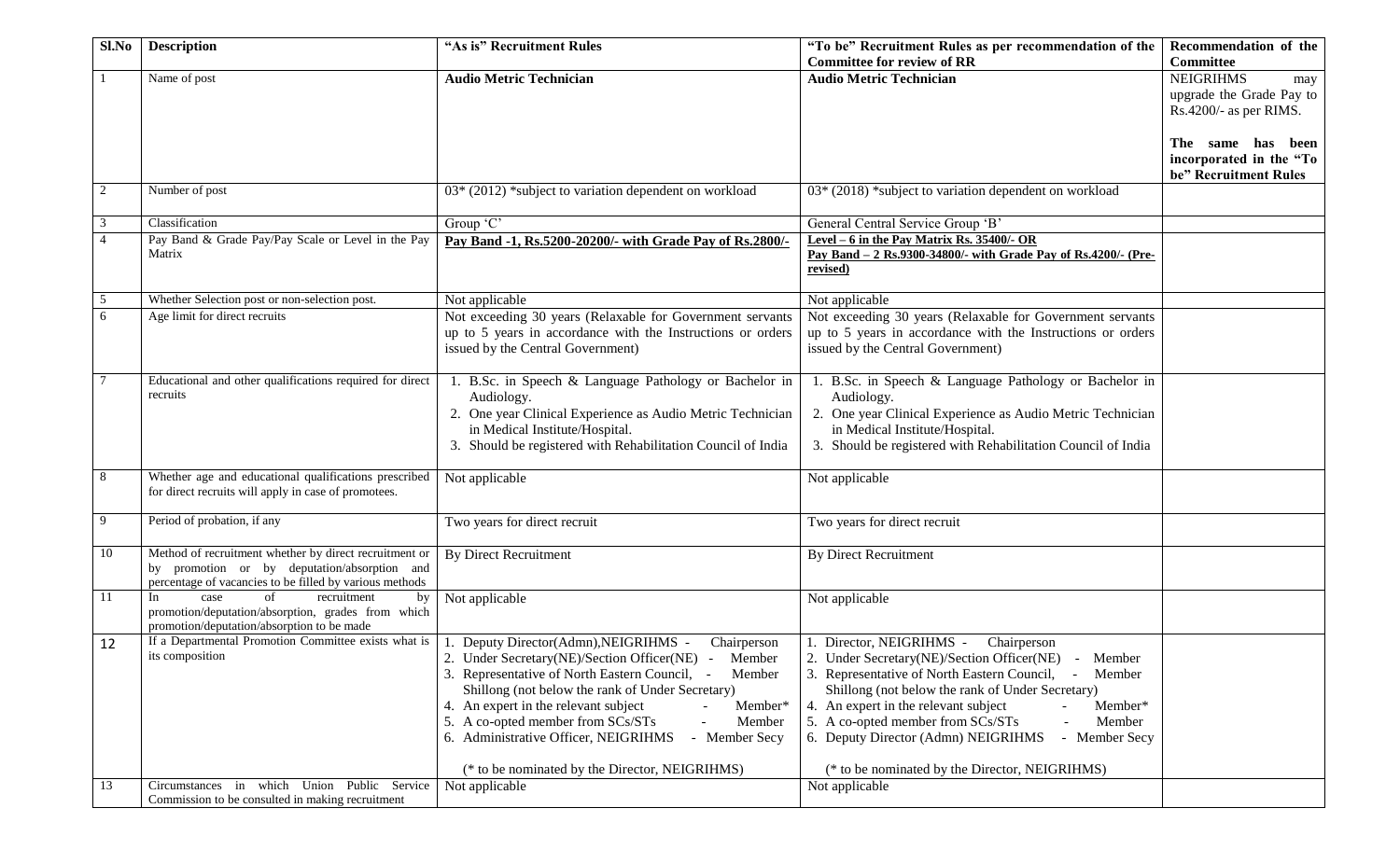| $Sl$ . No      | <b>Description</b>                                               | "As is" Recruitment Rules                                                      | "To be" Recruitment Rules as per recommendation of the                         | Recommendation of the    |
|----------------|------------------------------------------------------------------|--------------------------------------------------------------------------------|--------------------------------------------------------------------------------|--------------------------|
|                |                                                                  |                                                                                | <b>Committee for review of RR</b>                                              | Committee                |
|                | Name of post                                                     | <b>Speech Therapist</b>                                                        | <b>Speech Therapist</b>                                                        | <b>NEIGRIHMS</b><br>may  |
|                |                                                                  |                                                                                |                                                                                | upgrade the Grade Pay to |
|                |                                                                  |                                                                                |                                                                                | Rs.4200/- as per RIMS.   |
|                |                                                                  |                                                                                |                                                                                |                          |
|                |                                                                  |                                                                                |                                                                                | The same has been        |
|                |                                                                  |                                                                                |                                                                                | incorporated in the "To  |
|                |                                                                  |                                                                                |                                                                                | be" Recruitment Rules    |
| 2              | Number of post                                                   | $01*$ (2012) *Subject to variation dependent on workload                       | 01* (2018) *Subject to variation dependent on workload                         |                          |
|                |                                                                  |                                                                                |                                                                                |                          |
| 3              | Classification                                                   | Group 'C'                                                                      | Group 'B'                                                                      |                          |
| $\overline{4}$ | Pay Band & Grade Pay/Pay Scale or Level in the Pay               | Pay Band -1, Rs.5200-20200/- with Grade Pay of Rs.2800/-                       | Level $-6$ in the Pay Matrix Rs. 35400/- OR                                    |                          |
|                | Matrix                                                           |                                                                                | <u>Pay Band - 2 Rs.9300-34800/- with Grade Pay of Rs.4200/- (Pre-</u>          |                          |
|                |                                                                  |                                                                                | revised)                                                                       |                          |
| 5              | Whether Selection post or non-selection post.                    | Not applicable                                                                 | Not applicable                                                                 |                          |
| 6              | Age limit for direct recruits                                    | Not exceeding 30 years (Relaxable for Government servants                      | Not exceeding 30 years (Relaxable for Government servants                      |                          |
|                |                                                                  | up to 5 years in accordance with the Instructions or orders                    | up to 5 years in accordance with the Instructions or orders                    |                          |
|                |                                                                  | issued by the Central Government)                                              | issued by the Central Government)                                              |                          |
| 7              | Educational and other qualifications required for direct         |                                                                                |                                                                                |                          |
|                | recruits                                                         | 1. B.Sc in Speech and Hearing or Bachelor in Speech and                        | 1. B.Sc in Speech and Hearing or Bachelor in Speech and                        |                          |
|                |                                                                  | Language Therapy<br>2. One year Clinical Experience in Speech and Audiology in | Language Therapy<br>2. One year Clinical Experience in Speech and Audiology in |                          |
|                |                                                                  | Medical Institute/Hospital.                                                    | Medical Institute/Hospital.                                                    |                          |
|                |                                                                  | 3. Should be registered with Rehabilitation Council of India                   | 3. Should be registered with Rehabilitation Council of India                   |                          |
|                |                                                                  |                                                                                |                                                                                |                          |
| 8              | Whether age and educational qualifications prescribed            | Not applicable                                                                 | Not applicable                                                                 |                          |
|                | for direct recruits will apply in case of promotees.             |                                                                                |                                                                                |                          |
|                |                                                                  |                                                                                |                                                                                |                          |
| 9              | Period of probation, if any                                      | Two years for direct recruit                                                   | Two years for direct recruit                                                   |                          |
|                |                                                                  |                                                                                |                                                                                |                          |
| 10             | Method of recruitment whether by direct recruitment or           | <b>By Direct Recruitment</b>                                                   | <b>By Direct Recruitment</b>                                                   |                          |
|                | by promotion or by deputation/absorption and                     |                                                                                |                                                                                |                          |
|                | percentage of vacancies to be filled by various methods          |                                                                                |                                                                                |                          |
| 11             | In<br>of<br>recruitment                                          |                                                                                |                                                                                |                          |
|                | case<br>by<br>promotion/deputation/absorption, grades from which | Not applicable                                                                 | Not applicable                                                                 |                          |
|                | promotion/deputation/absorption to be made                       |                                                                                |                                                                                |                          |
| 12             | If a Departmental Promotion Committee exists what is             | 1. Deputy Director(Admn), NEIGRIHMS<br>- Chairperson                           | 1. Director, NEIGRIHMS<br>Chairperson                                          |                          |
|                | its composition                                                  | 2. Under Secretary(NE)/Section Officer(NE) - Member                            | 2. Under Secretary(NE)/Section Officer(NE) - Member                            |                          |
|                |                                                                  | 3. Representative of North Eastern Council, -<br>Member                        | 3. Representative of North Eastern Council, -<br>Member                        |                          |
|                |                                                                  | Shillong (not below the rank of Under Secretary)                               | Shillong (not below the rank of Under Secretary)                               |                          |
|                |                                                                  | 4. An expert in the relevant subject<br>Member*                                | 4. An expert in the relevant subject<br>Member*                                |                          |
|                |                                                                  | 5. A co-opted member from SCs/STs<br>Member                                    | 5. A co-opted member from SCs/STs<br>Member                                    |                          |
|                |                                                                  | 6. Administrative Officer, NEIGRIHMS - Member Secy                             | 6. Deputy Director (Admn) NEIGRIHMS<br>- Member Secy                           |                          |
|                |                                                                  |                                                                                |                                                                                |                          |
|                |                                                                  | (* to be nominated by the Director, NEIGRIHMS)                                 | (* to be nominated by the Director, NEIGRIHMS)                                 |                          |
| 13             | Union Public Service<br>in which<br>Circumstances                | Not applicable                                                                 | Not applicable                                                                 |                          |
|                | Commission to be consulted in making recruitment                 |                                                                                |                                                                                |                          |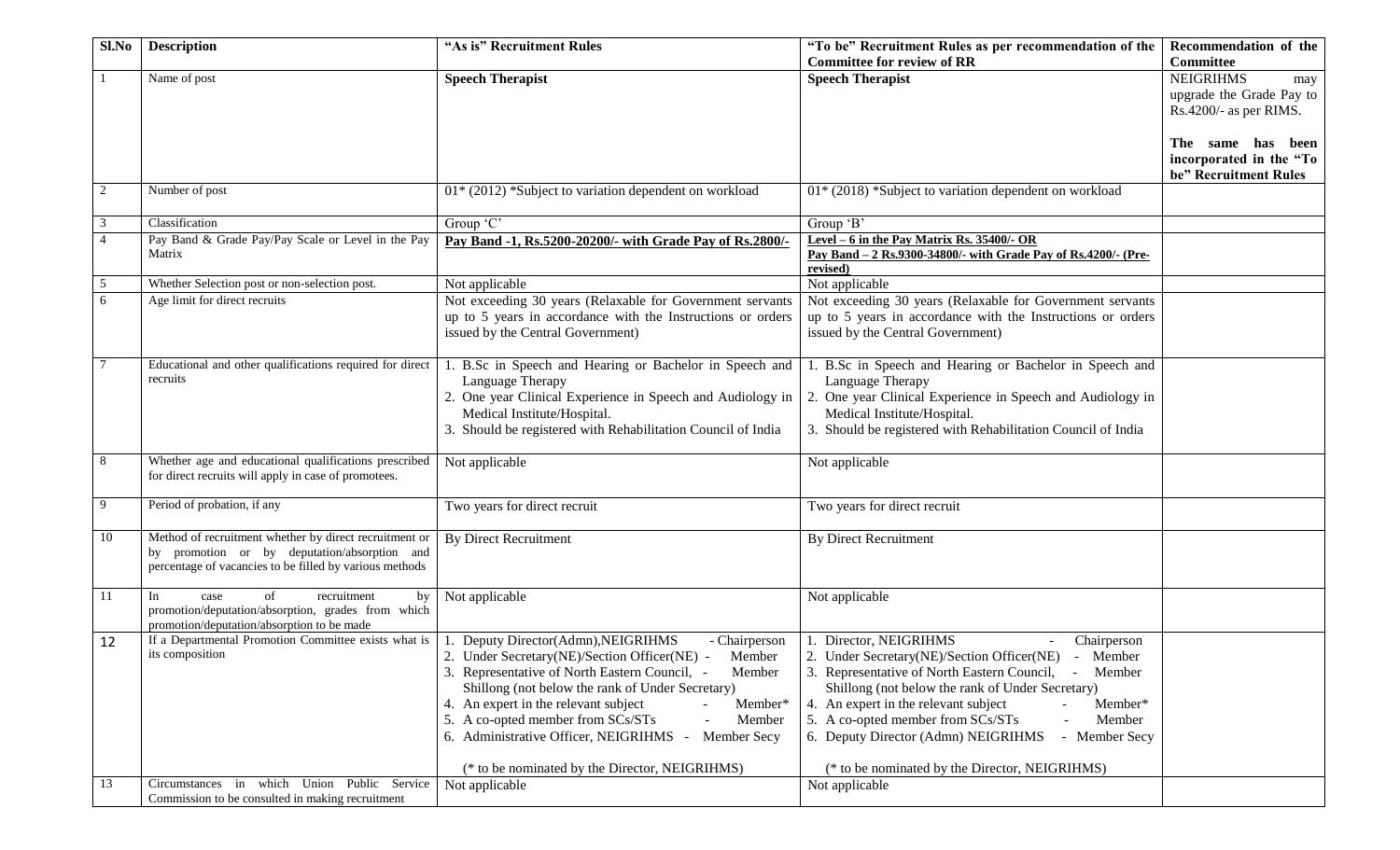| Sl.No          | <b>Description</b>                                                                                                                                                | "As is" Recruitment Rules                                                                                                                                                                                                                                                                                                                                                                                                               | "To be" Recruitment Rules as per<br>recommendation of the Committee for<br>review of RR | Recommendation of the<br><b>Committee</b> |
|----------------|-------------------------------------------------------------------------------------------------------------------------------------------------------------------|-----------------------------------------------------------------------------------------------------------------------------------------------------------------------------------------------------------------------------------------------------------------------------------------------------------------------------------------------------------------------------------------------------------------------------------------|-----------------------------------------------------------------------------------------|-------------------------------------------|
|                | Name of post                                                                                                                                                      | <b>ECG Technician</b>                                                                                                                                                                                                                                                                                                                                                                                                                   |                                                                                         | No change                                 |
| 2              | Number of post                                                                                                                                                    | 03* (2012) *Subject to variation dependent on workload                                                                                                                                                                                                                                                                                                                                                                                  |                                                                                         |                                           |
| 3              | Classification                                                                                                                                                    | Group 'C'                                                                                                                                                                                                                                                                                                                                                                                                                               |                                                                                         |                                           |
| $\overline{4}$ | Pay Band & Grade Pay/Pay Scale or Level in the Pay<br>Matrix                                                                                                      | Pay Band - 1, Rs.5200-20200/- with Grade Pay of Rs.2800/-                                                                                                                                                                                                                                                                                                                                                                               |                                                                                         |                                           |
| 5              | Whether Selection post or non-selection post.                                                                                                                     | Not applicable                                                                                                                                                                                                                                                                                                                                                                                                                          |                                                                                         |                                           |
| 6              | Age limit for direct recruits                                                                                                                                     | Not exceeding 30 years (Relaxable for Government servants up to 5 years in<br>accordance with the instructions or orders issued by the Central Government)                                                                                                                                                                                                                                                                              |                                                                                         |                                           |
|                | Educational and other qualifications required for direct<br>recruits                                                                                              | B.Sc with Physics as one of the subjects from a recognized University with one<br>year's experience in handling of Cardiology equipment<br><b>OR</b><br>Diploma of 3 years in Electronics/ Electrical Communication Engineering from a<br>recognized Institute with one year's experience in handling of Cardiology<br>equipment.                                                                                                       |                                                                                         |                                           |
| 8              | Whether age and educational qualifications prescribed for<br>direct recruits will apply in case of promotees.                                                     | Not applicable                                                                                                                                                                                                                                                                                                                                                                                                                          |                                                                                         |                                           |
| 9              | Period of probation, if any                                                                                                                                       | Two years for direct recruit                                                                                                                                                                                                                                                                                                                                                                                                            |                                                                                         |                                           |
| 10             | Method of recruitment whether by direct recruitment or by<br>promotion or by deputation/absorption and percentage of<br>vacancies to be filled by various methods | <b>By Direct Recruitment</b>                                                                                                                                                                                                                                                                                                                                                                                                            |                                                                                         |                                           |
| 11             | In case of recruitment by promotion/deputation/absorption,<br>grades from which promotion/deputation/absorption to be<br>made                                     | Not applicable                                                                                                                                                                                                                                                                                                                                                                                                                          |                                                                                         |                                           |
| 12             | If a Departmental Promotion Committee exists what is its<br>composition                                                                                           | Deputy Director (Admn) NEIGRIHMS - Chairperson<br>2. Under Secretary(NE)/Section Officer(NE)<br>- Member<br>3. Representative of North Eastern Council,<br>- Member<br>Shillong (not below the rank of Under Secretary)<br>4. An expert in the relevant subject<br>- Member*<br>5. A co-opted member from SCs/STs<br>- Member<br>6. Administrative Officer, NEIGRIHMS -<br>Member Secy<br>(*to be nominated by the Director, NEIGRIHMS) |                                                                                         |                                           |
| 13             | Circumstances in which Union Public Service Commission<br>to be consulted in making recruitment                                                                   | Not applicable                                                                                                                                                                                                                                                                                                                                                                                                                          |                                                                                         |                                           |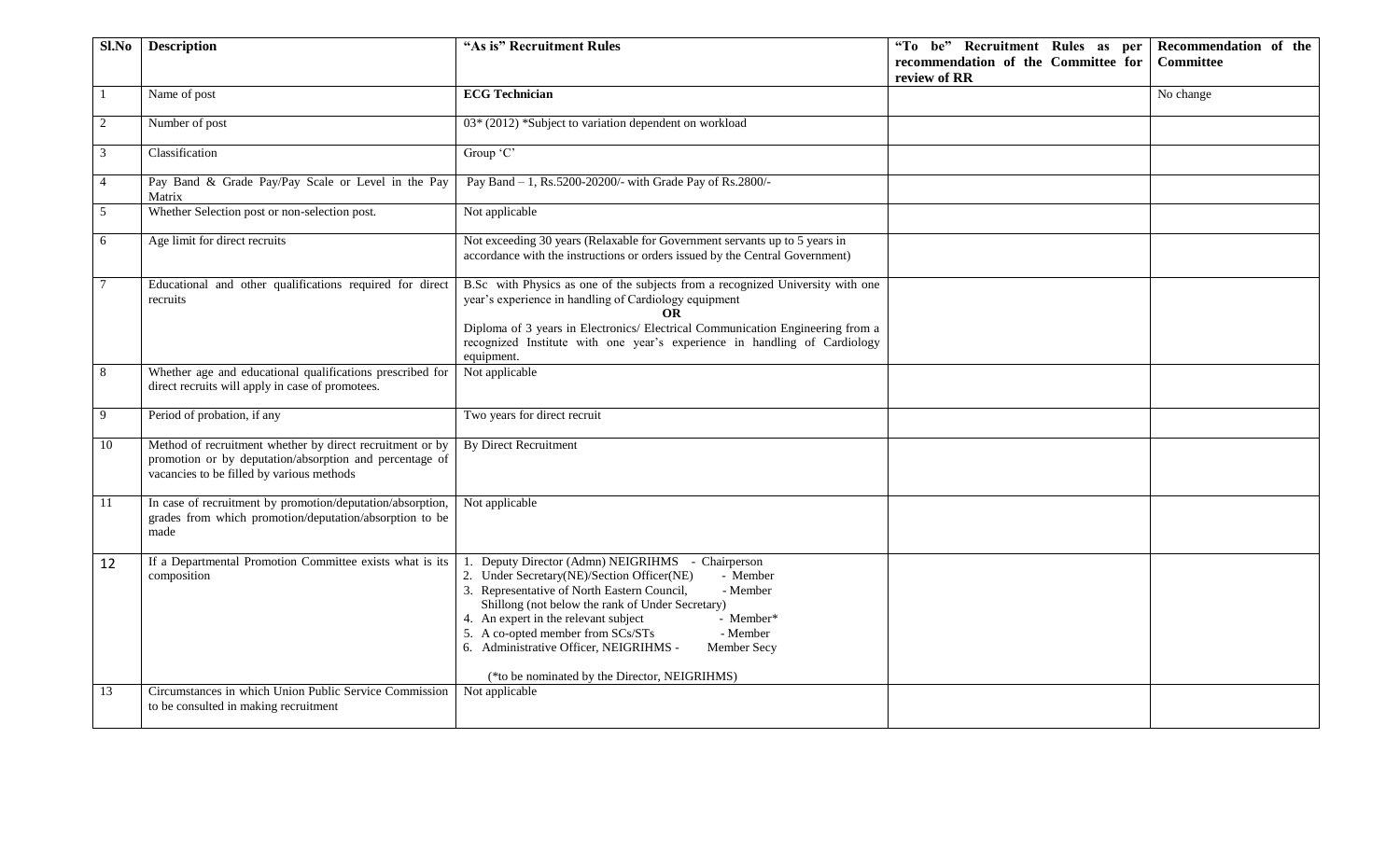| Sl.No          | <b>Description</b>                                                                                                    | "As is" Recruitment Rules                                              | "To be" Recruitment Rules as per    | Recommendation of the                                 |
|----------------|-----------------------------------------------------------------------------------------------------------------------|------------------------------------------------------------------------|-------------------------------------|-------------------------------------------------------|
|                |                                                                                                                       |                                                                        | recommendation of the Committee for | <b>Committee</b>                                      |
|                |                                                                                                                       |                                                                        | review of RR                        |                                                       |
|                | Name of post                                                                                                          | Carpenter                                                              | No change                           | NEIGRIHMS may propose for                             |
|                |                                                                                                                       |                                                                        |                                     | creation of the post of Senior                        |
|                |                                                                                                                       |                                                                        |                                     | Carpenter as per AIIMS with<br>Grade Pay of Rs.2400/- |
| 2              | Number of post                                                                                                        | $01*$ (2012) *subject to variation dependent on workload               |                                     |                                                       |
|                |                                                                                                                       |                                                                        |                                     |                                                       |
| 3              | Classification                                                                                                        | $Group^{\cdot}C^{\cdot}$                                               |                                     |                                                       |
| $\overline{4}$ | Pay Band & Grade Pay/Pay Scale or Level in the Pay<br>Matrix                                                          | Pay Band-1, Rs.5200-20200/- with Grade Pay of Rs.1900/-                |                                     |                                                       |
| 5              | Whether Selection post or non-selection post.                                                                         | Not applicable                                                         |                                     |                                                       |
| 6              | Age limit for direct recruits                                                                                         | Not exceeding 30 years (Relaxable for Government servants upto 5 years |                                     |                                                       |
|                |                                                                                                                       | in accordance with the Instructions or orders issued by the Central    |                                     |                                                       |
|                |                                                                                                                       | Government)                                                            |                                     |                                                       |
|                |                                                                                                                       |                                                                        |                                     |                                                       |
|                | Educational and other qualifications required for direct                                                              | 1. Matriculation or equivalent from a recognized University/Board.     |                                     |                                                       |
|                | recruits                                                                                                              | 2. Certificate Course in carpentry trade from a recognized Institute   |                                     |                                                       |
|                |                                                                                                                       |                                                                        |                                     |                                                       |
| 8              | Whether age and educational qualifications prescribed for                                                             | Not applicable                                                         |                                     |                                                       |
|                | direct recruits will apply in case of promotees.                                                                      |                                                                        |                                     |                                                       |
| 9              | Period of probation, if any                                                                                           | Two years for direct recruit                                           |                                     |                                                       |
|                |                                                                                                                       |                                                                        |                                     |                                                       |
| 10             | Method of recruitment whether by direct recruitment or by                                                             | <b>By Direct Recruitment</b>                                           |                                     |                                                       |
|                | promotion or by deputation/absorption and percentage of                                                               |                                                                        |                                     |                                                       |
|                | vacancies to be filled by various methods                                                                             |                                                                        |                                     |                                                       |
|                |                                                                                                                       |                                                                        |                                     |                                                       |
| 11             | In case of recruitment by promotion/deputation/absorption,<br>grades from which promotion/deputation/absorption to be | Not applicable                                                         |                                     |                                                       |
|                | made                                                                                                                  |                                                                        |                                     |                                                       |
|                |                                                                                                                       |                                                                        |                                     |                                                       |
| 12             | If a Departmental Promotion Committee exists what is its                                                              | Deputy Director(Administration), NEIGRIHMS<br>Chairperson              |                                     |                                                       |
|                | composition                                                                                                           | 2. Under Secretary(NE)/Section Officer(NE)<br>- Member                 |                                     |                                                       |
|                |                                                                                                                       | 3. Representative of North Eastern Council,<br>- Member                |                                     |                                                       |
|                |                                                                                                                       | Shillong (not below the rank of Under Secretary)                       |                                     |                                                       |
|                |                                                                                                                       | 4. An expert in the relevant subject<br>Member*                        |                                     |                                                       |
|                |                                                                                                                       | 5. A co-opted member from SCs/STs<br>Member                            |                                     |                                                       |
|                |                                                                                                                       | 6. Administrative Officer, NEIGRIHMS<br>- Member Secretary             |                                     |                                                       |
|                |                                                                                                                       |                                                                        |                                     |                                                       |
|                |                                                                                                                       | (* to be nominated by the Director, NEIGRIHMS)                         |                                     |                                                       |
| 13             | Circumstances in which Union Public Service Commission                                                                | Not applicable                                                         |                                     |                                                       |
|                | to be consulted in making recruitment                                                                                 |                                                                        |                                     |                                                       |
|                |                                                                                                                       |                                                                        |                                     |                                                       |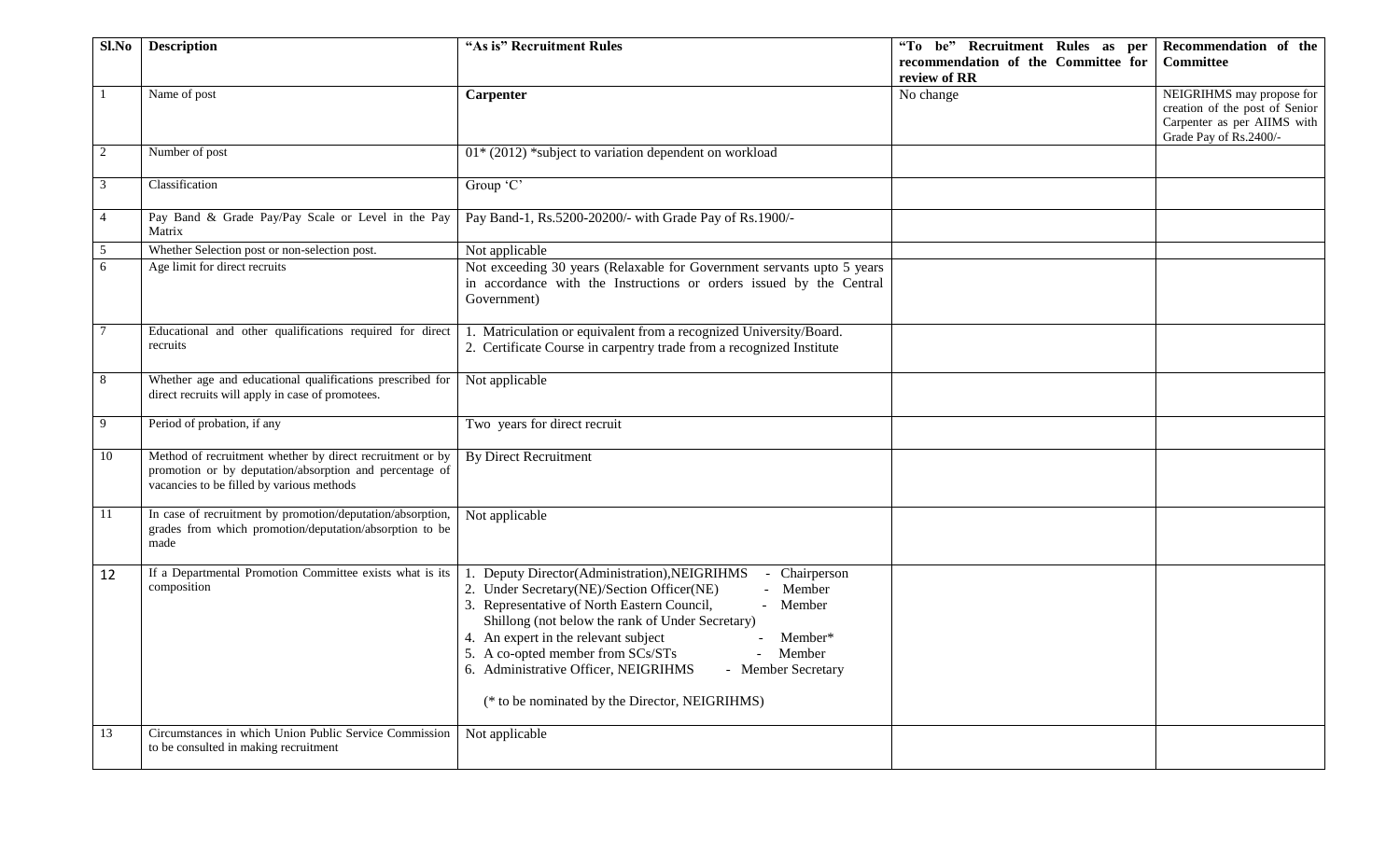| Sl.No          | <b>Description</b>                                                                                                                                                | "As is" Recruitment Rules                                                                                                                                                                                                                                                                                                                                                                                                                                | "To be" Recruitment Rules as per<br>recommendation of the Committee for<br>review of RR | Recommendation of the<br>Committee                                                                                 |
|----------------|-------------------------------------------------------------------------------------------------------------------------------------------------------------------|----------------------------------------------------------------------------------------------------------------------------------------------------------------------------------------------------------------------------------------------------------------------------------------------------------------------------------------------------------------------------------------------------------------------------------------------------------|-----------------------------------------------------------------------------------------|--------------------------------------------------------------------------------------------------------------------|
|                | Name of post                                                                                                                                                      | <b>Plumber</b>                                                                                                                                                                                                                                                                                                                                                                                                                                           | No change                                                                               | NEIGRIHMS may propose for<br>creation of the post of Senior<br>Plumber as per AIIMS with<br>Grade Pay of Rs.2400/- |
| 2              | Number of post                                                                                                                                                    | $01*$ (2012) *subject to variation dependent on workload                                                                                                                                                                                                                                                                                                                                                                                                 |                                                                                         |                                                                                                                    |
| 3              | Classification                                                                                                                                                    | Group 'C'                                                                                                                                                                                                                                                                                                                                                                                                                                                |                                                                                         |                                                                                                                    |
| $\overline{4}$ | Pay Band & Grade Pay/Pay Scale or Level in the Pay<br>Matrix                                                                                                      | Pay Band-1, Rs.5200-20200/- with Grade Pay of Rs.1900/-                                                                                                                                                                                                                                                                                                                                                                                                  |                                                                                         |                                                                                                                    |
| 5              | Whether Selection post or non-selection post.                                                                                                                     | Not applicable                                                                                                                                                                                                                                                                                                                                                                                                                                           |                                                                                         |                                                                                                                    |
| 6              | Age limit for direct recruits                                                                                                                                     | Not exceeding 30 years (Relaxable for Government servants upto 5 years<br>in accordance with the Instructions or orders issued by the Central<br>Government)                                                                                                                                                                                                                                                                                             |                                                                                         |                                                                                                                    |
|                | Educational and other qualifications required for direct<br>recruits                                                                                              | 1. Matriculation or equivalent from a recognized University/Board<br>2. Diploma in Plumbing or a certificate course in plumbing from a<br>recognized Institute                                                                                                                                                                                                                                                                                           |                                                                                         |                                                                                                                    |
| 8              | Whether age and educational qualifications prescribed for<br>direct recruits will apply in case of promotees.                                                     | Not applicable                                                                                                                                                                                                                                                                                                                                                                                                                                           |                                                                                         |                                                                                                                    |
| 9              | Period of probation, if any                                                                                                                                       | Two years for direct recruit                                                                                                                                                                                                                                                                                                                                                                                                                             |                                                                                         |                                                                                                                    |
| 10             | Method of recruitment whether by direct recruitment or by<br>promotion or by deputation/absorption and percentage of<br>vacancies to be filled by various methods | <b>By Direct Recruitment</b>                                                                                                                                                                                                                                                                                                                                                                                                                             |                                                                                         |                                                                                                                    |
| 11             | In case of recruitment by promotion/deputation/absorption,<br>grades from which promotion/deputation/absorption to be<br>made                                     | Not applicable                                                                                                                                                                                                                                                                                                                                                                                                                                           |                                                                                         |                                                                                                                    |
| 12             | If a Departmental Promotion Committee exists what is its<br>composition                                                                                           | Deputy Director(Administration), NEIGRIHMS<br>Chairperson<br>2. Under Secretary(NE)/Section Officer(NE)<br>- Member<br>3. Representative of North Eastern Council,<br>- Member<br>Shillong (not below the rank of Under Secretary)<br>4. An expert in the relevant subject<br>- Member*<br>5. A co-opted member from SCs/STs<br>- Member<br>6. Administrative Officer, NEIGRIHMS<br>- Member Secretary<br>(* to be nominated by the Director, NEIGRIHMS) |                                                                                         |                                                                                                                    |
| 13             | Circumstances in which Union Public Service Commission<br>to be consulted in making recruitment                                                                   | Not applicable                                                                                                                                                                                                                                                                                                                                                                                                                                           |                                                                                         |                                                                                                                    |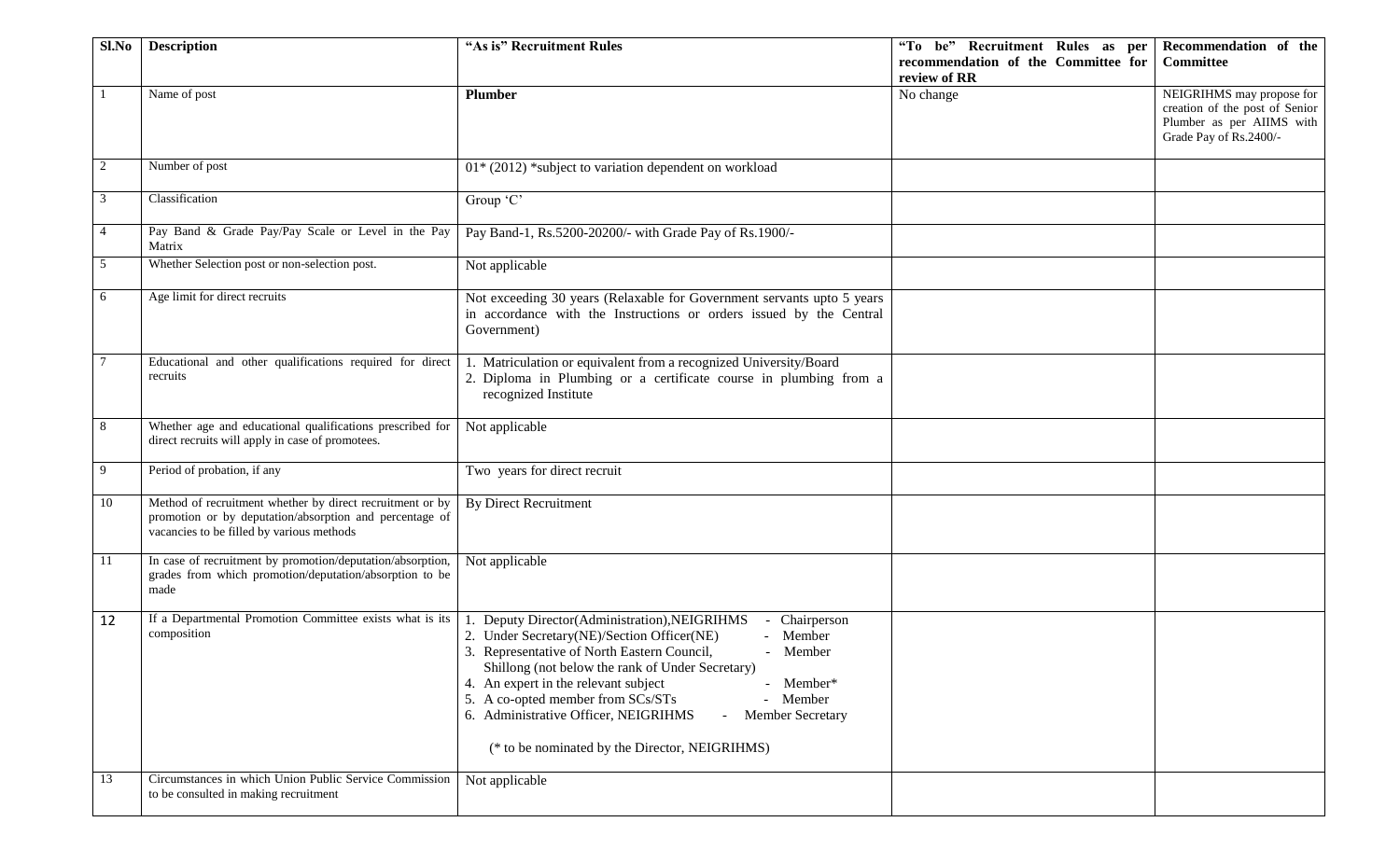| Sl.No          | <b>Description</b>                                                                                                 | "As is" Recruitment Rules                                                                                                                                                                                                                                                                                                                                                | "To be" Recruitment Rules as per recommendation of the<br><b>Committee for review of RR</b>                                                                                                                                                                                                                                                                                                                                                                                                              | <b>Recommendation of the Committee</b>                                                                                                                                                                                                                                                                                                                                                                                                                                                                                                                                                                                           |
|----------------|--------------------------------------------------------------------------------------------------------------------|--------------------------------------------------------------------------------------------------------------------------------------------------------------------------------------------------------------------------------------------------------------------------------------------------------------------------------------------------------------------------|----------------------------------------------------------------------------------------------------------------------------------------------------------------------------------------------------------------------------------------------------------------------------------------------------------------------------------------------------------------------------------------------------------------------------------------------------------------------------------------------------------|----------------------------------------------------------------------------------------------------------------------------------------------------------------------------------------------------------------------------------------------------------------------------------------------------------------------------------------------------------------------------------------------------------------------------------------------------------------------------------------------------------------------------------------------------------------------------------------------------------------------------------|
|                | Name of post                                                                                                       | <b>Nursing Officer</b>                                                                                                                                                                                                                                                                                                                                                   | <b>Nursing Officer</b>                                                                                                                                                                                                                                                                                                                                                                                                                                                                                   |                                                                                                                                                                                                                                                                                                                                                                                                                                                                                                                                                                                                                                  |
| 2              | Number of post                                                                                                     | 350* (2012) *Subject to variation dependent on workload                                                                                                                                                                                                                                                                                                                  | 350* (2018) *Subject to variation dependent on workload                                                                                                                                                                                                                                                                                                                                                                                                                                                  | <b>NEIGRIHMS</b><br>change<br>the<br>may<br>educational qualification to<br>1. $B.Sc(N)$<br>from a<br>recognized<br>University/Institute<br><b>OR</b><br>2. (i) $HSSLC/10+2$<br>passed from a<br>recognized University/Board<br>3. (ii) Certificate in General Nursing &<br>Midwifery from a recognized<br>Institute or equivalent qualifications<br>for male nurse with $2^{1/2}$ years<br>experience<br>4. (iii) Should be registered as 'A' grade<br>nurse and Midwifery with a State<br>Nursing Council or equivalent<br>qualification for male nurse.<br>The same has been incorporated in the<br>"To be" Recruitment Rules |
| 3              | Classification                                                                                                     | Group 'B'                                                                                                                                                                                                                                                                                                                                                                | General Central Service Group 'B' Non Gazetted, Non-Ministerial                                                                                                                                                                                                                                                                                                                                                                                                                                          |                                                                                                                                                                                                                                                                                                                                                                                                                                                                                                                                                                                                                                  |
| $\overline{4}$ | Pay Band & Grade Pay/Pay Scale or<br>Level in the Pay Matrix2                                                      | Pay Band - 2 Rs.9300-34800/- with Grade Pay of Rs.4600/-                                                                                                                                                                                                                                                                                                                 | Level -7 in the Pay Matrix Rs.44900/- OR Pay Band $- 2$ Rs.9300-<br>34800/- with Grade Pay of Rs.4600/- (Pre-revised)                                                                                                                                                                                                                                                                                                                                                                                    |                                                                                                                                                                                                                                                                                                                                                                                                                                                                                                                                                                                                                                  |
| 5              | Whether Selection post or non-<br>selection post.                                                                  | Not applicable                                                                                                                                                                                                                                                                                                                                                           | Not applicable                                                                                                                                                                                                                                                                                                                                                                                                                                                                                           |                                                                                                                                                                                                                                                                                                                                                                                                                                                                                                                                                                                                                                  |
| 6              | Age limit for direct recruits                                                                                      | Not exceeding 35 years (Relaxable for Government servants up to 5<br>years in accordance with the instructions or orders issued by the<br>Central Government)                                                                                                                                                                                                            | Not exceeding 35 years (Relaxable for Government servants up to 5<br>years in accordance with the instructions or orders issued by the<br>Central Government)                                                                                                                                                                                                                                                                                                                                            |                                                                                                                                                                                                                                                                                                                                                                                                                                                                                                                                                                                                                                  |
| 8              | Educational and other qualifications<br>required for direct recruits<br>Whether age and educational Not applicable | <b>Essential:</b><br>1. Matriculation or its equivalent from a recognized<br>University/Board<br>2. Certificate in General Nursing and Midwifery from a<br>recognized Institute or equivalent qualifications for male<br>nurse<br>3. Should be registered as 'A' grade Nurse and Midwifery with a<br>State Nursing Council or equivalent qualification for male<br>nurse | <b>Essential:</b><br>1. B.Sc(N) from a recognized University/Institute<br><b>OR</b><br>2. (i) $HSSLC/10+2$<br>passed from a recognized<br><b>University/Board</b><br>3. (ii) Certificate in General Nursing & Midwifery from<br>a recognized Institute or equivalent qualifications for<br>male nurse with $2^{1/2}$ years experience<br>4. (iii) Should be registered as 'A' grade nurse and<br>Midwifery with a State Nursing Council or equivalent<br>qualification for male nurse.<br>Not applicable |                                                                                                                                                                                                                                                                                                                                                                                                                                                                                                                                                                                                                                  |
|                | qualifications prescribed for direct<br>recruits will apply in case of<br>promotees.                               |                                                                                                                                                                                                                                                                                                                                                                          |                                                                                                                                                                                                                                                                                                                                                                                                                                                                                                          |                                                                                                                                                                                                                                                                                                                                                                                                                                                                                                                                                                                                                                  |
| 9              | Period of probation, if any                                                                                        | Two years for direct recruit                                                                                                                                                                                                                                                                                                                                             | Two years for direct recruit                                                                                                                                                                                                                                                                                                                                                                                                                                                                             |                                                                                                                                                                                                                                                                                                                                                                                                                                                                                                                                                                                                                                  |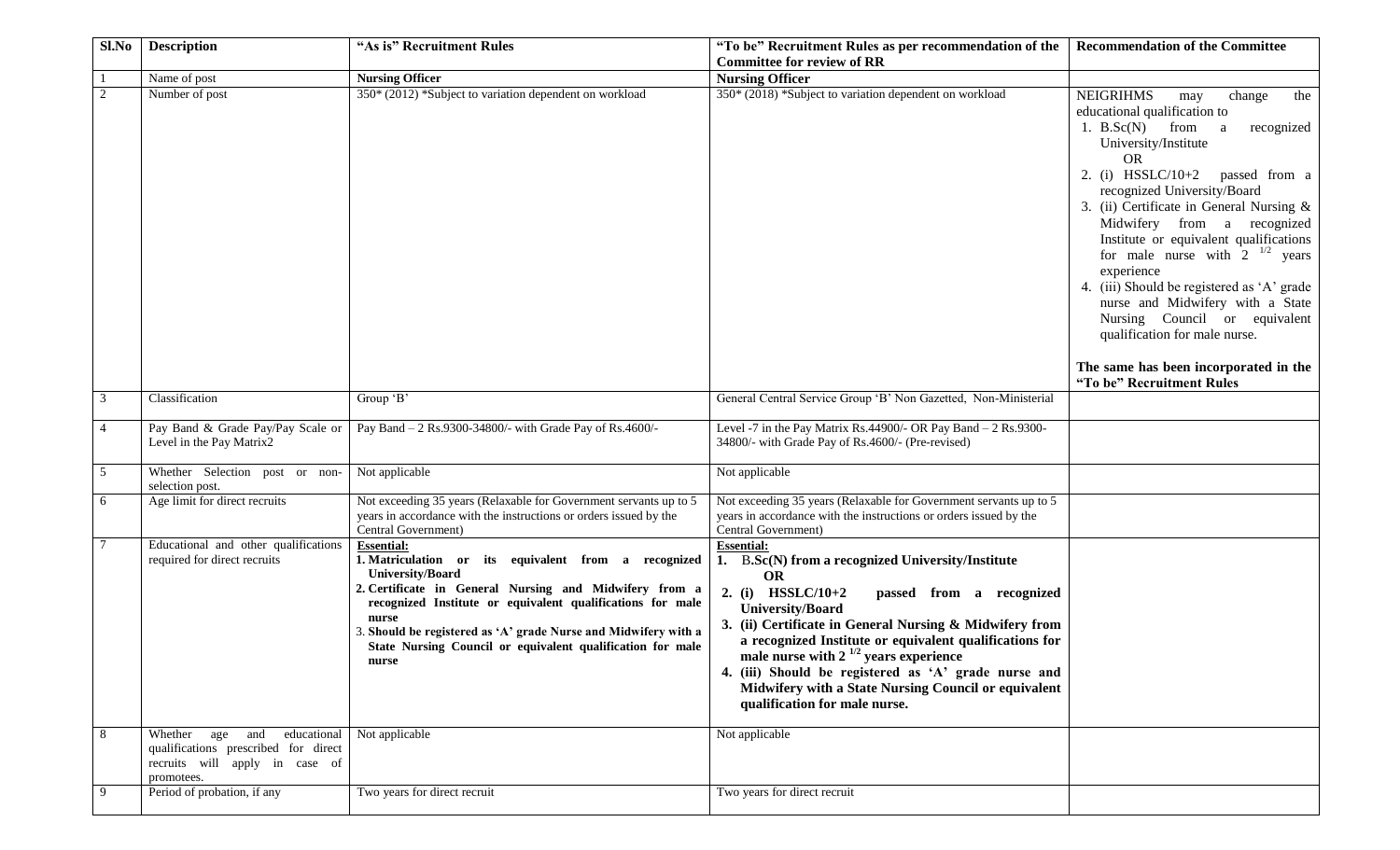| 10 | Method of recruitment whether by   By Direct Recruitment |                                                            | <b>By Direct Recruitment</b>                                  |  |
|----|----------------------------------------------------------|------------------------------------------------------------|---------------------------------------------------------------|--|
|    | direct recruitment or by promotion or                    |                                                            |                                                               |  |
|    | deputation/absorption<br>and<br>by                       |                                                            |                                                               |  |
|    | percentage of vacancies to be filled by                  |                                                            |                                                               |  |
|    | various methods                                          |                                                            |                                                               |  |
| 11 | recruitment<br>-of<br>by<br>In<br>case                   | Not applicable                                             | Not applicable                                                |  |
|    | promotion/deputation/absorption,                         |                                                            |                                                               |  |
|    | which<br>grades<br>from                                  |                                                            |                                                               |  |
|    | promotion/deputation/absorption to be                    |                                                            |                                                               |  |
|    | made                                                     |                                                            |                                                               |  |
|    | If<br>Promotion<br>Departmental<br><sup>2</sup>          | Director, NEIGRIHMS<br>- Chairperson                       | 1. Director, NEIGRIHMS<br>- Chairperson                       |  |
|    | exists<br>what is its<br>Committee                       | 2. Under Secretary (NE)/Section Officer (NE)<br>- Member   | 2. Under Secretary (NE)/Section Officer (NE)<br>- Member      |  |
|    | composition                                              | Representative of North Eastern Council, Shillong - Member | 3. Representative of North Eastern Council, Shillong - Member |  |
|    |                                                          | (not below the rank of Under Secretary)                    | (not below the rank of Under Secretary)                       |  |
|    |                                                          | An expert in the relevant subject<br>- Member*             | 4. An expert in the relevant subject<br>- Member*             |  |
|    |                                                          | 5. A co-opted member from SCs/STs<br>- Member              | 5. A co-opted member from SCs/STs<br>- Member                 |  |
|    |                                                          | Deputy Director (Administration) NEIGRIHMS<br>- Member Sey | 6. Deputy Director (Administration) NEIGRIHMS - Member Secy   |  |
|    |                                                          |                                                            |                                                               |  |
|    |                                                          | (*to be nominated by the Director, NEIGRIHMS)              | (*to be nominated by the Director, NEIGRIHMS)                 |  |
| 13 | Circumstances in which Union Public   NA                 |                                                            | NA                                                            |  |
|    | Service Commission to be consulted                       |                                                            |                                                               |  |
|    | in making recruitment                                    |                                                            |                                                               |  |
|    |                                                          |                                                            |                                                               |  |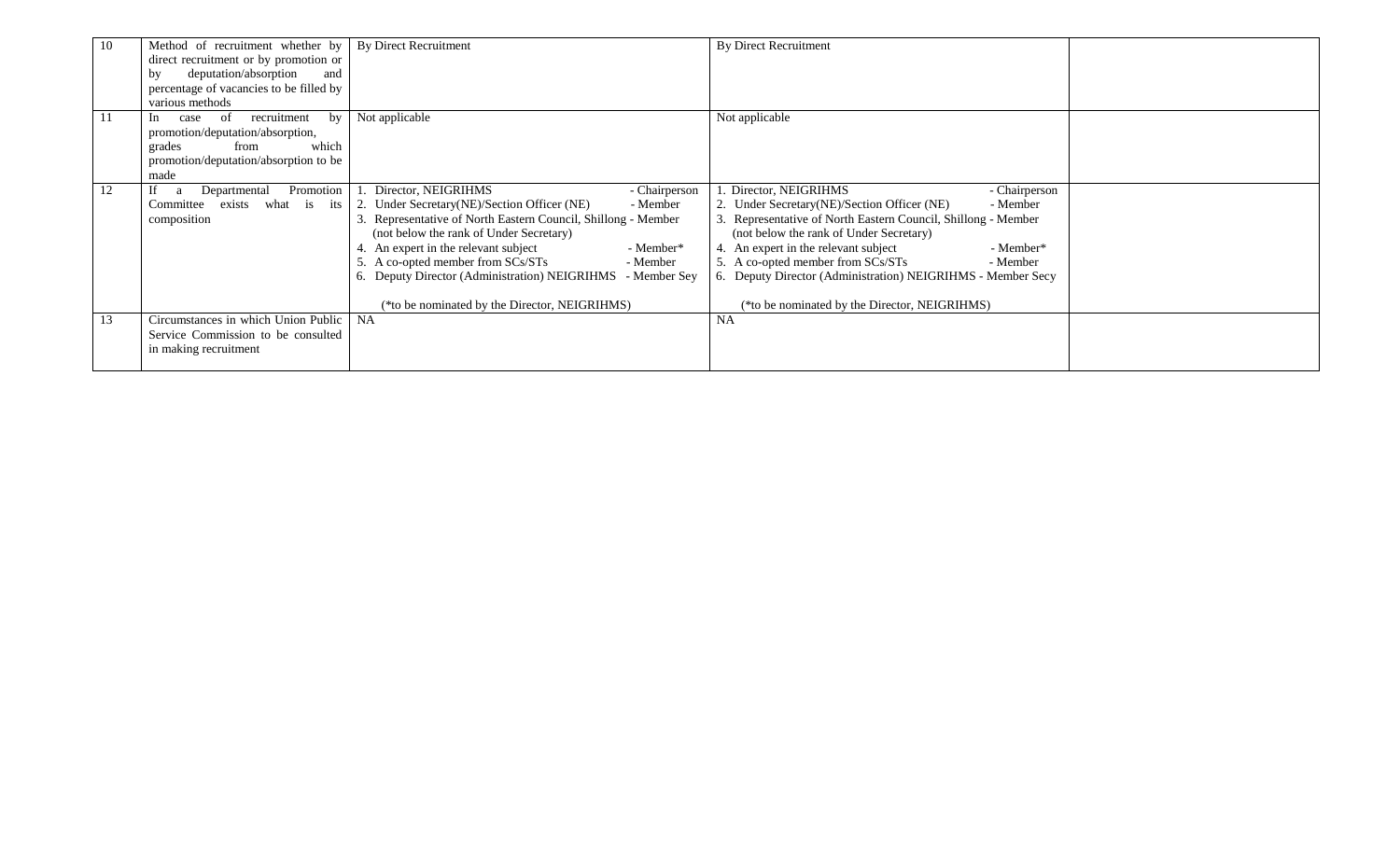| Sl.No          | <b>Description</b>                                                                                                                                                | "As is" Recruitment Rules                                                                                                                                                                                                                                                                                                                                                                                                                         | "To be" Recruitment Rules as per<br>recommendation of the Committee<br>for review of RR | Recommendation<br>of<br>the<br><b>Committee</b> |
|----------------|-------------------------------------------------------------------------------------------------------------------------------------------------------------------|---------------------------------------------------------------------------------------------------------------------------------------------------------------------------------------------------------------------------------------------------------------------------------------------------------------------------------------------------------------------------------------------------------------------------------------------------|-----------------------------------------------------------------------------------------|-------------------------------------------------|
|                | Name of post                                                                                                                                                      | <b>Senior Nursing Officer</b>                                                                                                                                                                                                                                                                                                                                                                                                                     |                                                                                         | No change                                       |
| $\overline{2}$ | Number of post                                                                                                                                                    | *62 (2012)* Subject to variation dependent on workload                                                                                                                                                                                                                                                                                                                                                                                            |                                                                                         |                                                 |
| 3              | Classification                                                                                                                                                    | Group 'B'                                                                                                                                                                                                                                                                                                                                                                                                                                         |                                                                                         |                                                 |
| 4              | Pay Band & Grade Pay/Pay Scale or Level in the Pay Matrix                                                                                                         | Level - 8 in the Pay Matrix Rs.47600/- OR<br>Pay Band - 2, Rs.9300-34800/- with Grade Pay of Rs.4800/- (Pre-<br>revised)                                                                                                                                                                                                                                                                                                                          |                                                                                         |                                                 |
| 5              | Whether Selection post or non-selection post.                                                                                                                     | Non-Selection                                                                                                                                                                                                                                                                                                                                                                                                                                     |                                                                                         |                                                 |
| 6              | Age limit for direct recruits                                                                                                                                     | Not Applicable                                                                                                                                                                                                                                                                                                                                                                                                                                    |                                                                                         |                                                 |
| 7              | Educational and other qualifications required for direct recruits                                                                                                 | Not Applicable                                                                                                                                                                                                                                                                                                                                                                                                                                    |                                                                                         |                                                 |
| 8              | Whether age and educational qualifications prescribed for direct<br>recruits will apply in case of promotees.                                                     | Not applicable                                                                                                                                                                                                                                                                                                                                                                                                                                    |                                                                                         |                                                 |
| 9              | Period of probation, if any                                                                                                                                       | Not applicable                                                                                                                                                                                                                                                                                                                                                                                                                                    |                                                                                         |                                                 |
| 10             | Method of recruitment whether by direct recruitment or by<br>promotion or by deputation/absorption and percentage of<br>vacancies to be filled by various methods | By Promotion                                                                                                                                                                                                                                                                                                                                                                                                                                      |                                                                                         |                                                 |
| 11             | In case of recruitment by promotion/deputation/absorption,<br>grades from which promotion/deputation/absorption to be made                                        | <b>Promotion</b> : Nursing Officer in the Pay Band $- 2$ , Rs. 9300-34800/-<br>with Grade Pay of Rs. 4600/- with two years' regular service in the<br>Grade                                                                                                                                                                                                                                                                                       |                                                                                         |                                                 |
| 12             | If a Departmental Promotion Committee exists what is its<br>composition                                                                                           | Director, NEIGRIHMS.<br>- Chairperson<br>Under Secretary(NE)/Section Officer (NE)<br>- Member<br>2.<br>3. Representative of North Eastern Council<br>- Member<br>Shillong (Not below the rank of Under Secretary)<br>An expert in the relevant subject<br>- Member*<br>4.<br>A Co-opted member from SCs/STs<br>- Member<br>5.<br>Deputy Director (Administration), NEIGRIHMS - Member Secy<br>6.<br>(*to be nominated by the Director, NEIGRIHMS) |                                                                                         |                                                 |
| 13             | Circumstances in which Union Public Service Commission to be<br>consulted in making recruitment                                                                   | Not applicable                                                                                                                                                                                                                                                                                                                                                                                                                                    |                                                                                         |                                                 |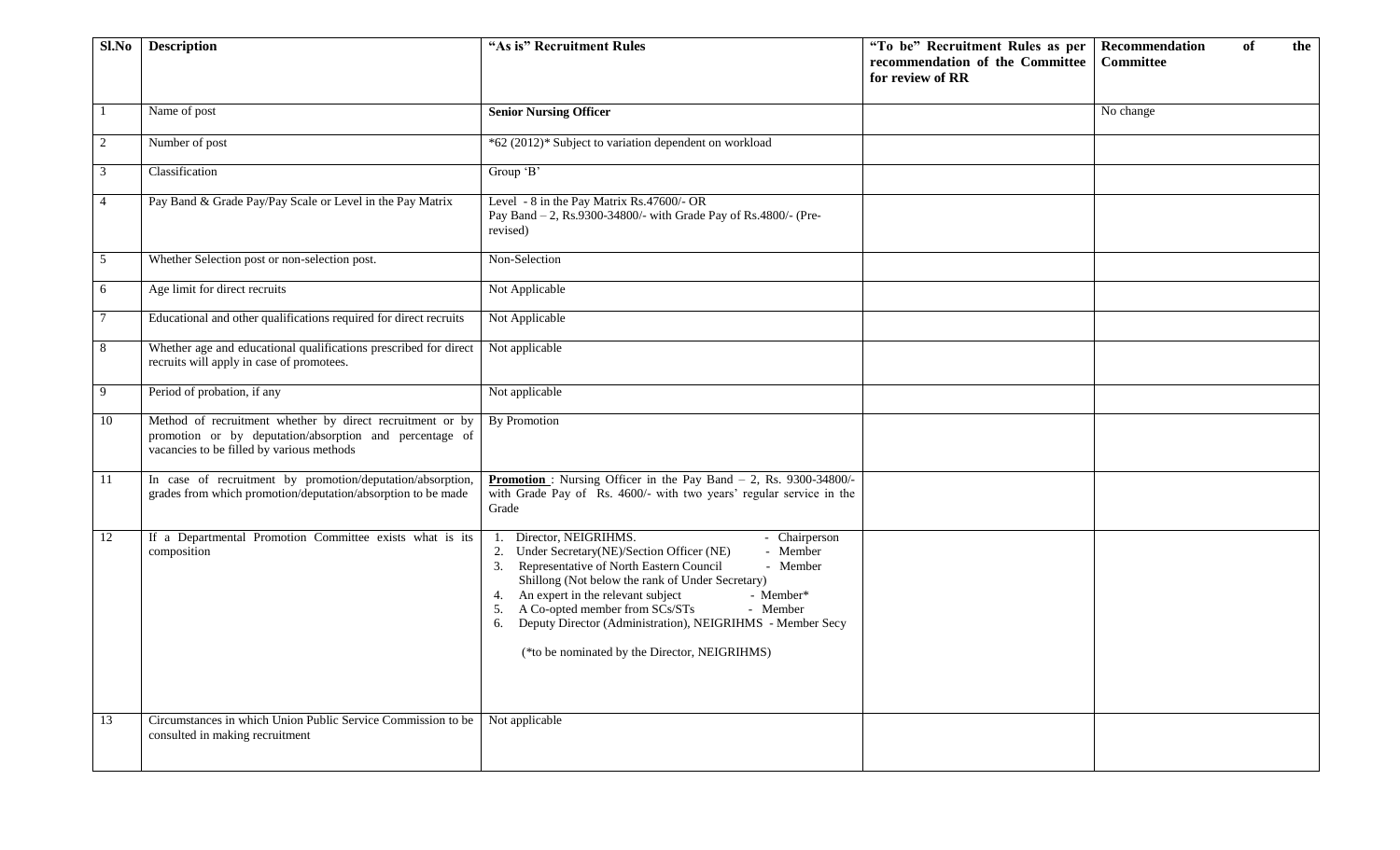| Sl.No          | <b>Description</b>                                                                                                                                                            | "As is" Recruitment Rules                                                                                                                                                                                                                                                         | "To be" Recruitment Rules as per recommendation of<br>the Committee for review of RR                                                                                                                                                                                                         | <b>Recommendation of the Committee</b>                                                                                                                                                                     |
|----------------|-------------------------------------------------------------------------------------------------------------------------------------------------------------------------------|-----------------------------------------------------------------------------------------------------------------------------------------------------------------------------------------------------------------------------------------------------------------------------------|----------------------------------------------------------------------------------------------------------------------------------------------------------------------------------------------------------------------------------------------------------------------------------------------|------------------------------------------------------------------------------------------------------------------------------------------------------------------------------------------------------------|
| $\mathbf{1}$   | Name of post                                                                                                                                                                  | Medical Officer I/c (Blood Bank)/Blood Transfusion Officer                                                                                                                                                                                                                        | Medical Officer i/c (Blood Bank)/Blood Transfusion<br><b>Officer</b>                                                                                                                                                                                                                         | NEIGRIHMS is to amend the method of<br>recruitment at Column 10 of the<br>approved Recruitment Rules by deleting<br>the word "failing which by direct<br>recruitment"<br>The same has been incorporated in |
|                |                                                                                                                                                                               |                                                                                                                                                                                                                                                                                   |                                                                                                                                                                                                                                                                                              | the "To be" Recruitment Rules                                                                                                                                                                              |
| $\overline{2}$ | Number of post                                                                                                                                                                | 01*(2012) * Subject to variation dependent on workload                                                                                                                                                                                                                            | *01(2018) * Subject to variation dependent on workload                                                                                                                                                                                                                                       |                                                                                                                                                                                                            |
| 3              | Classification                                                                                                                                                                | Group 'A'                                                                                                                                                                                                                                                                         | General Central Service Group 'A'                                                                                                                                                                                                                                                            |                                                                                                                                                                                                            |
| 4              | Pay Band & Grade Pay/Pay Scale or<br>Level in the Pay Matrix                                                                                                                  | Pay Band - 3 Rs.15600-39100/- with Grade Pay of Rs.6600/-                                                                                                                                                                                                                         | Level-11 in the Pay Matrix Rs. 67700/- OR<br>Pay Band - 3 Rs.15600-39100/- with Grade Pay of<br>Rs.6600/- (pre-revised)                                                                                                                                                                      |                                                                                                                                                                                                            |
| 5              | Whether Selection post or non-<br>selection post.                                                                                                                             | Not applicable                                                                                                                                                                                                                                                                    | Not applicable                                                                                                                                                                                                                                                                               |                                                                                                                                                                                                            |
| 6              | Age limit for direct recruits                                                                                                                                                 | Not exceeding 45 years (Relaxable for Government servants up<br>to 5 years in accordance with the instructions or orders issued<br>by the Central Government)                                                                                                                     | Not exceeding 45 years (Relaxable for Government<br>servants upto 5 years in accordance with the instructions<br>or orders issued by the Central Government).                                                                                                                                |                                                                                                                                                                                                            |
| $\overline{7}$ | Educational and other qualifications<br>required for direct recruits                                                                                                          | 1. MD Pathology/Transfusion Medicine with 2 (two) years<br>experience in a recognized Blood Bank or MBBS with<br>Diploma in Pathology or Transfusion Medicine with 3 (three)<br>years' experience in a recognized Blood Bank<br>2. Must be registered with State Medical Council. | MD Pathology/Transfusion Medicine with two years<br>experience in a recognized blood bank. OR MBBS with<br>Diploma in Pathology or Transfusion Medicine with<br>three years experience in a recognized blood bank.<br>2. The candidate must be registered with the State<br>Medical Council. |                                                                                                                                                                                                            |
| 8              | Whether<br>educational<br>age<br>and<br>qualifications prescribed for direct<br>recruits will apply in case of<br>promotees.                                                  | Not applicable                                                                                                                                                                                                                                                                    | Not applicable                                                                                                                                                                                                                                                                               |                                                                                                                                                                                                            |
| 9              | Period of probation, if any                                                                                                                                                   | Two years for Direct Recruit                                                                                                                                                                                                                                                      | Two years for Direct Recruit.                                                                                                                                                                                                                                                                |                                                                                                                                                                                                            |
| 10             | Method of recruitment whether by<br>direct recruitment or by promotion or<br>deputation/absorption<br>and<br>by<br>percentage of vacancies to be filled by<br>various methods | By Composite Method (Deputation/Promotion) failing which<br>by Direct Recruitment                                                                                                                                                                                                 | <b>By Composite Method (Deputation/Promotion)</b>                                                                                                                                                                                                                                            |                                                                                                                                                                                                            |
| 11             | of<br>recruitment<br>by<br>case<br>In.<br>promotion/deputation/absorption,<br>grades<br>from<br>which                                                                         | <b>Deputation/Promotion:</b><br>Officers of the Central Government/State Governments/ Union<br>Territories/Autonomous Organizations/Statutory bodies/Public                                                                                                                       | <b>Deputation/Promotion:</b><br>Officers of the Central Government/State Governments/<br>Union Territories/Autonomous Organizations/Statutory                                                                                                                                                |                                                                                                                                                                                                            |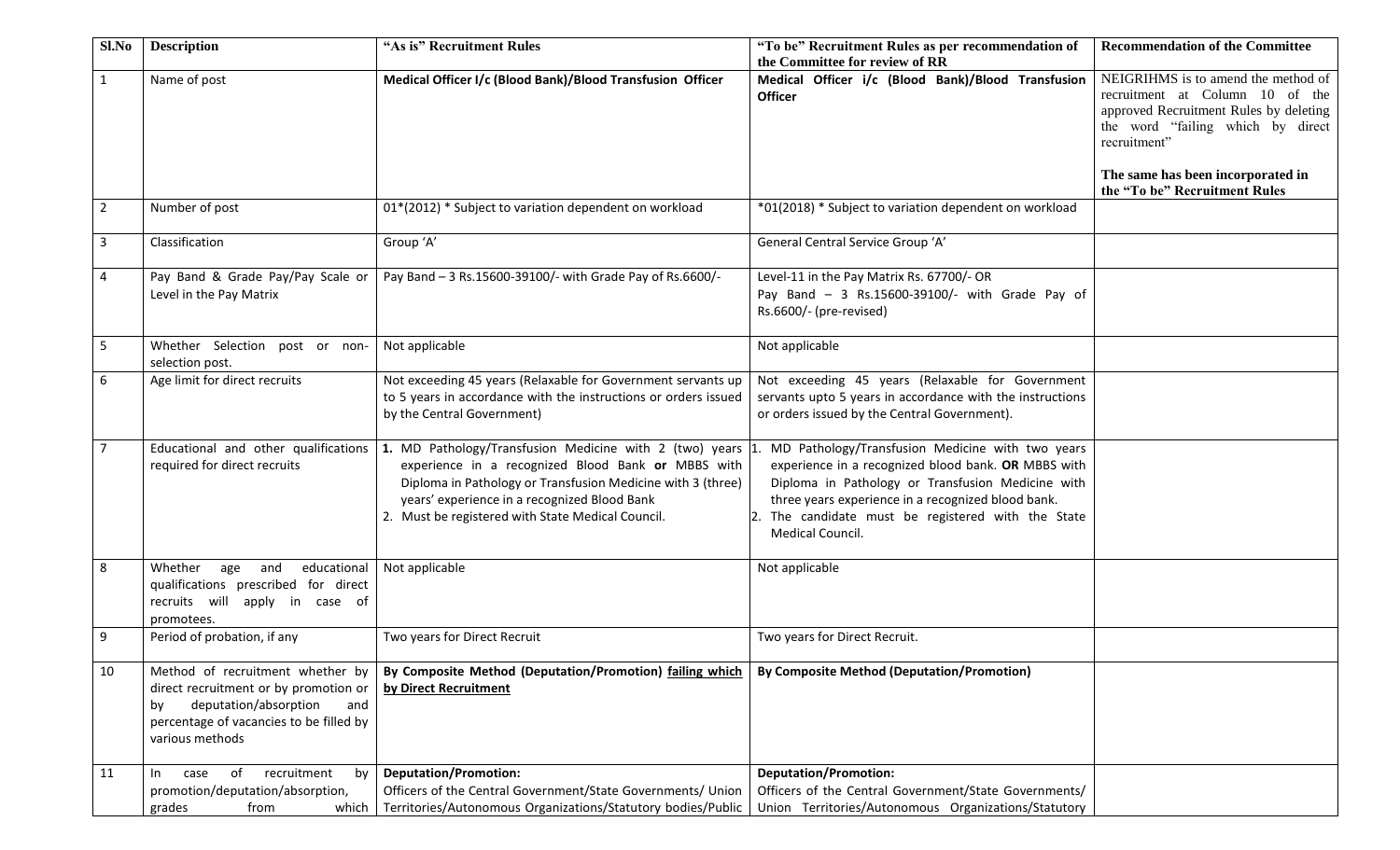| promotion/deputation/absorption to<br>be made                                                            |           | <b>Sector Undertaking</b><br>1. holding analogous post on a regular basis in the<br>parent cadre / department; or<br>2. with five years' service in the grade rendered after<br>appointment on a regular basis in the Pay Band $-3$ ,<br>Rs. 15600-39100/- with Grade Pay of Rs. 5400/- or<br>equivalent in the parent cadre/ department and<br>possessing educational qualification and experience<br>prescribed under column 7<br>Note 1: The Departmental Junior Medical Officer i/c (Blood<br>Bank)/Assistant Blood Transfusion Officer in Pay Band $-$ 3, Rs.<br>15600-39100/- with Grade Pay of Rs. 5400/- with five years'<br>regular service in the Grade shall also be considered along with<br>deputationist and in case he or she is selected the post shall be<br>deemed to have been filled by promotion.<br>Note 2: The period of deputation including the period of<br>deputation in another ex-cadre post held immediately<br>preceding this appointment in the same or some other<br>organization or department of the Central Government shall<br>ordinarily not exceed three years. The maximum age limit for<br>appointment by deputation shall be not exceeding 56 years as<br>on the closing date of receipt of applications. | bodies/Public Sector Undertaking<br>1. holding analogous post on a regular basis in the<br>parent cadre / department; or<br>2. with five years' service in the grade rendered<br>after appointment on a regular basis in the Pay<br>Band - 3, Rs. 15600-39100/- with Grade Pay of<br>Rs. 5400/- (pre-revised) OR Level-10 in the Pay<br>Matrix Rs.56100/- or equivalent in the parent<br>cadre/ department and possessing educational<br>qualification and experience prescribed under<br>column <sub>7</sub><br>Note 1: The Departmental Junior Medical Officer i/c<br>(Blood Bank)/Assistant Blood Transfusion Officer in Pay<br>Band - 3, Rs. 15600-39100/- with Grade Pay of Rs. 5400/-<br>with five years' regular service in the Grade shall also be<br>considered along with deputationist and in case he or she<br>is selected the post shall be deemed to have been filled<br>by promotion.<br>Note 2: The period of deputation including the period of<br>deputation in another ex-cadre post held immediately<br>preceding this appointment in the same or some other<br>organization or department of the Central Government<br>shall ordinarily not exceed three years. The maximum age<br>limit for appointment by deputation shall be not<br>exceeding 56 years as on the closing date of receipt of<br>applications. |  |
|----------------------------------------------------------------------------------------------------------|-----------|-----------------------------------------------------------------------------------------------------------------------------------------------------------------------------------------------------------------------------------------------------------------------------------------------------------------------------------------------------------------------------------------------------------------------------------------------------------------------------------------------------------------------------------------------------------------------------------------------------------------------------------------------------------------------------------------------------------------------------------------------------------------------------------------------------------------------------------------------------------------------------------------------------------------------------------------------------------------------------------------------------------------------------------------------------------------------------------------------------------------------------------------------------------------------------------------------------------------------------------------------------|--------------------------------------------------------------------------------------------------------------------------------------------------------------------------------------------------------------------------------------------------------------------------------------------------------------------------------------------------------------------------------------------------------------------------------------------------------------------------------------------------------------------------------------------------------------------------------------------------------------------------------------------------------------------------------------------------------------------------------------------------------------------------------------------------------------------------------------------------------------------------------------------------------------------------------------------------------------------------------------------------------------------------------------------------------------------------------------------------------------------------------------------------------------------------------------------------------------------------------------------------------------------------------------------------------------------------------------|--|
| 12<br>lf -<br>Departmental<br>a<br>Committee exists what is its<br>composition                           | Promotion | 1. Director, NEIGRIHMS<br>- Chairperson<br>2. Director/Deputy Secretary looking after - Member<br>the work of the Institute in the Ministry<br>3. Representative of North Eastern Council - Member<br>(NEC), Shillong (not below the rank of Deputy Secretary)<br>4. An expert in the relevant subject<br>- Member*<br>5. A co-opted member from SCs/STs<br>- Member<br>6. Deputy Director (Administration) NEIGRIHMS -Member Secy<br>(*to be nominated by the Director, NEIGRIHMS)                                                                                                                                                                                                                                                                                                                                                                                                                                                                                                                                                                                                                                                                                                                                                                 | Director, NEIGRIHMS - Chairperson<br>Director/Deputy Secretary - Member<br>looking after the work of the Institute in the Ministry<br>3. Representative of North Eastern Council -<br>Member<br>(NEC), Shillong (Not below the rank of Deputy<br>Secretary)<br>4. An expert in the relevant subject - Member*<br>5. A co-opted member from SCs/STs - Member<br>6. Deputy Director (Admn), NEIGRIHMS - Member Secy<br>(*to be nominated by the Director, NEIGRIHMS)                                                                                                                                                                                                                                                                                                                                                                                                                                                                                                                                                                                                                                                                                                                                                                                                                                                                   |  |
| Circumstances in which Union Public<br>13<br>Service Commission to be consulted in<br>making recruitment |           | Not applicable                                                                                                                                                                                                                                                                                                                                                                                                                                                                                                                                                                                                                                                                                                                                                                                                                                                                                                                                                                                                                                                                                                                                                                                                                                      | Not applicable                                                                                                                                                                                                                                                                                                                                                                                                                                                                                                                                                                                                                                                                                                                                                                                                                                                                                                                                                                                                                                                                                                                                                                                                                                                                                                                       |  |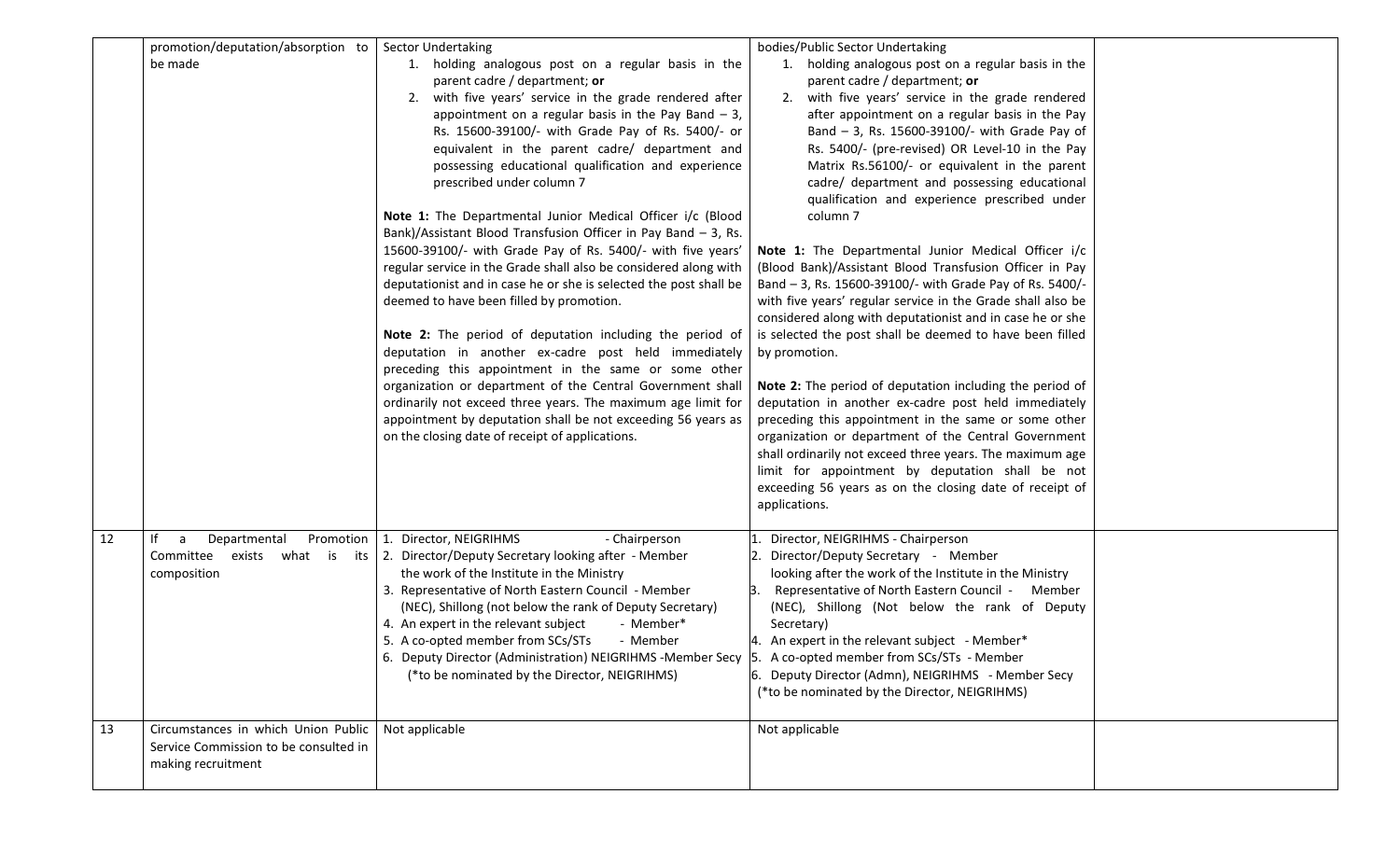| Sl.No          | <b>Description</b>                                                                                                     | "As is" Recruitment Rules                                                                                                                                                                                                                                                                                                                                                                                                                                                                                                                                                                                                                                                                                                                                      | "To be" Recruitment Rules as per recommendation of<br>the Committee for review of RR                                                                                                                                                                                                                                                                                                                                                                                                                                                                                                                                                                                                                                                                   | <b>Recommendation of the Committee</b>                                                                                                                                                                     |
|----------------|------------------------------------------------------------------------------------------------------------------------|----------------------------------------------------------------------------------------------------------------------------------------------------------------------------------------------------------------------------------------------------------------------------------------------------------------------------------------------------------------------------------------------------------------------------------------------------------------------------------------------------------------------------------------------------------------------------------------------------------------------------------------------------------------------------------------------------------------------------------------------------------------|--------------------------------------------------------------------------------------------------------------------------------------------------------------------------------------------------------------------------------------------------------------------------------------------------------------------------------------------------------------------------------------------------------------------------------------------------------------------------------------------------------------------------------------------------------------------------------------------------------------------------------------------------------------------------------------------------------------------------------------------------------|------------------------------------------------------------------------------------------------------------------------------------------------------------------------------------------------------------|
| $\mathbf{1}$   | Name of post                                                                                                           | <b>System Analyst</b>                                                                                                                                                                                                                                                                                                                                                                                                                                                                                                                                                                                                                                                                                                                                          | <b>System Analyst</b>                                                                                                                                                                                                                                                                                                                                                                                                                                                                                                                                                                                                                                                                                                                                  | NEIGRIHMS is to amend the method of<br>recruitment at Column 10 of the<br>approved Recruitment Rules by deleting<br>the word "failing which by direct<br>recruitment"<br>The same has been incorporated in |
|                |                                                                                                                        |                                                                                                                                                                                                                                                                                                                                                                                                                                                                                                                                                                                                                                                                                                                                                                |                                                                                                                                                                                                                                                                                                                                                                                                                                                                                                                                                                                                                                                                                                                                                        | the "To be" Recruitment Rules                                                                                                                                                                              |
| $\overline{2}$ | Number of post                                                                                                         | *1 (2012) *Subject to variation dependent on workload                                                                                                                                                                                                                                                                                                                                                                                                                                                                                                                                                                                                                                                                                                          | *01(2018) * Subject to variation dependent on workload                                                                                                                                                                                                                                                                                                                                                                                                                                                                                                                                                                                                                                                                                                 |                                                                                                                                                                                                            |
| 3              | Classification                                                                                                         | Group 'A'                                                                                                                                                                                                                                                                                                                                                                                                                                                                                                                                                                                                                                                                                                                                                      | General Central Service Group 'A'                                                                                                                                                                                                                                                                                                                                                                                                                                                                                                                                                                                                                                                                                                                      |                                                                                                                                                                                                            |
| 4              | Pay Band & Grade Pay/Pay Scale or<br>Level in the Pay Matrix                                                           | Pay Band - 3 Rs.15600-39100/- with Grade Pay of Rs.6600/-                                                                                                                                                                                                                                                                                                                                                                                                                                                                                                                                                                                                                                                                                                      | Level-11 in the Pay Matrix Rs. 67700/- OR<br>Pay Band - 3 Rs.15600-39100/- with Grade Pay of Rs.6600/-                                                                                                                                                                                                                                                                                                                                                                                                                                                                                                                                                                                                                                                 |                                                                                                                                                                                                            |
| 5              | Whether Selection post or non-<br>selection post.                                                                      | Not applicable                                                                                                                                                                                                                                                                                                                                                                                                                                                                                                                                                                                                                                                                                                                                                 | Not applicable                                                                                                                                                                                                                                                                                                                                                                                                                                                                                                                                                                                                                                                                                                                                         |                                                                                                                                                                                                            |
| 6              | Age limit for direct recruits                                                                                          | Not exceeding 45 years (Relaxable for Government servants<br>up to 5 years in accordance with the instructions or orders<br>issued by the Central Government)                                                                                                                                                                                                                                                                                                                                                                                                                                                                                                                                                                                                  | Not exceeding 45 years (Relaxable for Government servants<br>upto 5 years in accordance with the instructions or orders<br>issued by the Central Government)                                                                                                                                                                                                                                                                                                                                                                                                                                                                                                                                                                                           |                                                                                                                                                                                                            |
| $\overline{7}$ | Educational and other qualifications<br>required for direct recruits                                                   | 1. Master's Degree in Computer Application/Computer<br>Science or M.Tech (with specialization in Computer<br>BE/B.Tech<br>or<br>in<br>Computer<br>Application)<br>Engineering/Computer Science/Computer Technology<br>of a recognized University or equivalent.<br>2. Five years' experience of Electronic Data Processing,<br>out of which at least two years experience should be in<br>actual programming.<br><b>OR</b><br>1. Degree in Computer Application/Computer Science or<br>Degree in Electronic/Electronics and Communication<br>Engineering from a recognized University or equivalent.<br>Seven years' experience of Electronic Data Processing<br>2.<br>work, out of which at least three years' experience<br>should be in actual Programming. | 1. Masters Degree in Computer Application/Computer<br>Science or M.Tech (with specialization in Computer<br>BE/B.Tech<br>Application)<br>in<br>Computer<br>or<br>Engineering/Computer Science/Computer Technology of<br>a recognized University or equivalent.<br>2. Five years experience of Electronic Data Processing, out<br>of which at least two years experience should be in actual<br>programming.<br><b>OR</b><br>1. Degree in Computer Application/Computer Science or<br>Degree in Electronic/Electronics and Communication<br>Engineering from a recognized University or equivalent.<br>2. Seven years experience of Electronic Data Processing<br>work, out of which at least three years experience should<br>be in actual Programming |                                                                                                                                                                                                            |
| 8              | Whether age and<br>educational<br>qualifications prescribed for direct<br>recruits will apply in case of<br>promotees. | Not applicable                                                                                                                                                                                                                                                                                                                                                                                                                                                                                                                                                                                                                                                                                                                                                 | Not applicable                                                                                                                                                                                                                                                                                                                                                                                                                                                                                                                                                                                                                                                                                                                                         |                                                                                                                                                                                                            |
| 9              | Period of probation, if any                                                                                            | Two years for direct recruit                                                                                                                                                                                                                                                                                                                                                                                                                                                                                                                                                                                                                                                                                                                                   | Two years for Direct Recruitment                                                                                                                                                                                                                                                                                                                                                                                                                                                                                                                                                                                                                                                                                                                       |                                                                                                                                                                                                            |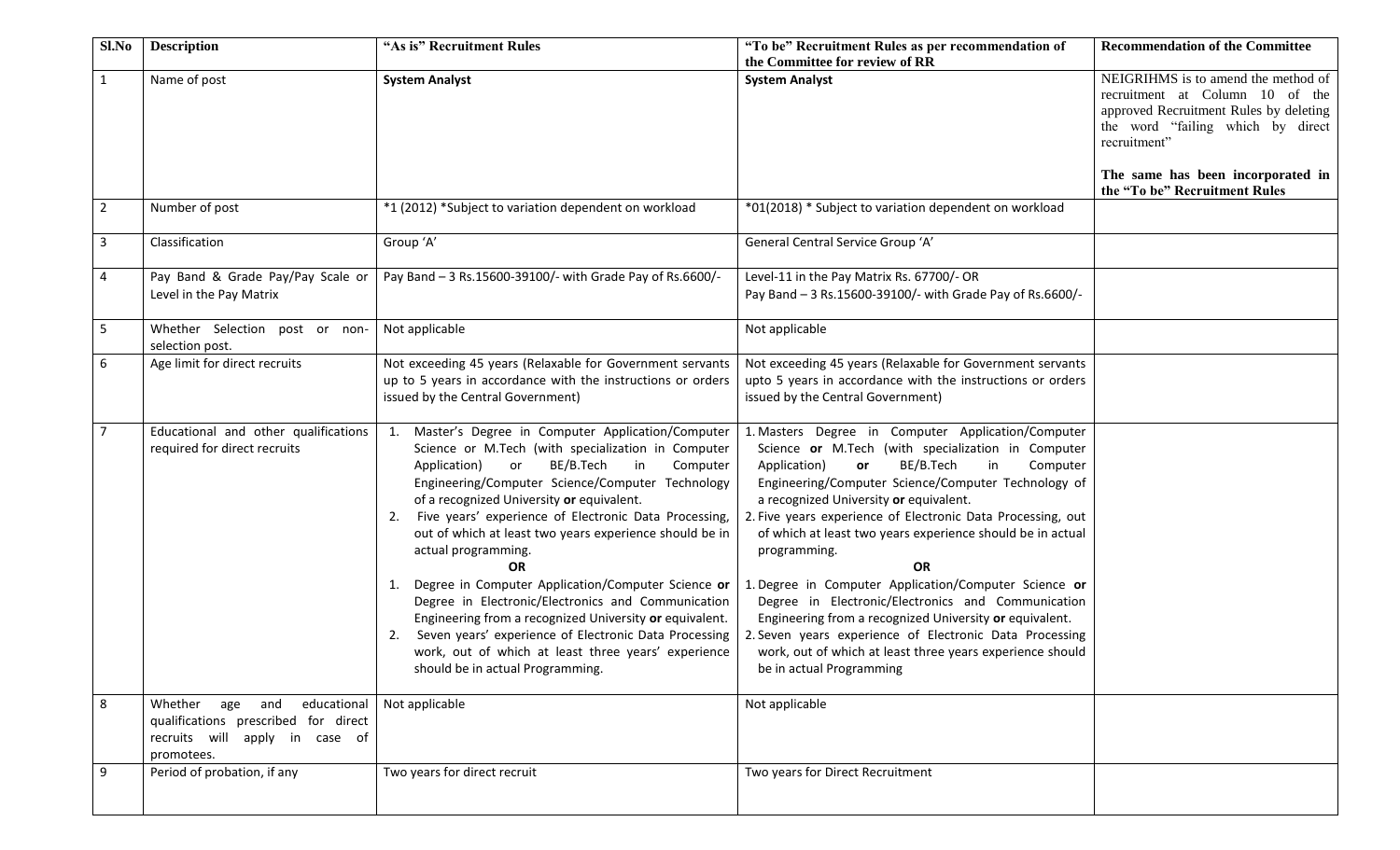| 10 | Method of recruitment whether by<br>direct recruitment or by promotion or<br>deputation/absorption<br>and<br>by<br>percentage of vacancies to be filled by<br>various methods | By Composite Method (Deputation/Promotion) failing<br>which by Direct Recruitment                                                                                                                                                                                                                                                                                                                                                                                                                                                                                                                                                                                                                                                                                                                                                                                                                                                                                                                                                                                                                                                                                                                                                                                                                                                                            | <b>By Composite Method (Deputation/Promotion)</b>                                                                                                                                                                                                                                                                                                                                                                                                                                                                                                                                                                                                                                                                                                                                                                                                                                                                                                                                                                                                                                                                                                                                                                                                                                                                                |  |
|----|-------------------------------------------------------------------------------------------------------------------------------------------------------------------------------|--------------------------------------------------------------------------------------------------------------------------------------------------------------------------------------------------------------------------------------------------------------------------------------------------------------------------------------------------------------------------------------------------------------------------------------------------------------------------------------------------------------------------------------------------------------------------------------------------------------------------------------------------------------------------------------------------------------------------------------------------------------------------------------------------------------------------------------------------------------------------------------------------------------------------------------------------------------------------------------------------------------------------------------------------------------------------------------------------------------------------------------------------------------------------------------------------------------------------------------------------------------------------------------------------------------------------------------------------------------|----------------------------------------------------------------------------------------------------------------------------------------------------------------------------------------------------------------------------------------------------------------------------------------------------------------------------------------------------------------------------------------------------------------------------------------------------------------------------------------------------------------------------------------------------------------------------------------------------------------------------------------------------------------------------------------------------------------------------------------------------------------------------------------------------------------------------------------------------------------------------------------------------------------------------------------------------------------------------------------------------------------------------------------------------------------------------------------------------------------------------------------------------------------------------------------------------------------------------------------------------------------------------------------------------------------------------------|--|
| 11 | recruitment<br>by<br>of<br>In<br>case<br>promotion/deputation/absorption,<br>grades<br>from<br>which<br>promotion/deputation/absorption to<br>be made                         | <b>Deputation/Promotion:</b><br>Officers of the Central Government/ State Governments/<br>Union Territories/ Autonomous Organizations/ Statutory<br>bodies/Public Sector Undertaking<br>1. holding analogous post on a regular basis in the parent $\vert$ 1.<br>cadre/department; or<br>2. with five years' service in the grade rendered after $\vert$ 2.<br>appointment on a regular basis in the Pay Band $-3$ , Rs.<br>15600-39100/- with Grade Pay of Rs. 5400/- or<br>equivalent in the parent cadre /department and<br>possessing educational qualification and experience<br>prescribed under column 7<br>Note 1: The Departmental Programmer in Pay Band- 3, Rs.<br>15600 - 39100/- with Grade Pay of Rs.5400/- with 5 (five)<br>years' regular service in the Grade shall also be considered<br>along with deputationist and in case he or she is selected the<br>post shall be deemed to have been filled by promotion.<br>Note 2: The period of deputation including the period of<br>deputation in another ex-cadre post held immediately<br>preceding this appointment in the same or some other<br>Organization or department of the Central Government shall<br>ordinarily not exceed three years. The maximum age limit for<br>appointment by deputation shall be not exceeding 56 years<br>on the closing date of receipt of application. | <b>Deputation/Promotion:</b><br>Officers of the Central Government/ State Governments/<br>Union Territories/ Autonomous Organizations/ Statutory<br>bodies/Public Sector Undertaking<br>holding analogous post on a regular basis in the parent<br>cadre/department; or<br>with five years' service in the grade rendered after<br>appointment on a regular basis in the Pay Band $-$ 3, Rs.<br>15600-39100/- with Grade Pay of Rs. 5400/- or<br>equivalent in the parent cadre /department and<br>possessing educational qualification and experience<br>prescribed under column 7<br>Note 1: The Departmental Programmer in Pay Band- 3, Rs.<br>15600 - 39100/- with Grade Pay of Rs.5400/- with 5 (five)<br>years' regular service in the Grade shall also be considered<br>along with deputationist and in case he or she is selected<br>the post shall be deemed to have been filled by promotion.<br>Note 2: The period of deputation including the period of<br>deputation in another ex-cadre post held immediately<br>preceding this appointment in the same or some other<br>Organization or department of the Central Government<br>shall ordinarily not exceed three years. The maximum age<br>limit for appointment by deputation shall be not exceeding<br>56 years on the closing date of receipt of application. |  |
| 12 | lf<br>Promotion  <br>Departmental<br>a<br>Committee<br>composition                                                                                                            | 1. Director, NEIGRIHMS<br>- Chairperson<br>exists what is its 2. Director/Deputy Secretary looking after - Member<br>the work of the Institute in the Ministry<br>3. Representative of North Eastern Council - Member<br>(NEC), Shillong (not below the rank of Deputy Secretary)<br>4. An expert in the relevant subject<br>- Member*<br>5. A co-opted member from SCs/STs<br>- Member<br>6. Deputy Director (Admn) NEIGRIHMS<br>Member Secy<br>(*to be nominated by the Director, NEIGRIHMS)                                                                                                                                                                                                                                                                                                                                                                                                                                                                                                                                                                                                                                                                                                                                                                                                                                                               | 1. Director, NEIGRIHMS<br>- Chairperson<br>2. Director/Deputy Secretary looking after - Member<br>the work of the Institute in the Ministry<br>3. Representative of North Eastern Council - Member<br>(NEC), Shillong (not below the rank of Deputy Secretary)<br>4. An expert in the relevant subject<br>- Member*<br>5. A co-opted member from SCs/STs<br>- Member<br>6. Deputy Director (Admn) NEIGRIHMS<br>- Member Secy<br>(*to be nominated by the Director, NEIGRIHMS)                                                                                                                                                                                                                                                                                                                                                                                                                                                                                                                                                                                                                                                                                                                                                                                                                                                    |  |
| 13 | Circumstances in which Union Public<br>Service Commission to be consulted in<br>making recruitment                                                                            | Not applicable                                                                                                                                                                                                                                                                                                                                                                                                                                                                                                                                                                                                                                                                                                                                                                                                                                                                                                                                                                                                                                                                                                                                                                                                                                                                                                                                               | Not applicable                                                                                                                                                                                                                                                                                                                                                                                                                                                                                                                                                                                                                                                                                                                                                                                                                                                                                                                                                                                                                                                                                                                                                                                                                                                                                                                   |  |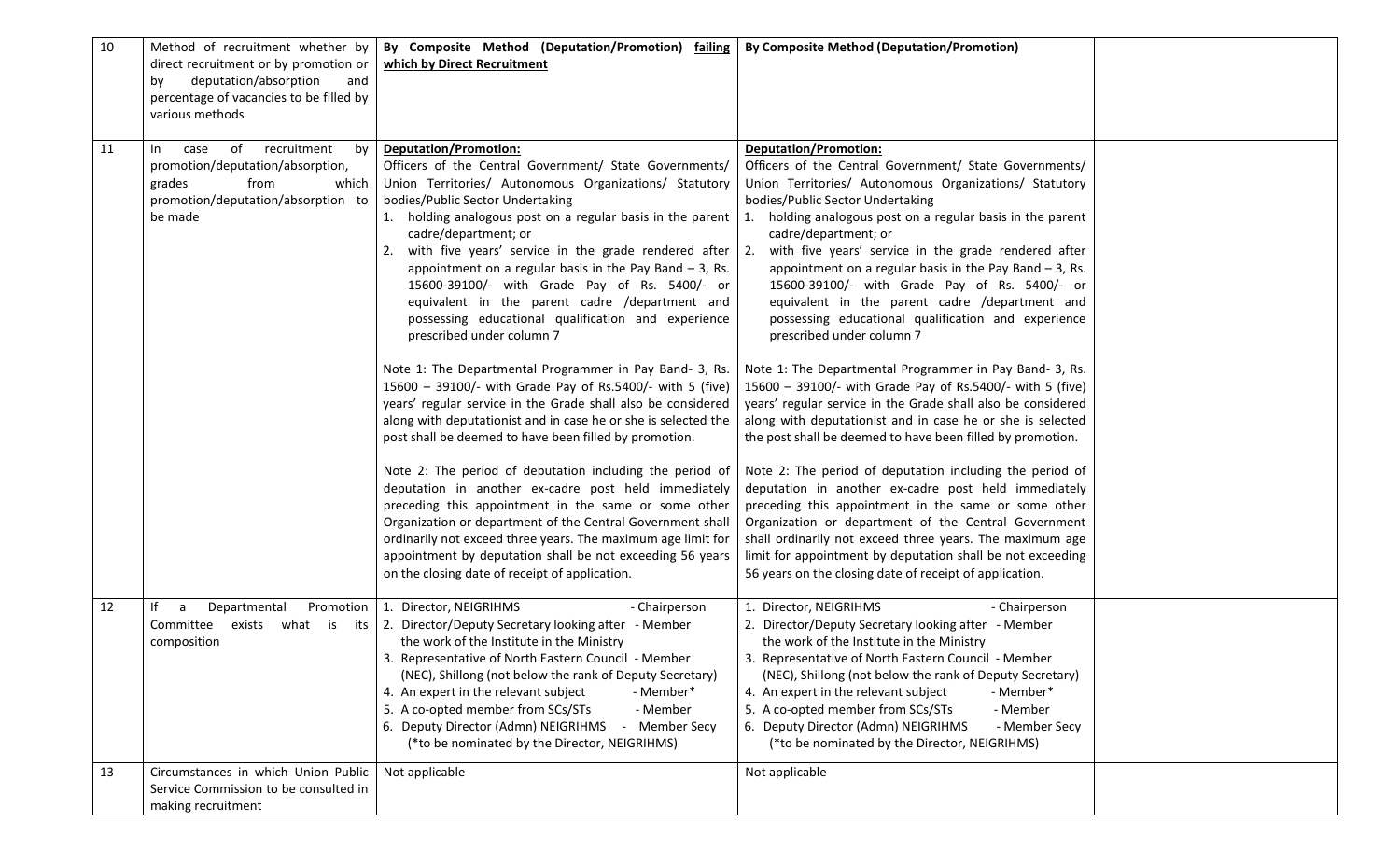| Sl.No          | <b>Description</b>                                                                                                                                                         | "As is" Recruitment Rules                                                                                                                                                                                                                                                            | "To be" Recruitment Rules as per recommendation of<br>the Committee for review of RR                                                                                                                                                                                                   | <b>Recommendation of the Committee</b>                                                                                                                                                                                                   |
|----------------|----------------------------------------------------------------------------------------------------------------------------------------------------------------------------|--------------------------------------------------------------------------------------------------------------------------------------------------------------------------------------------------------------------------------------------------------------------------------------|----------------------------------------------------------------------------------------------------------------------------------------------------------------------------------------------------------------------------------------------------------------------------------------|------------------------------------------------------------------------------------------------------------------------------------------------------------------------------------------------------------------------------------------|
| $\mathbf{1}$   | Name of post                                                                                                                                                               | <b>Executive Engineer (Civil)</b>                                                                                                                                                                                                                                                    | <b>Executive Engineer (Civil)</b>                                                                                                                                                                                                                                                      | NEIGRIHMS is to amend the method of<br>recruitment at Column 10 of the approved<br>Recruitment Rules by deleting the word<br>"failing which by direct recruitment"<br>The same has been incorporated in the "To<br>be" Recruitment Rules |
| $\overline{2}$ | Number of post                                                                                                                                                             | 01* (2012) *Subject to variation dependent on workload                                                                                                                                                                                                                               | *01(2018) * Subject to variation dependent on workload                                                                                                                                                                                                                                 |                                                                                                                                                                                                                                          |
| 3              | Classification                                                                                                                                                             | Group 'A'                                                                                                                                                                                                                                                                            | General Central Service Group 'A'                                                                                                                                                                                                                                                      |                                                                                                                                                                                                                                          |
| 4              | Pay Band & Grade Pay/Pay Scale or<br>Level in the Pay Matrix                                                                                                               | Pay Band - 3 Rs.15600-39100/- with Grade Pay of<br>Rs.6600/-                                                                                                                                                                                                                         | Level-11 in the Pay Matrix Rs.67700/- OR<br>Pay Band - 3 Rs.15600-39100/- with Grade Pay of<br>Rs.6600/- (pre-revised)                                                                                                                                                                 |                                                                                                                                                                                                                                          |
| 5              | Whether Selection post or non-<br>selection post.                                                                                                                          | Not applicable                                                                                                                                                                                                                                                                       | Not applicable                                                                                                                                                                                                                                                                         |                                                                                                                                                                                                                                          |
| 6              | Age limit for direct recruits                                                                                                                                              | Not exceeding 45 years (Relaxable for Government<br>servants up to 5 years in accordance with the instructions<br>or orders issued by the Central Government)                                                                                                                        | Not exceeding 45 years (Relaxable for Government<br>servants upto 5 years in accordance with the instructions<br>or orders issued by the Central Government).                                                                                                                          |                                                                                                                                                                                                                                          |
| $\overline{7}$ | Educational and other qualifications<br>required for direct recruits                                                                                                       | Bachelor Degree in Civil Engineering from a recognized<br>University or Institute with seven years' practical<br>experience in planning designing and construction work.                                                                                                             | Bachelor Degree in Civil Engineering from a recognized<br>University or Institute with seven years practical<br>experience in planning designing and construction work.                                                                                                                |                                                                                                                                                                                                                                          |
| 8              | Whether age<br>and<br>educational<br>qualifications prescribed for direct<br>recruits will apply in case of<br>promotees.                                                  | Not applicable                                                                                                                                                                                                                                                                       | Not applicable                                                                                                                                                                                                                                                                         |                                                                                                                                                                                                                                          |
| 9              | Period of probation, if any                                                                                                                                                | Two years for direct recruit and promotees                                                                                                                                                                                                                                           | Two years for promotes                                                                                                                                                                                                                                                                 |                                                                                                                                                                                                                                          |
| 10             | Method of recruitment whether by<br>direct recruitment or by promotion or<br>by deputation/absorption<br>and<br>percentage of vacancies to be filled by<br>various methods | By Composite method (Deputation/Promotion) failing<br>which by Direct Recruitment                                                                                                                                                                                                    | <b>By Composite method (Deputation/Promotion)</b>                                                                                                                                                                                                                                      |                                                                                                                                                                                                                                          |
| 11             | recruitment<br>of<br>by<br>case<br>In In<br>promotion/deputation/absorption,<br>from<br>grades<br>which<br>promotion/deputation/absorption to<br>be made                   | <b>Deputation/Promotion</b><br>Officers of the Central Government / State Governments<br>/ Union Territories / Autonomous Organizations<br>Statutory bodies / Public Sector Undertaking<br>(a)<br>1. holding analogous post on a regular basis in the parent<br>cadre/department: or | <b>Deputation/Promotion</b><br>Officers of the Central Government / State Governments /<br>Union Territories / Autonomous Organizations / Statutory<br>bodies / Public Sector Undertaking<br>(a)<br>1. holding analogous post on a regular basis in the parent<br>cadre/department: or |                                                                                                                                                                                                                                          |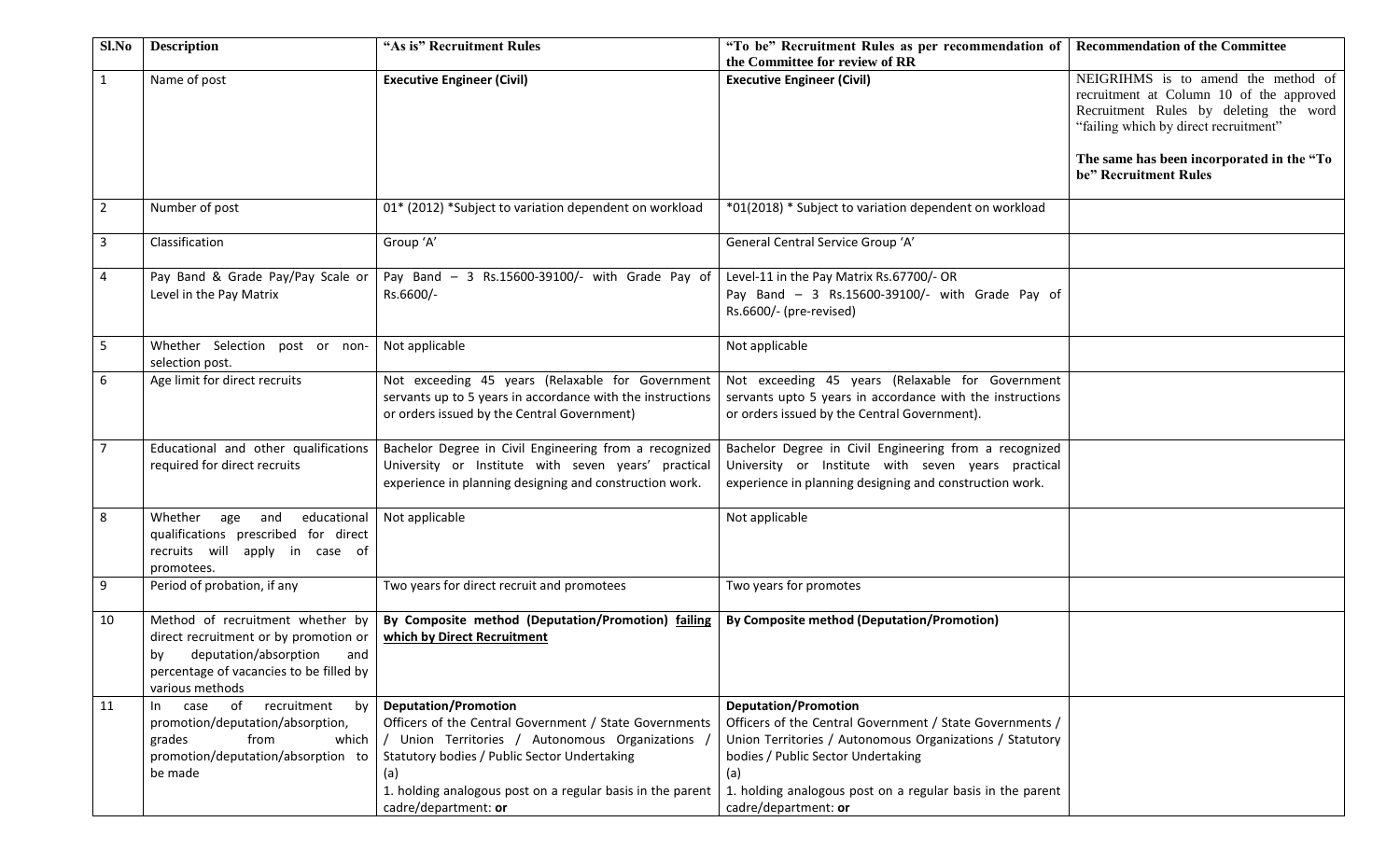|    |                                                                                                      | 2. with five years' service in the grade rendered after<br>appointment on a regular basis in the Pay Band $-3$ ,<br>Rs.15600-39100/- with Grade Pay of Rs.5400/- or<br>equivalent in the parent cadre/department or<br>3. with seven years' service in the grade rendered after<br>appointment on a regular basis in the Pay Band $-2$ ,<br>Rs.9300-34800/- with Grade Pay of Rs.4600/- or<br>equivalent in the parent cadre/department and<br>(b) Possess educational qualification and experience<br>prescribed under column 7<br>Note 1: The Departmental Assistant Engineer (Civil) in Pay<br>Band - 2, Rs.9300-34800/- with Grade Pay of Rs.4600/-<br>with seven years' regular service in the grade shall also be<br>considered along with the deputationist and in case he or<br>she is selected, the post shall be deemed to have been<br>filled by promotion<br>Note 2 - The period of deputation including the period of<br>deputation in another ex-cadre post held immediately<br>preceding this appointment in the same or some other<br>Organization or department of the Central Government<br>shall ordinarily not exceed three years. The maximum age<br>limit for appointment by deputation shall be not<br>exceeding 56 years on the closing date of receipt of<br>applications. | 2. with five years' service in the grade rendered after<br>appointment on a regular basis in Level 10 in the Pay<br>Matrix Rs.56100/- OR in the Pay Band $-$ 3, Rs.15600-<br>39100/- with Grade Pay of Rs.5400/- or equivalent in the<br>parent cadre/department or<br>3. with seven years' service in the grade rendered after<br>appointment on a regular basis in Level 7 in the Pay Matrix<br>Rs.44900/- OR in the Pay Band - 2, Rs.9300-34800/- with<br>Grade Pay of Rs.4600/- (pre-revised) or equivalent in the<br>parent cadre/department and<br>(b) Possess educational qualification and experience<br>prescribed under column 7<br>Note 1: The Departmental Assistant Engineer (Civil) in<br>Level 7 in the Pay Matrix Rs.44900/- or in Pay Band $-2$ ,<br>Rs.9300-34800/- with Grade Pay of Rs.4600/- (pre-revised)<br>with seven years' regular service in the grade shall also be<br>considered along with the deputationist and in case he or<br>she is selected, the post shall be deemed to have been<br>filled by promotion<br>Note 2 - The period of deputation including the period of<br>deputation in another ex-cadre post held immediately<br>preceding this appointment in the same or some other<br>Organization or department of the Central Government<br>shall ordinarily not exceed three years. The maximum age<br>limit for appointment by deputation shall be not exceeding<br>56 years on the closing date of receipt of applications. |  |
|----|------------------------------------------------------------------------------------------------------|-----------------------------------------------------------------------------------------------------------------------------------------------------------------------------------------------------------------------------------------------------------------------------------------------------------------------------------------------------------------------------------------------------------------------------------------------------------------------------------------------------------------------------------------------------------------------------------------------------------------------------------------------------------------------------------------------------------------------------------------------------------------------------------------------------------------------------------------------------------------------------------------------------------------------------------------------------------------------------------------------------------------------------------------------------------------------------------------------------------------------------------------------------------------------------------------------------------------------------------------------------------------------------------------------------|--------------------------------------------------------------------------------------------------------------------------------------------------------------------------------------------------------------------------------------------------------------------------------------------------------------------------------------------------------------------------------------------------------------------------------------------------------------------------------------------------------------------------------------------------------------------------------------------------------------------------------------------------------------------------------------------------------------------------------------------------------------------------------------------------------------------------------------------------------------------------------------------------------------------------------------------------------------------------------------------------------------------------------------------------------------------------------------------------------------------------------------------------------------------------------------------------------------------------------------------------------------------------------------------------------------------------------------------------------------------------------------------------------------------------------------------------------------------------|--|
| 12 | Departmental<br>Promotion   1.<br>lf<br>a<br>Committee<br>exists<br>what is its $2$ .<br>composition | Director, NEIGRIHMS<br>- Chairperson<br>Director/Deputy Secretary looking after - Member<br>the work of the Institute in the Ministry<br>Representative of North Eastern<br>- Member<br>Council (NEC), Shillong (not below the rank of Deputy<br>Secretary)<br>An expert in the relevant subject<br>- Member*<br>A co-opted member from SCs/STs<br>-5.<br>- Member<br>Deputy Director (Admn) NEIGRIHMS - Member Secy<br>6.<br>(*to be nominated by the Director, NEIGRIHMS)                                                                                                                                                                                                                                                                                                                                                                                                                                                                                                                                                                                                                                                                                                                                                                                                                         | Director, NEIGRIHMS<br>- Chairperson<br>1.<br>2. Director/Deputy Secretary looking after - Member<br>the work of the Institute in the Ministry<br>3. Representative of North Eastern<br>- Member<br>Council (NEC), Shillong (not below the rank of Deputy<br>Secretary)<br>4. An expert in the relevant subject<br>- Member*<br>5. A co-opted member from SCs/STs<br>- Member<br>6. Deputy Director (Admn) NEIGRIHMS - Member Secy<br>(*to be nominated by the Director, NEIGRIHMS)                                                                                                                                                                                                                                                                                                                                                                                                                                                                                                                                                                                                                                                                                                                                                                                                                                                                                                                                                                                      |  |
| 13 | Circumstances in which Union Public<br>Service Commission to be consulted in<br>making recruitment   | Not applicable                                                                                                                                                                                                                                                                                                                                                                                                                                                                                                                                                                                                                                                                                                                                                                                                                                                                                                                                                                                                                                                                                                                                                                                                                                                                                      | Not applicable                                                                                                                                                                                                                                                                                                                                                                                                                                                                                                                                                                                                                                                                                                                                                                                                                                                                                                                                                                                                                                                                                                                                                                                                                                                                                                                                                                                                                                                           |  |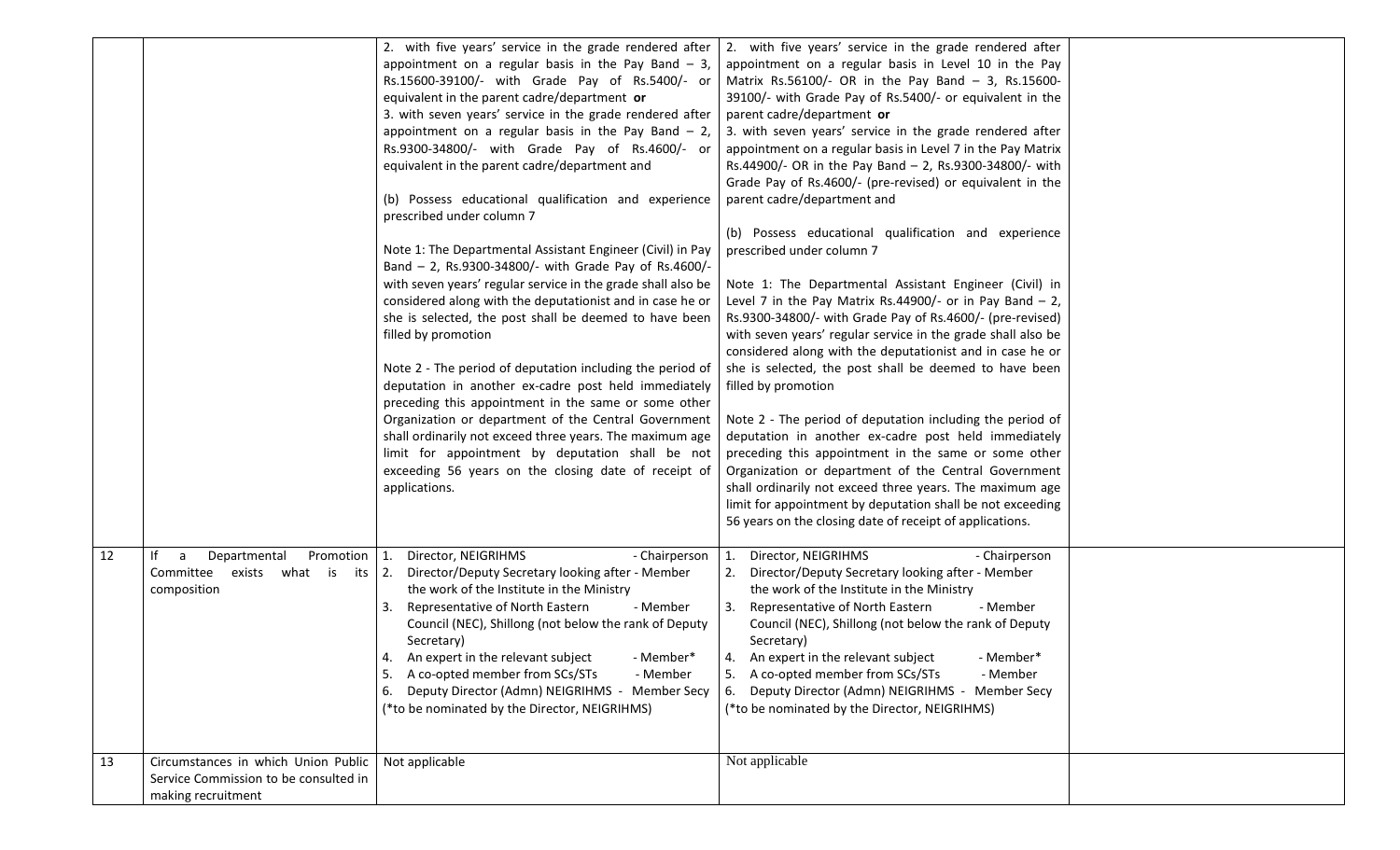| Sl.No          | <b>Description</b>                                                                                                                                                            | "As is" Recruitment Rules                                                                                                                                                                                                                                                              | "To be" Recruitment Rules as per recommendation of the<br><b>Committee for review of RR</b>                                                                                                                                                                                            | <b>Recommendation of the Committee</b>                                                                                                                                                                       |
|----------------|-------------------------------------------------------------------------------------------------------------------------------------------------------------------------------|----------------------------------------------------------------------------------------------------------------------------------------------------------------------------------------------------------------------------------------------------------------------------------------|----------------------------------------------------------------------------------------------------------------------------------------------------------------------------------------------------------------------------------------------------------------------------------------|--------------------------------------------------------------------------------------------------------------------------------------------------------------------------------------------------------------|
| $\mathbf{1}$   | Name of post                                                                                                                                                                  | <b>Executive Engineer (Electrical)</b>                                                                                                                                                                                                                                                 | <b>Executive Engineer (Electrical)</b>                                                                                                                                                                                                                                                 | NEIGRIHMS is to amend the method of<br>recruitment at Column 10 of the approved<br>Recruitment Rules by deleting the word<br>"failing which by direct recruitment".<br>The same has been incorporated in the |
| $\overline{2}$ | Number of post                                                                                                                                                                | *1 (2012) *Subject to variation dependent on workload                                                                                                                                                                                                                                  | *01(2018) * Subject to variation dependent on workload                                                                                                                                                                                                                                 | "To be" Recruitment Rules                                                                                                                                                                                    |
| $\mathbf{3}$   | Classification                                                                                                                                                                | Group 'A'                                                                                                                                                                                                                                                                              | General Central Service Group 'A'                                                                                                                                                                                                                                                      |                                                                                                                                                                                                              |
| 4              | Pay Band & Grade Pay/Pay Scale or<br>Level in the Pay Matrix                                                                                                                  | Pay Band - 3 Rs.15600-39100/- with Grade Pay of<br>Rs.6600/-                                                                                                                                                                                                                           | Level-11 in the Pay Matrix Rs. 67700/- OR<br>Pay Band - 3 Rs.15600-39100/- with Grade Pay of Rs.6600/-<br>(pre-revised)                                                                                                                                                                |                                                                                                                                                                                                              |
| 5              | Whether Selection post or non-<br>selection post.                                                                                                                             | Not applicable                                                                                                                                                                                                                                                                         | Not applicable                                                                                                                                                                                                                                                                         |                                                                                                                                                                                                              |
| 6              | Age limit for direct recruits                                                                                                                                                 | Not exceeding 45 years (Relaxable for Government<br>servants up to 5 years in accordance with the instructions<br>or orders issued by the Central Government)                                                                                                                          | Not exceeding 45 years (Relaxable for Government servants<br>upto 5 years in accordance with the instructions or orders<br>issued by the Central Government).                                                                                                                          |                                                                                                                                                                                                              |
| $\overline{7}$ | Educational and other qualifications<br>required for direct recruits                                                                                                          | Bachelor Degree in Electrical Engineering from a<br>recognized university or Institute and 7 years' experience<br>in the relevant field                                                                                                                                                | Bachelor Degree in Electrical Engineering from a recognized<br>University or Institute and seven years' experience in the<br>relevant field                                                                                                                                            |                                                                                                                                                                                                              |
| 8              | age and educational<br>Whether<br>qualifications prescribed for direct<br>recruits will apply in case of<br>promotees.                                                        | Not applicable                                                                                                                                                                                                                                                                         | Not applicable                                                                                                                                                                                                                                                                         |                                                                                                                                                                                                              |
| 9              | Period of probation, if any                                                                                                                                                   | Two years for direct recruit and promotees                                                                                                                                                                                                                                             | Two years for promotees                                                                                                                                                                                                                                                                |                                                                                                                                                                                                              |
| 10             | Method of recruitment whether by<br>direct recruitment or by promotion or<br>deputation/absorption<br>and<br>by<br>percentage of vacancies to be filled by<br>various methods | By Composite Method (Deputation/Promotion) failing<br>which by direct recruitment                                                                                                                                                                                                      | <b>By Composite Method (Deputation/Promotion)</b>                                                                                                                                                                                                                                      |                                                                                                                                                                                                              |
| 11             | of recruitment<br>by  <br>In In<br>case<br>promotion/deputation/absorption,<br>from<br>grades<br>which<br>promotion/deputation/absorption to<br>be made                       | <b>Deputation/Promotion</b><br>Officers of the Central Government / State Governments<br>/ Union Territories / Autonomous Organizations /<br>Statutory bodies / Public Sector Undertaking<br>(a)<br>1. Holding analogous post on a regular basis in the parent<br>cadre/department: or | <b>Deputation/Promotion</b><br>Officers of the Central Government / State Governments /<br>Union Territories / Autonomous Organizations / Statutory<br>bodies / Public Sector Undertaking<br>(a)<br>1. Holding analogous post on a regular basis in the parent<br>cadre/department: or |                                                                                                                                                                                                              |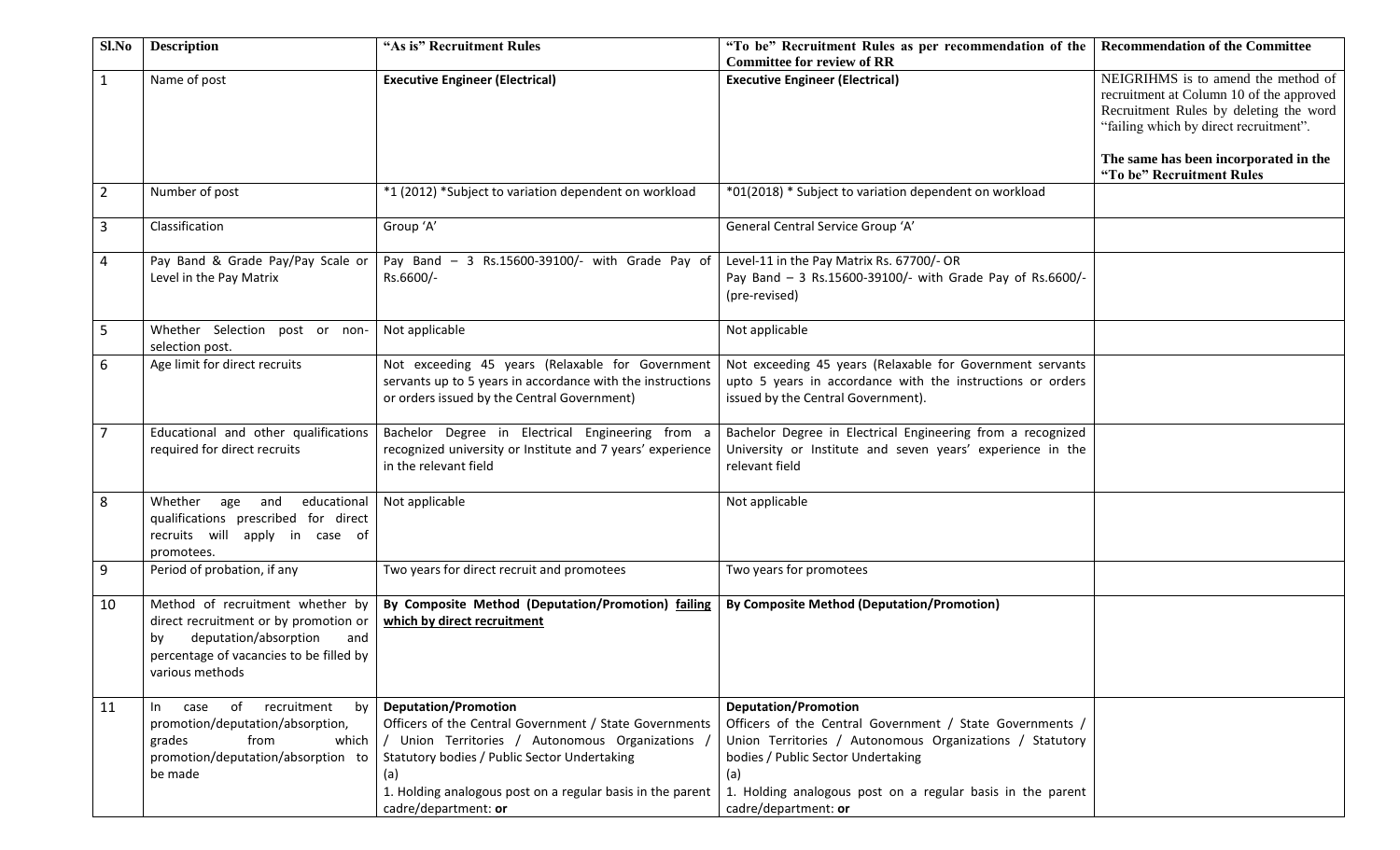|    |                                                                                                    | 2. With five years' service in the grade rendered after<br>appointment on a regular basis in the Pay Band $-3$ ,<br>Rs.15600-39100/- with Grade Pay of Rs.5400/- or<br>equivalent in the parent cadre/department or<br>3. with seven years' service in the grade rendered after<br>appointment on a regular basis in the Pay Band $-2$ ,<br>Rs.9300-34800/- with Grade Pay of Rs.4600/- (pre-<br>revised) or equivalent in the parent cadre/department<br>and<br>(b) Possess educational qualification and experience<br>prescribed under column 7<br>Note 1: The Departmental Assistant Engineer (Electrical)<br>in the Pay Band $-$ 2, Rs.9300-34800/- with Grade Pay of | 2. With five years' service in the grade rendered after<br>appointment on a regular basis in Level $-$ 10 in the Pay Matrix<br>Rs.56100/- OR in the Pay Band - 3, Rs.15600-39100/- with<br>Grade Pay of Rs.5400/- or equivalent in the parent<br>cadre/department or<br>3. with seven years' service in the grade rendered after<br>appointment on a regular basis in Level-7 in the Pay Matrix<br>Rs.44900/- OR in the Pay Band - 2, Rs.9300-34800/- with Grade<br>Pay of Rs.4600/- (pre-revised) or equivalent in the parent<br>cadre/department and<br>(b) Possess educational qualification and experience prescribed<br>under column 7<br>Note 1: The Departmental Assistant Engineer (Electrical) in |  |
|----|----------------------------------------------------------------------------------------------------|----------------------------------------------------------------------------------------------------------------------------------------------------------------------------------------------------------------------------------------------------------------------------------------------------------------------------------------------------------------------------------------------------------------------------------------------------------------------------------------------------------------------------------------------------------------------------------------------------------------------------------------------------------------------------|------------------------------------------------------------------------------------------------------------------------------------------------------------------------------------------------------------------------------------------------------------------------------------------------------------------------------------------------------------------------------------------------------------------------------------------------------------------------------------------------------------------------------------------------------------------------------------------------------------------------------------------------------------------------------------------------------------|--|
|    |                                                                                                    | Rs.4600/- with seven years' regular service in the grade<br>shall also be considered along with the deputationist and<br>in case he or she is selected, the post shall be deemed to<br>have been filled by promotion.<br>Note 2 - The period of deputation including the period of                                                                                                                                                                                                                                                                                                                                                                                         | Level-7 in the Pay Matrix Rs.44900/- OR in the Pay Band $- 2$ ,<br>Rs.9300-34800/- with Grade Pay of Rs.4600/- with seven years'<br>regular service in the grade shall also be considered along with<br>the deputationist and in case he or she is selected, the post<br>shall be deemed to have been filled by promotion.                                                                                                                                                                                                                                                                                                                                                                                 |  |
|    |                                                                                                    | deputation in another ex-cadre post held immediately<br>preceding this appointment in the same or some other<br>Organization or department of the Central Government<br>shall ordinarily not exceed three years. The maximum age<br>limit for appointment by deputation shall be not<br>exceeding 56 years on the closing date of receipt of<br>applications.                                                                                                                                                                                                                                                                                                              | Note 2 - The period of deputation including the period of<br>deputation in another ex-cadre post held immediately<br>preceding this appointment in the same or some other<br>Organization or department of the Central Government shall<br>ordinarily not exceed three years. The maximum age limit for<br>appointment by deputation shall be not exceeding 56 years on<br>the closing date of receipt of applications.                                                                                                                                                                                                                                                                                    |  |
| 12 | Promotion<br>lf<br>Departmental<br>a<br>Committee exists<br>what is its<br>composition             | - Chairperson<br>1. Director, NEIGRIHMS<br>2. Director/Deputy Secretary looking after - Member<br>the work of the Institute in the Ministry<br>3. Representative of North Eastern<br>- Member<br>Council (NEC), Shillong (not below the rank of Deputy<br>Secretary)<br>4. An expert in the relevant subject<br>- Member*<br>5. A co-opted member from SCs/STs<br>- Member<br>6. Deputy Director (Administration) NEIGRIHMS<br><b>Member Secy</b><br>(*to be nominated by the Director, NEIGRIHMS)                                                                                                                                                                         | Director, NEIGRIHMS<br>- Chairperson<br>2. Director/Deputy Secretary looking after - Member<br>the work of the Institute in the Ministry<br>3. Representative of North Eastern<br>- Member<br>Council (NEC), Shillong (not below the rank of Deputy<br>Secretary)<br>4. An expert in the relevant subject<br>- Member*<br>5. A co-opted member from SCs/STs - Member<br>6. Deputy Director (Admn) NEIGRIHMS - Member Secy<br>(*to be nominated by the Director, NEIGRIHMS)                                                                                                                                                                                                                                 |  |
| 13 | Circumstances in which Union Public<br>Service Commission to be consulted in<br>making recruitment | Not applicable                                                                                                                                                                                                                                                                                                                                                                                                                                                                                                                                                                                                                                                             | Not applicable                                                                                                                                                                                                                                                                                                                                                                                                                                                                                                                                                                                                                                                                                             |  |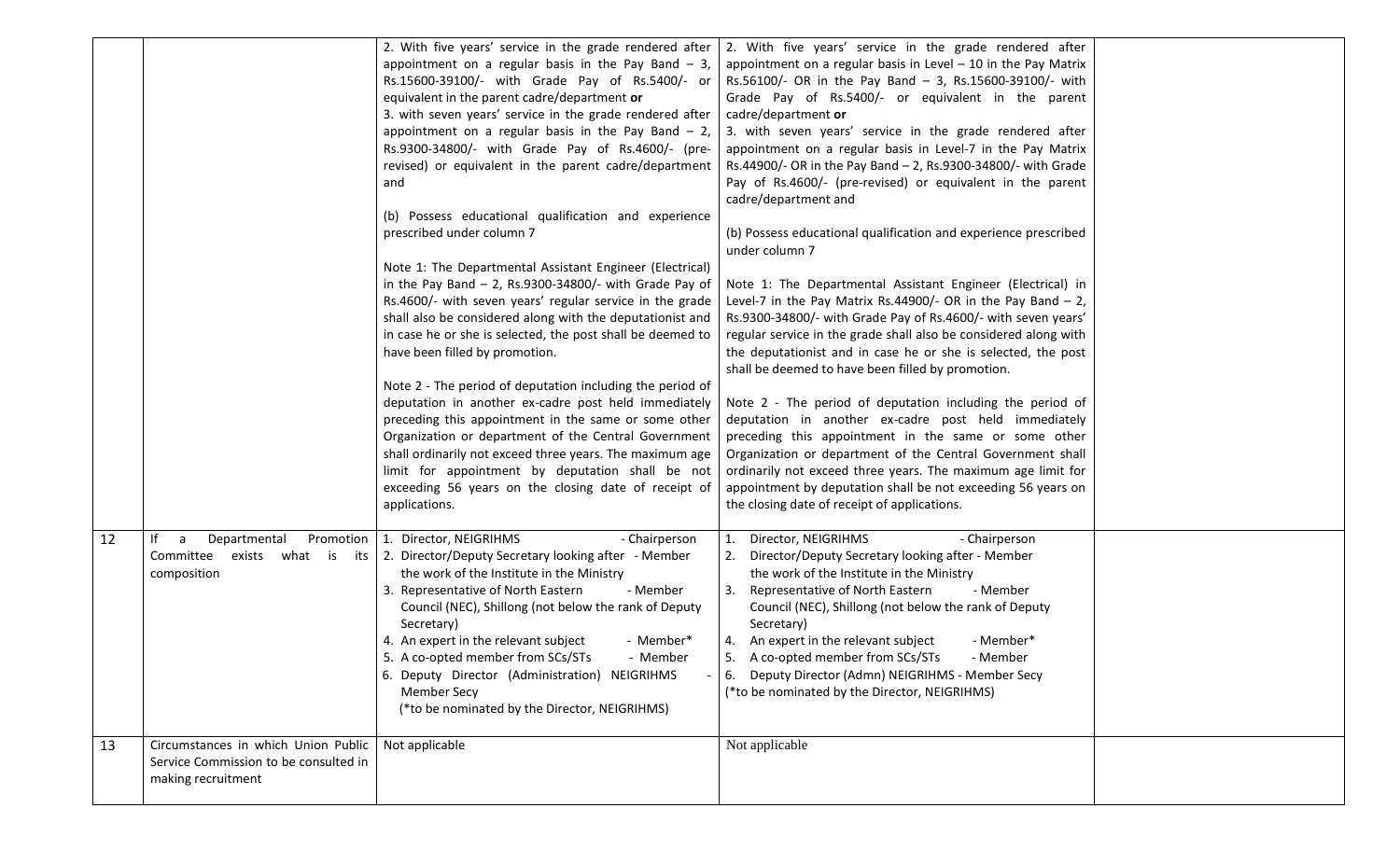| Sl.No          | <b>Description</b>                                                                                                                                                            | "As is" Recruitment Rules                                                                                                                                                                                                                                                                                                                                                                                                                                                                                                                                                                                                                                                                                                                                                                                                                                                                                                                                                                                                                                                                                                                                                                                                                                                                                                                          | "To be" Recruitment Rules as<br>per recommendation of the | Recommendation<br>of<br>the Committee |
|----------------|-------------------------------------------------------------------------------------------------------------------------------------------------------------------------------|----------------------------------------------------------------------------------------------------------------------------------------------------------------------------------------------------------------------------------------------------------------------------------------------------------------------------------------------------------------------------------------------------------------------------------------------------------------------------------------------------------------------------------------------------------------------------------------------------------------------------------------------------------------------------------------------------------------------------------------------------------------------------------------------------------------------------------------------------------------------------------------------------------------------------------------------------------------------------------------------------------------------------------------------------------------------------------------------------------------------------------------------------------------------------------------------------------------------------------------------------------------------------------------------------------------------------------------------------|-----------------------------------------------------------|---------------------------------------|
|                |                                                                                                                                                                               |                                                                                                                                                                                                                                                                                                                                                                                                                                                                                                                                                                                                                                                                                                                                                                                                                                                                                                                                                                                                                                                                                                                                                                                                                                                                                                                                                    | <b>Committee for review of RR</b>                         |                                       |
| $\mathbf{1}$   | Name of post                                                                                                                                                                  | <b>Chief Security Officer</b>                                                                                                                                                                                                                                                                                                                                                                                                                                                                                                                                                                                                                                                                                                                                                                                                                                                                                                                                                                                                                                                                                                                                                                                                                                                                                                                      |                                                           | No change.                            |
| $\overline{2}$ | Number of post                                                                                                                                                                | *1 (One) 2012 *Subject to variation dependent on workload                                                                                                                                                                                                                                                                                                                                                                                                                                                                                                                                                                                                                                                                                                                                                                                                                                                                                                                                                                                                                                                                                                                                                                                                                                                                                          |                                                           |                                       |
| $\mathbf{3}$   | Classification                                                                                                                                                                | Group 'A'                                                                                                                                                                                                                                                                                                                                                                                                                                                                                                                                                                                                                                                                                                                                                                                                                                                                                                                                                                                                                                                                                                                                                                                                                                                                                                                                          |                                                           |                                       |
| $\overline{4}$ | Pay Band & Grade Pay/Pay Scale or<br>Level in the Pay Matrix                                                                                                                  | Pay Band - 3 Rs.15600-39100/- with Grade Pay of Rs.6600/-                                                                                                                                                                                                                                                                                                                                                                                                                                                                                                                                                                                                                                                                                                                                                                                                                                                                                                                                                                                                                                                                                                                                                                                                                                                                                          |                                                           |                                       |
| $5\phantom{.}$ | Whether Selection post or non-<br>selection post.                                                                                                                             | Not applicable                                                                                                                                                                                                                                                                                                                                                                                                                                                                                                                                                                                                                                                                                                                                                                                                                                                                                                                                                                                                                                                                                                                                                                                                                                                                                                                                     |                                                           |                                       |
| 6              | Age limit for direct recruits                                                                                                                                                 | Not applicable                                                                                                                                                                                                                                                                                                                                                                                                                                                                                                                                                                                                                                                                                                                                                                                                                                                                                                                                                                                                                                                                                                                                                                                                                                                                                                                                     |                                                           |                                       |
| $\overline{7}$ | Educational and other qualifications<br>required for direct recruits                                                                                                          | Not applicable                                                                                                                                                                                                                                                                                                                                                                                                                                                                                                                                                                                                                                                                                                                                                                                                                                                                                                                                                                                                                                                                                                                                                                                                                                                                                                                                     |                                                           |                                       |
| 8              | Whether age and educational<br>qualifications prescribed for direct<br>recruits will apply in case of<br>promotees.                                                           | Not applicable                                                                                                                                                                                                                                                                                                                                                                                                                                                                                                                                                                                                                                                                                                                                                                                                                                                                                                                                                                                                                                                                                                                                                                                                                                                                                                                                     |                                                           |                                       |
| 9              | Period of probation, if any                                                                                                                                                   | Two years for promotees                                                                                                                                                                                                                                                                                                                                                                                                                                                                                                                                                                                                                                                                                                                                                                                                                                                                                                                                                                                                                                                                                                                                                                                                                                                                                                                            |                                                           |                                       |
| 10             | Method of recruitment whether by<br>direct recruitment or by promotion or<br>deputation/absorption<br>and<br>bv<br>percentage of vacancies to be filled by<br>various methods | By Composite Method (Deputation/Promotion)                                                                                                                                                                                                                                                                                                                                                                                                                                                                                                                                                                                                                                                                                                                                                                                                                                                                                                                                                                                                                                                                                                                                                                                                                                                                                                         |                                                           |                                       |
| 11             | case of recruitment by<br>$\ln$<br>promotion/deputation/absorption,<br>from<br>grades<br>which<br>promotion/deputation/absorption to<br>be made                               | <b>Deputation/Promotion</b><br>Officers of the Police Departments of the Central Government/State Governments/Union<br>Territories/Autonomous Organizations/Statutory bodies/ Public Sector Undertaking<br>holding analogous posts on a regular basis in the parent cadre/department; or<br>1.<br>2. with 7 (seven) years' service in the grade rendered after appointment on a regular basis in the<br>Pay Band - 2, Rs. 9300-34800/- with Grade Pay of Rs.4600/- or equivalent in the parent cadre<br>/department and having experience connected with security, handling agitation/strikes of<br>employees<br>Note 1: The Departmental Security Officer in Pay Band- 2, Rs. 9300-34800/- with Grade Pay of Rs.<br>4600/- with seven years' regular service in the Grade shall also be considered along with deputationist<br>and in case he or she is selected the post shall be deemed to have been filled by promotion<br>Note 2: The period of deputation including the period of deputation in another ex-cadre post held<br>immediately preceding this appointment in the same or some other Organization or department of<br>the Central Government shall ordinarily not exceed three years. The maximum age limit for<br>appointment by deputation shall be not exceeding 56 years as on the closing date of receipt of<br>applications. |                                                           |                                       |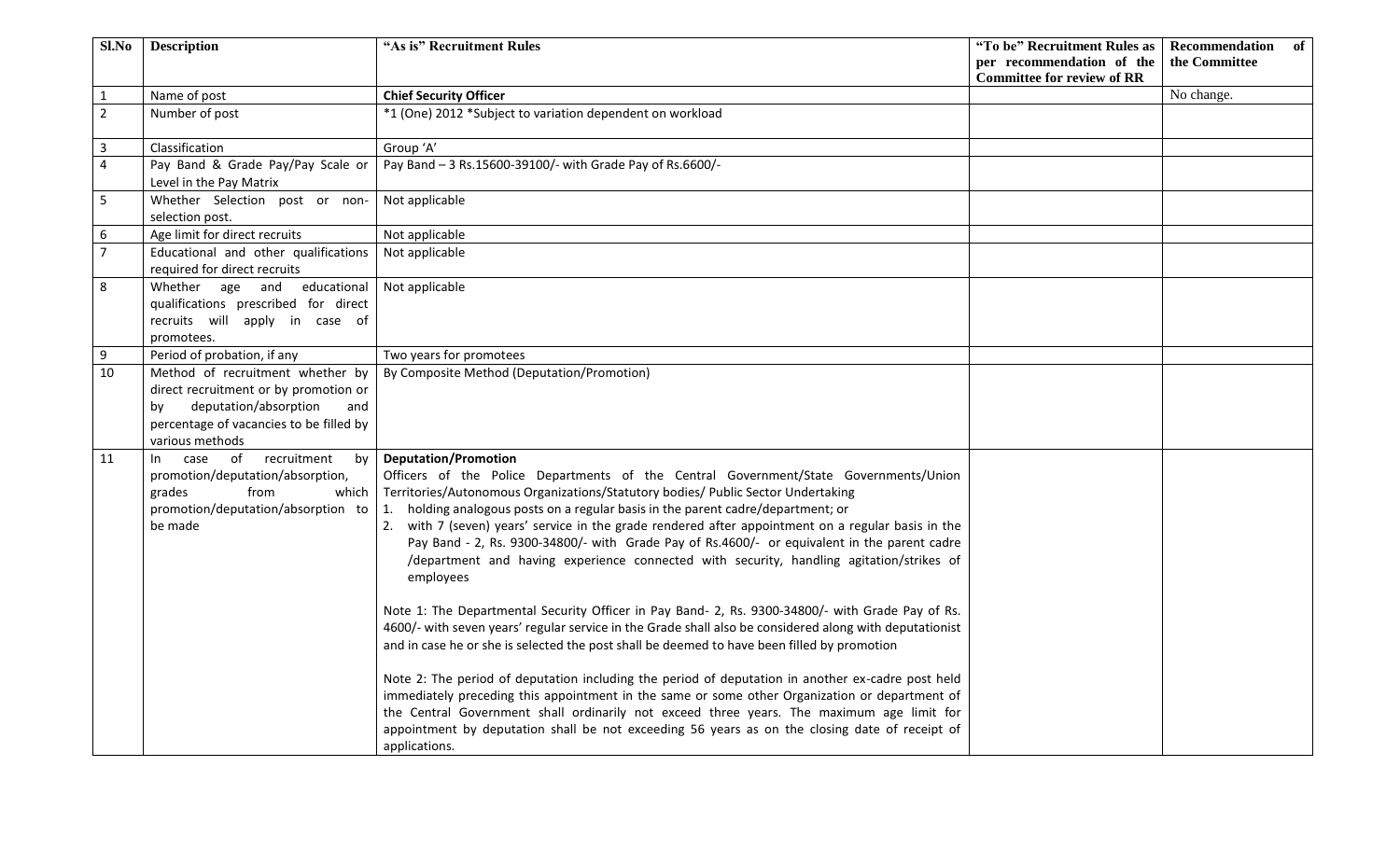| 12 | Promotion<br>Departmental<br>a                       | 1. Director, NEIGRIHMS<br>- Chairperson                    |
|----|------------------------------------------------------|------------------------------------------------------------|
|    | exists what is its<br>Committee                      | 2. Director/Deputy Secretary looking after - Member        |
|    | composition                                          | the work of the Institute in the Ministry                  |
|    |                                                      | 3. Representative of North Eastern Council - Member        |
|    |                                                      | (NEC), Shillong (not below the rank of Deputy Secretary)   |
|    |                                                      | 4. An expert in the relevant subject<br>- Member*          |
|    |                                                      | 5. A co-opted member from SCs/STs<br>- Member              |
|    |                                                      | 6. Deputy Director (Administration) NEIGRIHMS -Member Secy |
|    |                                                      | (*to be nominated by the Director, NEIGRIHMS)              |
| 13 | Circumstances in which Union Public   Not applicable |                                                            |
|    | Service Commission to be consulted in                |                                                            |
|    | making recruitment                                   |                                                            |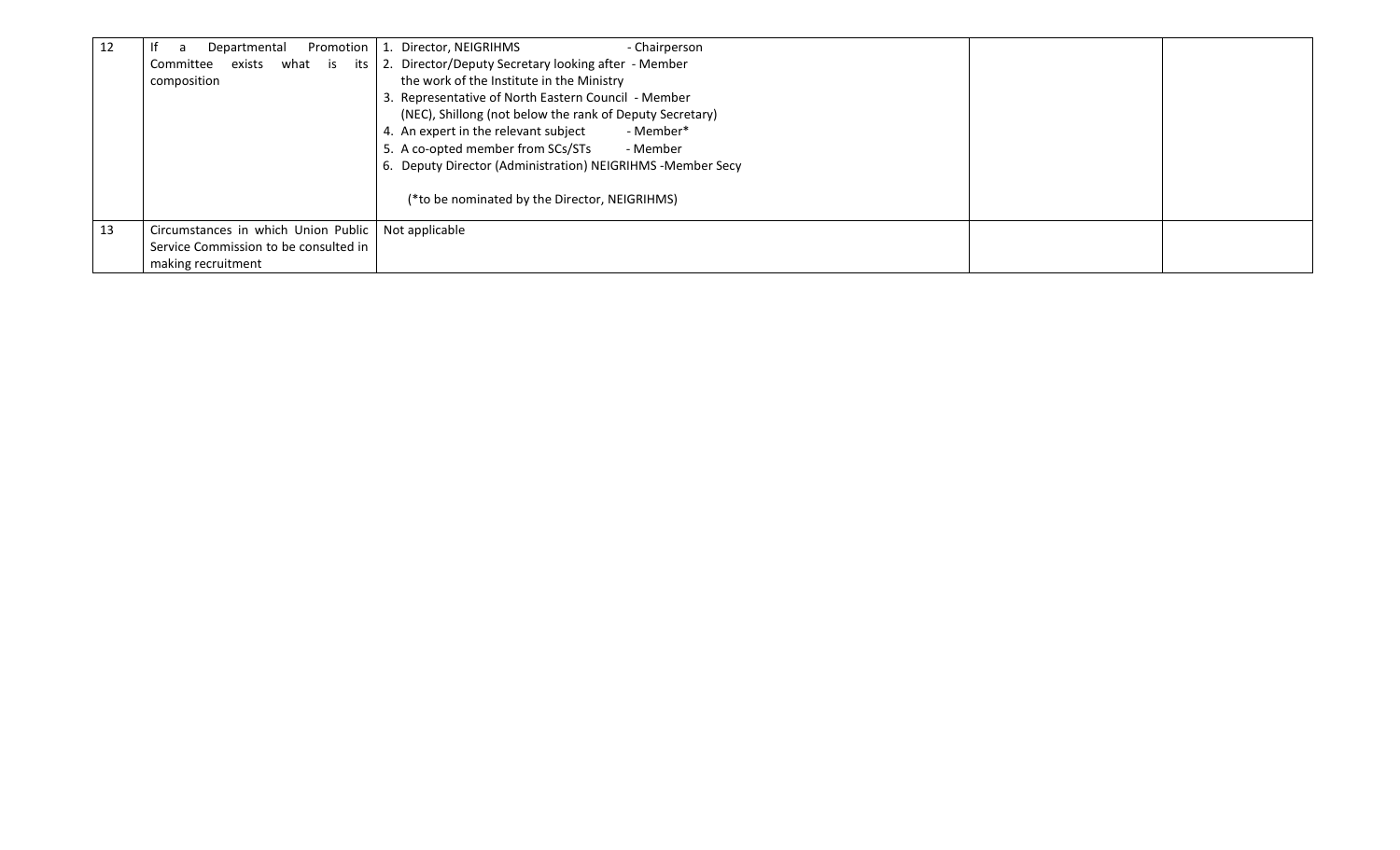| Sl.No          | <b>Description</b>                                | "As is" Recruitment Rules                                                        | "To be" Recruitment Rules as per    | <b>Recommendation of the</b> |
|----------------|---------------------------------------------------|----------------------------------------------------------------------------------|-------------------------------------|------------------------------|
|                |                                                   |                                                                                  | recommendation of the Committee for | Committee                    |
|                |                                                   |                                                                                  | review of RR                        |                              |
| $\mathbf{1}$   | Name of post                                      | <b>Chief Dietician &amp; Nutrition Officer</b>                                   |                                     | No change.                   |
| $\overline{2}$ | Number of post                                    | *1 (One) (2012) *Subject to variation dependent on workload                      |                                     |                              |
| 3              | Classification                                    | Group 'A'                                                                        |                                     |                              |
|                |                                                   |                                                                                  |                                     |                              |
| 4              | Pay Band & Grade Pay/Pay Scale or Level in        | Pay Band - 3 Rs.15600-39100/- with Grade Pay of Rs.6600/-                        |                                     |                              |
|                | the Pay Matrix                                    |                                                                                  |                                     |                              |
| 5              | Whether Selection post or non-selection post.     | Not applicable                                                                   |                                     |                              |
| 6              | Age limit for direct recruits                     | Not applicable                                                                   |                                     |                              |
| $\overline{7}$ | Educational and other qualifications required     | Not applicable                                                                   |                                     |                              |
|                | for direct recruits                               |                                                                                  |                                     |                              |
| 8              | Whether age and educational qualifications        | Not applicable                                                                   |                                     |                              |
|                | prescribed for direct recruits will apply in case |                                                                                  |                                     |                              |
|                | of promotees.                                     |                                                                                  |                                     |                              |
| 9              | Period of probation, if any                       | Not applicable                                                                   |                                     |                              |
| 10             | Method of recruitment whether by direct           | By Composite Method (Deputation/Promotion)                                       |                                     |                              |
|                | recruitment or by promotion or by                 |                                                                                  |                                     |                              |
|                | deputation/absorption and percentage of           |                                                                                  |                                     |                              |
|                | vacancies to be filled by various methods         |                                                                                  |                                     |                              |
| 11             | of<br>recruitment<br>case<br>$\ln$<br>by          | <b>Deputation/Promotion</b>                                                      |                                     |                              |
|                | promotion/deputation/absorption,<br>grades        | Officers of the Central Government/State Governments/Union Territories/          |                                     |                              |
|                | which<br>from                                     | Autonomous Organizations/ Statutory bodies/Public Sector Undertaking             |                                     |                              |
|                | promotion/deputation/absorption<br>to be          | 1. Holding analogous post on a regular basis in the parent cadre /               |                                     |                              |
|                | made                                              | department; or                                                                   |                                     |                              |
|                |                                                   | 2. With five years' service in the grade rendered after appointment on a         |                                     |                              |
|                |                                                   | regular basis in the Pay Band- 3, Rs. 152600-39100/- with Grade Pay of           |                                     |                              |
|                |                                                   | Rs. 5400/- or equivalent in the parent cadre/department and                      |                                     |                              |
|                |                                                   | possessing the following educational qualification                               |                                     |                              |
|                |                                                   |                                                                                  |                                     |                              |
|                |                                                   | <b>Essential: M.Sc in Food and Nutrition</b>                                     |                                     |                              |
|                |                                                   | Desirable: Ph.D in Human Nutrition or Therapeutic Dietetics                      |                                     |                              |
|                |                                                   |                                                                                  |                                     |                              |
|                |                                                   | Note 1: The Departmental Deputy Chief Dietician in Pay Band- 3, Rs. 15600-       |                                     |                              |
|                |                                                   | 39100/- with Grade Pay of Rs. 5400/- with five years' regular service in the     |                                     |                              |
|                |                                                   | Grade shall also be considered along with deputationist and in case he or she is |                                     |                              |
|                |                                                   | selected the post shall be deemed to have been filled by promotion.              |                                     |                              |
|                |                                                   |                                                                                  |                                     |                              |
|                |                                                   | Note 2: The period of deputation including the period of deputation in another   |                                     |                              |
|                |                                                   | ex-cadre post held immediately preceding this appointment in the same or         |                                     |                              |
|                |                                                   | some other Organization or department of the Central Government shall            |                                     |                              |
|                |                                                   | ordinarily not exceed three years. The maximum age limit for appointment by      |                                     |                              |
|                |                                                   | deputation shall be not exceeding 56 years as on the closing date of receipt of  |                                     |                              |
|                |                                                   | applications.                                                                    |                                     |                              |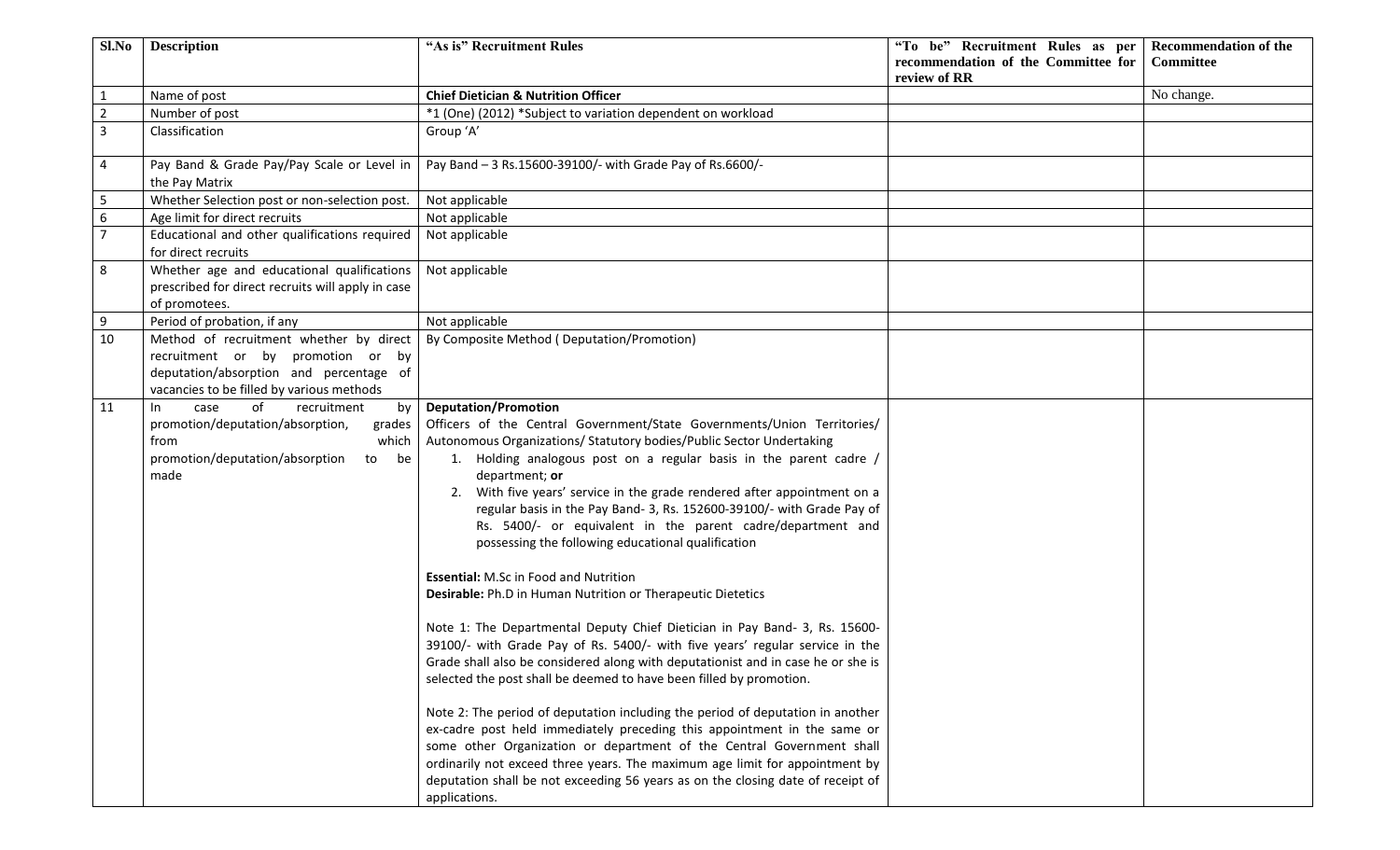| 12 | If a Departmental Promotion Committee<br>exists what is its composition | - Chairperson<br>1. Director, NEIGRIHMS<br>2. Director/Deputy Secretary looking after - Member<br>the work of the Institute in the Ministry<br>3. Representative of North Eastern<br>- Member<br>Council (NEC), Shillong (not below the rank of Deputy Secretary)<br>4. An expert in the relevant subject<br>- Member*<br>5. A co-opted member from SCs/STs<br>- Member<br>6. Deputy Director (Admn) NEIGRIHMS - Member Secy<br>(*to be nominated by the Director, NEIGRIHMS) |  |
|----|-------------------------------------------------------------------------|-------------------------------------------------------------------------------------------------------------------------------------------------------------------------------------------------------------------------------------------------------------------------------------------------------------------------------------------------------------------------------------------------------------------------------------------------------------------------------|--|
|    |                                                                         |                                                                                                                                                                                                                                                                                                                                                                                                                                                                               |  |
| 13 | Circumstances in which Union Public Service                             | Not applicable                                                                                                                                                                                                                                                                                                                                                                                                                                                                |  |
|    | Commission to be consulted in making<br>recruitment                     |                                                                                                                                                                                                                                                                                                                                                                                                                                                                               |  |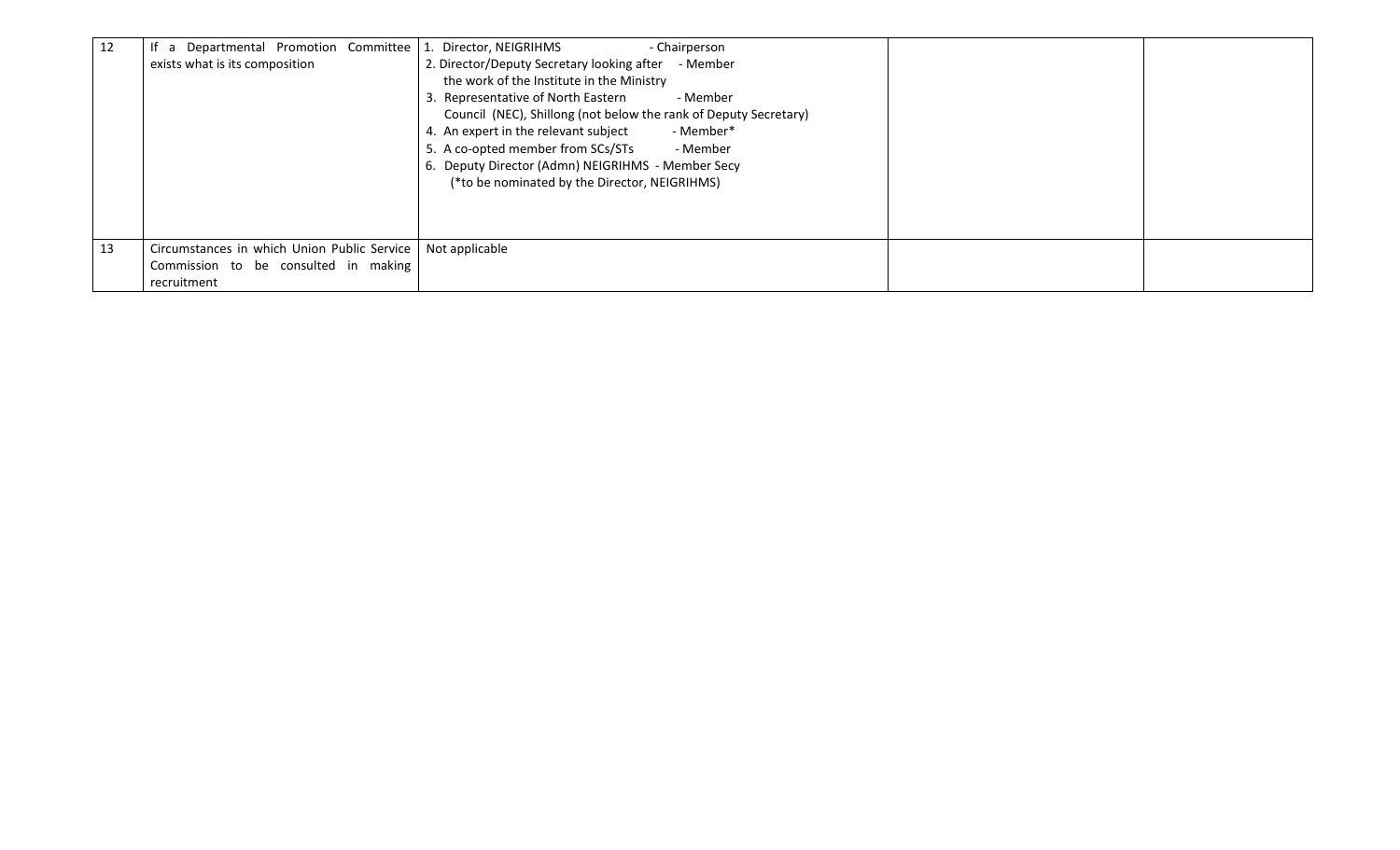| Sl.No          | <b>Description</b>                   | "As is" Recruitment Rules                                    | "To be" Recruitment Rules as per recommendation of the             | <b>Recommendation of the</b> |
|----------------|--------------------------------------|--------------------------------------------------------------|--------------------------------------------------------------------|------------------------------|
|                |                                      |                                                              | <b>Committee for review of RR</b>                                  | <b>Committee</b>             |
| $\mathbf{1}$   | Name of post                         | <b>Chief Fire Guard</b>                                      | <b>Chief Fire Guard</b>                                            | NEIGRIHMS may amend the      |
|                |                                      |                                                              |                                                                    | method of recruitment as     |
|                |                                      |                                                              |                                                                    | by promotion failing which   |
|                |                                      |                                                              |                                                                    | by deputation failing which  |
|                |                                      |                                                              |                                                                    | by direct recruitment        |
|                |                                      |                                                              |                                                                    |                              |
|                |                                      |                                                              |                                                                    | same has<br>been<br>The      |
|                |                                      |                                                              |                                                                    | incorporated in the "To      |
|                |                                      |                                                              |                                                                    | be" Recruitment Rules        |
| $\overline{2}$ | Number of post                       | 1 (one) * (2012)* Subject to variation dependent on workload | $01*$                                                              |                              |
| 3              | Classification                       | Group 'B'                                                    | General Central Service, Group 'B'                                 |                              |
|                |                                      |                                                              |                                                                    |                              |
| 4              | Pay Band & Grade Pay/Pay Scale or    | Pay Band - 2 Rs.9300-34800/- with Grade Pay of Rs.4200/-     | Level -6 in the Pay Matrix Rs.35400/- OR                           |                              |
|                | Level in the Pay Matrix              |                                                              | Pay Band - 2 Rs.9300-34800/- with Grade Pay of Rs.4200/- (Pre-     |                              |
|                |                                      |                                                              | revised)                                                           |                              |
| 5              | Whether Selection post or non-       | Non-Selection                                                | Selection in case of promotion                                     |                              |
|                | selection post.                      |                                                              | Not applicable in case of deputation/direct recruitment            |                              |
| 6              | Age limit for direct recruits        | Not applicable                                               | Not exceeding 35 years (relaxable for Govt. servants upto 5 years) |                              |
|                |                                      |                                                              | in accordance with the instructions or orders issued by the        |                              |
|                |                                      |                                                              | Central.Govt. from time to time)                                   |                              |
| $\overline{7}$ | Educational and other qualifications | Not applicable                                               | <b>Essential:</b>                                                  |                              |
|                | required for direct recruits         |                                                              | 1. Degree from National Fire Service College                       |                              |
|                |                                      |                                                              | <b>OR</b>                                                          |                              |
|                |                                      |                                                              | Graduate with Certificate of Station Officer Course of the         |                              |
|                |                                      |                                                              | National Fire College or from CISF Fire Training Centre and        |                              |
|                |                                      |                                                              | 2. Possess vehicle driving license                                 |                              |
|                |                                      |                                                              | 3. Experience for at least 5 years in deepening security           |                              |
|                |                                      |                                                              | preferably in a hospital/medical Institution of repute             |                              |
|                |                                      |                                                              |                                                                    |                              |
|                |                                      |                                                              | 4. Physical Standards:                                             |                              |
|                |                                      |                                                              | (A) For Male minimum                                               |                              |
|                |                                      |                                                              | Height: 165 cms. (Relaxable by 5cms in the case of Garhwalls,      |                              |
|                |                                      |                                                              | Assamese Gorkha and member of the Scheduled tribes).               |                              |
|                |                                      |                                                              | Chest: 81 cms. Unexpanded and 86 cms. Expanded (Fully              |                              |
|                |                                      |                                                              | expanded with minimum of 5 cms. Expansion)                         |                              |
|                |                                      |                                                              | Weight: Min. 50 kgs                                                |                              |
|                |                                      |                                                              |                                                                    |                              |
|                |                                      |                                                              | (B) For Female Minimum:                                            |                              |
|                |                                      |                                                              | Height: 157 cms. (Relaxable by 2.5 cms in the case of              |                              |
|                |                                      |                                                              | Garhwalls, Assamese Gorkha and member of the Scheduled             |                              |
|                |                                      |                                                              | tribes).                                                           |                              |
|                |                                      |                                                              | <b>Chest:</b> There shall be no minimum requirement of chest       |                              |
|                |                                      |                                                              |                                                                    |                              |
|                |                                      |                                                              | Weight: 46 kgs                                                     |                              |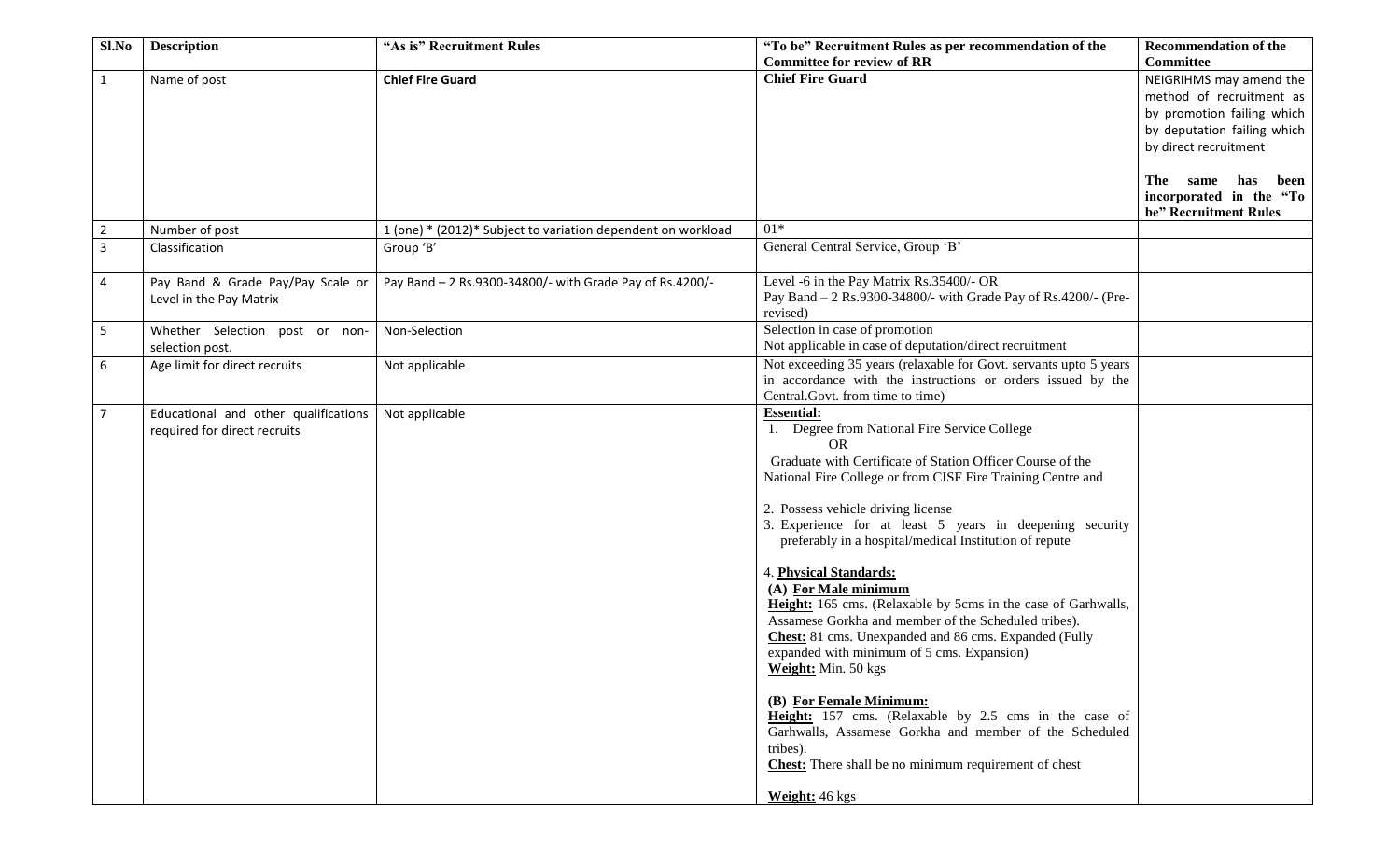|    |                                                                                                                                                                               |                                                                                                                                       | (Candidates claiming relaxation in height and chest will have to<br>produce the certificate to this effect from the competent authority<br>viz, Deputy Commissioner/Distt.Magistrates/Tehsildars of their<br>places of residence).<br><b>Medical Standard</b><br>a) Visual: Better eye $-6/6$ (Eligible vision $-6/6$ only)<br>Worse eye $-6/12$<br>Colour vision: - No colour blindness.<br>b)<br>The candidate must not have knock-nee, flat feet, squint<br>C)<br>eyes and stammering. They must be in good mental and<br>bodily health and free from any physical defect.                                                                                                                                                                                                                                                                                                                                                                                                                                                                                |  |
|----|-------------------------------------------------------------------------------------------------------------------------------------------------------------------------------|---------------------------------------------------------------------------------------------------------------------------------------|--------------------------------------------------------------------------------------------------------------------------------------------------------------------------------------------------------------------------------------------------------------------------------------------------------------------------------------------------------------------------------------------------------------------------------------------------------------------------------------------------------------------------------------------------------------------------------------------------------------------------------------------------------------------------------------------------------------------------------------------------------------------------------------------------------------------------------------------------------------------------------------------------------------------------------------------------------------------------------------------------------------------------------------------------------------|--|
| 8  | Whether<br>and<br>educational<br>age                                                                                                                                          | Age: No                                                                                                                               | Not applicable                                                                                                                                                                                                                                                                                                                                                                                                                                                                                                                                                                                                                                                                                                                                                                                                                                                                                                                                                                                                                                               |  |
|    | qualifications prescribed for direct                                                                                                                                          | <b>Educational Qualifications:</b>                                                                                                    |                                                                                                                                                                                                                                                                                                                                                                                                                                                                                                                                                                                                                                                                                                                                                                                                                                                                                                                                                                                                                                                              |  |
|    | recruits will apply in case of                                                                                                                                                | 1. Certificate of station Officer Course of the National Fire                                                                         |                                                                                                                                                                                                                                                                                                                                                                                                                                                                                                                                                                                                                                                                                                                                                                                                                                                                                                                                                                                                                                                              |  |
|    | promotees.                                                                                                                                                                    | College or from CISF Fire Training Centre and                                                                                         |                                                                                                                                                                                                                                                                                                                                                                                                                                                                                                                                                                                                                                                                                                                                                                                                                                                                                                                                                                                                                                                              |  |
|    |                                                                                                                                                                               | 2. Possess valid heavy vehicle driving license                                                                                        | Two years for promotees and direct recruits                                                                                                                                                                                                                                                                                                                                                                                                                                                                                                                                                                                                                                                                                                                                                                                                                                                                                                                                                                                                                  |  |
| 9  | Period of probation, if any                                                                                                                                                   | Two years for promotees                                                                                                               |                                                                                                                                                                                                                                                                                                                                                                                                                                                                                                                                                                                                                                                                                                                                                                                                                                                                                                                                                                                                                                                              |  |
| 10 | Method of recruitment whether by<br>direct recruitment or by promotion or<br>deputation/absorption<br>by<br>and<br>percentage of vacancies to be filled by<br>various methods | By promotion.                                                                                                                         | By promotion failing which by deputation failing which by direct<br>recruitment                                                                                                                                                                                                                                                                                                                                                                                                                                                                                                                                                                                                                                                                                                                                                                                                                                                                                                                                                                              |  |
| 11 | of recruitment<br>case<br>by<br>$\ln$<br>promotion/deputation/absorption,<br>from<br>which<br>grades<br>promotion/deputation/absorption to<br>be made                         | Promotion: Fire Guard in Pay Band-1 Rs. 5200-20200/- with<br>Grade pay of Rs. 2400/- with ten years' regular service in the<br>Grade. | <b>Promotion:</b> Fire Guard of the Institute in Level $-4$ in the Pay<br>Matrix Rs.25500/- OR in the Pay Band-1, Rs.5200-20200/- with<br>Grade Pay of Rs.2400/- (pre-revised) with 10 (ten) years regular<br>service in the grade and possessing the following qualifications.<br>Certificate of Station Officer Course of the National Fire<br>College or from CISF Fire Training Centre and<br>Possess vehicle driving license<br>Officials<br>working<br>Central/State<br>under<br>Deputation:<br>Govt.Autonomous/Statutory bodies and PSU in an analogous<br>post or with 10 (ten) years regular service in Level $-4$ in the Pay<br>Matrix Rs.25500/- OR in the Pay Band-1, Rs.5200-20200/- with<br>Grade Pay of Rs.2400/- (pre-revised) or equivalent and<br>possessing educational and other qualifications as at column 7<br>above.<br>The Period of deputation shall ordinarily not exceed 3 years. The<br>maximum age limit for appointment on deputation shall not be<br>exceeding 56 years as on the closing date of receipt of<br>application. |  |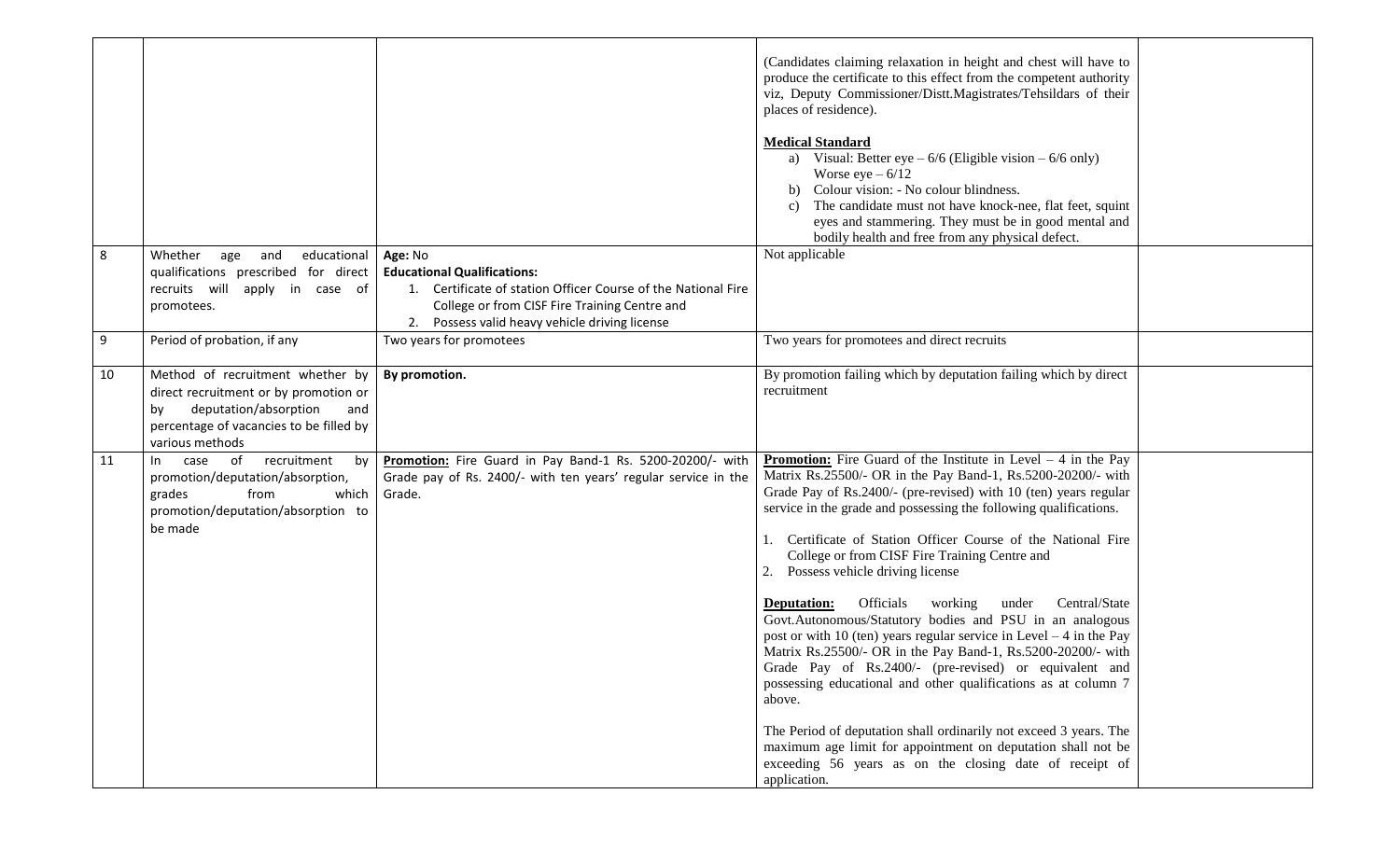| 12 | Promotion  <br>Departmental                                                                                         | - Chairperson<br>1. Director, NEIGRIHMS                                                                                                                                                                                                                                                                                                                                                      | 1. Director, NEIGRIHMS<br>Chairperson                                                                                                                                                                                                                                                                                                                                                                                 |
|----|---------------------------------------------------------------------------------------------------------------------|----------------------------------------------------------------------------------------------------------------------------------------------------------------------------------------------------------------------------------------------------------------------------------------------------------------------------------------------------------------------------------------------|-----------------------------------------------------------------------------------------------------------------------------------------------------------------------------------------------------------------------------------------------------------------------------------------------------------------------------------------------------------------------------------------------------------------------|
|    | exists<br>what is<br>Committee<br>its I<br>composition                                                              | 2. Under Secretary (NE)/Section Officer (NE)<br>- Member<br>3. Representative of North Eastern<br>- Member<br>Council, Shillong (not below the rank of Under Secretary)<br>4. An expert in the relevant subject<br>- Member*<br>5. A co-opted member from SCs/STs<br>- Member<br>6. Deputy Director (Administration) NEIGRIHMS -Member Secy<br>(*to be nominated by the Director, NEIGRIHMS) | 2. Under Secretary (NE)/Section Officer (NE) -<br>Member<br>3. Representative of North Eastern Council<br>Member<br>(NEC), Shillong (Not below the rank of Under Secretary)<br>4. An expert in the relevant subject<br>Member*<br>5. A co-opted member from SCs/STs<br>Member<br>$\overline{\phantom{0}}$<br>6. Deputy Director (Admn), NEIGRIHMS - Member Secretary<br>(*to be nominated by the Director, NEIGRIHMS) |
| 13 | Circumstances in which Union Public   Not applicable<br>Service Commission to be consulted in<br>making recruitment |                                                                                                                                                                                                                                                                                                                                                                                              | Not Applicable                                                                                                                                                                                                                                                                                                                                                                                                        |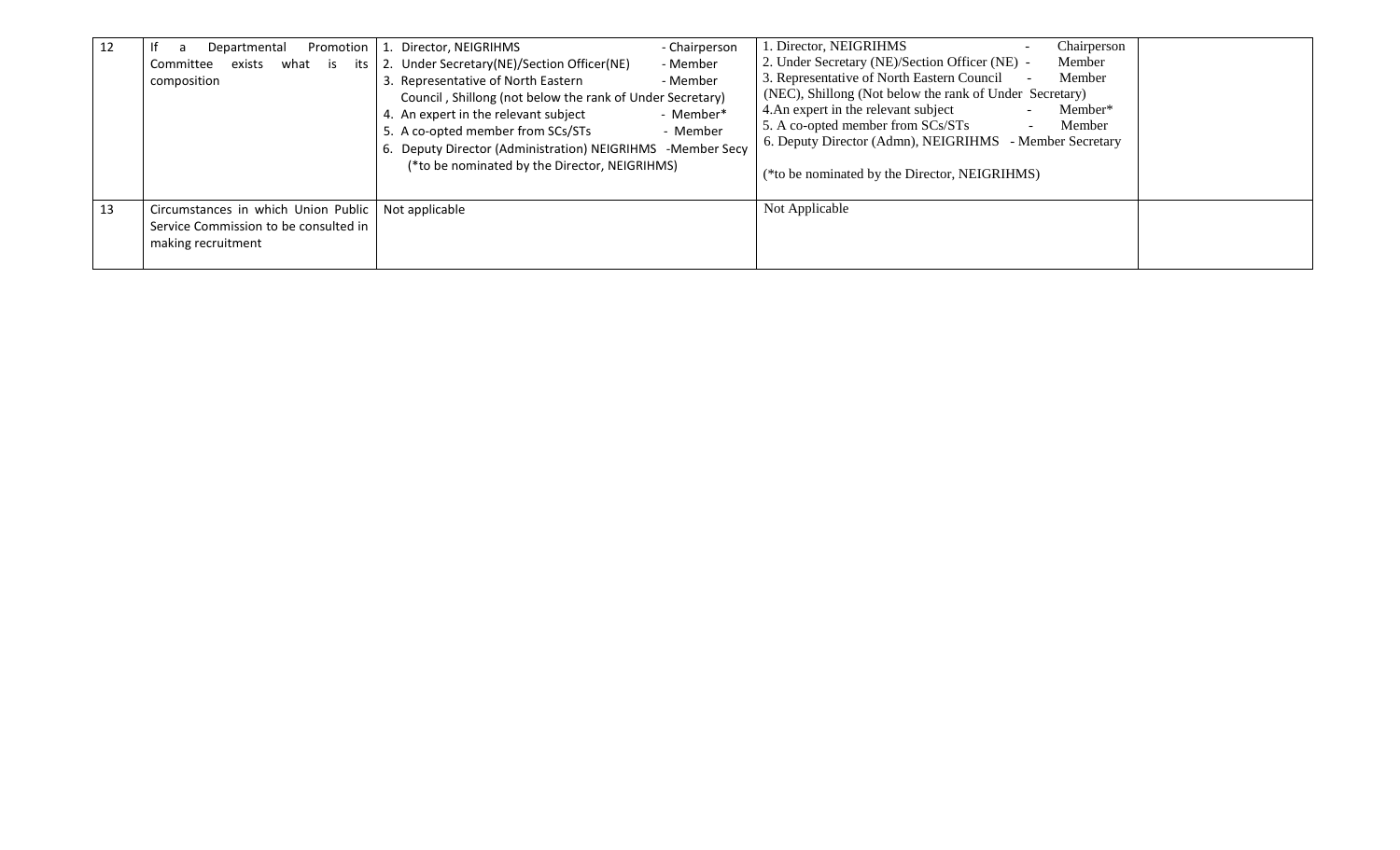| Sl.No          | <b>Description</b>                                                                                                                                                            | "As is" Recruitment Rules                                                                                                                                                                                                                                                                                                                                                                                                                                                                                                                                                                                                                                                                                                                                                                                                                                                                                                                           | "To be" Recruitment Rules as per recommendation of the | <b>Recommendation of the</b> |
|----------------|-------------------------------------------------------------------------------------------------------------------------------------------------------------------------------|-----------------------------------------------------------------------------------------------------------------------------------------------------------------------------------------------------------------------------------------------------------------------------------------------------------------------------------------------------------------------------------------------------------------------------------------------------------------------------------------------------------------------------------------------------------------------------------------------------------------------------------------------------------------------------------------------------------------------------------------------------------------------------------------------------------------------------------------------------------------------------------------------------------------------------------------------------|--------------------------------------------------------|------------------------------|
|                |                                                                                                                                                                               |                                                                                                                                                                                                                                                                                                                                                                                                                                                                                                                                                                                                                                                                                                                                                                                                                                                                                                                                                     | <b>Committee for review of RR</b>                      | <b>Committee</b>             |
| $\mathbf{1}$   | Name of post                                                                                                                                                                  | <b>Senior Accounts Officer</b>                                                                                                                                                                                                                                                                                                                                                                                                                                                                                                                                                                                                                                                                                                                                                                                                                                                                                                                      |                                                        | No change.                   |
| $\overline{2}$ | Number of post                                                                                                                                                                | 01* (2012) *Subject to variation dependent on workload                                                                                                                                                                                                                                                                                                                                                                                                                                                                                                                                                                                                                                                                                                                                                                                                                                                                                              |                                                        |                              |
| $\mathbf{3}$   | Classification                                                                                                                                                                | Group 'A'                                                                                                                                                                                                                                                                                                                                                                                                                                                                                                                                                                                                                                                                                                                                                                                                                                                                                                                                           |                                                        |                              |
| $\overline{4}$ | Pay Band & Grade Pay/Pay Scale or<br>Level in the Pay Matrix                                                                                                                  | Pay Band - 3 Rs.15600-39100/- with Grade Pay of Rs.6600/-                                                                                                                                                                                                                                                                                                                                                                                                                                                                                                                                                                                                                                                                                                                                                                                                                                                                                           |                                                        |                              |
| 5              | Whether Selection post or non-<br>selection post.                                                                                                                             | Not applicable                                                                                                                                                                                                                                                                                                                                                                                                                                                                                                                                                                                                                                                                                                                                                                                                                                                                                                                                      |                                                        |                              |
| 6              | Age limit for direct recruits                                                                                                                                                 | Not applicable                                                                                                                                                                                                                                                                                                                                                                                                                                                                                                                                                                                                                                                                                                                                                                                                                                                                                                                                      |                                                        |                              |
| $\overline{7}$ | Educational and other qualifications<br>required for direct recruits                                                                                                          | Not applicable                                                                                                                                                                                                                                                                                                                                                                                                                                                                                                                                                                                                                                                                                                                                                                                                                                                                                                                                      |                                                        |                              |
| 8              | Whether age and educational<br>qualifications prescribed for direct<br>recruits will apply in case of<br>promotees.                                                           | Not applicable                                                                                                                                                                                                                                                                                                                                                                                                                                                                                                                                                                                                                                                                                                                                                                                                                                                                                                                                      |                                                        |                              |
| 9              | Period of probation, if any                                                                                                                                                   | Not applicable                                                                                                                                                                                                                                                                                                                                                                                                                                                                                                                                                                                                                                                                                                                                                                                                                                                                                                                                      |                                                        |                              |
| 10             | Method of recruitment whether by<br>direct recruitment or by promotion or<br>deputation/absorption<br>and<br>bv<br>percentage of vacancies to be filled by<br>various methods | By Composite Method (Deputation/Promotion)                                                                                                                                                                                                                                                                                                                                                                                                                                                                                                                                                                                                                                                                                                                                                                                                                                                                                                          |                                                        |                              |
| 11             | recruitment<br>case of<br>by<br>In<br>promotion/deputation/absorption,<br>from<br>grades<br>which<br>promotion/deputation/absorption to<br>be made                            | <b>Deputation/Promotion</b><br>Officers of the Central Government/State Governments/Union<br>Territories/Autonomous Organizations/Statutory bodies/Public<br>Sector Undertaking<br>(a)<br>1. holding analogous post on a regular basis in the parent<br>cadre/department; or<br>2. with five years' service in the grade rendered after<br>appointment on a regular basis in the Pay Band- 3, Rs. 15600-<br>39100/- with Grade Pay of Rs. 5400/- (pre-revised) or equivalent<br>in the parent cadre/department; or<br>3. with seven years' service in the grade rendered after<br>appointment on a regular basis in the Pay Band $-$ 2, Rs. 9300-<br>34800/- with Grade Pay of Rs. 4600/- (pre-revised) or equivalent<br>in the parent cadre/department and<br>(b) Should have passed Subordinate Accounts Service<br>examination with five years' experience in supervisory capacity<br>in the field of Management Accountancy including Financial |                                                        |                              |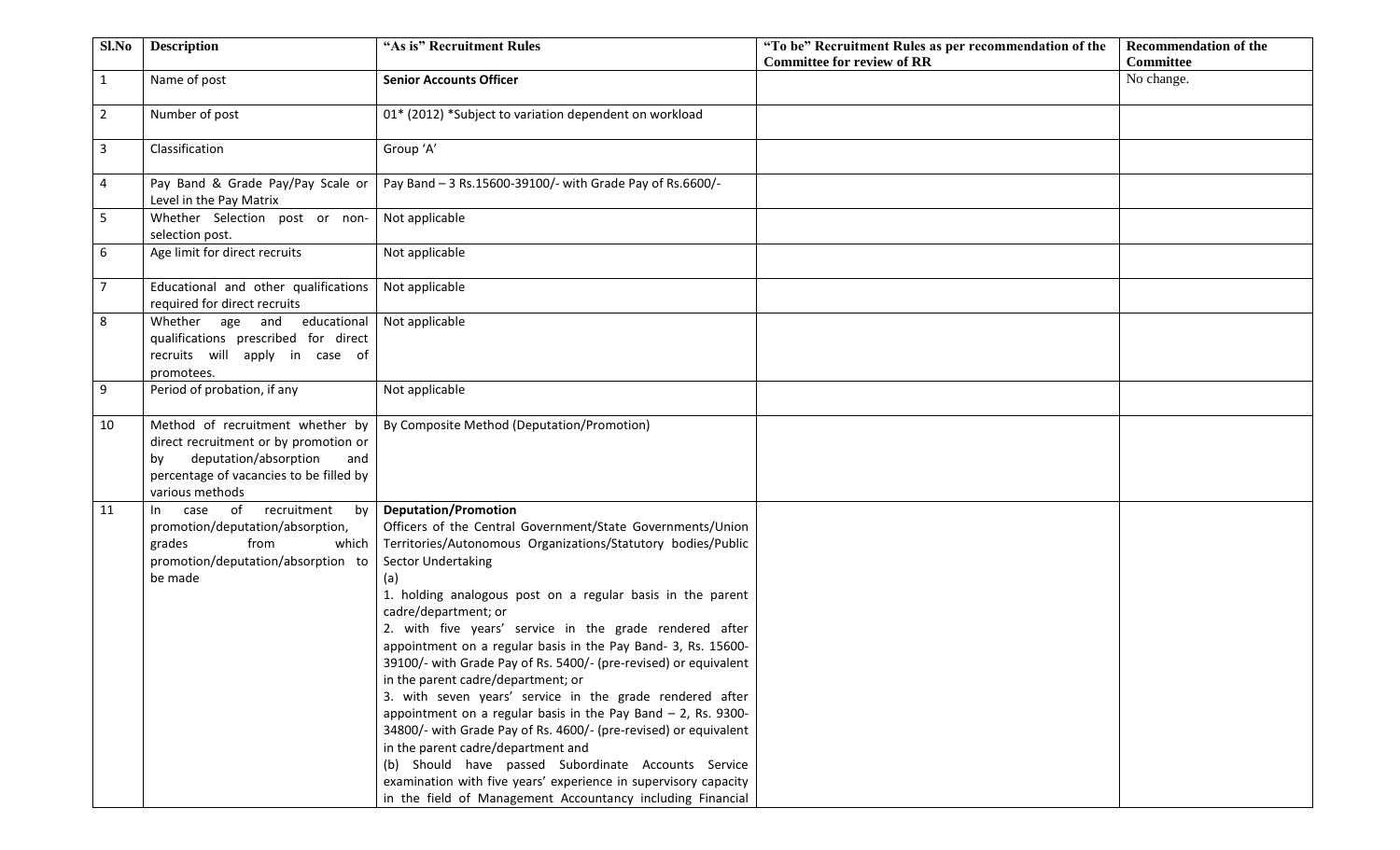|    |                                                                                                    | Management, Budgetary Control of project Financial Accounts<br>and Balance Sheet.<br>Note 1: The Departmental Accounts officer in Pay Band-3, Rs.<br>15600-39100/- with Grade Pay of Rs. 5400/- with five years'<br>regular service in the Grade shall also be considered along with<br>deputationist and in case he or she is selected the post shall be<br>deemed to have been filled by promotion.<br>Note 2: The period of deputation including the period of<br>deputation in another ex-cadre post held immediately preceding<br>this appointment in the same or some other Organization or<br>department of the Central Government shall ordinarily not<br>exceed three years. The maximum age limit for appointment by<br>deputation shall be not exceeding 56 years as on the closing<br>date of receipt of applications. |  |
|----|----------------------------------------------------------------------------------------------------|------------------------------------------------------------------------------------------------------------------------------------------------------------------------------------------------------------------------------------------------------------------------------------------------------------------------------------------------------------------------------------------------------------------------------------------------------------------------------------------------------------------------------------------------------------------------------------------------------------------------------------------------------------------------------------------------------------------------------------------------------------------------------------------------------------------------------------|--|
| 12 | Departmental<br><b>Promotion</b><br>a<br>Committee<br>exists what is<br>composition                | 1. Director, NEIGRIHMS<br>- Chairperson<br>its   2. Director/Deputy Secretary looking after<br>- Member<br>the work of the Institute in the Ministry<br>3. Representative of North Eastern Council (NEC), - Member<br>Shillong (not below the rank of Deputy Secretary)<br>4. An expert in the relevant subject<br>- Member*<br>5. A co-opted member from SCs/STs<br>- Member<br>6. Deputy Director (Administration) NEIGRIHMS - Member Secy<br>(*to be nominated by the Director, NEIGRIHMS)                                                                                                                                                                                                                                                                                                                                      |  |
| 13 | Circumstances in which Union Public<br>Service Commission to be consulted in<br>making recruitment | Not applicable                                                                                                                                                                                                                                                                                                                                                                                                                                                                                                                                                                                                                                                                                                                                                                                                                     |  |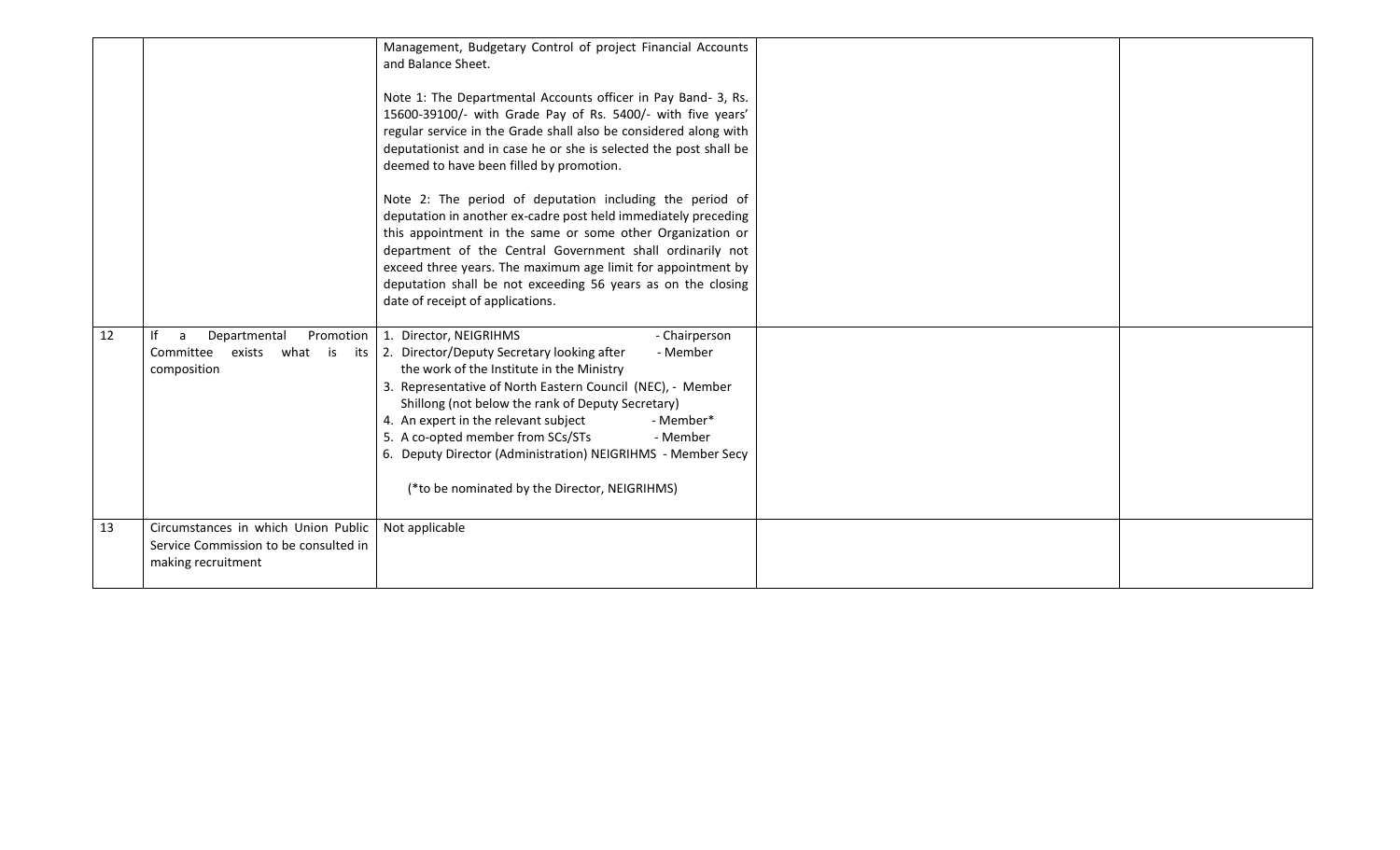| Sl.No          | <b>Description</b>                      | "As is" Recruitment Rules                                        | "To be" Recruitment Rules as per recommendation of the             | of<br><b>Recommendation</b><br>the |
|----------------|-----------------------------------------|------------------------------------------------------------------|--------------------------------------------------------------------|------------------------------------|
|                |                                         |                                                                  | <b>Committee for review of RR</b>                                  | <b>Committee</b>                   |
| $\mathbf{1}$   | Name of post                            | <b>Administrative Officer</b>                                    | <b>Administrative Officer</b>                                      | NEIGRIHMS may delete the last      |
|                |                                         |                                                                  |                                                                    | part in the column 11 of the       |
|                |                                         |                                                                  |                                                                    | approved RR i.e or 8 (eight) years |
|                |                                         |                                                                  |                                                                    | regular service in the Grade Pay   |
|                |                                         |                                                                  |                                                                    | of Rs.4200/-                       |
|                |                                         |                                                                  |                                                                    |                                    |
|                |                                         |                                                                  |                                                                    | The<br>has<br>same<br>been         |
|                |                                         |                                                                  |                                                                    | incorporated in the "To be"        |
|                |                                         |                                                                  |                                                                    | <b>Recruitment Rules</b>           |
|                |                                         |                                                                  |                                                                    |                                    |
| $\overline{2}$ | Number of post                          | *1(One) (2007) *Subject to variation dependent on workload       | *1(One) (2018)* Subject to variation dependent on workload         |                                    |
|                |                                         |                                                                  |                                                                    |                                    |
| $\overline{3}$ | Classification                          | Group 'A'                                                        | General Central Service Group 'A'                                  |                                    |
|                |                                         |                                                                  |                                                                    |                                    |
| $\overline{4}$ | Pay Band & Grade Pay/Pay Scale or       | Pay Band - 3 Rs.15600-39100/- with Grade Pay of Rs.5400/-        | Level - 10 in the Pay Matrix Rs. 56100/- OR                        |                                    |
|                | Level in the Pay Matrix                 |                                                                  | Pay Band - 3 Rs.15600 - 39100/- Grade Pay Rs.5400/- (pre-revised)  |                                    |
|                |                                         |                                                                  |                                                                    |                                    |
| 5              | Whether Selection post or non-          | <b>Selection</b>                                                 | Selection in case of promotion                                     |                                    |
|                | selection post.                         |                                                                  | Not applicable in case of deputation/direct recruitment            |                                    |
|                |                                         |                                                                  |                                                                    |                                    |
| 6              | Age limit for direct recruits           | Upto 45 years (relaxable for 5 years for Government servants)    | Upto 45 years (relaxable for 5 years for Government servants)      |                                    |
|                |                                         |                                                                  |                                                                    |                                    |
| $\overline{7}$ | Educational and other qualifications    | A)                                                               | A)                                                                 |                                    |
|                | required for direct recruits            | 1. Graduate in Arts/Sc/Commerce from a recognized University     | 1. Graduate in Arts/Sc/Commerce from a recognized University       |                                    |
|                |                                         | 2. With three years regular service in the Pay Band PB $-2$      | 2. With three years regular service in Level - 7 in the Pay Matrix |                                    |
|                |                                         | Rs.9300 - 34800/- Grade Pay of Rs.4600/- or equivalent           | Rs.44900/- Or in the Pay Band - 2 Rs.9300 - 34800/-; Grade         |                                    |
|                |                                         | (B) At least five years experience in establishment and          | Pay of Rs.4600/- (pre-revised) or equivalent                       |                                    |
|                |                                         |                                                                  |                                                                    |                                    |
|                |                                         | administrative work preferably in a hospital/medical institution | (B) At least five years experience in establishment and            |                                    |
|                |                                         |                                                                  | administrative work preferably in a hospital/medical institution   |                                    |
| 8              | Whether<br>educational<br>age<br>and    | Not applicable                                                   | Not applicable                                                     |                                    |
|                |                                         |                                                                  |                                                                    |                                    |
|                | qualifications prescribed for direct    |                                                                  |                                                                    |                                    |
|                | recruits will apply in case of          |                                                                  |                                                                    |                                    |
|                | promotees.                              |                                                                  |                                                                    |                                    |
|                |                                         |                                                                  |                                                                    |                                    |
| 9              | Period of probation, if any             | 2 (Two) years                                                    | 2 (Two) years                                                      |                                    |
| 10             | Method of recruitment whether by        | By promotion failing which by Deputation/direct recruitment      | By promotion failing which by Deputation/direct recruitment        |                                    |
|                | direct recruitment or by promotion or   |                                                                  |                                                                    |                                    |
|                | deputation/absorption<br>and            |                                                                  |                                                                    |                                    |
|                | by                                      |                                                                  |                                                                    |                                    |
|                | percentage of vacancies to be filled by |                                                                  |                                                                    |                                    |
|                | various methods                         |                                                                  |                                                                    |                                    |
|                |                                         |                                                                  |                                                                    |                                    |
|                |                                         |                                                                  |                                                                    |                                    |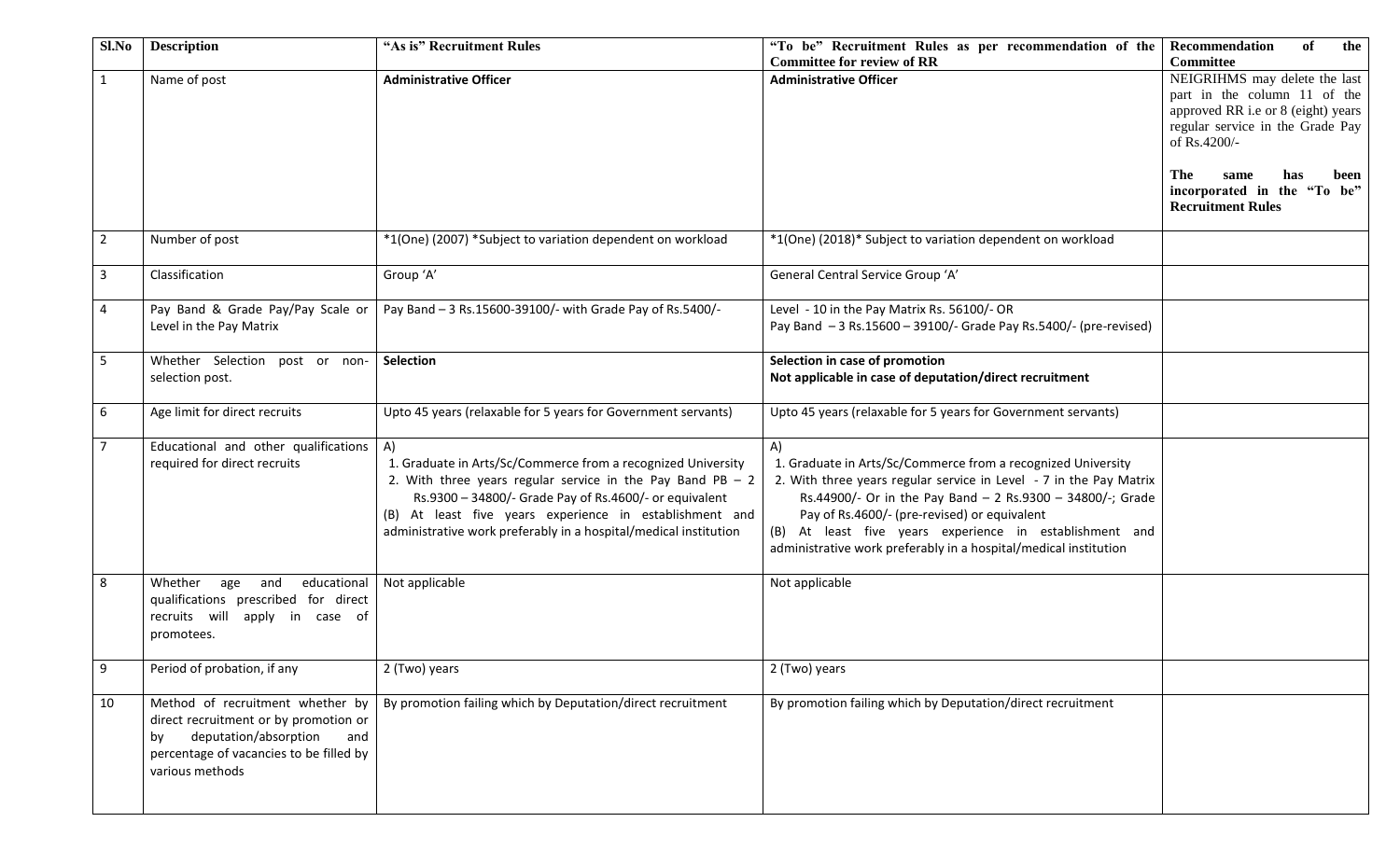| 11 | recruitment<br>of<br>by<br>In.<br>case<br>promotion/deputation/absorption,<br>from<br>grades<br>which<br>promotion/deputation/absorption to<br>be made | Promotion<br>Assistant Administrative Officer of the Institute with 3 (three)<br>years regular service in the Grade Pay of Rs.4600/- or 8 (eight)<br>years regular service in the Grade Pay of Rs. 4200/-<br><b>Deputation</b><br>Officers from Central/State Governments,<br>Autonomous<br>organizations, Research Institutions, Universities, Statutory<br><b>Bodies holding</b><br>(A)(a) analogous posts on regular basis, or<br>(b) with two years regular service in the Pay Band-2<br>Rs.<br>9300-34800/- with Grade Pay of Rs. 4800/- or equivalent, or<br>(c) With three years regular service in the Pay Band-2 with<br>Grade Pay of Rs. 4600/- or equivalent.<br>(B) (a) Degree from a recognized University or equivalent;<br>(b)And having at least five years experience in<br>establishment and administrative work preferably in a<br>hospital/medical institution.<br>The period of deputation shall ordinarily not exceed three years.<br>The maximum age limit for appointment by deputation shall be<br>not exceeding 56 years on the closing date of receipt of<br>application. | Promotion<br>Assistant Administrative Officer of the Institute in Level - 7 in the<br>Pay Matrix Rs.44900/- OR in Pay Band-2, Rs.9300-34800/- with<br>Grade Pay of Rs.4600/- (pre-revised) with 3 (three) years regular<br>service in the grade.<br><b>Deputation</b><br>Officers from<br>Central/State<br>Governments,<br>Autonomous<br>organizations, Research Institutions, Universities, Statutory Bodies<br>holding<br>(A)(a) analogous posts on regular basis, or<br>(b) with two years regular service in Level - 8 in the Pay Matrix<br>Rs.47600/- OR in the Pay Band-2 Rs. 9300-34800/- with Grade<br>Pay of Rs. 4800/- or equivalent, or<br>(c) with three years regular service in Level $-7$ in the Pay Matrix<br>Rs.44900/- OR in the Pay Band-2 with Grade Pay of Rs. 4600/-<br>(pre-revised) or equivalent.<br>(B) (a) Degree from a recognized University or equivalent;<br>(b) And having at least five years experience in establishment<br>and administrative work preferably in a hospital/medical<br>institution.<br>The period of deputation shall ordinarily not exceed three years.<br>The maximum age limit for appointment by deputation shall be not<br>exceeding 56 years on the closing date of receipt of application |  |
|----|--------------------------------------------------------------------------------------------------------------------------------------------------------|------------------------------------------------------------------------------------------------------------------------------------------------------------------------------------------------------------------------------------------------------------------------------------------------------------------------------------------------------------------------------------------------------------------------------------------------------------------------------------------------------------------------------------------------------------------------------------------------------------------------------------------------------------------------------------------------------------------------------------------------------------------------------------------------------------------------------------------------------------------------------------------------------------------------------------------------------------------------------------------------------------------------------------------------------------------------------------------------------|-----------------------------------------------------------------------------------------------------------------------------------------------------------------------------------------------------------------------------------------------------------------------------------------------------------------------------------------------------------------------------------------------------------------------------------------------------------------------------------------------------------------------------------------------------------------------------------------------------------------------------------------------------------------------------------------------------------------------------------------------------------------------------------------------------------------------------------------------------------------------------------------------------------------------------------------------------------------------------------------------------------------------------------------------------------------------------------------------------------------------------------------------------------------------------------------------------------------------------------------------------|--|
| 12 | Composition<br>of the<br>Selection  <br>Committee/Departmental Promotion<br>Committee.                                                                 | 1. Director, NEIGRIHMS<br>- Chairperson<br>2. Director/Deputy Secretary looking after<br>- Member<br>the work of the Institute in the Ministry<br>3. Representative of North Eastern Council (NEC), - Member<br>Shillong (not below the rank of Deputy Secretary)<br>4. An expert in the relevant subject<br>- Member*<br>5. A co-opted member from SCs/STs<br>- Member<br>6. Deputy Director (Administration) NEIGRIHMS - Member Secy<br>(*to be nominated by the Director, NEIGRIHMS)                                                                                                                                                                                                                                                                                                                                                                                                                                                                                                                                                                                                              | 1. Director, NEIGRIHMS<br>Chairman<br>2. Director/Deputy Secretary looking after<br>Member<br>the work of the Institute in the Ministry<br>3. Representative of North Eastern Council (NEC), - Member<br>Shillong (Not below the rank of Deputy Secretary)<br>4. An expert in the relevant subject<br>Member*<br>5. A co-opted member from SCs/STs<br>Member<br>6. Deputy Director (Administration), NEIGRIHMS -<br><b>Member Secy</b><br>(*to be nominated by the Director, NEIGRIHMS)                                                                                                                                                                                                                                                                                                                                                                                                                                                                                                                                                                                                                                                                                                                                                             |  |
| 13 | Circumstances in which Union Public<br>Service Commission to be consulted in<br>making recruitment                                                     | <b>NA</b>                                                                                                                                                                                                                                                                                                                                                                                                                                                                                                                                                                                                                                                                                                                                                                                                                                                                                                                                                                                                                                                                                            | <b>NA</b>                                                                                                                                                                                                                                                                                                                                                                                                                                                                                                                                                                                                                                                                                                                                                                                                                                                                                                                                                                                                                                                                                                                                                                                                                                           |  |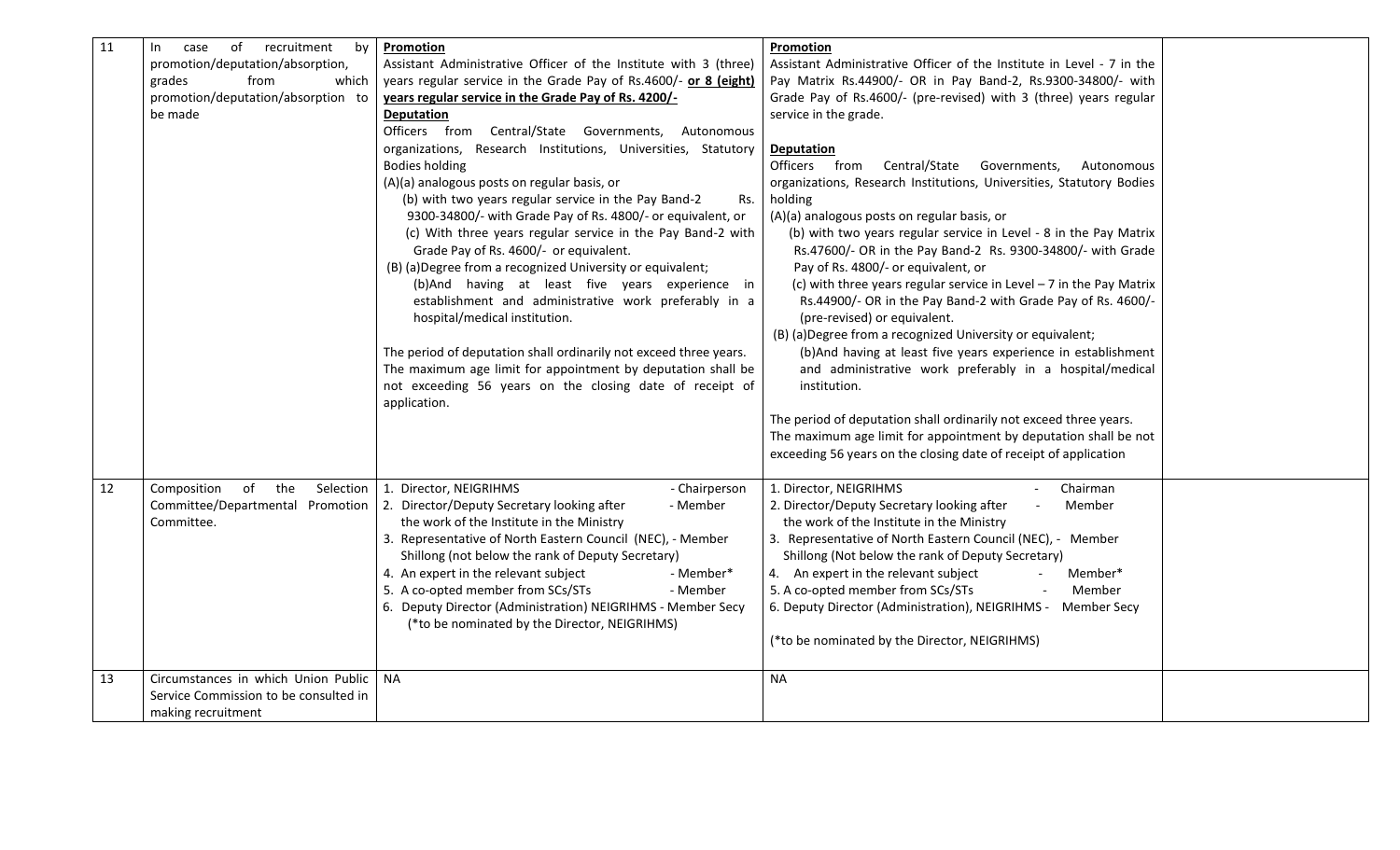| Sl.No          | <b>Description</b>                                                                                                                                    | "As is" Recruitment Rules                                                                                                                                                                                                                                                               | "To be" Recruitment Rules as per recommendation of the<br><b>Committee for review of RR</b>                                                                                                                                                                                                                                                  | <b>Recommendation of the</b><br><b>Committee</b>                                                                                                                                                                                             |
|----------------|-------------------------------------------------------------------------------------------------------------------------------------------------------|-----------------------------------------------------------------------------------------------------------------------------------------------------------------------------------------------------------------------------------------------------------------------------------------|----------------------------------------------------------------------------------------------------------------------------------------------------------------------------------------------------------------------------------------------------------------------------------------------------------------------------------------------|----------------------------------------------------------------------------------------------------------------------------------------------------------------------------------------------------------------------------------------------|
| $\mathbf{1}$   | Name of post                                                                                                                                          | Librarian                                                                                                                                                                                                                                                                               | Librarian                                                                                                                                                                                                                                                                                                                                    | NEIGRIHMS may amend column<br>5 of the approved RR, i.e.<br>"Selection" in case of promotion<br>instead of "Non-selection in case<br>of promotion".<br>The<br>same<br>has<br>been<br>incorporated in the "To be"<br><b>Recruitment Rules</b> |
| $\overline{2}$ | Number of post                                                                                                                                        | 01*(2012) *Subject to variation dependent on workload                                                                                                                                                                                                                                   | *01 (2018) * Subject to variation dependent on workload                                                                                                                                                                                                                                                                                      |                                                                                                                                                                                                                                              |
| 3              | Classification                                                                                                                                        | Group 'A'                                                                                                                                                                                                                                                                               | General Central Service Group 'A'                                                                                                                                                                                                                                                                                                            |                                                                                                                                                                                                                                              |
| 4              | Pay Band & Grade Pay/Pay Scale or<br>Level in the Pay Matrix                                                                                          | Pay Band - 3 Rs.15600-39100/- with Grade Pay of Rs.5400/-                                                                                                                                                                                                                               | Level - 10 in the Pay Matrix Rs.56100/- OR<br>Pay Band - 3 Rs.15600-39100/- with Grade Pay of Rs.5400/- (pre-<br>revised)                                                                                                                                                                                                                    |                                                                                                                                                                                                                                              |
| 5              | Whether Selection post or non-<br>selection post.                                                                                                     | Non- Selection in case of Promotion<br>Not applicable in case of direct recruitment                                                                                                                                                                                                     | Selection in case of promotion<br>Not applicable in case of direct recruitment                                                                                                                                                                                                                                                               |                                                                                                                                                                                                                                              |
| 6              | Age limit for direct recruits                                                                                                                         | Not exceeding 40 years (Relaxable for Government servants up<br>to 5 years in accordance with the instructions or orders issued by<br>the Central Government)                                                                                                                           | Not exceeding 40 years (Relaxable for Government servants upto 5<br>years in accordance with the instructions or orders issued by the<br>Central Government).                                                                                                                                                                                |                                                                                                                                                                                                                                              |
| $\overline{7}$ | Educational and other qualifications<br>required for direct recruits                                                                                  | 1. M. Lib or equivalent from a recognized University<br>2. Three years' experience in a supervisory capacity in a reputed 2.<br>Library preferably in a Medical library or other Library of<br>standing in the Pay Band-2 Rs 9300-34800/- with Grade Pay<br>of Rs 4600/- or equivalent. | M. Lib Degree or equivalent from a recognized University<br>Three years experience in a supervisory capacity in a reputed<br>library preferably in a Medical library or other library of standing<br>in Level - 7 in the Pay Matrix Rs.44900/- OR in the Pay Band-2 Rs<br>9300-34800 with Grade Pay Rs.4600/- (pre-revised)or<br>equivalent. |                                                                                                                                                                                                                                              |
| 8              | Whether<br>age<br>and<br>educational<br>qualifications prescribed for direct<br>recruits will apply in case of promotees.                             | Not applicable                                                                                                                                                                                                                                                                          | Not Applicable                                                                                                                                                                                                                                                                                                                               |                                                                                                                                                                                                                                              |
| 9              | Period of probation, if any                                                                                                                           | Two years for direct recruit and promotees                                                                                                                                                                                                                                              | Two years for direct recruit and promotees                                                                                                                                                                                                                                                                                                   |                                                                                                                                                                                                                                              |
| 10             | direct recruitment or by promotion or<br>deputation/absorption<br>by<br>and<br>percentage of vacancies to be filled by<br>various methods             | Method of recruitment whether by   By Promotion failing which by Direct Recruitment                                                                                                                                                                                                     | By Promotion failing which by Direct Recruitment                                                                                                                                                                                                                                                                                             |                                                                                                                                                                                                                                              |
| 11             | recruitment<br>of<br>by<br>case<br>In<br>promotion/deputation/absorption,<br>from<br>grades<br>which<br>promotion/deputation/absorption to be<br>made | Promotion: Assistant Librarian in Pay Band - 2, Rs. 9300-34800/-<br>with Grade Pay of Rs. 4600/- with three years' regular service in<br>the Grade                                                                                                                                      | <b>Promotion:</b> Assistant Librarian of the Institute in Level $-7$ in the<br>Pay Matrix Rs.44900/- OR in the Pay band-2, Rs.9300-34800/- with<br>Grade pay of Rs. 4600/- (pre-revised) with three years regular<br>service in the grade.                                                                                                   |                                                                                                                                                                                                                                              |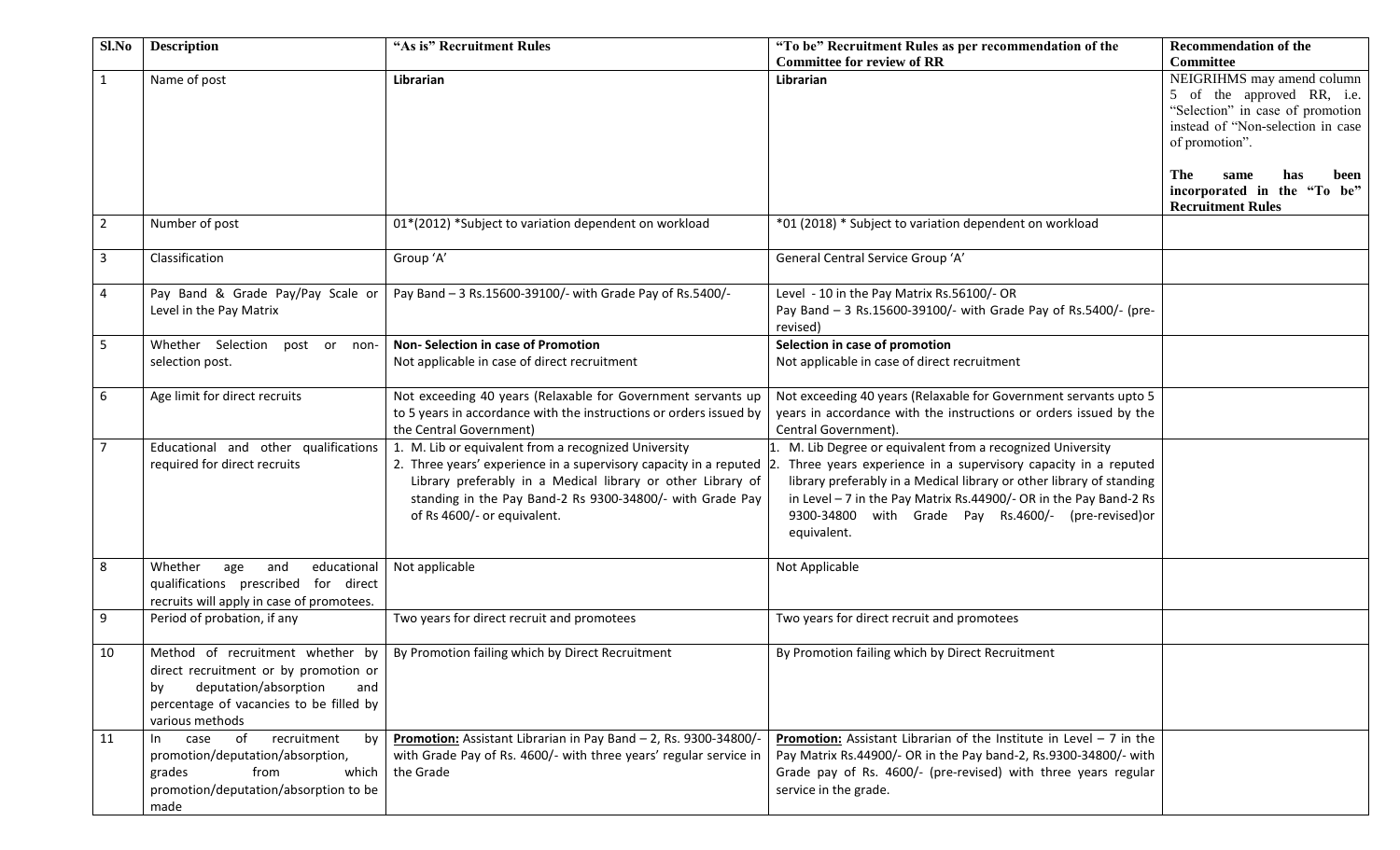| 12 | Promotion<br>Departmental                  | Director, NEIGRIHMS<br>- Chairperson                        | 1. Director, NEIGRIHMS<br>- Chairperson                     |  |
|----|--------------------------------------------|-------------------------------------------------------------|-------------------------------------------------------------|--|
|    | exists<br>what<br>Committee<br>its I<br>is | 2. Director/Deputy Secretary looking after<br>- Member      | 2. Director/Deputy Secretary looking after<br>- Member      |  |
|    | composition                                | the work of the Institute in the Ministry                   | the work of the Institute in the Ministry                   |  |
|    |                                            | 3. Representative of North Eastern Council (NEC) - Member   | 3. Representative of North Eastern Council (NEC)- Member    |  |
|    |                                            | Shillong (not below the rank of Deputy Secretary)           | Shillong (not below the rank of Deputy Secretary)           |  |
|    |                                            | 4. An expert in the relevant subject<br>- Member*           | 4. An expert in the relevant subject<br>- Member*           |  |
|    |                                            | 5. A co-opted member from SCs/STs<br>- Member               | 5. A co-opted member from SCs/STs<br>- Member               |  |
|    |                                            | 6. Deputy Director (Administration) NEIGRIHMS - Member Secy | 6. Deputy Director (Administration) NEIGRIHMS - Member Secy |  |
|    |                                            | (*to be nominated by the Director, NEIGRIHMS)               | (*to be nominated by the Director, NEIGRIHMS)               |  |
| 13 | Circumstances in which Union Public        | Not applicable                                              | Not applicable                                              |  |
|    | Service Commission to be consulted in      |                                                             |                                                             |  |
|    | making recruitment                         |                                                             |                                                             |  |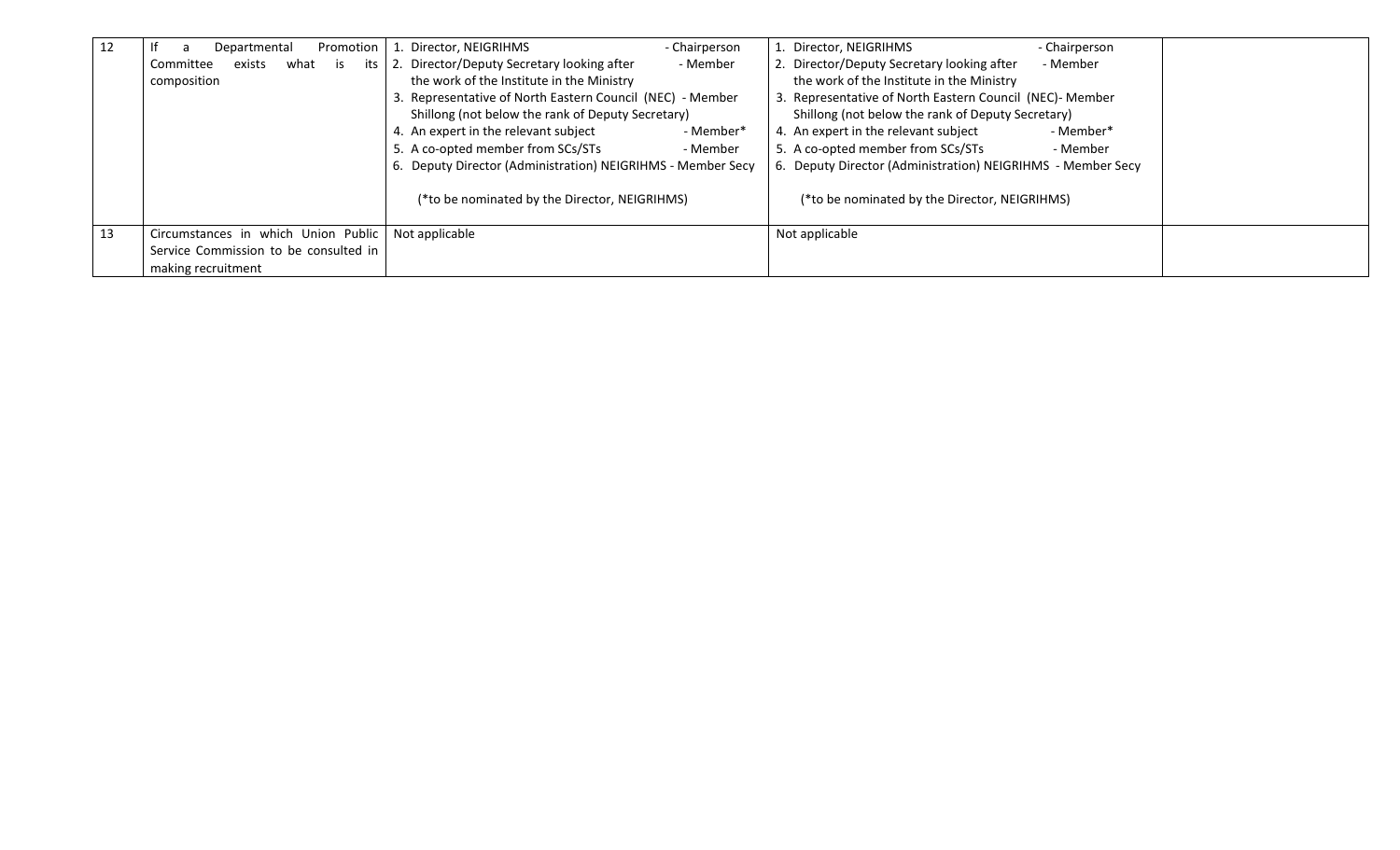| Sl.No          | <b>Description</b>                   | "As is" Recruitment Rules                                       | "To be" Recruitment Rules as per recommendation of the         | <b>Recommendation of the</b>         |
|----------------|--------------------------------------|-----------------------------------------------------------------|----------------------------------------------------------------|--------------------------------------|
|                |                                      |                                                                 | <b>Committee for review of RR</b>                              | <b>Committee</b>                     |
| $\mathbf{1}$   | Name of post                         | Programmer                                                      | Programmer                                                     | NEIGRIHMS may amend column 5         |
|                |                                      |                                                                 |                                                                | of the approved RR, i.e. "Selection" |
|                |                                      |                                                                 |                                                                | in case of promotion, Not applicable |
|                |                                      |                                                                 |                                                                | of deputation/direct<br>case<br>in   |
|                |                                      |                                                                 |                                                                | recruitment<br>instead<br>of<br>"not |
|                |                                      |                                                                 |                                                                | applicable".                         |
|                |                                      |                                                                 |                                                                | The same has been incorporated in    |
|                |                                      |                                                                 |                                                                | the "To be" Recruitment Rules        |
| $\overline{2}$ | Number of post                       | 01* (2012) * Subject to variation dependent on workload         | *01 (2018) * Subject to variation dependent on workload        |                                      |
|                |                                      |                                                                 |                                                                |                                      |
| 3              | Classification                       | Group 'A'                                                       | General Central Service Group 'A'                              |                                      |
| $\overline{4}$ | Pay Band & Grade Pay/Pay Scale or    | Pay Band - 3 Rs.15600-39100/- with Grade Pay of Rs.5400/-       | Level - 10 in the Pay Matrix Rs. 56100/- OR                    |                                      |
|                | Level in the Pay Matrix              |                                                                 | Pay Band - 3 Rs.15600-39100/- with Grade Pay of Rs.5400/-      |                                      |
|                |                                      |                                                                 | (pre-revised)                                                  |                                      |
|                |                                      |                                                                 |                                                                |                                      |
| 5              | Whether Selection post or non-       | Not applicable                                                  | Selection in case of promotion                                 |                                      |
|                | selection post.                      |                                                                 | Not applicable in case of deputation/direct recruitment        |                                      |
|                |                                      |                                                                 |                                                                |                                      |
| 6              | Age limit for direct recruits        | Not exceeding 40 years (Relaxable for Govt. Servants up to 5    | Not exceeding 40 years (Relaxable for Government servants      |                                      |
|                |                                      | years in accordance with the instructions or orders issued by   | upto 5 years in accordance with the instructions or orders     |                                      |
|                |                                      | the Central Government)                                         | issued by the Central Government).                             |                                      |
|                |                                      |                                                                 |                                                                |                                      |
| $\overline{7}$ | Educational and other qualifications | 1. Masters Degree in Computer Application/Computer Science      | 1. Masters Degree in Computer Application/Computer Science     |                                      |
|                | required for direct recruits         | or M.Tech. (with specialization in Computer Application) or     | or M.Tech. (with specialization in Computer Application) or    |                                      |
|                |                                      | in<br>Computer<br>Engineering/Computer<br>BE/B.Tech             | Engineering/Computer<br>in<br>Computer<br>BE/B.Tech            |                                      |
|                |                                      | Science/Computer Technology of a recognized University or       | Science/Computer Technology of the recognized University       |                                      |
|                |                                      | equivalent.                                                     | or equivalent.                                                 |                                      |
|                |                                      | 2. Three years' experience of Electronic Data processing out of | 2. Three years experience of Electronic Data processing out of |                                      |
|                |                                      | which at least one year's experience should be in actual        | which at least one year experience should be in actual         |                                      |
|                |                                      | programming                                                     | Programming                                                    |                                      |
|                |                                      | OR                                                              | <b>OR</b>                                                      |                                      |
|                |                                      | 1. Degree in Computer Application/Computer Science or           | 1. Degree in Computer Application/Computer Science or          |                                      |
|                |                                      | Degree in Electronic/Electronics and Communication              | Degree in Electronics/Electronics and Communication            |                                      |
|                |                                      | Engineering from a recognized University or equivalent.         | Engineering from a recognized University or equivalent.        |                                      |
|                |                                      | 2. Five years' experience of Electronic Data Processing work,   | 2. Five years experience of Electronic Data Processing, out of |                                      |
|                |                                      | out of which at least two years' experience should be in        | which at least two years experience should be in actual        |                                      |
|                |                                      | actual Programming.                                             | Programming                                                    |                                      |
|                |                                      |                                                                 |                                                                |                                      |
| 8              | Whether<br>age<br>and                | educational   Not applicable                                    | Not applicable                                                 |                                      |
|                | qualifications prescribed for direct |                                                                 |                                                                |                                      |
|                | recruits will apply in case of       |                                                                 |                                                                |                                      |
|                | promotees.                           |                                                                 |                                                                |                                      |
|                | Period of probation, if any          | Two years for direct recruit and promotees                      | Two years for direct recruit and promotees                     |                                      |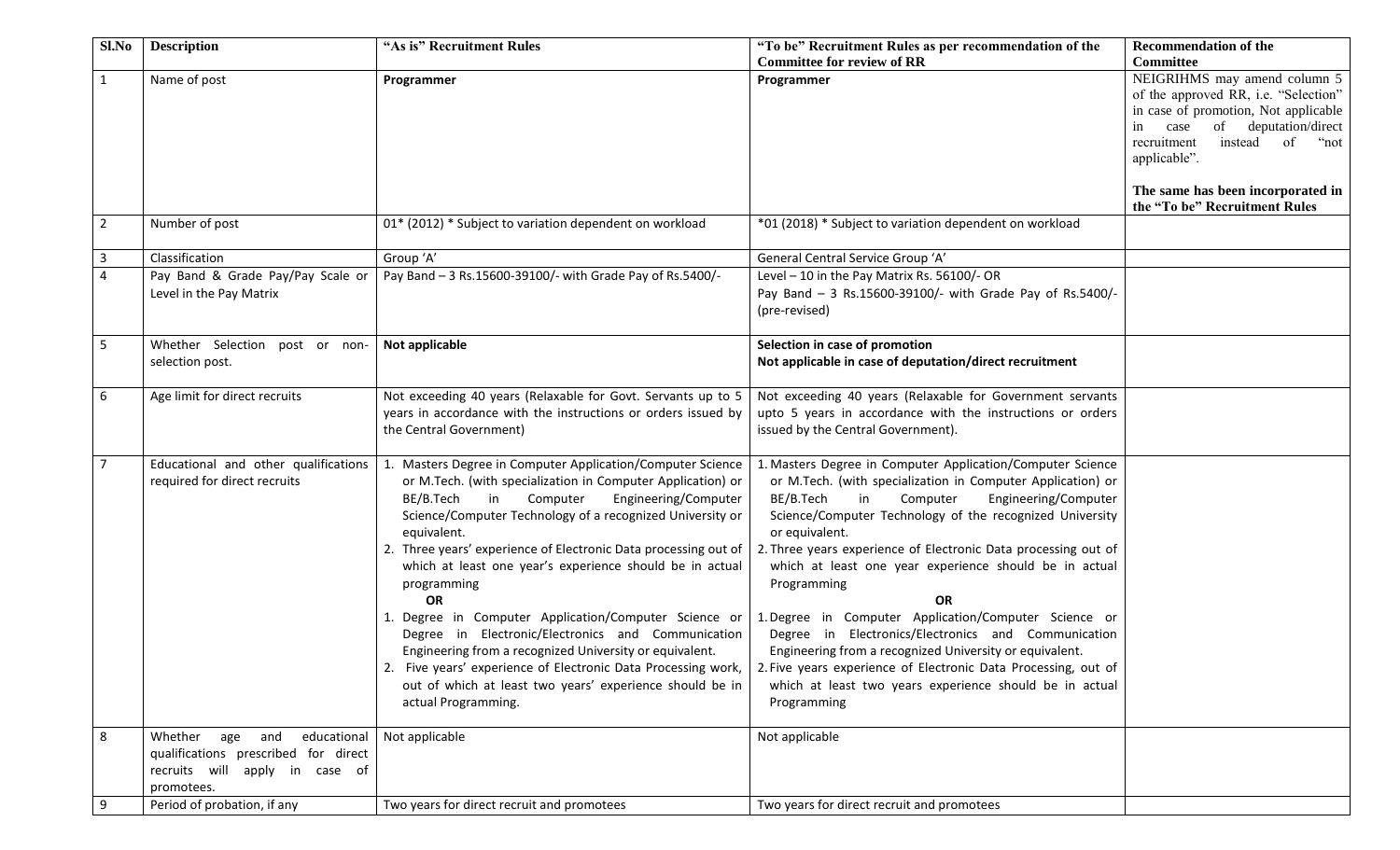| 10 | Method of recruitment whether by        | By promotion failing which by Deputation failing both by Direct                  | By Promotion failing which by deputation failing both by direct       |
|----|-----------------------------------------|----------------------------------------------------------------------------------|-----------------------------------------------------------------------|
|    | direct recruitment or by promotion or   | Recruitment                                                                      | recruitment                                                           |
|    | deputation/absorption<br>by<br>and      |                                                                                  |                                                                       |
|    | percentage of vacancies to be filled by |                                                                                  |                                                                       |
|    | various methods                         |                                                                                  |                                                                       |
| 11 | of<br>recruitment<br>case<br>by<br>In.  | Promotion: Data Processing Assistant Grade-I in Pay Band- 2,                     | Promotion: Data Processing Assistant Grade-I in Pay Band- 2,          |
|    | promotion/deputation/absorption,        | Rs. 9300-34800/- with Grade Pay of Rs. 4200/- with eight years'                  | Rs. 9300-34800/- with Grade Pay of Rs. 4200/- (pre-revised) or        |
|    | grades<br>from<br>which                 | regular service in the Grade                                                     | in Level $-6$ in the Pay Matrix Rs.35400/- with eight years           |
|    | promotion/deputation/absorption to      | Deputation: Officers of the Departments of the Central                           | regular service in the grade.                                         |
|    | be made                                 | Government/State Governments / Union Territories/                                |                                                                       |
|    |                                         | Autonomous Organizations/Statutory bodies/Public Sector                          | <b>Deputation:</b> Officers of the departments of the Central / State |
|    |                                         | Undertaking                                                                      | /Union<br>Territories/<br>Government<br>Autonomous                    |
|    |                                         | (a)                                                                              | Organisations/Statutory Bodies/Public Sector Undertaking              |
|    |                                         | 1. holding analogous post on a regular basis in the parent                       | (a)                                                                   |
|    |                                         | cadre/department; or                                                             | 1. holding analogous posts on regular basis in the parent             |
|    |                                         | 2. With five years' service in the grade rendered after                          | cadre/department; or                                                  |
|    |                                         | appointment on a regular basis in the Pay Band $-$ 2, Rs. 9300-                  | 2. With five years' service in the grade rendered after               |
|    |                                         | 34800/- with Grade Pay of Rs. 4600/- or equivalent in the                        | appointment on a regular basis in the Pay Band $-$ 2, Rs.             |
|    |                                         | parent cadre / department and                                                    | 9300-34800/- with Grade Pay of Rs. 4600/- (pre-revised)               |
|    |                                         | (b) Possess educational qualification and experience as                          | or Level - 7 in the Pay Matrix Rs.44900/- or equivalent in            |
|    |                                         | prescribed under column 7                                                        | the parent cadre/department and                                       |
|    |                                         | Note $-$ The period of deputation including the period of                        | (b) Possess educational qualification and experience as               |
|    |                                         | deputation in another ex-cadre post held immediately                             | prescribed under column 7.                                            |
|    |                                         | preceding this appointment in the same or some other                             |                                                                       |
|    |                                         | organization or department of the Central Government shall                       | Note - The period of deputation including the period of               |
|    |                                         | ordinarily not exceed three years. The maximum age limit for                     | deputation in another ex-cadre post held immediately                  |
|    |                                         | appointment by deputation shall be not exceeding 56 years as                     | preceding this appointment in the same or other organization          |
|    |                                         | on the closing date of receipt of applications.                                  | or department of the Central Government shall ordinarily not          |
|    |                                         |                                                                                  | exceed three years. The maximum age limit for appointment by          |
|    |                                         |                                                                                  | deputation shall be not exceeding 56 years on the closing date        |
|    |                                         |                                                                                  | of receipt of application.                                            |
| 12 | Promotion<br>lf<br>Departmental<br>a    | 1. Director, NEIGRIHMS<br>- Chairperson                                          | 1. Director, NEIGRIHMS<br>- Chairperson                               |
|    |                                         | Committee exists what is its 2. Director/Deputy Secretary looking after - Member | 2. Director/Deputy Secretary looking after - Member                   |
|    | composition                             | the work of the Institute in the Ministry                                        | the work of the Institute in the Ministry                             |
|    |                                         | 3. Representative of North Eastern Council - Member                              | 3. Representative of North Eastern Council - Member                   |
|    |                                         | (NEC) Shillong (not below the rank of Deputy Secretary)                          | (NEC) Shillong (not below the rank of Deputy Secretary)               |
|    |                                         | 4. An expert in the relevant subject - Member*                                   | 4. An expert in the relevant subject - Member*                        |
|    |                                         | 5. A co-opted member from SCs/STs<br>- Member                                    | 5. A co-opted member from SCs/STs<br>- Member                         |
|    |                                         | 6. Deputy Director (Administration) NEIGRIHMS-Member Secy                        | 6. Deputy Director (Administration) NEIGRIHMS -Member Secy            |
|    |                                         |                                                                                  |                                                                       |
|    |                                         | (*to be nominated by the Director, NEIGRIHMS)                                    | (*to be nominated by the Director, NEIGRIHMS)                         |
|    |                                         |                                                                                  |                                                                       |
| 13 | Circumstances in which Union Public     | Not applicable                                                                   | Not applicable                                                        |
|    | Service Commission to be consulted in   |                                                                                  |                                                                       |
|    | making recruitment                      |                                                                                  |                                                                       |
|    |                                         |                                                                                  |                                                                       |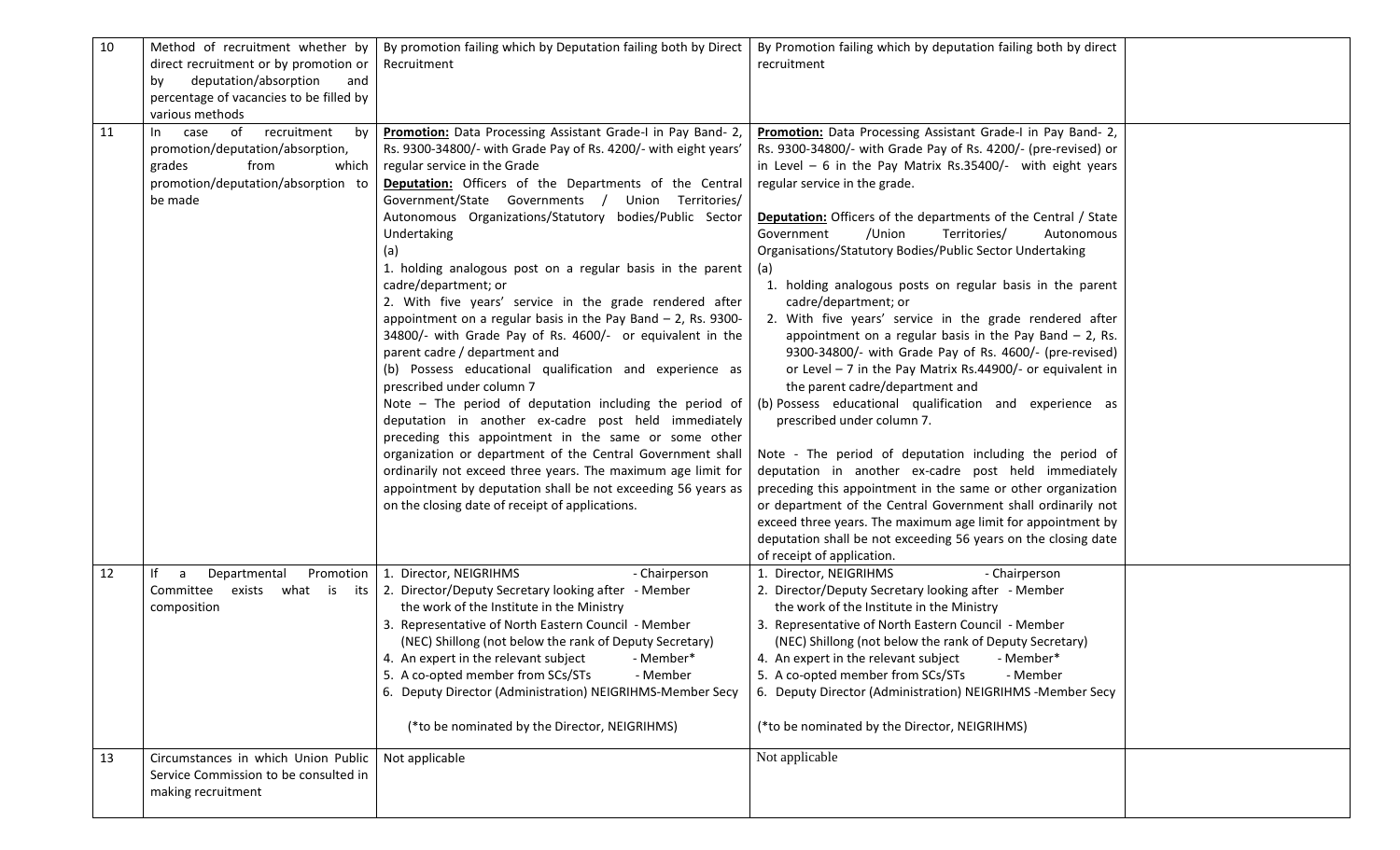| Sl.No          | <b>Description</b>                                                                                                                                                      | "As is" Recruitment Rules                                                                                                             | "To be" Recruitment Rules as per recommendation of the                                                                                                                                          | <b>Recommendation of the</b>                                                                        |
|----------------|-------------------------------------------------------------------------------------------------------------------------------------------------------------------------|---------------------------------------------------------------------------------------------------------------------------------------|-------------------------------------------------------------------------------------------------------------------------------------------------------------------------------------------------|-----------------------------------------------------------------------------------------------------|
|                |                                                                                                                                                                         |                                                                                                                                       | <b>Committee for review of RR</b>                                                                                                                                                               | <b>Committee</b>                                                                                    |
| $\mathbf{1}$   | Name of post                                                                                                                                                            | <b>Deputy Chief Dietician</b>                                                                                                         | <b>Deputy Chief Dietician</b>                                                                                                                                                                   | NEIGRIHMS may amend column<br>5 of the approved RR, i.e.<br>"Selection in case of promotion,        |
|                |                                                                                                                                                                         |                                                                                                                                       |                                                                                                                                                                                                 | applicable in case of<br>not<br>deputation" instead of "Non-<br>selection in case of promotion, not |
|                |                                                                                                                                                                         |                                                                                                                                       |                                                                                                                                                                                                 | applicable in case of deputation".                                                                  |
|                |                                                                                                                                                                         |                                                                                                                                       |                                                                                                                                                                                                 | The same has been incorporated<br>in the "To be" Recruitment<br><b>Rules</b>                        |
| $\overline{2}$ | Number of post                                                                                                                                                          | 01* (2012) *Subject to variation dependent on workload                                                                                | 01* (2018) *Subject to variation dependent on workload                                                                                                                                          |                                                                                                     |
| $\mathbf{3}$   | Classification                                                                                                                                                          | Group 'A'                                                                                                                             | General Central Service Group 'A'                                                                                                                                                               |                                                                                                     |
| 4              | Pay Band & Grade Pay/Pay Scale or<br>Level in the Pay Matrix                                                                                                            | Pay Band - 3 Rs.15600-39100/- with Grade Pay of Rs.5400/-                                                                             | Level - 10 in the Pay Matrix Rs. 56100/- OR<br>Pay Band-3 Rs 15600-39100/- with Grade Pay of Rs. 5400/- (pre-<br>revised)                                                                       |                                                                                                     |
| 5              | Whether Selection post or non-<br>selection post.                                                                                                                       | Non-selection in case of promotion<br>Not applicable in case of deputation                                                            | Selection in case of promotion<br>Not applicable in case of deputation                                                                                                                          |                                                                                                     |
| 6              | Age limit for direct recruits                                                                                                                                           | Not applicable                                                                                                                        | Not exceeding 40 years (Relaxable for Government servants upto<br>5 years in accordance with the instructions or orders issued by<br>the Central Government)                                    |                                                                                                     |
| $\overline{7}$ | Educational and other qualifications<br>required for direct recruits                                                                                                    | Not applicable                                                                                                                        | Not applicable                                                                                                                                                                                  |                                                                                                     |
| 8              | Whether age and educational<br>qualifications prescribed for direct<br>recruits will apply in case of<br>promotees.                                                     | Not applicable                                                                                                                        | Not applicable                                                                                                                                                                                  |                                                                                                     |
| 9              | Period of probation, if any                                                                                                                                             | Two years for promotes                                                                                                                | Two years for promotees                                                                                                                                                                         |                                                                                                     |
| 10             | Method of recruitment whether by<br>direct recruitment or by promotion or<br>by deputation/absorption and<br>percentage of vacancies to be filled by<br>various methods | By Promotion failing which by deputation                                                                                              | By promotion failing which by deputation                                                                                                                                                        |                                                                                                     |
| 11             | In case of recruitment by<br>promotion/deputation/absorption,<br>grades from which                                                                                      | Promotion: Dietician in Pay Band-2, Rs. 9300-34800/- with<br>Grade Pay of Rs. 4600/- with three years regular service in the<br>Grade | Promotion: Dietician in Level - 7 in the Pay Matrix Rs.44900/- OR<br>in Pay Band-2, Rs.9300-34800/-with Grade Pay of Rs 4600/- (pre-<br>revised) with three years' regular service in the Grade |                                                                                                     |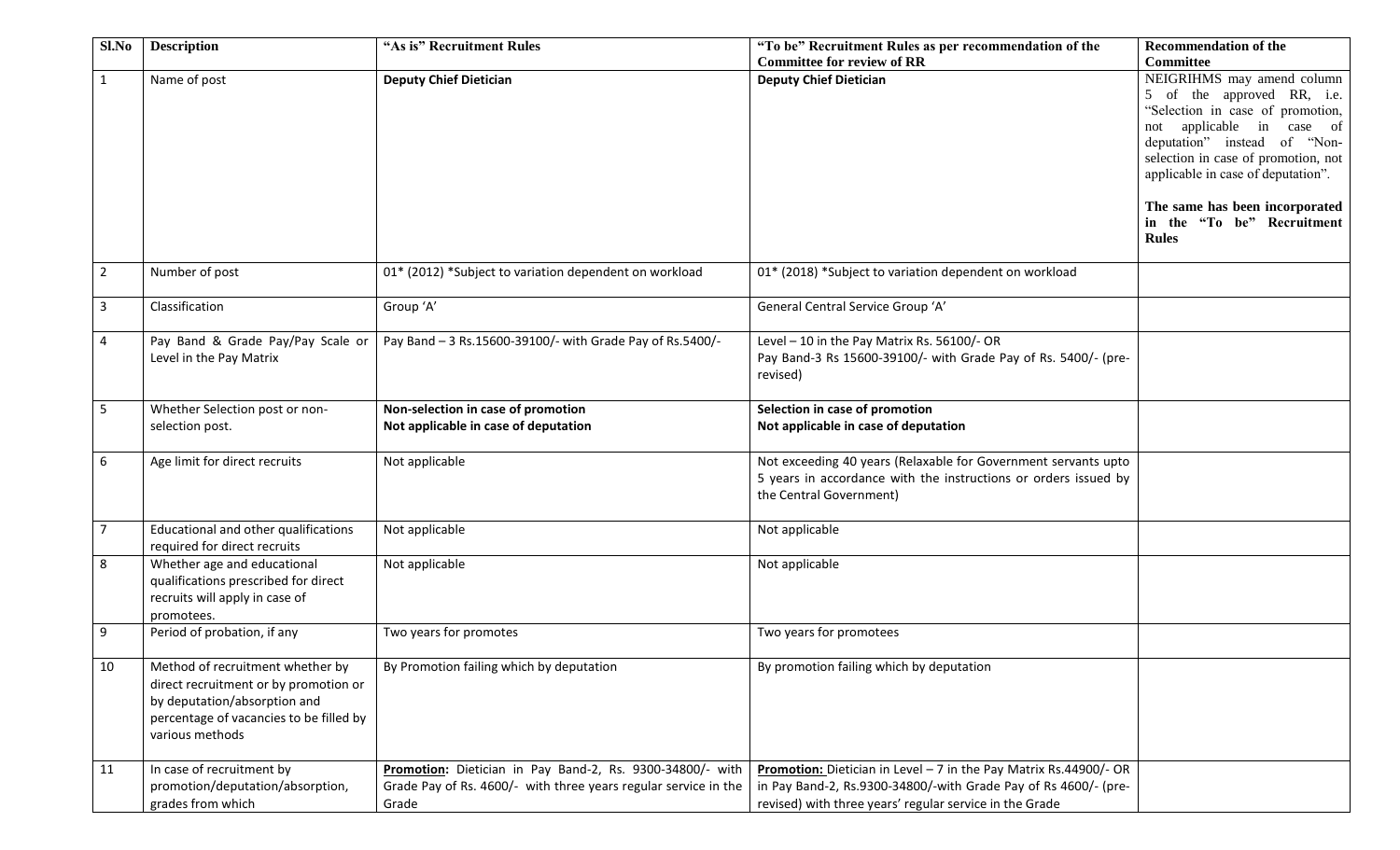|    | promotion/deputation/absorption to                                                                 |                                                                                                                                                                                                                                                                                                                                                                                                                                                                                                                                                                                                                                                                                                                                                                                                                                                                                                                                                                                                                                      |                                                                                                                                                                                                                                                                                                                                                                                                                                                                                                                                                                                                                                                                                                                                                                                                                                                                                                                                                                                                                                                                                                                 |  |
|----|----------------------------------------------------------------------------------------------------|--------------------------------------------------------------------------------------------------------------------------------------------------------------------------------------------------------------------------------------------------------------------------------------------------------------------------------------------------------------------------------------------------------------------------------------------------------------------------------------------------------------------------------------------------------------------------------------------------------------------------------------------------------------------------------------------------------------------------------------------------------------------------------------------------------------------------------------------------------------------------------------------------------------------------------------------------------------------------------------------------------------------------------------|-----------------------------------------------------------------------------------------------------------------------------------------------------------------------------------------------------------------------------------------------------------------------------------------------------------------------------------------------------------------------------------------------------------------------------------------------------------------------------------------------------------------------------------------------------------------------------------------------------------------------------------------------------------------------------------------------------------------------------------------------------------------------------------------------------------------------------------------------------------------------------------------------------------------------------------------------------------------------------------------------------------------------------------------------------------------------------------------------------------------|--|
|    | be made                                                                                            | <b>Deputation:</b> Officers of the Central Government / State<br>Governments/ Union Territories / Autonomous Organizations /<br>Statutory bodies / Public Sector Undertaking<br>(a)<br>1. holding analogous post on a regular basis in the parent<br>cadre/department; or<br>2. with three years' service in the grade rendered after<br>appointment on a regular basis in the Pay Band- 2, Rs. 9300-<br>34800/- with Grade Pay of Rs. 4600/- or equivalent in the<br>parent cadre/department; and<br>(b) Possess the following educational qualification<br><b>Essential: M.Sc in Food and Nutrition</b><br>Note: The period of deputation including the period of<br>deputation in another ex-cadre post held immediately<br>preceding this appointment in the same or some other<br>Organization or department of the Central Government shall<br>ordinarily not exceed three years. The maximum age limit for<br>appointment by deputation shall be not exceeding 56 years as<br>on the closing date of receipt of applications. | Deputation:<br>Officers of the Central Govt./State Government/Union<br>Territories/ Autonomous Organisations/Statutory Bodies/Public<br>Sector Undertaking/Research Institutions/Universities<br>(a)<br>1. holding analogous posts on regular basis in the parent<br>cadre/department; or<br>2. with three years' service in the grade rendered after<br>appointment on regular basis in the Pay band-2 Rs. 9300-<br>34800/- with Grade Pay of Rs.4600/- (pre-revised) or Level -<br>7 in the Pay Matrix Rs.44900/- or equivalent in the parent<br>cadre/department; and<br>(b) Possess the following educational qualification<br><b>Essential: M.Sc in Food, Nutrition &amp; Dietetics.</b><br>Note: The period of deputation including the period of<br>deputation in another ex-cadre post held immediately preceding<br>this appointment in the same or other organization or<br>department of the Central Government shall ordinarily not<br>exceed three years. The maximum age limit for appointment by<br>deputation shall be not exceeding 56 years on the closing date of<br>receipt of application. |  |
| 12 | If a Departmental Promotion<br>Committee exists what is its<br>composition                         | 1. Director, NEIGRIHMS<br>- Chairperson<br>2. Director/Deputy Secretary looking after<br>- Member<br>the work of the Institute in the Ministry<br>3. Representative of North Eastern Council<br>- Member<br>(NEC) Shillong (not below the rank of Deputy Secretary)<br>4. An expert in the relevant subject<br>- Member*<br>5. A co-opted member from SCs/STs<br>- Member<br>6. Deputy Director (Administration) NEIGRIHMS- Member Secy<br>(*to be nominated by the Director, NEIGRIHMS)                                                                                                                                                                                                                                                                                                                                                                                                                                                                                                                                             | 1. Director, NEIGRIHMS<br>- Chairperson<br>2. Director/Deputy Secretary looking after<br>- Member<br>the work of the Institute in the Ministry<br>3. Representative of North Eastern Council<br>- Member<br>(NEC) Shillong (not below the rank of Deputy Secretary)<br>- Member*<br>4. An expert in the relevant subject<br>5. A co-opted member from SCs/STs<br>- Member<br>6. Deputy Director (Administration) NEIGRIHMS - Member Secy<br>(*to be nominated by the Director, NEIGRIHMS)                                                                                                                                                                                                                                                                                                                                                                                                                                                                                                                                                                                                                       |  |
| 13 | Circumstances in which Union Public<br>Service Commission to be consulted in<br>making recruitment | Not applicable                                                                                                                                                                                                                                                                                                                                                                                                                                                                                                                                                                                                                                                                                                                                                                                                                                                                                                                                                                                                                       | Not applicable                                                                                                                                                                                                                                                                                                                                                                                                                                                                                                                                                                                                                                                                                                                                                                                                                                                                                                                                                                                                                                                                                                  |  |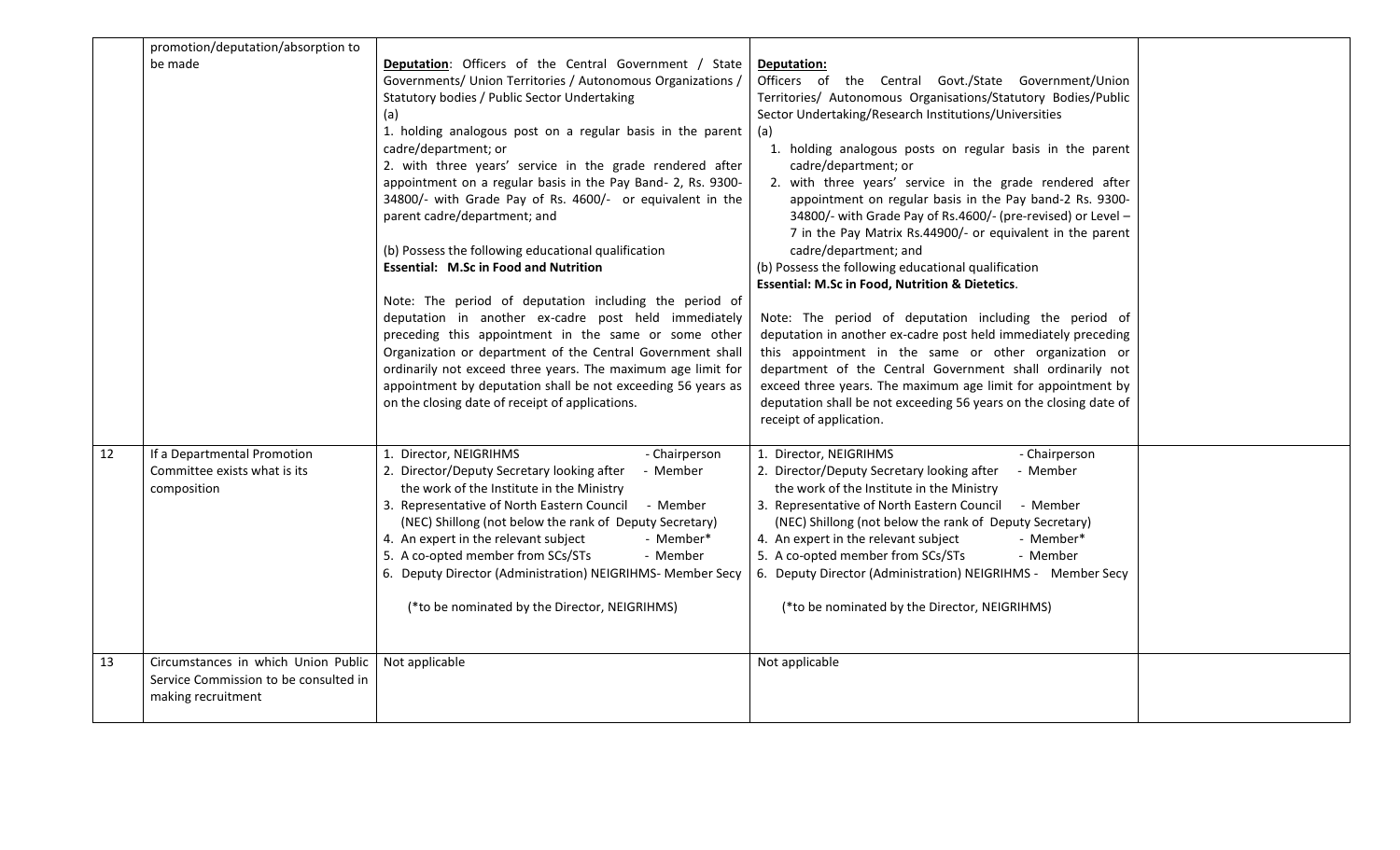| for review of RR<br>Committee<br>NEIGRIHMS may amend<br><b>Law Officer</b><br>$\mathbf{1}$<br>Name of post<br>Law Officer<br>the method of recruitment at<br>Column 10 of the approved<br>RR by deleting the word<br>"failing which by direct<br>recruitment"<br>The<br>same<br>has<br>incorporated in the "To<br>be" Recruitment Rules<br>$\overline{2}$<br>Number of post<br>01* (2012) *Subject to variation dependent on workload<br>*01 (2018) * Subject to variation dependent on workload<br>Classification<br>$\overline{3}$ | Sl.No | <b>Description</b> | "As is" Recruitment Rules | "To be" Recruitment Rules as per recommendation of the Committee | Recommendation of the |
|--------------------------------------------------------------------------------------------------------------------------------------------------------------------------------------------------------------------------------------------------------------------------------------------------------------------------------------------------------------------------------------------------------------------------------------------------------------------------------------------------------------------------------------|-------|--------------------|---------------------------|------------------------------------------------------------------|-----------------------|
|                                                                                                                                                                                                                                                                                                                                                                                                                                                                                                                                      |       |                    |                           |                                                                  |                       |
|                                                                                                                                                                                                                                                                                                                                                                                                                                                                                                                                      |       |                    |                           |                                                                  |                       |
|                                                                                                                                                                                                                                                                                                                                                                                                                                                                                                                                      |       |                    |                           |                                                                  |                       |
|                                                                                                                                                                                                                                                                                                                                                                                                                                                                                                                                      |       |                    |                           |                                                                  |                       |
|                                                                                                                                                                                                                                                                                                                                                                                                                                                                                                                                      |       |                    |                           |                                                                  |                       |
|                                                                                                                                                                                                                                                                                                                                                                                                                                                                                                                                      |       |                    |                           |                                                                  |                       |
|                                                                                                                                                                                                                                                                                                                                                                                                                                                                                                                                      |       |                    |                           |                                                                  |                       |
|                                                                                                                                                                                                                                                                                                                                                                                                                                                                                                                                      |       |                    |                           |                                                                  | been                  |
|                                                                                                                                                                                                                                                                                                                                                                                                                                                                                                                                      |       |                    |                           |                                                                  |                       |
|                                                                                                                                                                                                                                                                                                                                                                                                                                                                                                                                      |       |                    |                           |                                                                  |                       |
|                                                                                                                                                                                                                                                                                                                                                                                                                                                                                                                                      |       |                    |                           |                                                                  |                       |
|                                                                                                                                                                                                                                                                                                                                                                                                                                                                                                                                      |       |                    |                           |                                                                  |                       |
|                                                                                                                                                                                                                                                                                                                                                                                                                                                                                                                                      |       |                    | Group 'A'                 | General Central Service Group 'A'                                |                       |
|                                                                                                                                                                                                                                                                                                                                                                                                                                                                                                                                      |       |                    |                           |                                                                  |                       |
| Pay Band - 3 Rs.15600-39100/- with Grade Pay of Rs.5400/-<br>Level - 10 in the Pay Matrix Rs. 56100/- OR<br>$\overline{4}$<br>Pay Band & Grade Pay/Pay Scale or                                                                                                                                                                                                                                                                                                                                                                      |       |                    |                           |                                                                  |                       |
| Level in the Pay Matrix<br>Pay Band - 3 Rs.15600-39100/- with Grade Pay of Rs.5400/- (pre-revised)                                                                                                                                                                                                                                                                                                                                                                                                                                   |       |                    |                           |                                                                  |                       |
| 5<br>Not applicable<br>Not applicable<br>Whether Selection post or non-                                                                                                                                                                                                                                                                                                                                                                                                                                                              |       |                    |                           |                                                                  |                       |
| selection post.                                                                                                                                                                                                                                                                                                                                                                                                                                                                                                                      |       |                    |                           |                                                                  |                       |
| Age limit for direct recruits<br>6<br>Not exceeding 40 years (Relaxable for Government servants up<br>Not exceeding 40 years (Relaxable for Government servants upto 5 years                                                                                                                                                                                                                                                                                                                                                         |       |                    |                           |                                                                  |                       |
| to 5 years in accordance with the instructions or orders issued<br>in accordance with the instructions or orders issued by the Central                                                                                                                                                                                                                                                                                                                                                                                               |       |                    |                           |                                                                  |                       |
| by the Central Government)<br>Government)                                                                                                                                                                                                                                                                                                                                                                                                                                                                                            |       |                    |                           |                                                                  |                       |
|                                                                                                                                                                                                                                                                                                                                                                                                                                                                                                                                      |       |                    |                           |                                                                  |                       |
| $\overline{7}$<br>Educational and other qualifications<br>Essential:<br>Essential:                                                                                                                                                                                                                                                                                                                                                                                                                                                   |       |                    |                           |                                                                  |                       |
| required for direct recruits<br>1. Degree in law or equivalent.<br>1. Degree in law or equivalent.                                                                                                                                                                                                                                                                                                                                                                                                                                   |       |                    |                           |                                                                  |                       |
| 2. Should be registered with the Bar Council of India.<br>2. Should be registered in the Bar Council of India.                                                                                                                                                                                                                                                                                                                                                                                                                       |       |                    |                           |                                                                  |                       |
| 3. Should be qualified practitioner having practiced for a<br>3. Should be a qualified practitioner having practiced for a minimum                                                                                                                                                                                                                                                                                                                                                                                                   |       |                    |                           |                                                                  |                       |
| minimum period of five years.<br>period of five years.                                                                                                                                                                                                                                                                                                                                                                                                                                                                               |       |                    |                           |                                                                  |                       |
| <b>Desirable:</b> Experience in handling Medico-Legal Cases<br>Desirable: Experience in handling Medico-legal cases                                                                                                                                                                                                                                                                                                                                                                                                                  |       |                    |                           |                                                                  |                       |
|                                                                                                                                                                                                                                                                                                                                                                                                                                                                                                                                      |       |                    |                           |                                                                  |                       |
| 8<br>Whether<br>educational<br>Not Applicable<br>age<br>and<br>Not Applicable                                                                                                                                                                                                                                                                                                                                                                                                                                                        |       |                    |                           |                                                                  |                       |
| qualifications prescribed for direct                                                                                                                                                                                                                                                                                                                                                                                                                                                                                                 |       |                    |                           |                                                                  |                       |
| recruits will apply in case of                                                                                                                                                                                                                                                                                                                                                                                                                                                                                                       |       |                    |                           |                                                                  |                       |
| promotees.                                                                                                                                                                                                                                                                                                                                                                                                                                                                                                                           |       |                    |                           |                                                                  |                       |
| 9<br>Period of probation, if any<br>Two years for Direct Recruit and Promotees<br>Two years for direct recruits and promotees                                                                                                                                                                                                                                                                                                                                                                                                        |       |                    |                           |                                                                  |                       |
| 10<br>Method of recruitment whether by<br>By Composite Method (Deputation/Promotion) failing which   By Composite Method (Deputation/Promotion)                                                                                                                                                                                                                                                                                                                                                                                      |       |                    |                           |                                                                  |                       |
| direct recruitment or by promotion or<br>by Direct Recruitment                                                                                                                                                                                                                                                                                                                                                                                                                                                                       |       |                    |                           |                                                                  |                       |
| deputation/absorption<br>by<br>and                                                                                                                                                                                                                                                                                                                                                                                                                                                                                                   |       |                    |                           |                                                                  |                       |
| percentage of vacancies to be filled by                                                                                                                                                                                                                                                                                                                                                                                                                                                                                              |       |                    |                           |                                                                  |                       |
| various methods                                                                                                                                                                                                                                                                                                                                                                                                                                                                                                                      |       |                    |                           |                                                                  |                       |
| recruitment<br>o <sub>f</sub><br><b>Deputation/Promotion:</b><br><b>Deputation/Promotion:</b><br>11<br>bv<br>case<br>$\ln$                                                                                                                                                                                                                                                                                                                                                                                                           |       |                    |                           |                                                                  |                       |
| Officers of the Central Government /State Governments/<br>Officers of the Central Government /State Governments/ Union<br>promotion/deputation/absorption,                                                                                                                                                                                                                                                                                                                                                                           |       |                    |                           |                                                                  |                       |
| Union Territories /Autonomous Organizations/ Statutory<br>Territories /Autonomous Organizations/ Statutory bodies/Public Sector<br>from<br>grades<br>which                                                                                                                                                                                                                                                                                                                                                                           |       |                    |                           |                                                                  |                       |
| promotion/deputation/absorption to   bodies/Public Sector Undertaking<br>Undertaking                                                                                                                                                                                                                                                                                                                                                                                                                                                 |       |                    |                           |                                                                  |                       |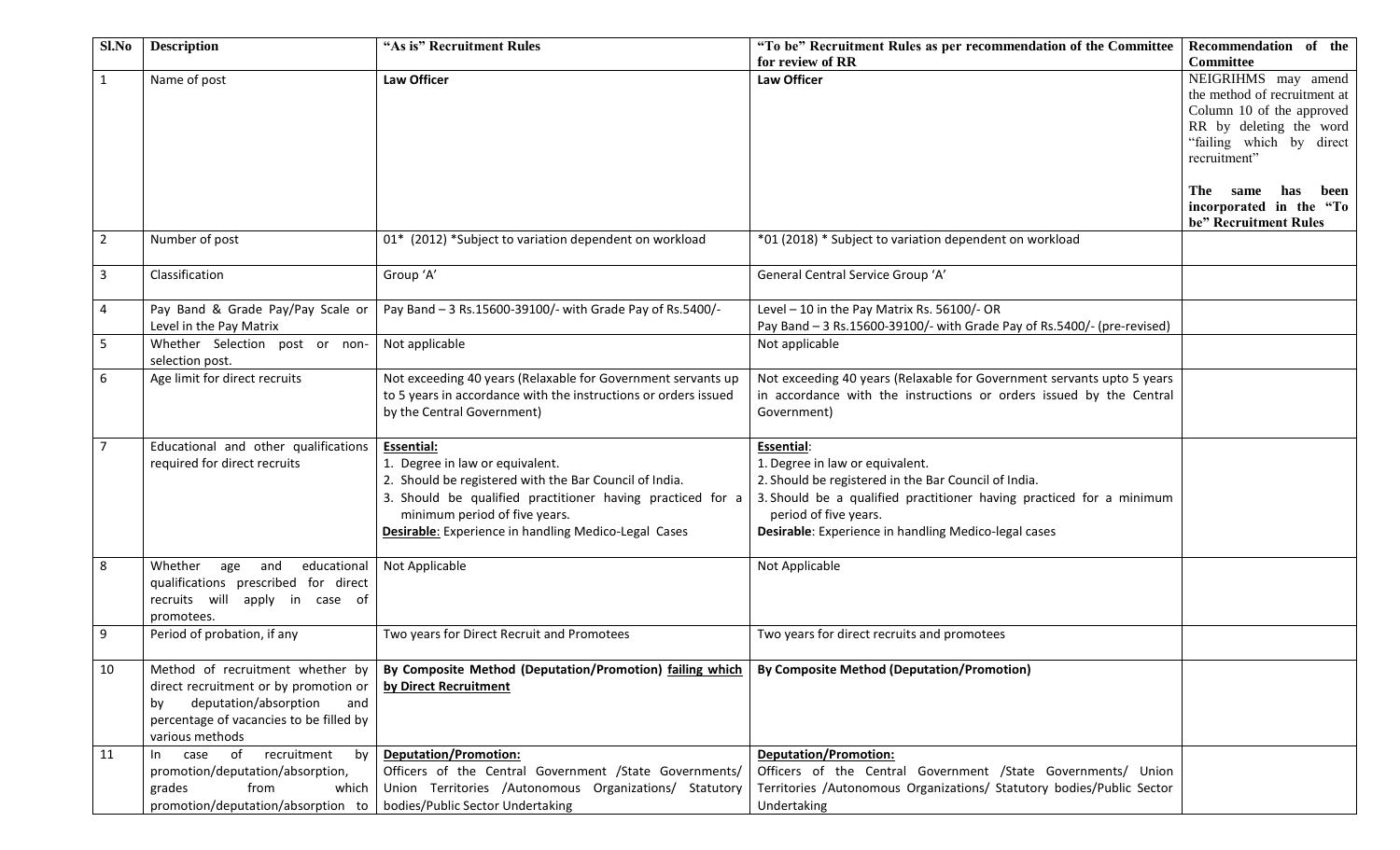|    | be made                                                                                            | (a)<br>1. holding analogous post on a regular basis in the parent<br>cadre/department; or<br>2. with two years' service in the grade rendered after<br>appointment on a regular basis in the Pay Band-2, Rs. 9300-<br>34800/- with Grade Pay of Rs. 4800/- or equivalent in the<br>parent cadre/department or<br>3. with three years' service in the grade rendered after<br>appointment on a regular basis in the Pay Band-2 Rs. 9300-<br>34800/- with Grade Pay of Rs. 4600/- or equivalent in the<br>parent cadre/department; and<br>(b) Possess the educational qualification prescribed under<br>column 7<br>Note 1: The Departmental Legal Assistant in Pay Band $-$ 2, Rs.<br>9300-34800/- with Grade Pay of Rs. 4600/- with seven years'<br>regular service in the Grade shall also be considered along with<br>deputationist and in case he or she is selected the post shall be<br>deemed to have been filled by promotion.<br>Note 2: The period of deputation including the period of<br>deputation in another ex-cadre post held immediately<br>preceding this appointment in the same or some other<br>organization or department of the Central Government shall be<br>not exceeding 56 years as on the closing date of receipt of<br>applications. | (a)<br>1. holding analogous post on a regular basis in the parent<br>cadre/department; or<br>2. with two years' service in the grade rendered after appointment on a<br>regular basis in the Pay Band-2, Rs. 9300-34800/- with Grade Pay of Rs.<br>4800/- (pre-revised) or Level - 8 in the Pay Matrix Rs.47600/- or<br>equivalent in the parent cadre/department or<br>3. with three years' service in the grade rendered after appointment on a<br>regular basis in the Pay Band-2 Rs. 9300-34800/- with Grade Pay of Rs.<br>4600/- (pre-revised) or Level - 7 in the Pay Matrix Rs.44900/- or<br>equivalent in the parent cadre/department; and<br>(b) Possess the educational qualification prescribed under column 7<br>Note 1: The Departmental Legal Assistant in Pay Band $-$ 2, Rs. 9300-<br>34800/- with Grade Pay of Rs. 4600/- (pre-revised) or Level - 7 in the Pay<br>Matrix Rs.44900/- with seven years' regular service in the Grade shall<br>also be considered along with deputationist and in case he or she is<br>selected the post shall be deemed to have been filled by promotion.<br>Note 2: The period of deputation including the period of deputation in<br>another ex-cadre post held immediately preceding this appointment in<br>the same or some other organization or department of the Central<br>Government shall be not exceeding 56 years as on the closing date of<br>receipt of applications. |  |
|----|----------------------------------------------------------------------------------------------------|--------------------------------------------------------------------------------------------------------------------------------------------------------------------------------------------------------------------------------------------------------------------------------------------------------------------------------------------------------------------------------------------------------------------------------------------------------------------------------------------------------------------------------------------------------------------------------------------------------------------------------------------------------------------------------------------------------------------------------------------------------------------------------------------------------------------------------------------------------------------------------------------------------------------------------------------------------------------------------------------------------------------------------------------------------------------------------------------------------------------------------------------------------------------------------------------------------------------------------------------------------------------|-------------------------------------------------------------------------------------------------------------------------------------------------------------------------------------------------------------------------------------------------------------------------------------------------------------------------------------------------------------------------------------------------------------------------------------------------------------------------------------------------------------------------------------------------------------------------------------------------------------------------------------------------------------------------------------------------------------------------------------------------------------------------------------------------------------------------------------------------------------------------------------------------------------------------------------------------------------------------------------------------------------------------------------------------------------------------------------------------------------------------------------------------------------------------------------------------------------------------------------------------------------------------------------------------------------------------------------------------------------------------------------------------------------------------------------|--|
| 12 | lf<br>Departmental<br>Promotion<br>a<br>Committee<br>exists<br>what is its<br>composition          | 1. Director, NEIGRIHMS<br>- Chairperson<br>2. Director/Deputy Secretary looking after - Member<br>the work of the Institute in the Ministry<br>3. Representative of North Eastern Council - Member<br>(NEC), Shillong (not below the rank of Deputy Secretary)<br>4. An expert in the relevant subject<br>- Member*<br>5. A co-opted member from SCs/STs<br>- Member<br>6. Deputy Director (Administration) NEIGRIHMS- Member Secy<br>(*to be nominated by the Director, NEIGRIHMS)                                                                                                                                                                                                                                                                                                                                                                                                                                                                                                                                                                                                                                                                                                                                                                                | 1. Director, NEIGRIHMS<br>- Chairperson<br>2. Director/Deputy Secretary looking after - Member<br>the work of the Institute in the Ministry<br>3. Representative of North Eastern Council - Member<br>(NEC), Shillong (not below the rank of Deputy Secretary)<br>4. An expert in the relevant subject<br>- Member*<br>5. A co-opted member from SCs/STs<br>- Member<br>6. Deputy Director (Administration) NEIGRIHMS- Member Secy<br>(*to be nominated by the Director, NEIGRIHMS)                                                                                                                                                                                                                                                                                                                                                                                                                                                                                                                                                                                                                                                                                                                                                                                                                                                                                                                                                 |  |
| 13 | Circumstances in which Union Public<br>Service Commission to be consulted in<br>making recruitment | Not applicable                                                                                                                                                                                                                                                                                                                                                                                                                                                                                                                                                                                                                                                                                                                                                                                                                                                                                                                                                                                                                                                                                                                                                                                                                                                     | Not applicable                                                                                                                                                                                                                                                                                                                                                                                                                                                                                                                                                                                                                                                                                                                                                                                                                                                                                                                                                                                                                                                                                                                                                                                                                                                                                                                                                                                                                      |  |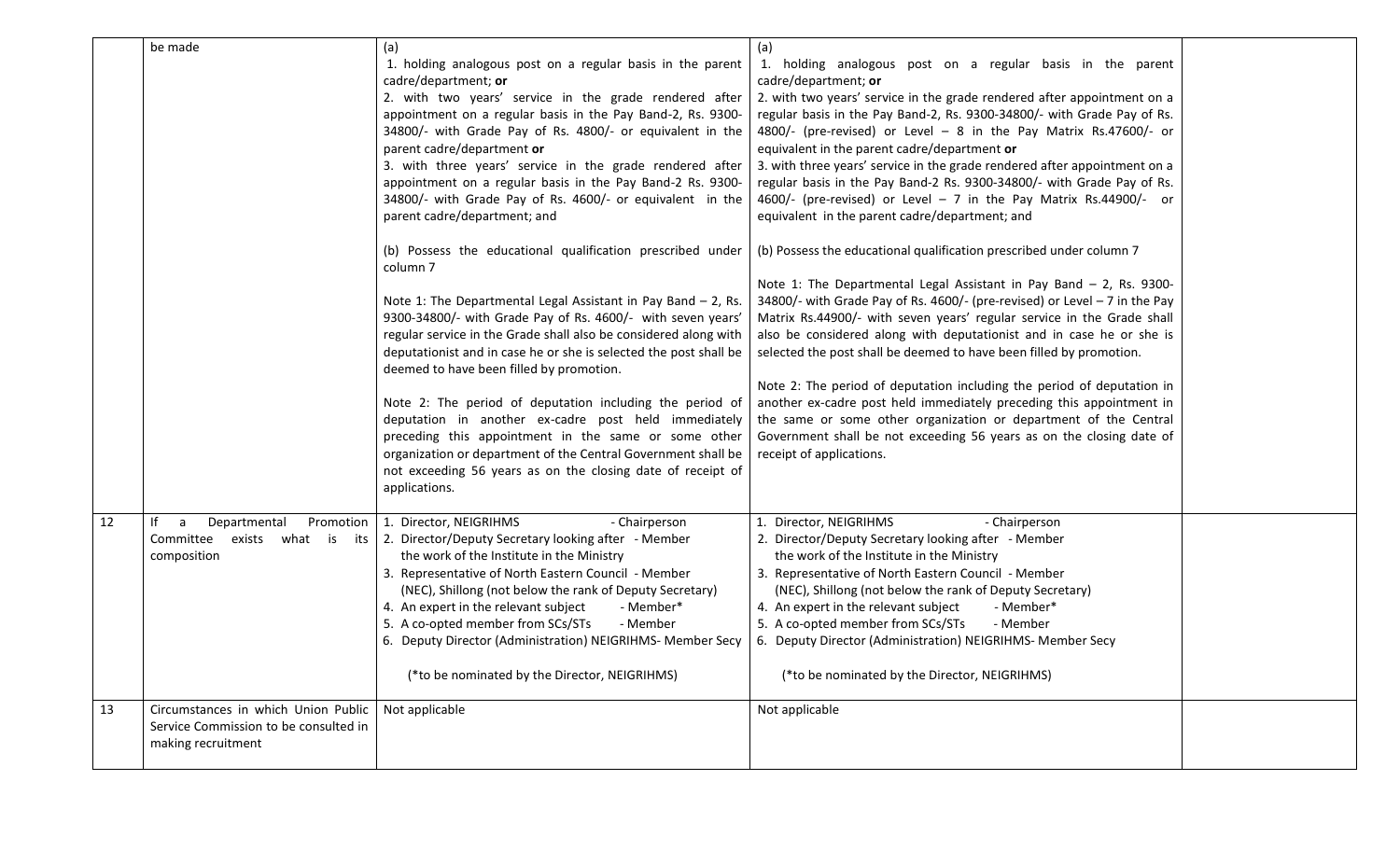| Sl.No          | <b>Description</b>                                                                                                                                                             | "As is" Recruitment Rules                                                                                                                             | "To be" Recruitment Rules as per recommendation of the<br><b>Committee for review of RR</b>                                                                                                                                                   | Recommendation<br>of<br>the<br><b>Committee</b>                                                                                                                                   |
|----------------|--------------------------------------------------------------------------------------------------------------------------------------------------------------------------------|-------------------------------------------------------------------------------------------------------------------------------------------------------|-----------------------------------------------------------------------------------------------------------------------------------------------------------------------------------------------------------------------------------------------|-----------------------------------------------------------------------------------------------------------------------------------------------------------------------------------|
| $\mathbf{1}$   | Name of the post                                                                                                                                                               | <b>Deputy Nursing Superintendent</b>                                                                                                                  | <b>Deputy Nursing Superintendent</b>                                                                                                                                                                                                          | May amend column 5 of the<br>approved RR, i.e "Selection"<br>instead of "Non-selection".<br>The<br>has<br>same<br>been<br>incorporated in the "To be"<br><b>Recruitment Rules</b> |
| $\overline{2}$ | No of post(s)                                                                                                                                                                  | 09* (2012) *Subject to variation dependent on workload                                                                                                | *09 (2018) * Subject to variation dependent on workload                                                                                                                                                                                       |                                                                                                                                                                                   |
| $\mathbf{3}$   | Classification                                                                                                                                                                 | Group 'A'                                                                                                                                             | General Central Service Group 'A'                                                                                                                                                                                                             |                                                                                                                                                                                   |
| 4              | Pay Band & Grade Pay/Pay Scale or<br>Level in the Pay Matrix                                                                                                                   | Pay Band - 3 Rs.15600-39100/- with Grade Pay of Rs.5400/-                                                                                             | Level - 10 in the Pay Matrix Rs. 56100/- OR<br>Pay Band - 3 Rs.15600-39100/- with Grade Pay of Rs.5400/-<br>(pre-revised)                                                                                                                     |                                                                                                                                                                                   |
| 5              | Whether selection post or non-<br>selection post                                                                                                                               | <b>Non-Selection</b>                                                                                                                                  | Selection                                                                                                                                                                                                                                     |                                                                                                                                                                                   |
| 6              | Age limit for direct recruits                                                                                                                                                  | Not applicable                                                                                                                                        | Not applicable                                                                                                                                                                                                                                |                                                                                                                                                                                   |
| $\overline{7}$ | Educational and other qualifications<br>required for direct recruits                                                                                                           | Not applicable                                                                                                                                        | Not applicable                                                                                                                                                                                                                                |                                                                                                                                                                                   |
| 8              | Whether age and<br>educational<br>qualifications prescribed for direct<br>recruits will apply in case of<br>promotees.                                                         | Not applicable                                                                                                                                        | Not applicable                                                                                                                                                                                                                                |                                                                                                                                                                                   |
| 9              | Period of probation, if any                                                                                                                                                    | Two years for promotees                                                                                                                               | Two years for promotees                                                                                                                                                                                                                       |                                                                                                                                                                                   |
| 10             | Method of recruitment whether by<br>direct recruitment or by promotion or<br>by deputation or by absorption and<br>percentage of the posts to be filled by<br>various methods. | <b>By Promotion</b>                                                                                                                                   | <b>By Promotion</b>                                                                                                                                                                                                                           |                                                                                                                                                                                   |
| 11             | In case of recruitment by promotion<br>or deputation or absorption, grades<br>from which promotion or deputation<br>or absorption to be made                                   | Promotion<br>Senior Nursing Officer in Pay Band - 2, Rs. 9300-34800/- with<br>Grade Pay of Rs. 4800/- with two years' regular service in the<br>Grade | <b>Promotion:</b><br>Senior Nursing Officer of the Institute in Level $-8$ in the Pay<br>Matrix Rs.47600/- OR in the Pay Band-2 Rs. 9300-34800/- with<br>Grade Pay of Rs. 4800/- (pre-revised) with two years regular<br>service in the grade |                                                                                                                                                                                   |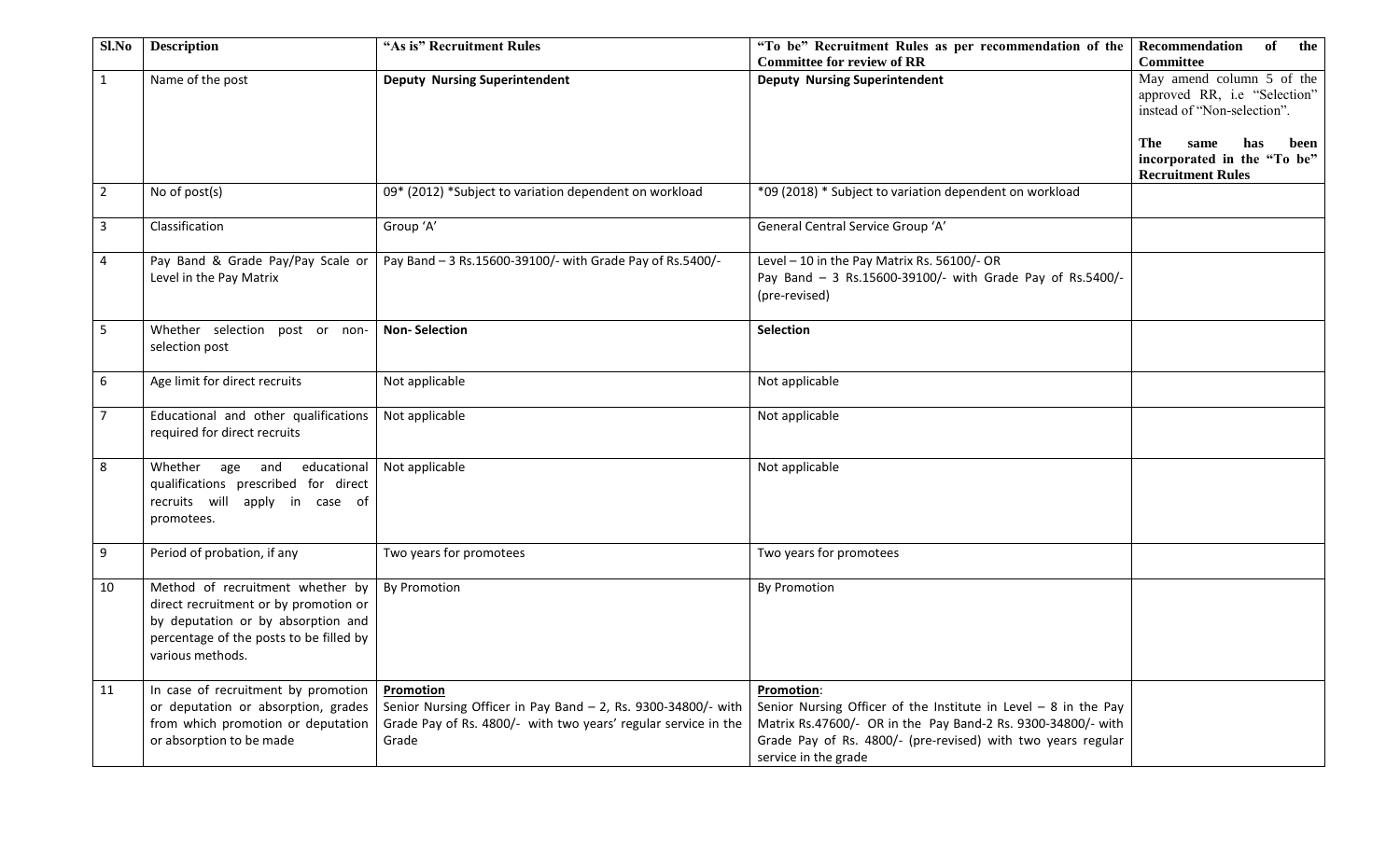| 12 | Selection<br>Composition<br>0t<br>the<br>Committee/Departmental Promotion | 1. Director, NEIGRIHMS<br>- Chairperson<br>2. Director/Deputy Secretary looking after - Member | - Chairperson<br>Director, NEIGRIHMS<br>2. Director/Deputy Secretary looking after - Member |  |
|----|---------------------------------------------------------------------------|------------------------------------------------------------------------------------------------|---------------------------------------------------------------------------------------------|--|
|    | Committee.                                                                | the work of the Institute in the Ministry<br>3. Representative of North Eastern<br>- Member    | the work of the Institute in the Ministry<br>3. Representative of North Eastern<br>- Member |  |
|    |                                                                           | Council (NEC), Shillong (not below the rank of Deputy<br>Secretary)                            | Council (NEC), Shillong (not below the rank of Deputy<br>Secretary)                         |  |
|    |                                                                           | - Member*<br>4. An expert in the relevant subject                                              | - Member*<br>4. An expert in the relevant subject                                           |  |
|    |                                                                           | 5. A co-opted member from SCs/STs<br>- Member                                                  | 5. A co-opted member from SCs/STs<br>- Member                                               |  |
|    |                                                                           | 6. Deputy Director (Administration) NEIGRIHMS -Member Secy                                     | 6. Deputy Director (Administration) NEIGRIHMS -Member Secy                                  |  |
|    |                                                                           | (*to be nominated by the Director, NEIGRIHMS)                                                  | (*to be nominated by the Director, NEIGRIHMS)                                               |  |
| 13 | Circumstances in which Union Public                                       | Not applicable                                                                                 | Not applicable                                                                              |  |
|    | Service Commission to be consulted in                                     |                                                                                                |                                                                                             |  |
|    | making recruitment                                                        |                                                                                                |                                                                                             |  |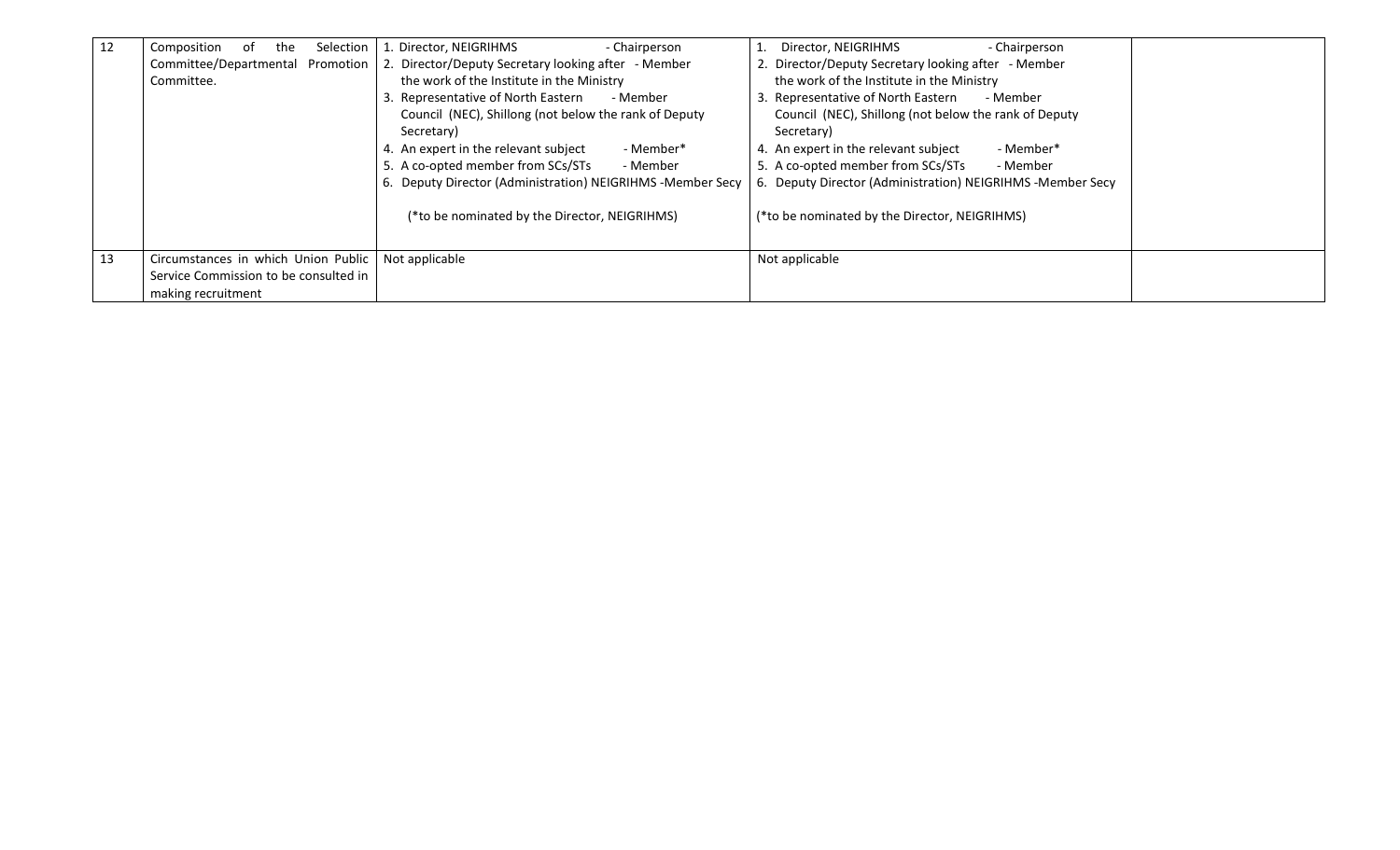| Sl.No          | <b>Description</b>                                                                                                                                                   | "As is" Recruitment Rules                                                                                                                                                                                                                                                                                                                                                                                                     | "To be" Recruitment Rules as per recommendation of the                                                                                                                                                                                                                                                                                                                                                                         | <b>Recommendation of the</b>                                                                                                                                                                                                                                                                         |
|----------------|----------------------------------------------------------------------------------------------------------------------------------------------------------------------|-------------------------------------------------------------------------------------------------------------------------------------------------------------------------------------------------------------------------------------------------------------------------------------------------------------------------------------------------------------------------------------------------------------------------------|--------------------------------------------------------------------------------------------------------------------------------------------------------------------------------------------------------------------------------------------------------------------------------------------------------------------------------------------------------------------------------------------------------------------------------|------------------------------------------------------------------------------------------------------------------------------------------------------------------------------------------------------------------------------------------------------------------------------------------------------|
|                |                                                                                                                                                                      |                                                                                                                                                                                                                                                                                                                                                                                                                               | <b>Committee for review of RR</b>                                                                                                                                                                                                                                                                                                                                                                                              | Committee                                                                                                                                                                                                                                                                                            |
| $\mathbf{1}$   | Name of post                                                                                                                                                         | <b>Senior X-ray Technician</b>                                                                                                                                                                                                                                                                                                                                                                                                | <b>Senior X-ray Technician</b>                                                                                                                                                                                                                                                                                                                                                                                                 | NEIGRIHMS may amend<br>column 5 of the approved RR<br>i.e "Selection" instead of<br>"non-selection" & Column 9<br>"2 (two) years for<br>i.e.<br>promotees" instead of "2"<br>(two) years in case of direct<br>recruitment".<br>The same has been<br>incorporated in the "To<br>be" Recruitment Rules |
| $\overline{2}$ | Number of post                                                                                                                                                       | 06* (2012) * Subject to variation dependent on workload                                                                                                                                                                                                                                                                                                                                                                       | *06 (2018) * Subject to variation dependent on workload                                                                                                                                                                                                                                                                                                                                                                        |                                                                                                                                                                                                                                                                                                      |
| 3              | Classification                                                                                                                                                       | Group 'B'                                                                                                                                                                                                                                                                                                                                                                                                                     | General Central Service Group 'B'                                                                                                                                                                                                                                                                                                                                                                                              |                                                                                                                                                                                                                                                                                                      |
| 4              | Pay Band & Grade Pay/Pay Scale or Level in                                                                                                                           | Pay Band - 2, Rs.9300-34800/- with Grade Pay of Rs.4200/-                                                                                                                                                                                                                                                                                                                                                                     | Level - 6 in the Pay Matrix Rs.35400/- OR Pay Band $-2$ ,                                                                                                                                                                                                                                                                                                                                                                      |                                                                                                                                                                                                                                                                                                      |
|                | the Pay Matrix                                                                                                                                                       |                                                                                                                                                                                                                                                                                                                                                                                                                               | Rs.9300-34800/- with Grade Pay of Rs.4200/- (Pre-revised)                                                                                                                                                                                                                                                                                                                                                                      |                                                                                                                                                                                                                                                                                                      |
| 5              | Whether Selection post or non-selection<br>post.                                                                                                                     | Non selection                                                                                                                                                                                                                                                                                                                                                                                                                 | Selection                                                                                                                                                                                                                                                                                                                                                                                                                      |                                                                                                                                                                                                                                                                                                      |
| 6              | Age limit for direct recruits                                                                                                                                        | Not applicable                                                                                                                                                                                                                                                                                                                                                                                                                | Not applicable                                                                                                                                                                                                                                                                                                                                                                                                                 |                                                                                                                                                                                                                                                                                                      |
| 7 <sup>1</sup> | Educational and<br>qualifications<br>other<br>required for direct recruits                                                                                           | Not applicable                                                                                                                                                                                                                                                                                                                                                                                                                | Not applicable                                                                                                                                                                                                                                                                                                                                                                                                                 |                                                                                                                                                                                                                                                                                                      |
| 8              | Whether age and educational qualifications<br>prescribed for direct recruits will apply in<br>case of promotees.                                                     | Not applicable                                                                                                                                                                                                                                                                                                                                                                                                                | Not Applicable                                                                                                                                                                                                                                                                                                                                                                                                                 |                                                                                                                                                                                                                                                                                                      |
| 9              | Period of probation, if any                                                                                                                                          | 2 (two) years in case of Direct Recruitment                                                                                                                                                                                                                                                                                                                                                                                   | 2 (two) years for promotees                                                                                                                                                                                                                                                                                                                                                                                                    |                                                                                                                                                                                                                                                                                                      |
| 10             | Method of recruitment whether by direct<br>recruitment or by promotion or by<br>deputation/absorption and percentage of<br>vacancies to be filled by various methods | By promotion                                                                                                                                                                                                                                                                                                                                                                                                                  | By promotion                                                                                                                                                                                                                                                                                                                                                                                                                   |                                                                                                                                                                                                                                                                                                      |
| 11             | In case of recruitment by promotion/<br>deputation /absorption, grades from which<br>promotion/deputation/absorption to be<br>made                                   | Promotion: Radiographer/Technical Assistant (Radiology) in<br>Pay Band-1 Rs. 5200-20200/- with Grade Pay of Rs.2800/- with<br>six years' regular service in the Grade                                                                                                                                                                                                                                                         | Promotion: Radiographers/Technical Assistant (Radiology) in<br>Level - 5 in the Pay Matrix Rs.29200/- OR in the Pay Band-1 Rs.<br>5200-20200/- with Grade Pay of Rs.2800/- (pre-revised) with six<br>years regular service in the grade.                                                                                                                                                                                       |                                                                                                                                                                                                                                                                                                      |
| 12             | If a Departmental Promotion Committee<br>exists what is its composition                                                                                              | 1. Director, NEIGRIHMS<br>- Chairperson<br>2. Under Secretary(NE)/Section Officer (NE) - Member<br>3. Representative of North Eastern Council - Member<br>Shillong, (not below the rank of Under Secretary)<br>4. An expert in the relevant subject<br>- Member*<br>5. A co-opted member from SCs/STs - Member<br>6. Deputy Director (Administration) NEIGRIHMS- Member Secy<br>(*to be nominated by the Director, NEIGRIHMS) | 1. Director, NEIGRIHMS<br>- Chairperson<br>2. Under Secretary(NE)/Section Officer (NE) - Member<br>3. Representative of North Eastern - Member<br>Council, Shillong, (not below the rank of Under Secretary)<br>4. An expert in the relevant subject<br>- Member*<br>5. A co-opted member from SCs/STs - Member<br>6. Deputy Director (Administration) NEIGRIHMS- Member Secy<br>(*to be nominated by the Director, NEIGRIHMS) |                                                                                                                                                                                                                                                                                                      |
| 13             | Circumstances in which Union Public Service                                                                                                                          | Not applicable                                                                                                                                                                                                                                                                                                                                                                                                                | Not applicable                                                                                                                                                                                                                                                                                                                                                                                                                 |                                                                                                                                                                                                                                                                                                      |
|                | Commission to be consulted in making<br>recruitment                                                                                                                  |                                                                                                                                                                                                                                                                                                                                                                                                                               |                                                                                                                                                                                                                                                                                                                                                                                                                                |                                                                                                                                                                                                                                                                                                      |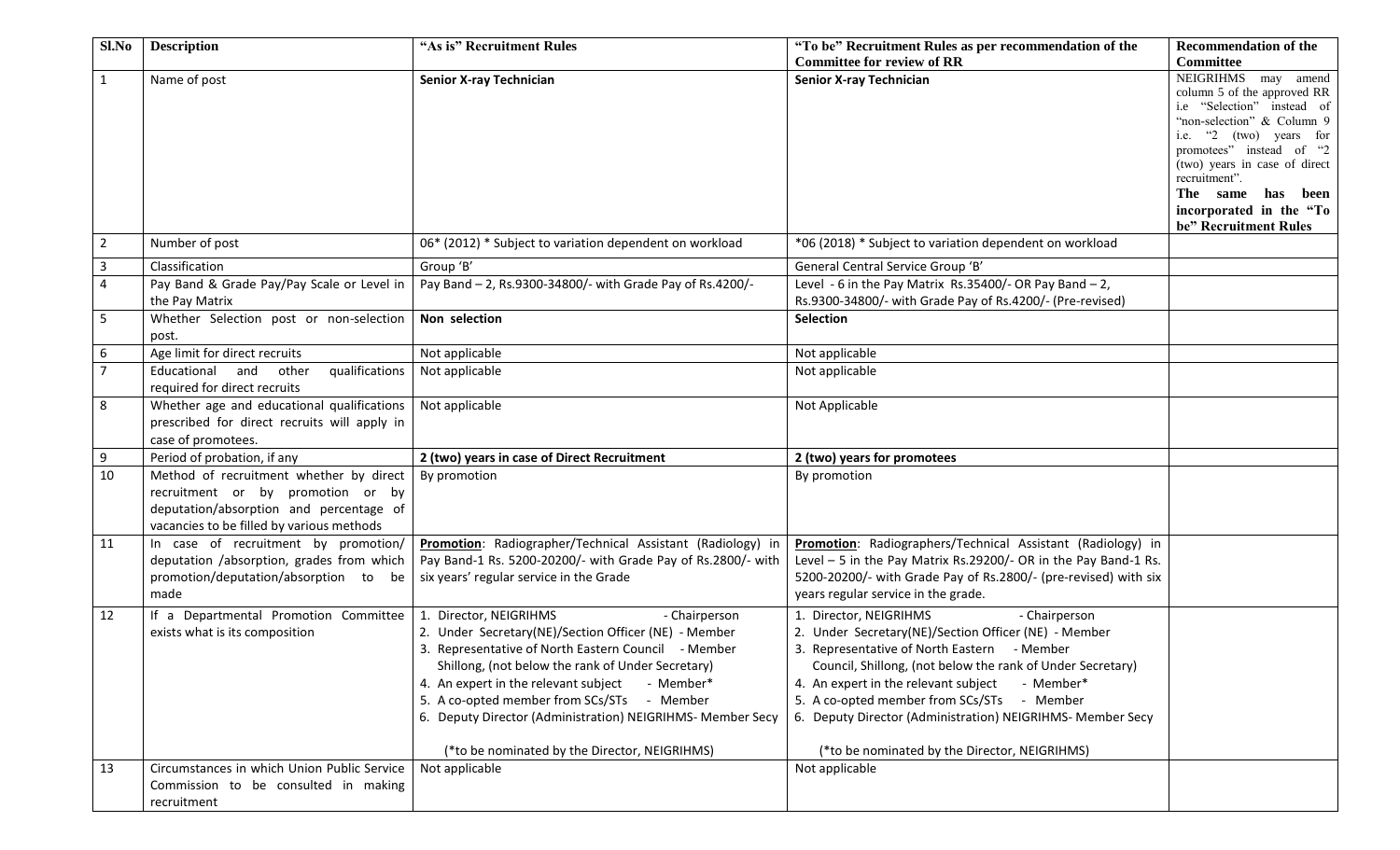| Sl.No          | <b>Description</b>                                                                                                                                                   | "As is" Recruitment Rules                                                                                                                                                                                                                                                                                                                                                                                                         | "To be" Recruitment Rules as per recommendation of the<br><b>Committee for review of RR</b>                                                                                                                                                                                                                                                                                                                                       | <b>Recommendation of the</b><br>Committee                                                                                                                                                                                                                                                   |
|----------------|----------------------------------------------------------------------------------------------------------------------------------------------------------------------|-----------------------------------------------------------------------------------------------------------------------------------------------------------------------------------------------------------------------------------------------------------------------------------------------------------------------------------------------------------------------------------------------------------------------------------|-----------------------------------------------------------------------------------------------------------------------------------------------------------------------------------------------------------------------------------------------------------------------------------------------------------------------------------------------------------------------------------------------------------------------------------|---------------------------------------------------------------------------------------------------------------------------------------------------------------------------------------------------------------------------------------------------------------------------------------------|
| $\mathbf{1}$   | Name of post                                                                                                                                                         | <b>Senior Hindi Translator</b>                                                                                                                                                                                                                                                                                                                                                                                                    | <b>Senior Hindi Translator</b>                                                                                                                                                                                                                                                                                                                                                                                                    | <b>NEIGRIHMS</b><br>may<br>amend<br>column 5 of the approved RR i.e<br>"Selection" instead of "non-<br>selection" & Column 9 i.e. "2<br>(two) years for promotees"<br>instead of "not applicable".<br>The<br>has<br>same<br>been<br>incorporated in the "To be"<br><b>Recruitment Rules</b> |
| $\overline{2}$ | Number of post                                                                                                                                                       | 01* (2012) * Subject to variation dependent on workload                                                                                                                                                                                                                                                                                                                                                                           | *01 (2018) * Subject to variation dependent on workload                                                                                                                                                                                                                                                                                                                                                                           |                                                                                                                                                                                                                                                                                             |
| 3              | Classification                                                                                                                                                       | Group 'B'                                                                                                                                                                                                                                                                                                                                                                                                                         | General Central Service Group 'B'                                                                                                                                                                                                                                                                                                                                                                                                 |                                                                                                                                                                                                                                                                                             |
| $\overline{4}$ | Pay Band & Grade Pay/Pay Scale or Level in<br>the Pay Matrix                                                                                                         | Pay Band - 2 Rs.9300-34800/- with Grade Pay of Rs.4200/-                                                                                                                                                                                                                                                                                                                                                                          | Level - 6 in the Pay Matrix Rs.35400/- OR<br>Pay Band - 2 Rs.9300 - 34800/-with Grade Pay of Rs.4200/-<br>(pre-revised)                                                                                                                                                                                                                                                                                                           |                                                                                                                                                                                                                                                                                             |
| 5              | Whether Selection post or non-selection<br>post.                                                                                                                     | <b>Non selection</b>                                                                                                                                                                                                                                                                                                                                                                                                              | <b>Selection</b>                                                                                                                                                                                                                                                                                                                                                                                                                  |                                                                                                                                                                                                                                                                                             |
| 6              | Age limit for direct recruits                                                                                                                                        | Not applicable                                                                                                                                                                                                                                                                                                                                                                                                                    | Not applicable                                                                                                                                                                                                                                                                                                                                                                                                                    |                                                                                                                                                                                                                                                                                             |
| $\overline{7}$ | Educational and<br>qualifications<br>other<br>required for direct recruits                                                                                           | Not applicable                                                                                                                                                                                                                                                                                                                                                                                                                    | Not applicable                                                                                                                                                                                                                                                                                                                                                                                                                    |                                                                                                                                                                                                                                                                                             |
| 8              | Whether age and educational qualifications<br>prescribed for direct recruits will apply in<br>case of promotees.                                                     | Not applicable                                                                                                                                                                                                                                                                                                                                                                                                                    | Not applicable                                                                                                                                                                                                                                                                                                                                                                                                                    |                                                                                                                                                                                                                                                                                             |
| 9              | Period of probation, if any                                                                                                                                          | Not applicable                                                                                                                                                                                                                                                                                                                                                                                                                    | Two years for promotees                                                                                                                                                                                                                                                                                                                                                                                                           |                                                                                                                                                                                                                                                                                             |
| 10             | Method of recruitment whether by direct<br>recruitment or by promotion or by<br>deputation/absorption and percentage of<br>vacancies to be filled by various methods | By promotion                                                                                                                                                                                                                                                                                                                                                                                                                      | By promotion                                                                                                                                                                                                                                                                                                                                                                                                                      |                                                                                                                                                                                                                                                                                             |
| 11             | In case of recruitment by promotion/<br>deputation/absorption, grades from which<br>promotion/ deputation/ absorption to be<br>made                                  | Promotion: Junior Hindi Translator in Pay Band-1 Rs. 5300-<br>20200/- with Grade Pay of Rs. 2800/- with six years' regular<br>service in the Grade                                                                                                                                                                                                                                                                                | Promotion: Junior Hindi Translator in Level - 5 in the Pay Matrix<br>Rs.29200/- OR in the Pay Band-1 Rs. 5200-20200/- with Grade<br>Pay of Rs. 2800/- (pre-revised) with six years regular service in<br>the grade.                                                                                                                                                                                                               |                                                                                                                                                                                                                                                                                             |
| 12             | If a Departmental Promotion Committee<br>exists what is its composition                                                                                              | 1. Director, NEIGRIHMS<br>- Chairperson<br>2. Under Secretary(NE)/Section Officer(NE) - Member<br>3. Representative of North Eastern Council, - Member<br>Shillong, (not below the rank of Under Secretary)<br>4. An expert in the relevant subject<br>- Member*<br>5. A co-opted member from SCs/STs<br>- Member<br>6. Deputy Director (Administration) NEIGRIHMS - Member Secy<br>(*to be nominated by the Director, NEIGRIHMS) | 1. Director, NEIGRIHMS<br>- Chairperson<br>2. Under Secretary(NE)/Section Officer(NE) - Member<br>3. Representative of North Eastern Council, - Member<br>Shillong, (not below the rank of Under Secretary)<br>4. An expert in the relevant subject<br>- Member*<br>5. A co-opted member from SCs/STs<br>- Member<br>6. Deputy Director (Administration) NEIGRIHMS - Member Secy<br>(*to be nominated by the Director, NEIGRIHMS) |                                                                                                                                                                                                                                                                                             |
| 13             | Circumstances in which Union Public<br>Service Commission to be consulted in<br>making recruitment                                                                   | Not applicable                                                                                                                                                                                                                                                                                                                                                                                                                    |                                                                                                                                                                                                                                                                                                                                                                                                                                   |                                                                                                                                                                                                                                                                                             |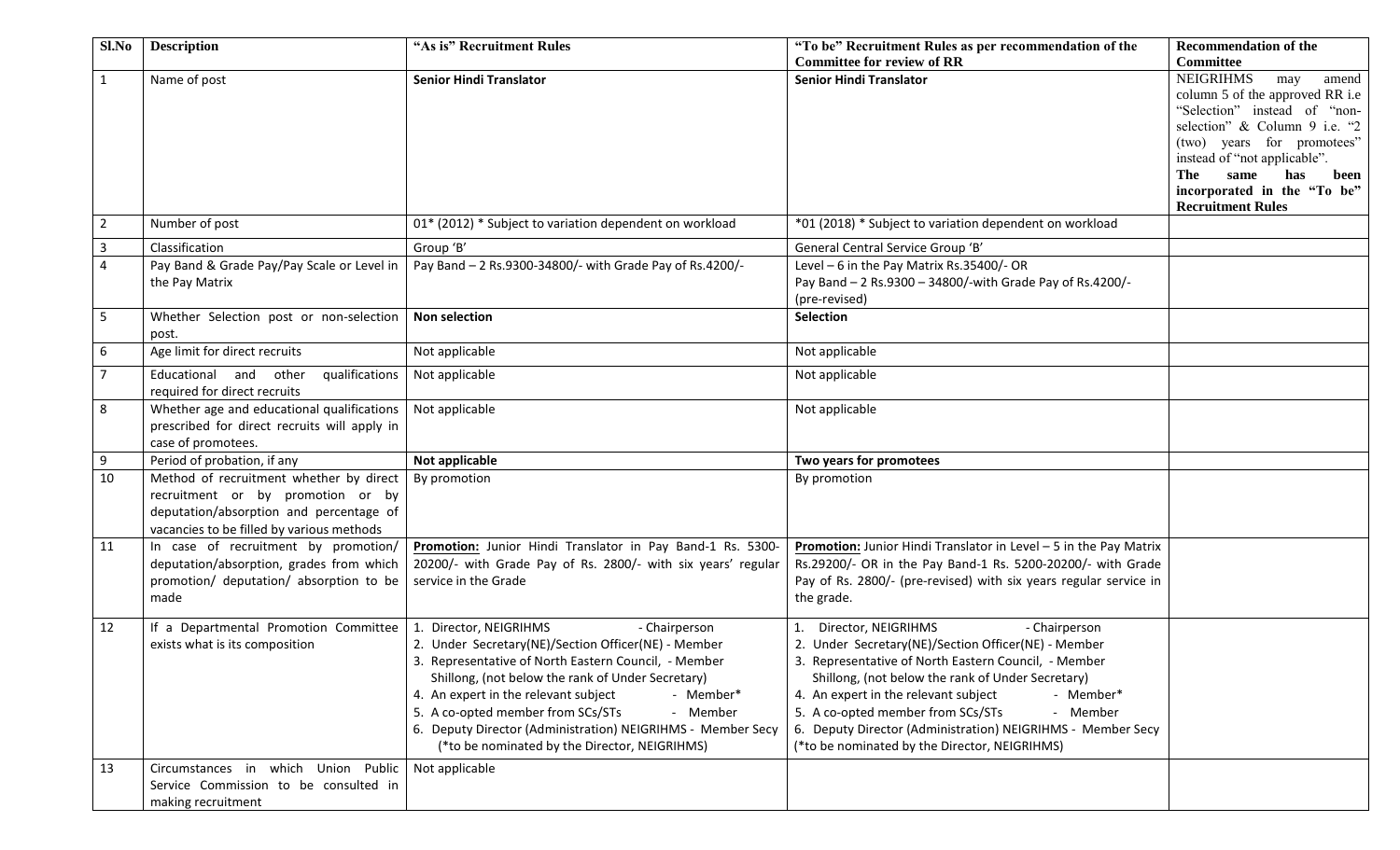| Sl.No          | <b>Description</b>                                                                                                        | "As is" Recruitment Rules                                                                                                                                     | "To be" Recruitment Rules as per recommendation<br>of the Committee for review of RR                                                                                                                                                                                      | <b>Recommendation of the Committee</b>                                                                                                                                                                                                                                                                                                                                                                                  |
|----------------|---------------------------------------------------------------------------------------------------------------------------|---------------------------------------------------------------------------------------------------------------------------------------------------------------|---------------------------------------------------------------------------------------------------------------------------------------------------------------------------------------------------------------------------------------------------------------------------|-------------------------------------------------------------------------------------------------------------------------------------------------------------------------------------------------------------------------------------------------------------------------------------------------------------------------------------------------------------------------------------------------------------------------|
| $\mathbf{1}$   | Name of post                                                                                                              | <b>Junior Engineer (Electrical)</b>                                                                                                                           | <b>Junior Engineer (Electrical)</b>                                                                                                                                                                                                                                       | NEIGRIHMS may amend the Educational<br>Qualification as:<br>Bachelor Degree in Electrical Engineering<br>from a recognized University or Institute.<br><b>OR</b><br>3 (three) years Diploma in Electrical<br>Engineering from a recognized Institute with<br>three years experience in Electrical<br>Engineering works in a reputed organization.<br>The same has been incorporated in the "To<br>be" Recruitment Rules |
| $\overline{2}$ | Number of post                                                                                                            | $01* (2012)$<br>*Subject to variation dependent on workload                                                                                                   | *01 (2018) * Subject to variation dependent on<br>workload                                                                                                                                                                                                                |                                                                                                                                                                                                                                                                                                                                                                                                                         |
| $\mathbf{3}$   | Classification                                                                                                            | Group 'B'                                                                                                                                                     | General Central Service Group 'B'                                                                                                                                                                                                                                         |                                                                                                                                                                                                                                                                                                                                                                                                                         |
| 4              | Pay Band & Grade Pay/Pay Scale or<br>Level in the Pay Matrix                                                              | Pay Band - 2, Rs.9300-34800/- with Grade Pay of Rs.4200/-                                                                                                     | Level $-6$ in the Pay Matrix Rs.35400/-OR<br>Pay Band - 2 Rs.9300 - 34800/- Grade Pay Rs.4200/-<br>(pre-revised)                                                                                                                                                          |                                                                                                                                                                                                                                                                                                                                                                                                                         |
| 5              | Whether Selection post or non-<br>selection post.                                                                         | Not applicable                                                                                                                                                | Not Applicable                                                                                                                                                                                                                                                            |                                                                                                                                                                                                                                                                                                                                                                                                                         |
| 6              | Age limit for direct recruits                                                                                             | Not exceeding 35 years (Relaxable for Government servants<br>up to 5 years in accordance with the instructions or orders<br>issued by the Central Government) | Not exceeding 35 years (Relaxable for Government<br>servants upto 5 years in accordance with the<br>instructions or orders issued by the Central<br>Government)                                                                                                           |                                                                                                                                                                                                                                                                                                                                                                                                                         |
| 7              | Educational and other qualifications<br>required for direct recruits                                                      | Bachelor Degree in Electrical Engineering from a recognized<br><b>University or Institute</b>                                                                 | Bachelor Degree in Electrical Engineering from a<br>recognized University or Institute.<br>OR<br>Three years Diploma in Electrical Engineering from a<br>recognized Institute with three years experience in<br>Electrical Engineering works in a reputed<br>organization |                                                                                                                                                                                                                                                                                                                                                                                                                         |
| 8              | Whether<br>age<br>and<br>educational<br>qualifications prescribed for direct<br>recruits will apply in case of promotees. | Not applicable                                                                                                                                                | Not Applicable                                                                                                                                                                                                                                                            |                                                                                                                                                                                                                                                                                                                                                                                                                         |
| 9              | Period of probation, if any                                                                                               | Two years for direct recruit                                                                                                                                  | Two years for Direct Recruit                                                                                                                                                                                                                                              |                                                                                                                                                                                                                                                                                                                                                                                                                         |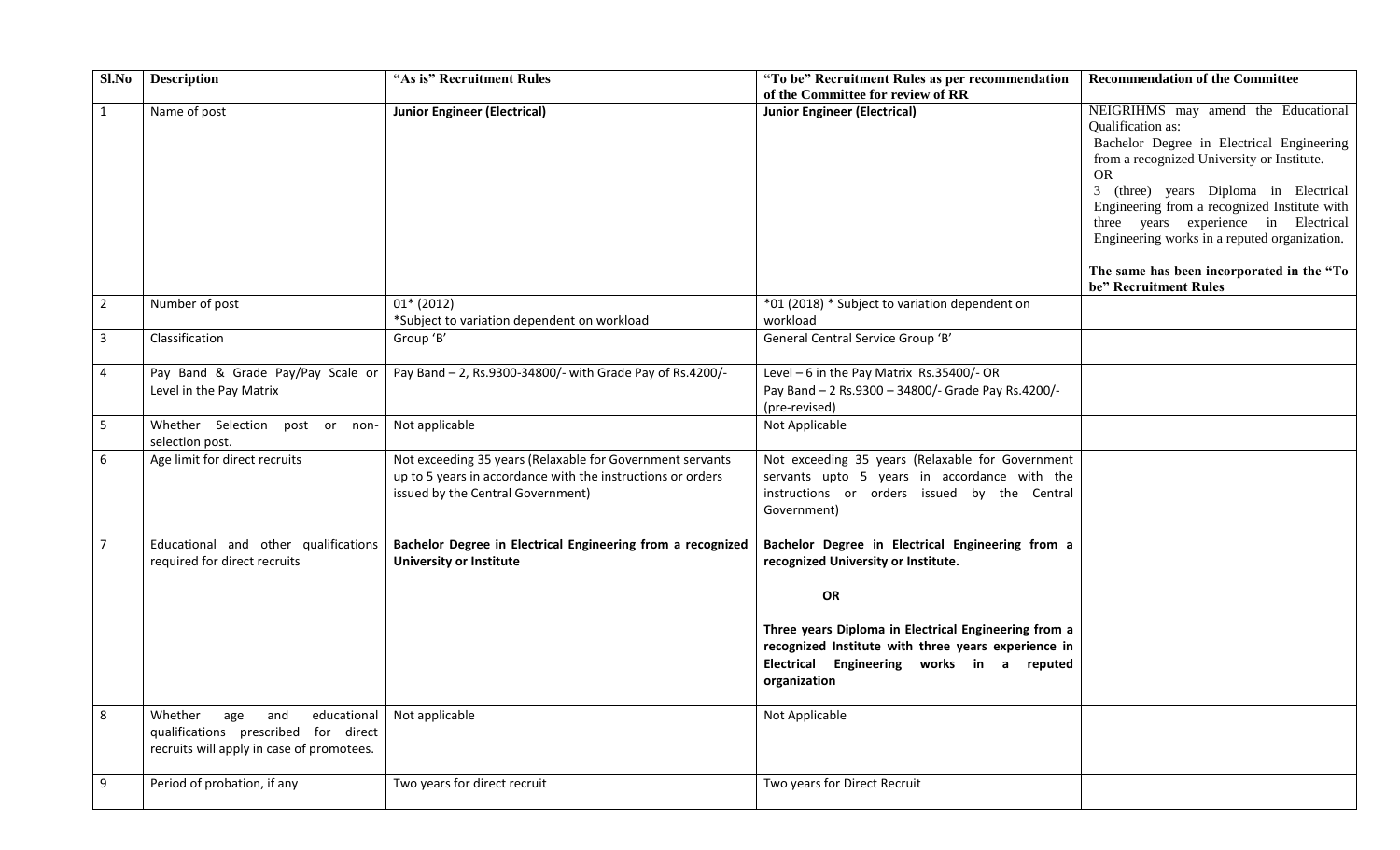| 10 | Method of recruitment whether by         | By Direct Recruitment                                   | By Direct Recruitment                                |  |
|----|------------------------------------------|---------------------------------------------------------|------------------------------------------------------|--|
|    | direct recruitment or by promotion or    |                                                         |                                                      |  |
|    | deputation/absorption<br>by<br>and       |                                                         |                                                      |  |
|    | percentage of vacancies to be filled by  |                                                         |                                                      |  |
|    | various methods                          |                                                         |                                                      |  |
| 11 | of<br>recruitment<br>bv l<br>case<br>In. | Not applicable                                          | Not Applicable                                       |  |
|    | promotion/deputation/absorption,         |                                                         |                                                      |  |
|    | which<br>from<br>grades                  |                                                         |                                                      |  |
|    | promotion/deputation/absorption to be    |                                                         |                                                      |  |
|    | made                                     |                                                         |                                                      |  |
| 12 | Departmental<br>Promotion<br>a           | 1. Director, NEIGRIHMS<br>- Chairperson                 | Director, NEIGRIHMS<br>- Chairperson                 |  |
|    | Committee<br>exists<br>what is<br>its    | 2. Under Secretary(NE)/Section Officer (NE)<br>- Member | 2. Under Secretary(NE)/Section Officer (NE) -Member  |  |
|    | composition                              | 3. Representative of North Eastern Council,<br>- Member | 3. Representative of North Eastern Council, - Member |  |
|    |                                          | Shillong, (not below the rank of Under Secretary)       | Shillong, (not below the rank of Under Secretary)    |  |
|    |                                          | 4. An expert in the relevant subject<br>- Member*       | 4. An expert in the relevant subject<br>- Member*    |  |
|    |                                          | 5. A co-opted member from SCs/STs<br>- Member           | 5. A co-opted member from SCs/STs<br>- Member        |  |
|    |                                          | 6. Deputy Director (Administration) NEIGRIHMS - Member  | 6. Deputy Director (Administration) NEIGRIHMS        |  |
|    |                                          | Secy                                                    | <b>Member Secy</b>                                   |  |
|    |                                          |                                                         |                                                      |  |
|    |                                          | (*to be nominated by the Director, NEIGRIHMS)           | (*to be nominated by the Director, NEIGRIHMS)        |  |
| 13 | Circumstances in which Union Public      | Not applicable                                          | Not applicable                                       |  |
|    | Service Commission to be consulted in    |                                                         |                                                      |  |
|    | making recruitment                       |                                                         |                                                      |  |
|    |                                          |                                                         |                                                      |  |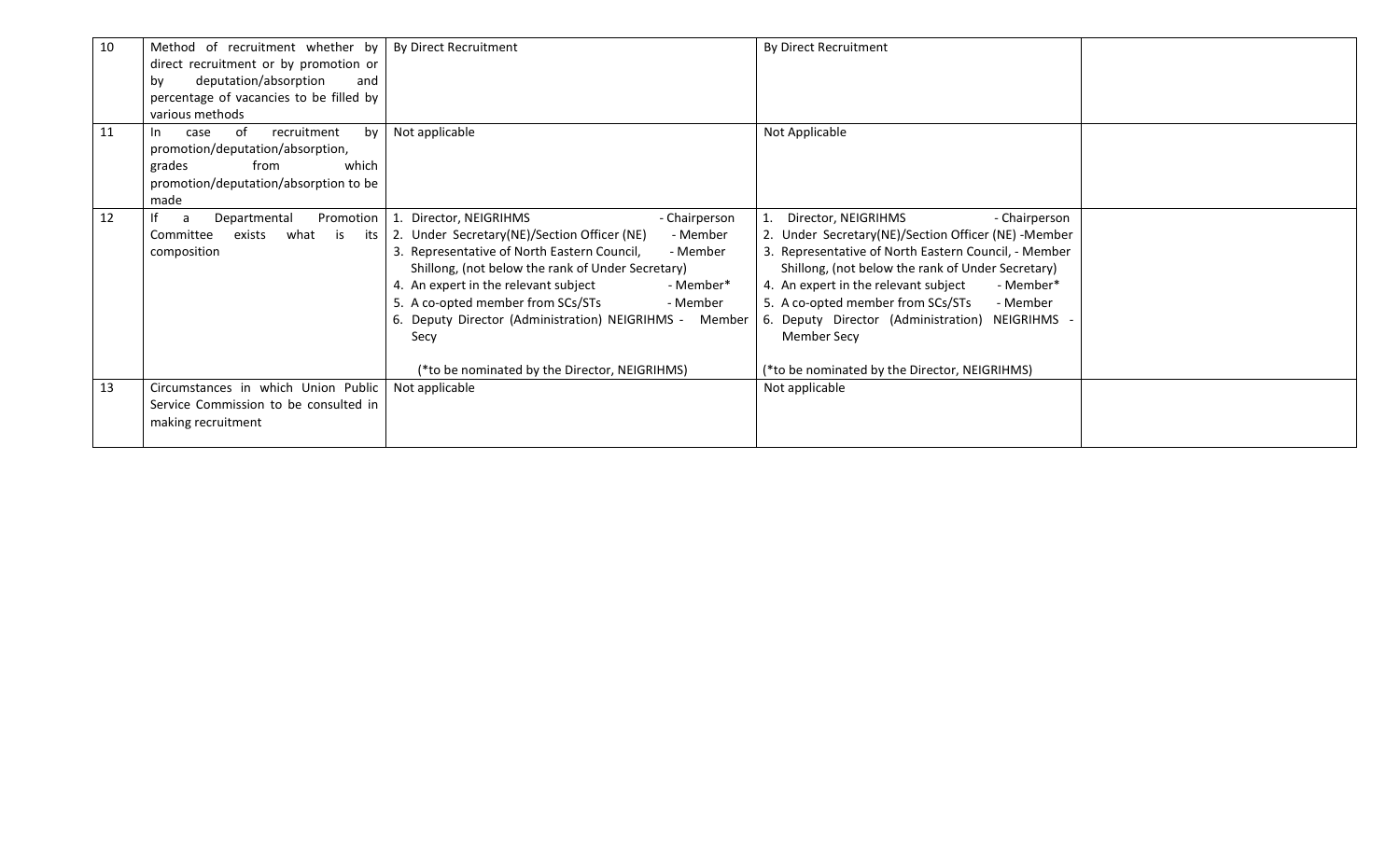| Sl.No           | <b>Description</b>                                    | "As is" Recruitment Rules                                                                                                       | "To be" Recruitment Rules as per    | <b>Recommendation of</b>                 |
|-----------------|-------------------------------------------------------|---------------------------------------------------------------------------------------------------------------------------------|-------------------------------------|------------------------------------------|
|                 |                                                       |                                                                                                                                 | recommendation of the Committee for | the Committee                            |
|                 |                                                       |                                                                                                                                 | review of RR                        |                                          |
|                 | Name of post                                          | <b>Junior Perfusionist</b>                                                                                                      |                                     | The<br>minor                             |
|                 |                                                       |                                                                                                                                 |                                     | amendment of the                         |
|                 |                                                       |                                                                                                                                 |                                     | post in NEIGRIHMS                        |
|                 |                                                       |                                                                                                                                 |                                     | has been withdrawn                       |
|                 |                                                       |                                                                                                                                 |                                     | since the number of                      |
|                 |                                                       |                                                                                                                                 |                                     | sanctioned post is a<br>variable figure. |
| 2               | Number of post                                        | $01*$ (2012) *Subject to variation dependent on workload                                                                        |                                     |                                          |
|                 |                                                       |                                                                                                                                 |                                     |                                          |
| 3               | Classification                                        | Group 'B'                                                                                                                       |                                     |                                          |
| $\overline{4}$  | Pay Band & Grade Pay/Pay Scale or Level in the Pay    | Pay Band - 2 Rs.9300-34800/- with Grade Pay of Rs.4200/-                                                                        |                                     |                                          |
|                 | Matrix                                                |                                                                                                                                 |                                     |                                          |
| 5               | Whether Selection post or non-selection post.         | Not applicable                                                                                                                  |                                     |                                          |
| 6               | Age limit for direct recruits                         | Not exceeding 35 years (Relaxable for Government servants up to 5 years in                                                      |                                     |                                          |
|                 |                                                       | accordance with the instructions or orders issued by the Central Government)                                                    |                                     |                                          |
| $7\phantom{.0}$ | Educational and other qualifications required for     | <b>Essential:</b>                                                                                                               |                                     |                                          |
|                 | direct recruits                                       | 1. B.Sc Degree from a recognized University.                                                                                    |                                     |                                          |
|                 |                                                       | 2. Two years Post Graduate Course in Perfusion Technology from a recognized<br>Institute.                                       |                                     |                                          |
|                 |                                                       | 3. 1 year compulsory internship after completion of postgraduate course in<br>perfusion technology from a recognized Institute. |                                     |                                          |
|                 |                                                       | 4. A minimum of 1 year working experience in independently conducting                                                           |                                     |                                          |
|                 |                                                       | cardiopulmonary bypass (CPB) for open heart surgery in a reputed                                                                |                                     |                                          |
|                 |                                                       | hospital/Institute after completion of Internship                                                                               |                                     |                                          |
|                 |                                                       | Desirable:<br>Special<br>skills/Training<br>certificates<br>from<br>recognized                                                  |                                     |                                          |
|                 |                                                       | Association/Authority.                                                                                                          |                                     |                                          |
| 8               | Whether age and educational qualifications prescribed | Not Applicable                                                                                                                  |                                     |                                          |
|                 | for direct recruits will apply in case of promotees.  |                                                                                                                                 |                                     |                                          |
| 9               | Period of probation, if any                           | Two years for direct recruit                                                                                                    |                                     |                                          |
| 10              | Method of recruitment whether by direct recruitment   | Direct Recruitment                                                                                                              |                                     |                                          |
|                 | or by promotion or by deputation/absorption and       |                                                                                                                                 |                                     |                                          |
|                 | percentage of vacancies to be filled by various       |                                                                                                                                 |                                     |                                          |
|                 | methods                                               |                                                                                                                                 |                                     |                                          |
| -11             | of<br>recruitment<br>In<br>by<br>case                 | Not applicable                                                                                                                  |                                     |                                          |
|                 | promotion/deputation/absorption, grades from which    |                                                                                                                                 |                                     |                                          |
|                 | promotion/deputation/absorption to be made            |                                                                                                                                 |                                     |                                          |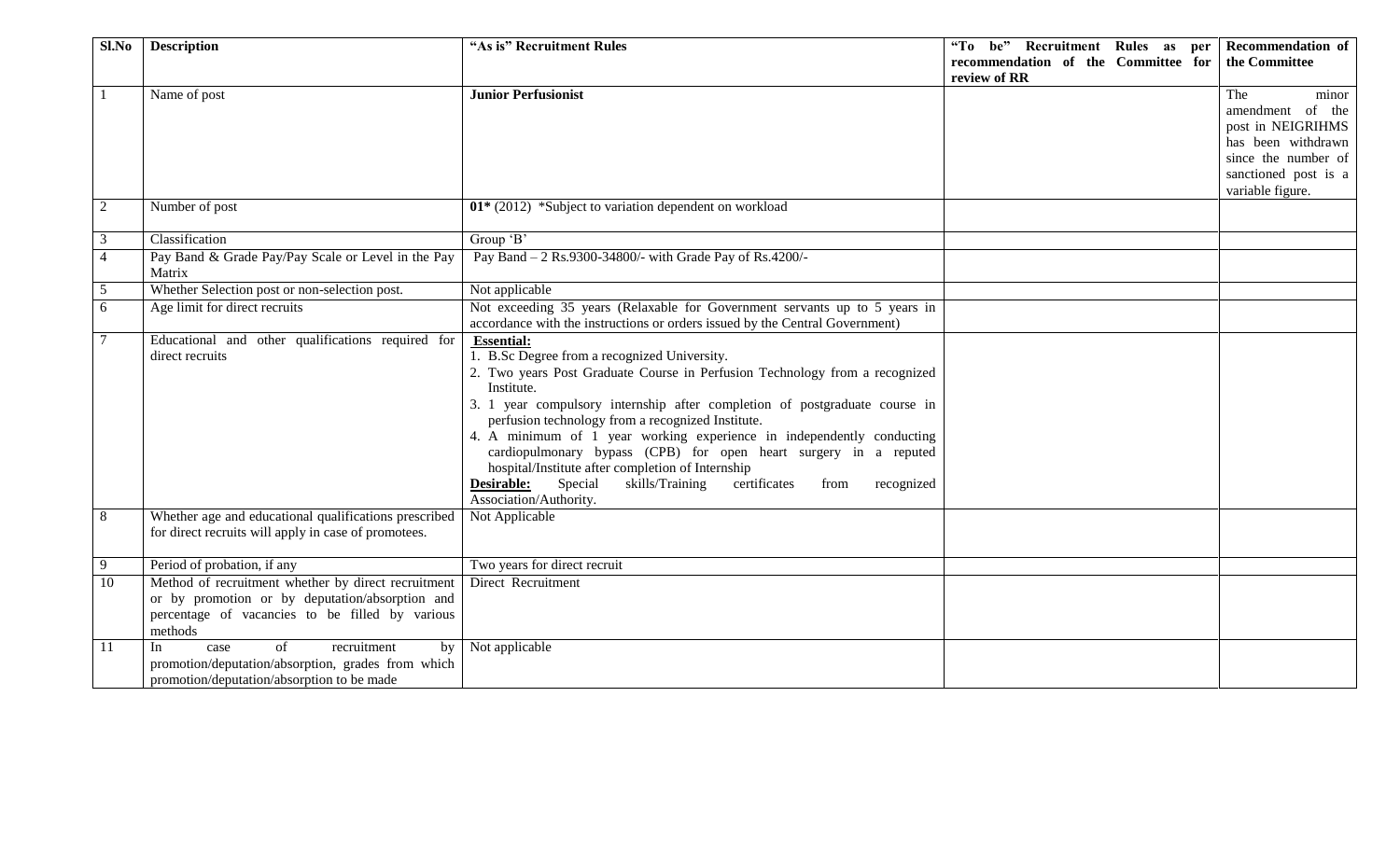| 12 | If a Departmental Promotion Committee exists what is       | 1. Director, NEIGRIHMS<br>- Chairperson                    |  |
|----|------------------------------------------------------------|------------------------------------------------------------|--|
|    | its composition                                            | 2. Under Secretary(NE)/Section Officer (NE)<br>- Member    |  |
|    |                                                            | Representative of North Eastern<br>- Member                |  |
|    |                                                            | Council, Shillong, (not below the rank of Under Secretary) |  |
|    |                                                            | 4. An expert in the relevant subject<br>- Member*          |  |
|    |                                                            | 5. A co-opted member from SCs/STs<br>- Member              |  |
|    |                                                            | 6. Deputy Director (Admn) NEIGRIHMS - Member Secy          |  |
|    |                                                            | (*to be nominated by the Director, NEIGRIHMS)              |  |
|    |                                                            |                                                            |  |
| 13 | Circumstances in which Union Public Service Not applicable |                                                            |  |
|    | Commission to be consulted in making recruitment           |                                                            |  |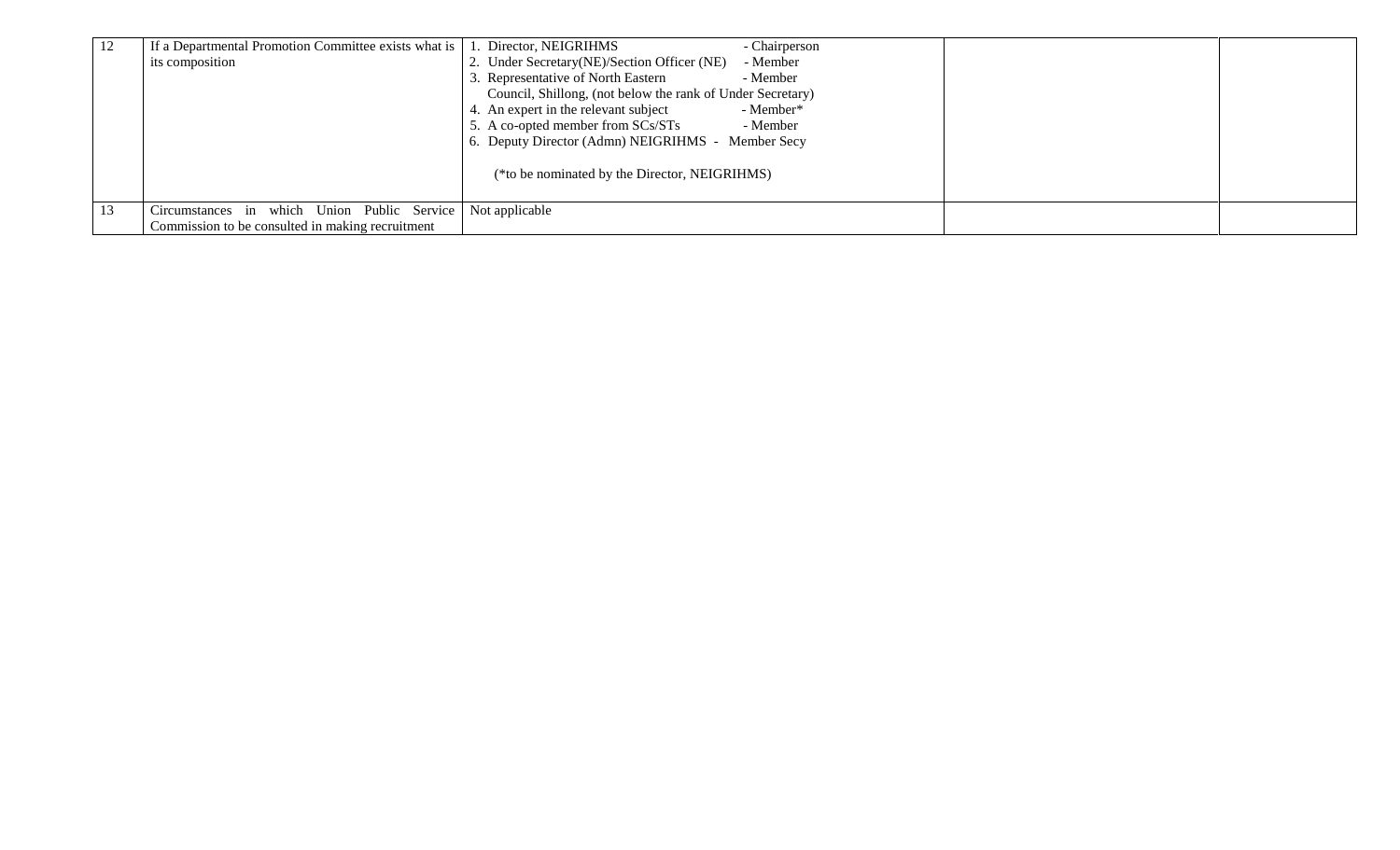| Sl.No          | <b>Description</b>                 | "As is" Recruitment Rules                                  | "To be" Recruitment Rules as per recommendation of         | <b>Recommendation of the Committee</b>                              |
|----------------|------------------------------------|------------------------------------------------------------|------------------------------------------------------------|---------------------------------------------------------------------|
|                |                                    |                                                            | the Committee for review of RR                             |                                                                     |
|                | Name of post                       | <b>Assistant Accounts Officer</b>                          | <b>Assistant Accounts Officer</b>                          | NEIGRIHMS may amend the method of                                   |
|                |                                    |                                                            |                                                            | recruitment at Column 10 to 100% by                                 |
|                |                                    |                                                            |                                                            | promotion failing which by deputation/direct                        |
|                |                                    |                                                            |                                                            | recruitment as the number of feeder posts will                      |
|                |                                    |                                                            |                                                            | increase in view of the proposal for creation of                    |
|                |                                    |                                                            |                                                            | new posts of Junior Accounts Officer in                             |
|                |                                    |                                                            |                                                            | Under Graduate Medical College. The                                 |
|                |                                    |                                                            |                                                            |                                                                     |
|                |                                    |                                                            |                                                            | educational qualification for direct recruitment                    |
|                |                                    |                                                            |                                                            | may also be changed as follows:                                     |
|                |                                    |                                                            |                                                            | i) Degree from a recognized University.                             |
|                |                                    |                                                            |                                                            | ii)At least 5 (five) years regular service in the                   |
|                |                                    |                                                            |                                                            | Pay Band-2 Rs 9300-34800/- with Grade                               |
|                |                                    |                                                            |                                                            | Pay of Rs. 4200/- or equivalent with                                |
|                |                                    |                                                            |                                                            | experience in Accounts matters, Budget                              |
|                |                                    |                                                            |                                                            | works and having adequate knowledge of                              |
|                |                                    |                                                            |                                                            | maintenance of Cash Book, Ledger,                                   |
|                |                                    |                                                            |                                                            | preparation of Balance Sheet etc.                                   |
|                |                                    |                                                            |                                                            | Knowledge of Financial Rules &                                      |
|                |                                    |                                                            |                                                            | Regulation.                                                         |
|                |                                    |                                                            |                                                            | iii). A pass in SAS or equivalent OR                                |
|                |                                    |                                                            |                                                            |                                                                     |
|                |                                    |                                                            |                                                            | Successful training in Cash & Accounts in the                       |
|                |                                    |                                                            |                                                            | ISTM or equivalent.                                                 |
|                |                                    |                                                            |                                                            |                                                                     |
|                |                                    |                                                            |                                                            | The same has been incorporated in the "To"<br>be" Recruitment Rules |
| 2              | Number of post                     | 03* (2012) *Subject to variation dependent on workload     | *03 (2018) * Subject to variation dependent on workload    |                                                                     |
|                |                                    |                                                            |                                                            |                                                                     |
| 3              | Classification                     | Group 'B'                                                  | General Central Service Group 'B'                          |                                                                     |
|                |                                    |                                                            |                                                            |                                                                     |
| $\overline{4}$ | Pay Band & Grade Pay/Pay Scale     | Pay Band $-2$ Rs.9300-34800/- with Grade Pay of            | Level - 7 in the Pay Matrix Rs.44900/- OR                  |                                                                     |
|                | or Level in the Pay Matrix         | Rs.4600/-                                                  | Pay Band-2 Rs.9300-34800/- with Grade Pay of Rs.4600/-     |                                                                     |
|                |                                    |                                                            | (pre-revised)                                              |                                                                     |
|                |                                    |                                                            |                                                            |                                                                     |
| 5              | Whether Selection post or non-     | Non selection in case of Promotion                         | Non selection in case of Promotion                         |                                                                     |
|                | selection post.                    | Not applicable in case of direct recruitment               | Not applicable in case of deputation/direct recruitment    |                                                                     |
|                |                                    |                                                            |                                                            |                                                                     |
| 6              | Age limit for direct recruits      | Not exceeding 35 years (relaxable for Government           | Not exceeding 35 years (Relaxable for Government servants  |                                                                     |
|                |                                    | servants up to 5 years in accordance with the instructions | upto 5 years in accordance with the instructions or orders |                                                                     |
|                |                                    | or orders issued by the Central Government)                | issued by the Central Government).                         |                                                                     |
|                |                                    |                                                            |                                                            |                                                                     |
|                | Educational<br>and<br>other        | 1. Post Graduate preferably in commerce from<br>a          | Degree from a recognized University.                       |                                                                     |
|                | qualifications required for direct | recognized University                                      | At least 5 (five) years regular service in Level 6 in the  |                                                                     |
|                |                                    | 2. 2 years' experience in handling cash and maintenance    | Pay Matrix Rs.35400/- OR in the Pay Band-2 Rs 9300-        |                                                                     |
|                | recruits                           |                                                            |                                                            |                                                                     |
|                |                                    | of accounts                                                | 34800/- with Grade Pay of Rs. 4200/- (pre-revised) or      |                                                                     |
|                |                                    | <b>OR</b>                                                  | equivalent with experience in Accounts matters, Budget     |                                                                     |
|                |                                    | 5 years' regular service in the Pay Band $-2$ , Rs.        | works and having adequate knowledge of maintenance         |                                                                     |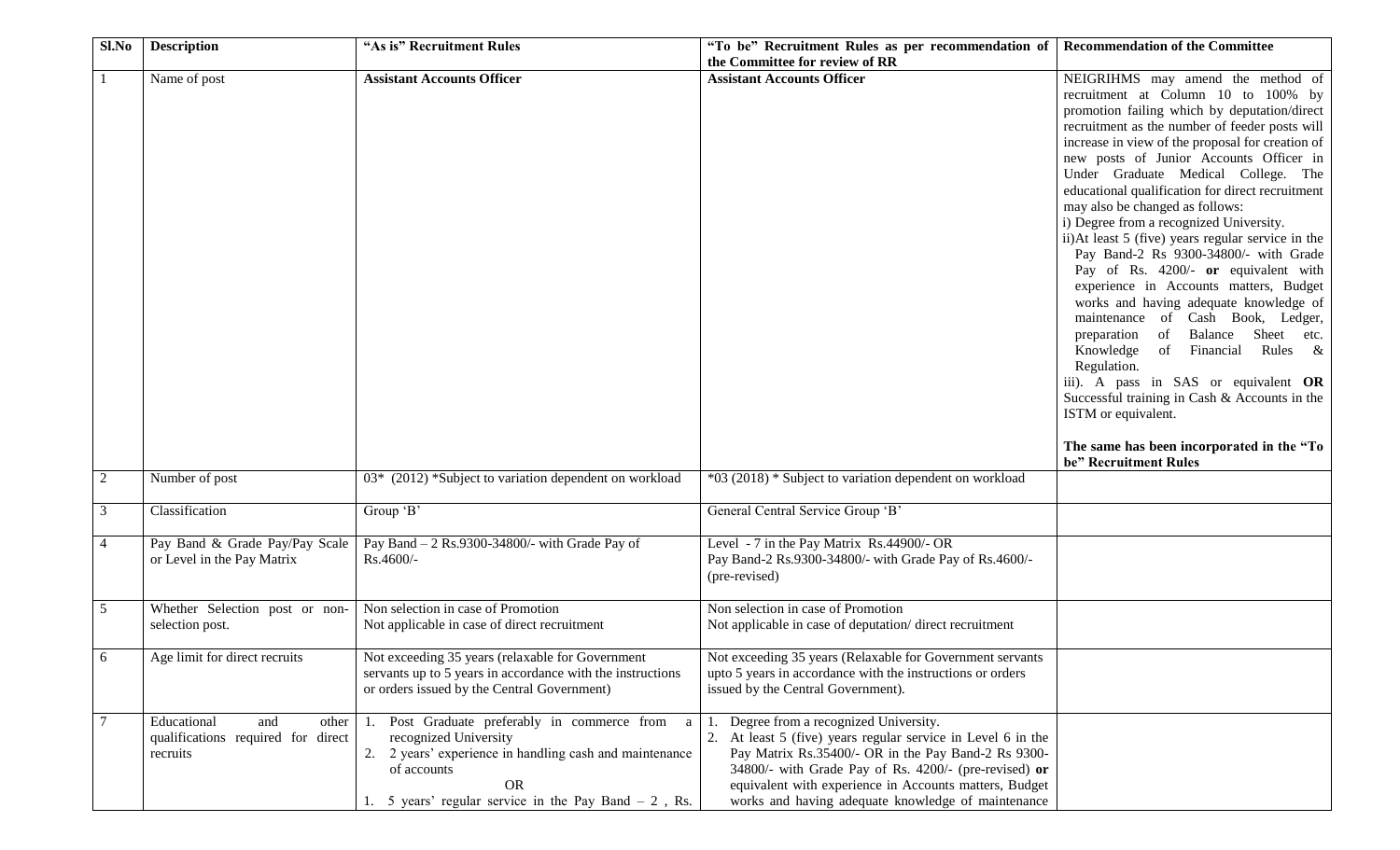|    |                                                                                                                                                                         | 9300-34800/- with Grade Pay of Rs. 4200/-<br>Pass in Subordinate Accounts Service examination; or<br>successful completion of training in cash and accounts<br>work in ISTM and five years' experience in cash,<br>accounts and budget works                                                 | of Cash Book, Ledger, preparation of Balance Sheet etc.<br>Knowledge of Financial Rules & Regulation.<br>Should have passed Subordinate Accounts Service<br>3.<br>examination or equivalent or successful training in Cash<br>& Accounts in the ISTM or equivalent.                                                                                                                                                                                                                                                                                                                                                                                                                                                                                                                                                                                                                                                                                                                                                                                                                                                                                                                                                                                                                                                                                                                                                                                                    |  |
|----|-------------------------------------------------------------------------------------------------------------------------------------------------------------------------|----------------------------------------------------------------------------------------------------------------------------------------------------------------------------------------------------------------------------------------------------------------------------------------------|------------------------------------------------------------------------------------------------------------------------------------------------------------------------------------------------------------------------------------------------------------------------------------------------------------------------------------------------------------------------------------------------------------------------------------------------------------------------------------------------------------------------------------------------------------------------------------------------------------------------------------------------------------------------------------------------------------------------------------------------------------------------------------------------------------------------------------------------------------------------------------------------------------------------------------------------------------------------------------------------------------------------------------------------------------------------------------------------------------------------------------------------------------------------------------------------------------------------------------------------------------------------------------------------------------------------------------------------------------------------------------------------------------------------------------------------------------------------|--|
| 8  | Whether age and educational<br>qualifications prescribed for direct<br>recruits will apply in case of<br>promotees.                                                     | Not applicable                                                                                                                                                                                                                                                                               | Not applicable                                                                                                                                                                                                                                                                                                                                                                                                                                                                                                                                                                                                                                                                                                                                                                                                                                                                                                                                                                                                                                                                                                                                                                                                                                                                                                                                                                                                                                                         |  |
| 9  | Period of probation, if any                                                                                                                                             | Two years for direct recruit                                                                                                                                                                                                                                                                 | Two years for direct recruit                                                                                                                                                                                                                                                                                                                                                                                                                                                                                                                                                                                                                                                                                                                                                                                                                                                                                                                                                                                                                                                                                                                                                                                                                                                                                                                                                                                                                                           |  |
| 10 | Method of recruitment whether by<br>direct recruitment or by promotion<br>or by deputation/absorption and<br>percentage of vacancies to be filled<br>by various methods | $2/3rd$ by Promotion<br>$1/3^{\text{rd}}$ by Direct Recruitment                                                                                                                                                                                                                              | 100% by promotion failing which by deputation/direct<br>recruitment                                                                                                                                                                                                                                                                                                                                                                                                                                                                                                                                                                                                                                                                                                                                                                                                                                                                                                                                                                                                                                                                                                                                                                                                                                                                                                                                                                                                    |  |
| 11 | In case of recruitment by<br>promotion/deputation/absorption,<br>from<br>which<br>grades<br>promotion/deputation/absorption to<br>be made                               | Promotion: Junior Accounts Officer in Pay Band 2<br>3.<br>Rs. 9300-34800/- with Grade Pay of Rs. 4200/- with<br>five years regular service in the Grade and undergone<br>successful training in cash and accounts work in<br>ISTM or have passed Subordinate Accounts Service<br>examination | Promotion: Junior Accounts Officer in Level 6 in the Pay<br>Matrix Rs.35400/- OR in Pay Band 2 Rs. 9300-34800/- with<br>Grade Pay of Rs. 4200/- (pre-revised) with five years regular<br>service in the grade and should have undergone successful<br>training in Cash & Accounts work in ISTM or equivalent or<br>have passed in SAS examination.<br>Deputation: Officers of the Central Govt./State<br>Government/Union<br>Territories/<br>Autonomous<br>Organisations/Statutory Bodies/Public Sector Undertaking<br>(a)<br>1. Holding analogous posts on regular basis in the parent<br>cadre/department; or<br>2. With five years' service in the grade rendered after<br>appointment on regular basis in Level 6 in the Pay<br>Matrix Rs.35400/- Or in the Pay Band-2, Rs. 9300-<br>34800/- with Grade Pay of Rs. 4200/- (pre-revised) or<br>equivalent in the parent cadre/department and<br>(b) Should have passed Subordinate Accounts Service<br>examination or equivalent OR Successful training in<br>Cash & Accounts in the ISTM or equivalent<br>The period of deputation including the period of deputation<br>in another ex-cadre post held immediately preceding this<br>appointment in the same or other organization or department<br>of the Central Government shall ordinarily not exceed three<br>years. The maximum age limit for appointment by<br>deputation shall be not exceeding 56 years on the closing<br>date of receipt of application. |  |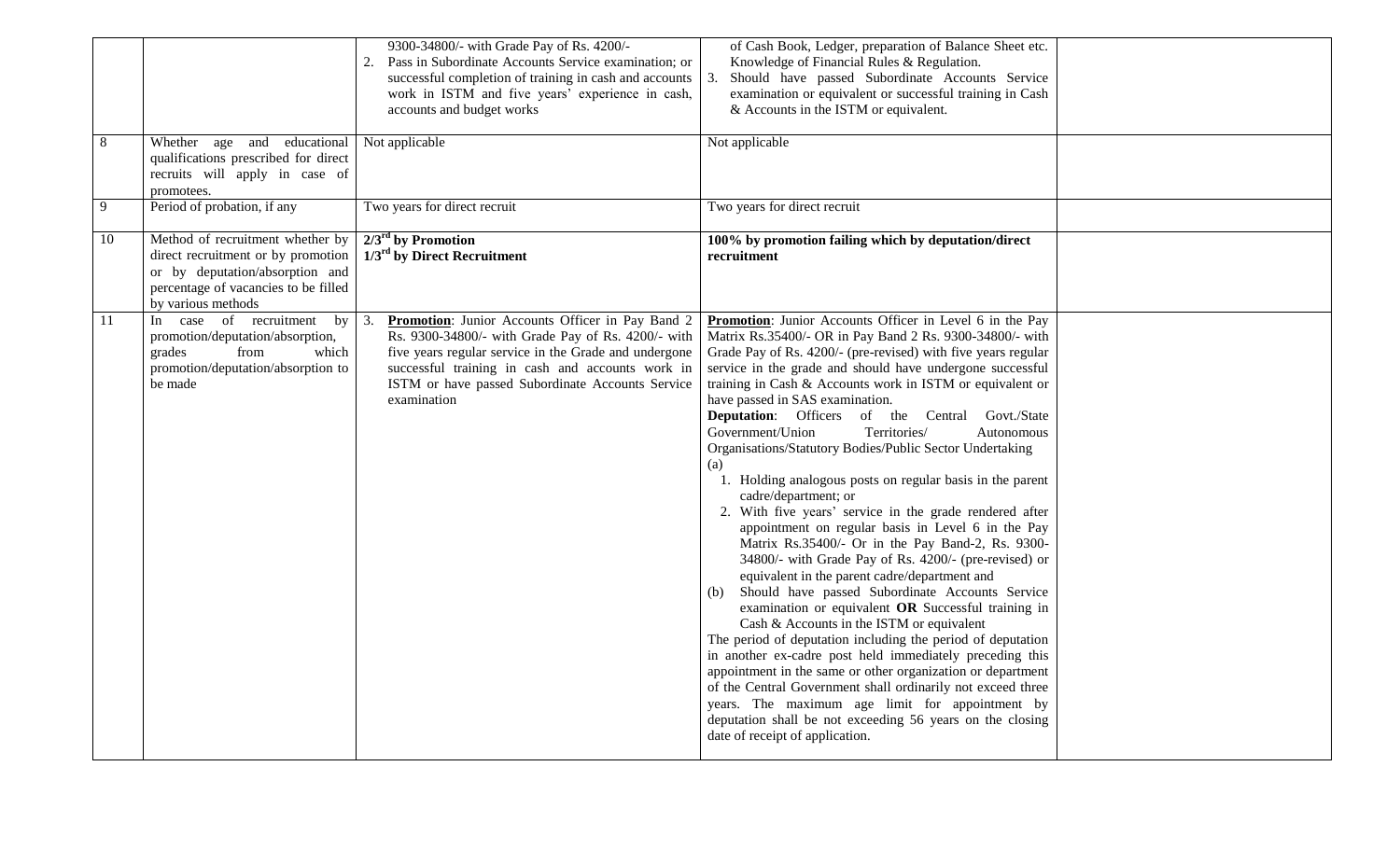| 12 | If a Departmental Promotion 1. Director, NEIGRIHMS | - Chairperson                                                                      | 1. Director, NEIGRIHMS<br>- Chairperson               |
|----|----------------------------------------------------|------------------------------------------------------------------------------------|-------------------------------------------------------|
|    |                                                    | Committee exists what is its 2. Under Secretary (NE)/Section Officer (NE) - Member | 2. Director/Deputy Secretary looking after - Member   |
|    | composition                                        | 3. Representative of North Eastern Council - Member                                | the work of the Institute in the Ministry             |
|    |                                                    | (NEC), Shillong (not below the rank of Under Secy)                                 | 3. Representative of North Eastern<br>- Member        |
|    |                                                    | An expert in the relevant subject<br>- Member*                                     | Council (NEC), Shillong (not below the rank of Deputy |
|    |                                                    | 5. A co-opted member from SCs/STs<br>- Member<br>Secretary)                        |                                                       |
|    |                                                    | 6. Deputy Director (Administration)<br>NEIGRIHMS-                                  | 4. An expert in the relevant subject<br>- Member*     |
|    |                                                    | Member Secy                                                                        | 5. A co-opted member from SCs/STs<br>- Member         |
|    |                                                    | (*to be nominated by the Director, NEIGRIHMS)                                      | 6. Deputy Director (Administration)<br>NEIGRIHMS-     |
|    |                                                    |                                                                                    | Member Secy                                           |
|    |                                                    |                                                                                    | (*to be nominated by the Director, NEIGRIHMS)         |
|    |                                                    |                                                                                    |                                                       |
| 13 | Circumstances in which Union Not applicable        | Not applicable                                                                     |                                                       |
|    | Public Service Commission to be                    |                                                                                    |                                                       |
|    | consulted in making recruitment                    |                                                                                    |                                                       |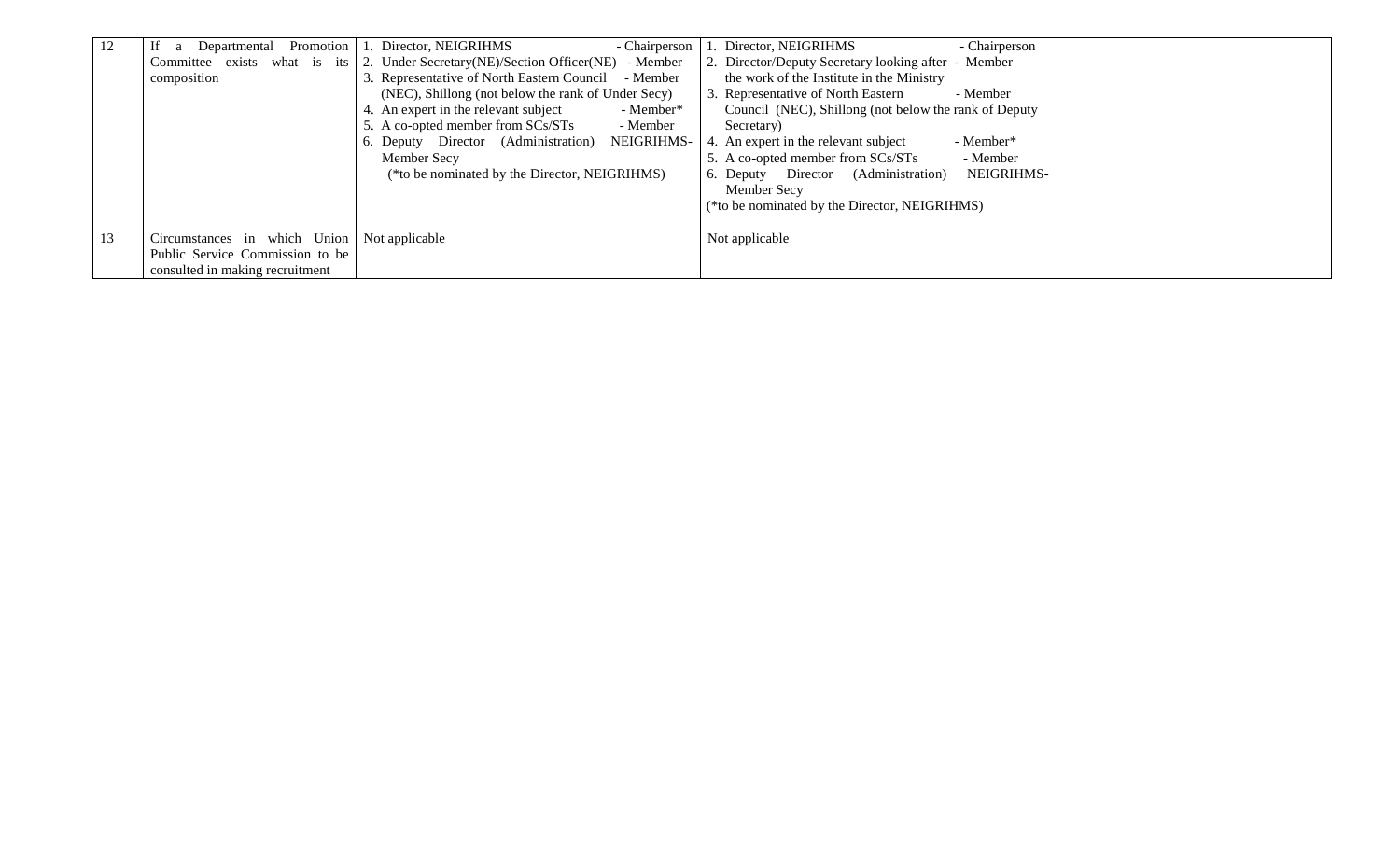| Sl.No           | <b>Description</b>                                                   | "As is" Recruitment Rules                                                                                                                                                                                                                                                                                                                                                                                                                                                                                                                                                              | "To be" Recruitment Rules as per recommendation of                                                                                                             | Recommendation<br>of<br>the                                                                                                                                                                                                                                                                                                                                                                                                                                                                                                                                                                           |
|-----------------|----------------------------------------------------------------------|----------------------------------------------------------------------------------------------------------------------------------------------------------------------------------------------------------------------------------------------------------------------------------------------------------------------------------------------------------------------------------------------------------------------------------------------------------------------------------------------------------------------------------------------------------------------------------------|----------------------------------------------------------------------------------------------------------------------------------------------------------------|-------------------------------------------------------------------------------------------------------------------------------------------------------------------------------------------------------------------------------------------------------------------------------------------------------------------------------------------------------------------------------------------------------------------------------------------------------------------------------------------------------------------------------------------------------------------------------------------------------|
|                 |                                                                      |                                                                                                                                                                                                                                                                                                                                                                                                                                                                                                                                                                                        | the Committee for review of RR                                                                                                                                 | <b>Committee</b>                                                                                                                                                                                                                                                                                                                                                                                                                                                                                                                                                                                      |
|                 | Name of post                                                         | <b>Junior Accounts Officer</b>                                                                                                                                                                                                                                                                                                                                                                                                                                                                                                                                                         | <b>Junior Accounts Officer</b>                                                                                                                                 | The Committee observed that in<br>NEIGRIHMS, the feeder grade<br>for the post of Junior Accounts<br>Officer is only for Cashier. To<br>provide promotional avenues to<br>UDCs, the Committee suggested<br>to include Cashier/UDC as feeder<br>grade for promotion to Junior<br>Accounts Officer. All feeder<br>grades should undergo ISTM<br>training in Cash & Management.<br>A common seniority list may be<br>made in this regard. The method<br>of recruitment shall be changed to<br>100% by promotion.<br>The<br>same<br>has<br>been<br>incorporated in the "To be"<br><b>Recruitment Rules</b> |
| 2               | Number of post                                                       | $04*(2012)$ *Subject to variation dependent on workload                                                                                                                                                                                                                                                                                                                                                                                                                                                                                                                                | *04 (2018) * Subject to variation dependent on workload                                                                                                        |                                                                                                                                                                                                                                                                                                                                                                                                                                                                                                                                                                                                       |
|                 |                                                                      |                                                                                                                                                                                                                                                                                                                                                                                                                                                                                                                                                                                        |                                                                                                                                                                |                                                                                                                                                                                                                                                                                                                                                                                                                                                                                                                                                                                                       |
| 3               | Classification                                                       | Group 'B'                                                                                                                                                                                                                                                                                                                                                                                                                                                                                                                                                                              | General Central Service Group 'B'                                                                                                                              |                                                                                                                                                                                                                                                                                                                                                                                                                                                                                                                                                                                                       |
| $\overline{4}$  | Pay Band & Grade Pay/Pay Scale or<br>Level in the Pay Matrix         | Pay Band - 2, Rs.9300-34800/- with Grade Pay of Rs.4200/-                                                                                                                                                                                                                                                                                                                                                                                                                                                                                                                              | Level - 6 in the Pay Matrix Rs.35400/- OR<br>Pay Band-2 Rs.9300-34800/- with Grade Pay of Rs.4200/-<br>(pre-revised)                                           |                                                                                                                                                                                                                                                                                                                                                                                                                                                                                                                                                                                                       |
| 5               | Whether Selection post or non-selection<br>post.                     | Non selection in case of Promotion<br>Not applicable in case of direct recruitment                                                                                                                                                                                                                                                                                                                                                                                                                                                                                                     | Selection in case of Promotion                                                                                                                                 |                                                                                                                                                                                                                                                                                                                                                                                                                                                                                                                                                                                                       |
| 6               | Age limit for direct recruits                                        | Not exceeding 35 years (Relaxable for Government servants up to<br>5 years in accordance with the instructions or orders issued by the<br>Central Government)                                                                                                                                                                                                                                                                                                                                                                                                                          | Not exceeding 35 years (Relaxable for Government<br>servants' upto 5 years in accordance with the instructions or<br>orders issued by the Central Government). |                                                                                                                                                                                                                                                                                                                                                                                                                                                                                                                                                                                                       |
| $7\phantom{.0}$ | Educational and other qualifications<br>required for direct recruits | 1. Post Graduate preferably in Commerce from a recognized<br>University<br>2. 2 years' experience in handling cash and maintenance of<br>accounts<br><b>OR</b><br>3. 6 years' regular service in the Pay Band $-1$ , Rs. 5200-<br>20200/- with Grade Pay of Rs. 2800/- or 10 years' regular<br>service in the Pay Band $-1$ , Rs. 5200-20200/- with Grade<br>Pay of Rs. 2400/-<br>4. Pass in Subordinate Accounts Service examination; or<br>successful completion of training in cash and accounts work<br>in ISTM and three years' experience in cash, accounts and<br>budget works. | Not applicable                                                                                                                                                 |                                                                                                                                                                                                                                                                                                                                                                                                                                                                                                                                                                                                       |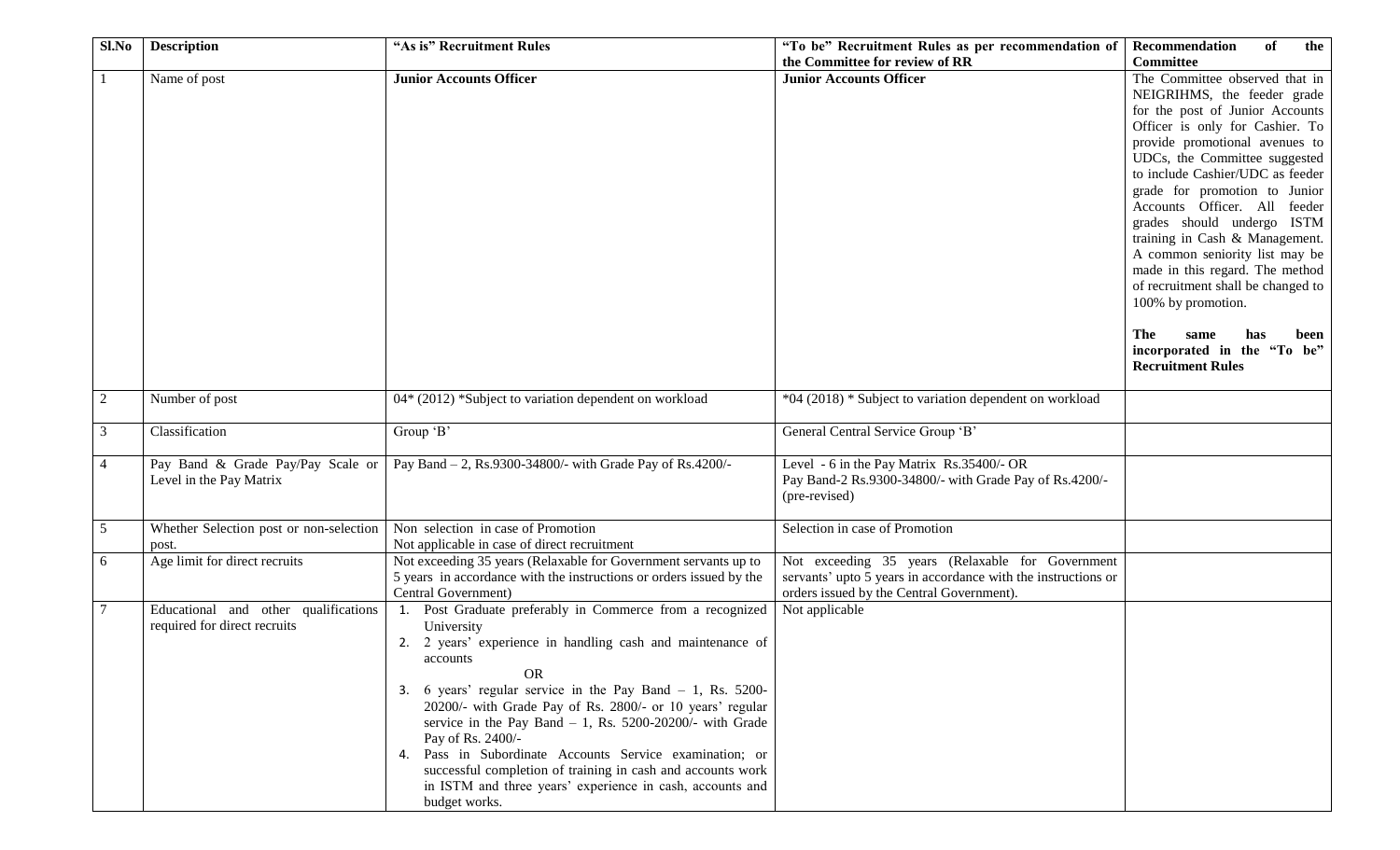| 8  | Whether<br>educational<br>age<br>and<br>for direct<br>qualifications prescribed<br>recruits will apply in case of promotees.                                              | Not applicable                                                                                                                                                                                                                                                                                                                                                                                                                    | Not applicable                                                                                                                                                                                                                                                                                                                                                                                                              |  |
|----|---------------------------------------------------------------------------------------------------------------------------------------------------------------------------|-----------------------------------------------------------------------------------------------------------------------------------------------------------------------------------------------------------------------------------------------------------------------------------------------------------------------------------------------------------------------------------------------------------------------------------|-----------------------------------------------------------------------------------------------------------------------------------------------------------------------------------------------------------------------------------------------------------------------------------------------------------------------------------------------------------------------------------------------------------------------------|--|
| 9  | Period of probation, if any                                                                                                                                               | Two years for direct recruit and promotees                                                                                                                                                                                                                                                                                                                                                                                        | Two years for promotees                                                                                                                                                                                                                                                                                                                                                                                                     |  |
| 10 | Method of recruitment whether by direct  <br>recruitment or by promotion or by<br>deputation/absorption and percentage of<br>vacancies to be filled by various<br>methods | 50% By Promotion<br>50% By Direct Recruitment                                                                                                                                                                                                                                                                                                                                                                                     | 100% by promotion                                                                                                                                                                                                                                                                                                                                                                                                           |  |
| 11 | of<br>recruitment<br>In<br>case<br>by<br>promotion/deputation/absorption, grades<br>from<br>which<br>promotion/deputation/absorption to be<br>made                        | Promotion: Cashier in Pay Band- 1, Rs. 5200-20200/- with Grade<br>Pay of Rs. 2400/- with ten years' regular service in the Grade and<br>undergone successful training in cash and accounts work in ISTM<br>or have passed Subordinate Accounts Service examination                                                                                                                                                                | Promotion: Cashier/UDC of the Institute in the Pay<br>Band-1 Rs. 5200-20200/- with Grade Pay Rs. 2400/- (pre-<br>revised) or Level $-4$ in the Pay Matrix Rs.25500/-<br>with ten years regular service in the grade and undergone<br>successful training in Cash & Accounts work in ISTM or<br>have passed Subordinate Accounts Service examination.                                                                        |  |
| 12 | If a Departmental Promotion Committee<br>exists what is its composition                                                                                                   | Director, NEIGRIHMS<br>- Chairperson<br>2. Under Secretary(NE)/Section Officer (NE)<br>- Member<br>Representative of North Eastern Council, Shillong - Member<br>(not below the rank of Under Secretary)<br>4. An expert in the relevant subject<br>- Member*<br>5. A co-opted member from SCs/STs<br>- Member<br>6. Deputy Director (Administration) NEIGRIHMS - Member<br>Secy<br>(*to be nominated by the Director, NEIGRIHMS) | Director, NEIGRIHMS<br>- Chairperson<br>2. Under Secretary(NE)/Section Officer (NE) - Member<br>3. Representative of North Eastern<br>- Member<br>Council, Shillong, (not below the rank of Under<br>Secretary)<br>4. An expert in the relevant subject<br>- Member*<br>5. A co-opted member from SCs/STs<br>- Member<br>6. Deputy Director (Admn) NEIGRIHMS - Member Secy<br>(*to be nominated by the Director, NEIGRIHMS) |  |
| 13 | Circumstances in which Union Public<br>Service Commission to be consulted in<br>making recruitment                                                                        | Not applicable                                                                                                                                                                                                                                                                                                                                                                                                                    |                                                                                                                                                                                                                                                                                                                                                                                                                             |  |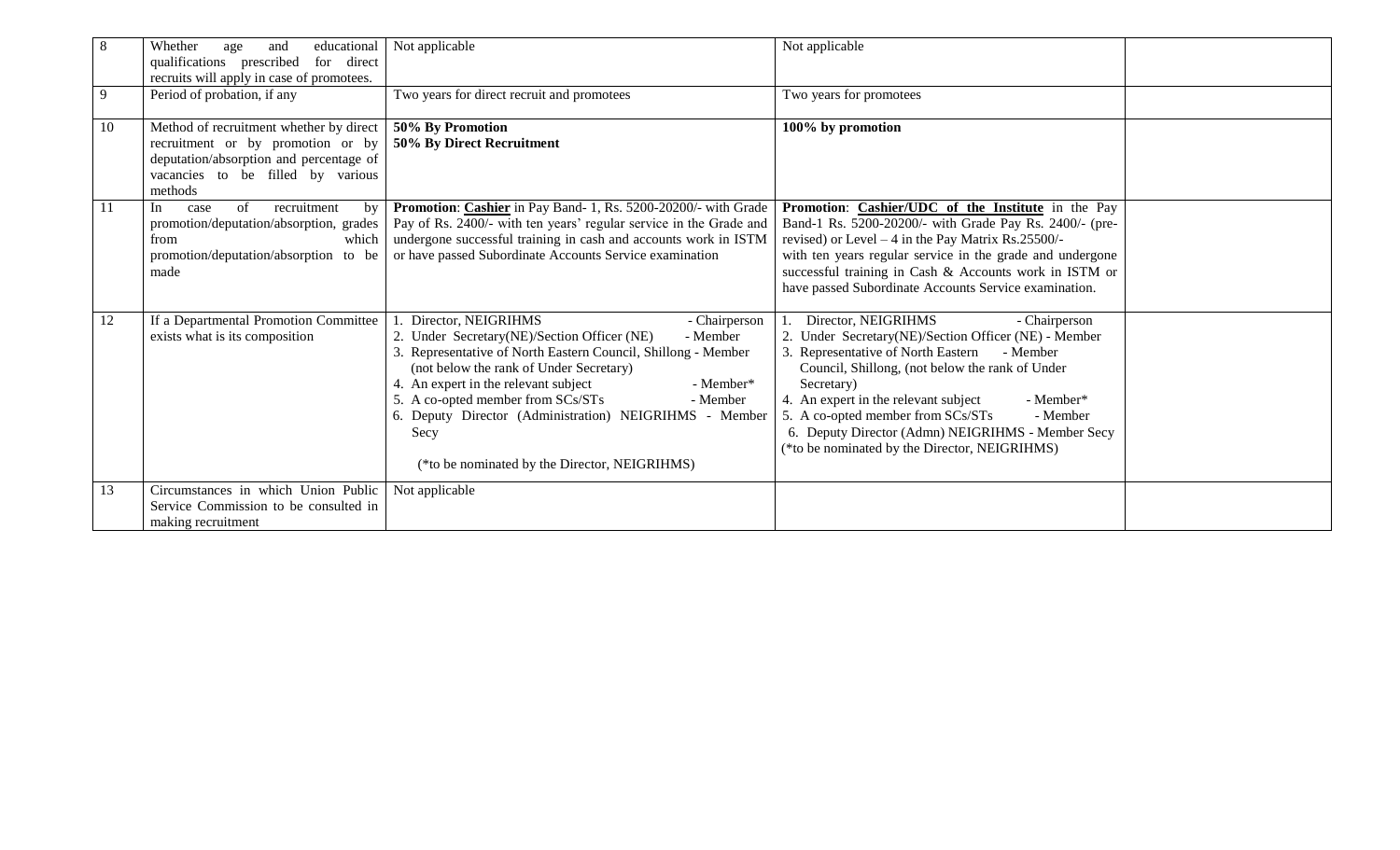| Sl.No          | <b>Description</b>                       | "As is" Recruitment Rules                                               | "To be" Recruitment Rules as per recommendation of              | <b>Recommendation of the</b>                                |
|----------------|------------------------------------------|-------------------------------------------------------------------------|-----------------------------------------------------------------|-------------------------------------------------------------|
|                |                                          |                                                                         | the Committee for review of RR                                  | <b>Committee</b>                                            |
|                | Name of post                             | <b>Chief Technician</b>                                                 | <b>Chief Technician</b>                                         | NEIGRIHMS may amend                                         |
|                |                                          |                                                                         |                                                                 | column 5 of approved RR i.e.                                |
|                |                                          |                                                                         |                                                                 | "selection" instead of "non-                                |
|                |                                          |                                                                         |                                                                 | selection" and column 11 i.e.                               |
|                |                                          |                                                                         |                                                                 | ECG<br>promotion:<br>for                                    |
|                |                                          |                                                                         |                                                                 | Technician/<br>Technical                                    |
|                |                                          |                                                                         |                                                                 | Assistant of the Institute in<br>the Pay Band-1, with Grade |
|                |                                          |                                                                         |                                                                 | Pay of Rs.2800/- with 11                                    |
|                |                                          |                                                                         |                                                                 | years regular service in the                                |
|                |                                          |                                                                         |                                                                 | grade.                                                      |
|                |                                          |                                                                         |                                                                 |                                                             |
|                |                                          |                                                                         |                                                                 | has<br>been<br>The<br>same                                  |
|                |                                          |                                                                         |                                                                 | incorporated in the "To be"                                 |
|                |                                          |                                                                         |                                                                 | <b>Recruitment Rules</b>                                    |
| 2              | Number of post                           | *01 (2012) * Subject to variation dependent on workload                 | *01(2018) * Subject to variation dependent on workload          |                                                             |
|                |                                          |                                                                         |                                                                 |                                                             |
| 3              | Classification                           | Group 'B'                                                               | General Central Service Group 'B'                               |                                                             |
|                |                                          |                                                                         |                                                                 |                                                             |
| $\overline{4}$ | Pay Band & Grade Pay/Pay Scale           | Pay Band-2 Rs.9300-34800/- with Grade Pay of Rs.4600/-                  | Level 7 in the Pay Matrix Rs.44900/- OR in the Pay Band-        |                                                             |
|                |                                          |                                                                         | 2 Rs.9300-34800/- with Grade Pay of Rs.4600/- (pre-<br>revised) |                                                             |
| 5              | Whether Selection post or non-selection  | <b>Non Selection</b>                                                    | <b>Selection</b>                                                |                                                             |
|                | post.                                    |                                                                         |                                                                 |                                                             |
| 6              | Age limit for direct recruits            | Not applicable                                                          | Not applicable                                                  |                                                             |
|                |                                          |                                                                         |                                                                 |                                                             |
| $\overline{7}$ | Educational and other qualifications     | Not applicable                                                          | Not applicable                                                  |                                                             |
|                | required for direct recruits             |                                                                         |                                                                 |                                                             |
| 8              | educational<br>Whether<br>age<br>and     | Not applicable                                                          | Not applicable                                                  |                                                             |
|                | qualifications prescribed for direct     |                                                                         |                                                                 |                                                             |
|                | recruits will apply in case of promotees |                                                                         |                                                                 |                                                             |
| 9              | Period of probation, if any              | Two years for promotees.                                                | Two years for promotees.                                        |                                                             |
| 10             | Method of recruitment whether by direct  | Promotion                                                               | By promotion                                                    |                                                             |
|                | recruitment or by promotion or by        |                                                                         |                                                                 |                                                             |
|                | deputation/absorption and percentage of  |                                                                         |                                                                 |                                                             |
|                | vacancies to be filled by various        |                                                                         |                                                                 |                                                             |
|                | methods                                  |                                                                         |                                                                 |                                                             |
|                |                                          |                                                                         |                                                                 |                                                             |
| <sup>11</sup>  | of<br>recruitment<br>In<br>case<br>by    | Promotion: Technical Assistant in Pay Band-1, Rs. 5200-20200/- with     | Promotion: ECG Technician/Technical Assistant of the            |                                                             |
|                | promotion/deputation/absorption, grades  | Grade Pay of Rs. 2800/- with eleven years regular service in the grade. | Institute in Level $-5$ in the Pay Matrix Rs.29200/- OR in      |                                                             |
|                | which<br>from                            |                                                                         | the Pay Band-1 Rs. 5200-20200/- with Grade Pay of Rs.           |                                                             |
|                | promotion/deputation/absorption to be    |                                                                         | 2800/- (pre-revised) with eleven years regular service in the   |                                                             |
|                | made                                     |                                                                         | grade.                                                          |                                                             |